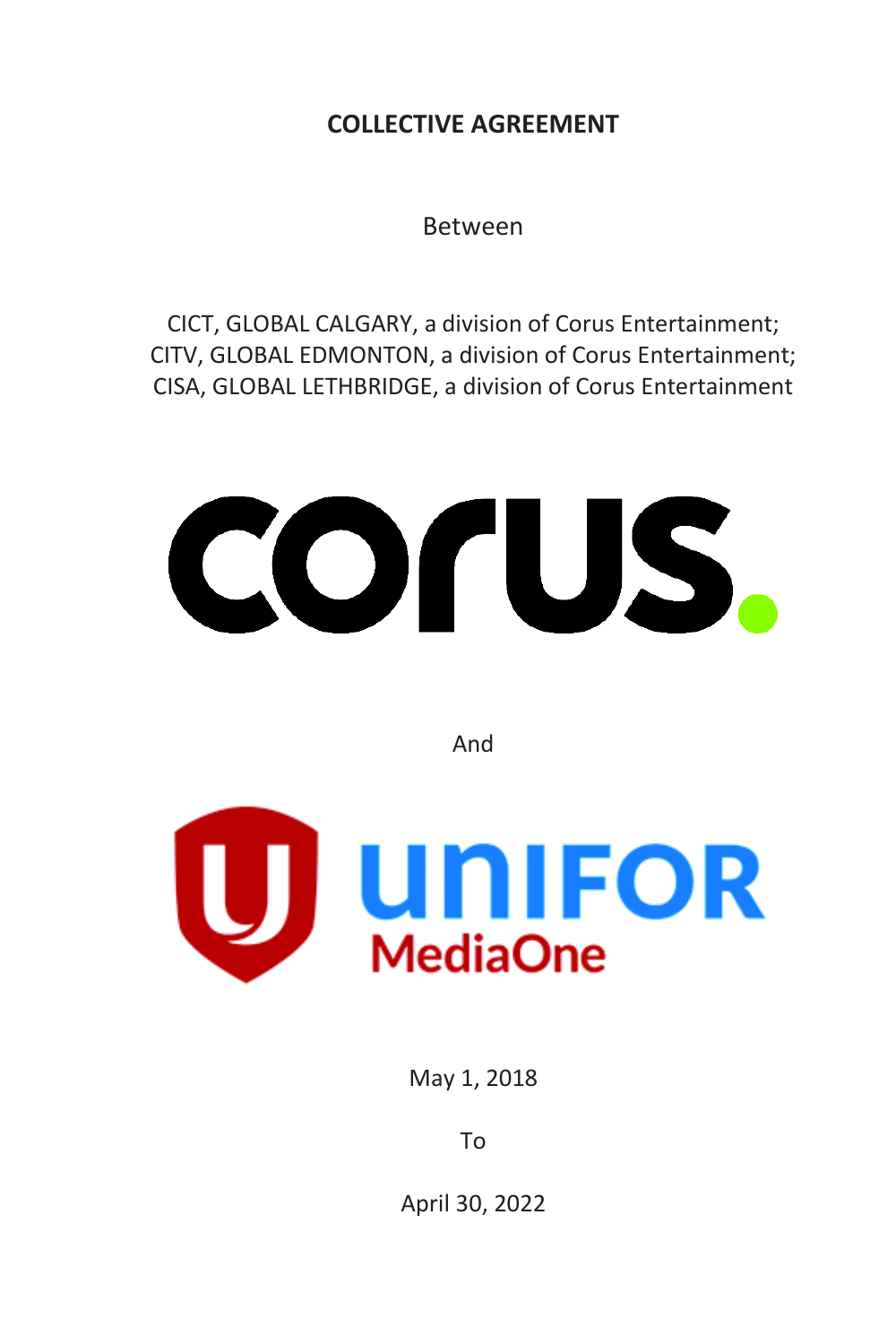# **INDEX**

| Article #      | Title                          | Page #         |
|----------------|--------------------------------|----------------|
|                | <b>Parties</b>                 |                |
| $\mathbf{1}$   | Intent                         | 6              |
|                | <b>BARGAINING UNIT</b>         |                |
| $\overline{2}$ | Definition of Bargaining Unit  | 6              |
|                | <b>EMPLOYEE</b>                |                |
| 3              | Definition                     | 7              |
| 4              | <b>Employee Categories</b>     | $\overline{7}$ |
| 5              | <b>Job Functions</b>           | 13             |
| 6              | <b>Professional Activities</b> | 15             |
|                | <b>MANAGEMENT</b>              |                |
| 7              | <b>Management Rights</b>       | 16             |
| 8              | No Strike Breaking             | 17             |
|                | <b>UNION</b>                   |                |
| 9              | <b>Union Membership</b>        | 18             |
| 10             | Rejection of Membership        | 18             |
| 11             | <b>Union Dues</b>              | 19             |
| 12             | Non-Discrimination             | 20             |
| 13             | Notification                   | 20             |
| 14             | Leave for Union Activities     | 21             |
| 15             | Union Access to Premises       | 22             |
| 16             | No Strike Clause               | 23             |
|                | <b>SENIORITY</b>               |                |
|                |                                |                |

| 17 Union Use of Bulletin Board | 23 |
|--------------------------------|----|
| 18 Company Seniority           | 23 |
| 19 Interruption of Service     | 24 |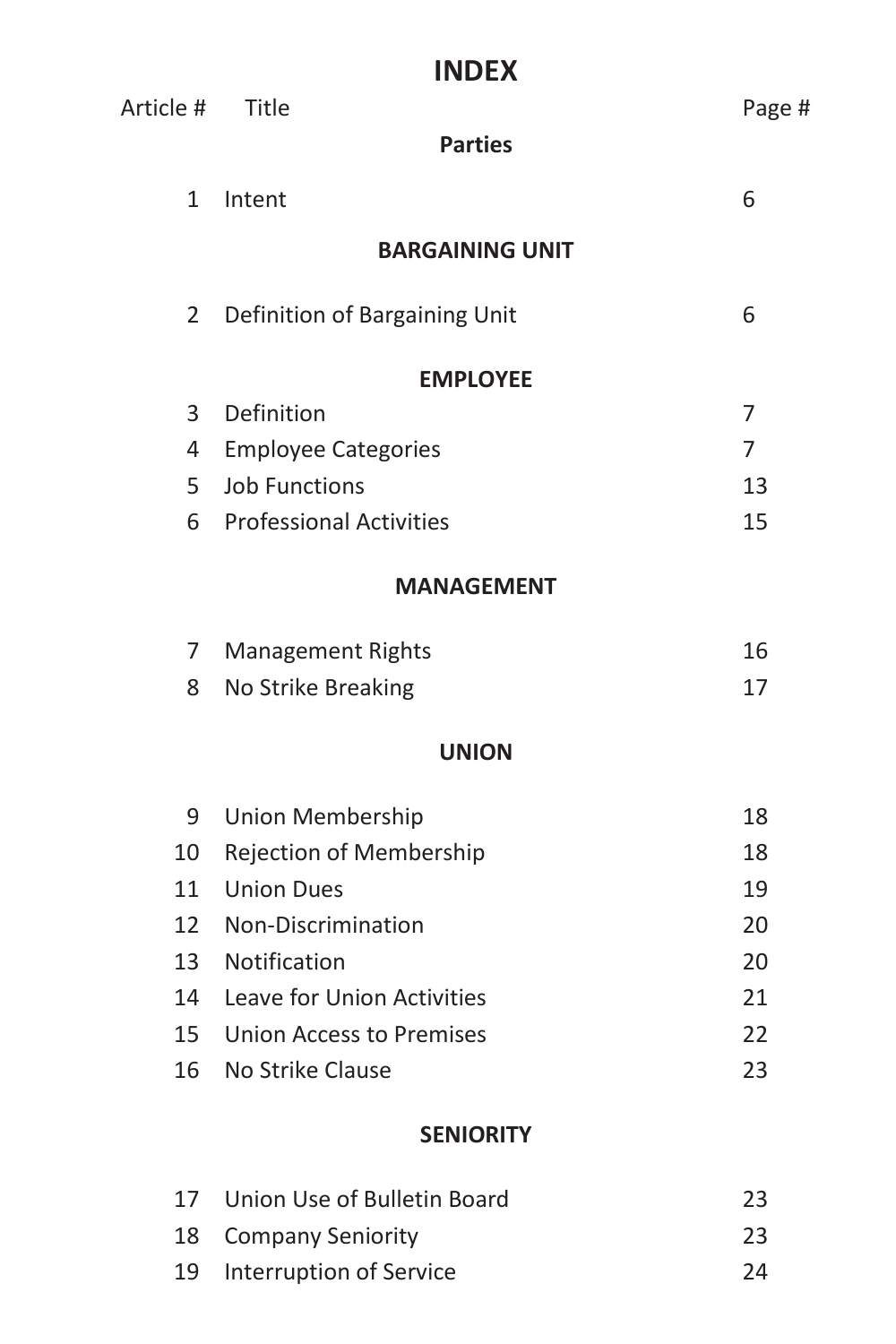## **PROMOTIONS, Lay-Offs, Etc.**

| 20 | <b>Promotions and Transfers</b>      | 25 |
|----|--------------------------------------|----|
| 21 | Upgrading                            | 26 |
| 22 | Dismissals and Resignations          | 28 |
| 23 | Lay-offs                             | 28 |
| 24 | Re-Engagement & Recall               | 31 |
| 25 | Performance Reports                  | 32 |
|    | 26 Duties & Responsibilities         | 33 |
| 27 | <b>Technological Change</b>          | 34 |
|    | <b>GRIEVANCES</b>                    |    |
| 28 | Grievance Procedure                  | 36 |
|    | <b>WAGFS</b>                         |    |
| 29 | Rates of Pay                         | 38 |
| 30 | <b>General Wage Provision</b>        | 43 |
|    | <b>SENIOR DESIGNATION</b>            |    |
|    | 31 Senior Designation                | 44 |
|    | <b>WORK SCHEDULES &amp; PREMIUMS</b> |    |
|    |                                      |    |

| 32 | Work Week                         |      | 47 |
|----|-----------------------------------|------|----|
| 33 | Tour of Duty                      |      | 47 |
| 34 | <b>Excessive Hours and Safety</b> |      | 48 |
| 35 | Posting of Schedules              |      | 49 |
| 36 | <b>Change of Starting Time</b>    |      | 50 |
| 37 | Lateness                          |      | 51 |
| 38 | Days Off                          |      | 52 |
| 39 | Work on a Day Off                 |      | 53 |
| 40 | <b>Meal Periods</b>               |      | 54 |
| 41 | <b>Break Periods</b>              |      | 57 |
|    |                                   | Page | 2  |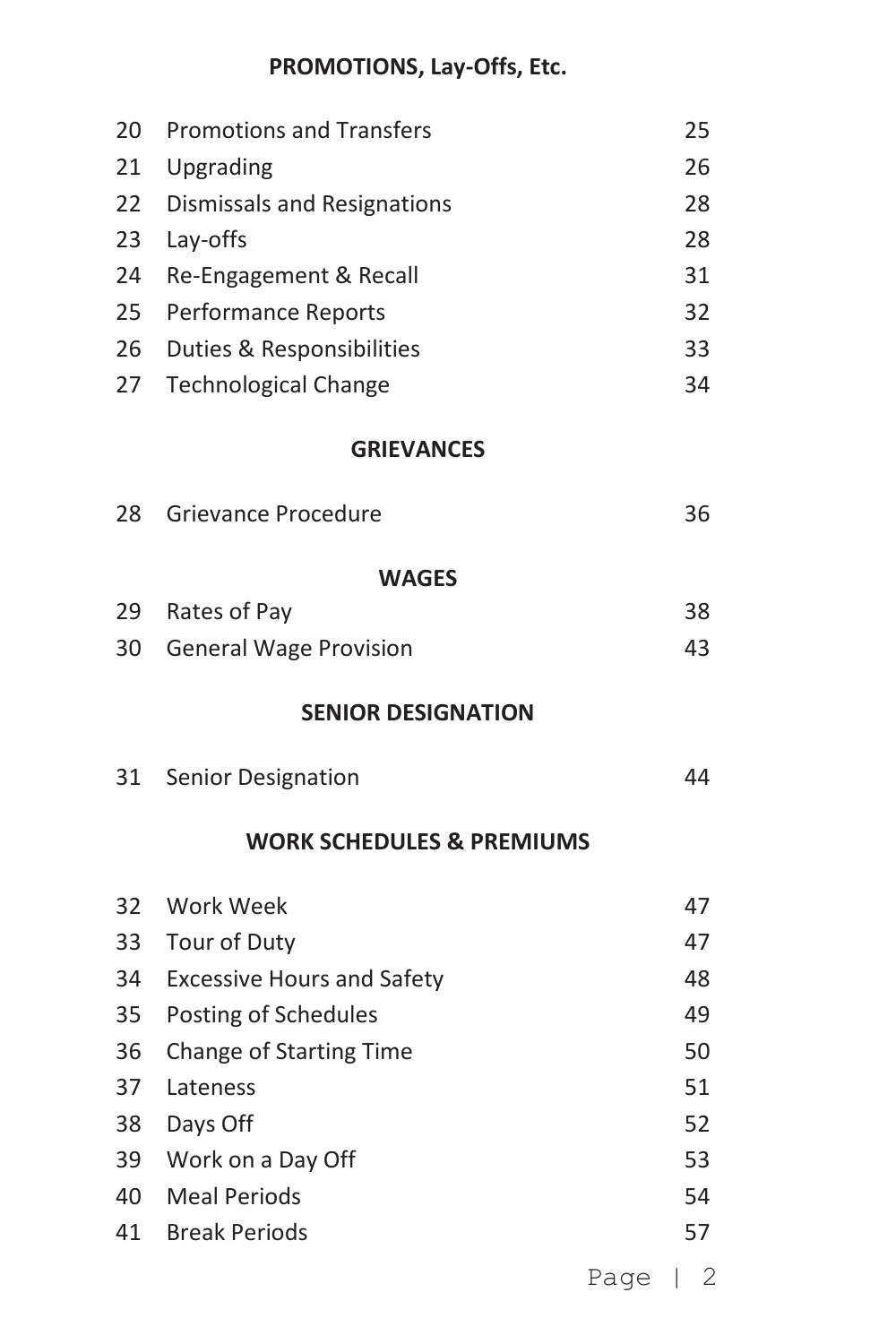| 42 Overtime           | 57  |
|-----------------------|-----|
| 43 Call-Back          | 59  |
| 44 Turn-Around        | 60. |
| 45 Night Differential | 61  |

## **TRAVEL**

| 46 Expenses and Automobiles       | 61  |
|-----------------------------------|-----|
| 47 Travel Conditions              | 62. |
| 48 Location Definition & Expenses | 64  |

## **BENEFITS**

| 49 | Vacations                            | 66 |
|----|--------------------------------------|----|
| 50 | Legal Holiday & Payment              | 68 |
| 51 | Scheduling of Christmas & New Year's | 69 |
| 52 | Sick Leave                           | 70 |
| 53 | <b>Health &amp; Welfare Plans</b>    | 73 |
| 54 | Pension                              | 78 |
| 55 | Compassionate Leave                  | 78 |
| 56 | <b>Jury Duty</b>                     | 79 |
| 57 | Education, Seminars, ETC.            | 79 |
| 58 | <b>Classification Changes</b>        | 80 |
| 59 | Maternity and Parental Leave         | 80 |
|    |                                      |    |

## **DURATION OF AGREEMENT**

| 60 | Duration of Agreement | 83 |
|----|-----------------------|----|
|----|-----------------------|----|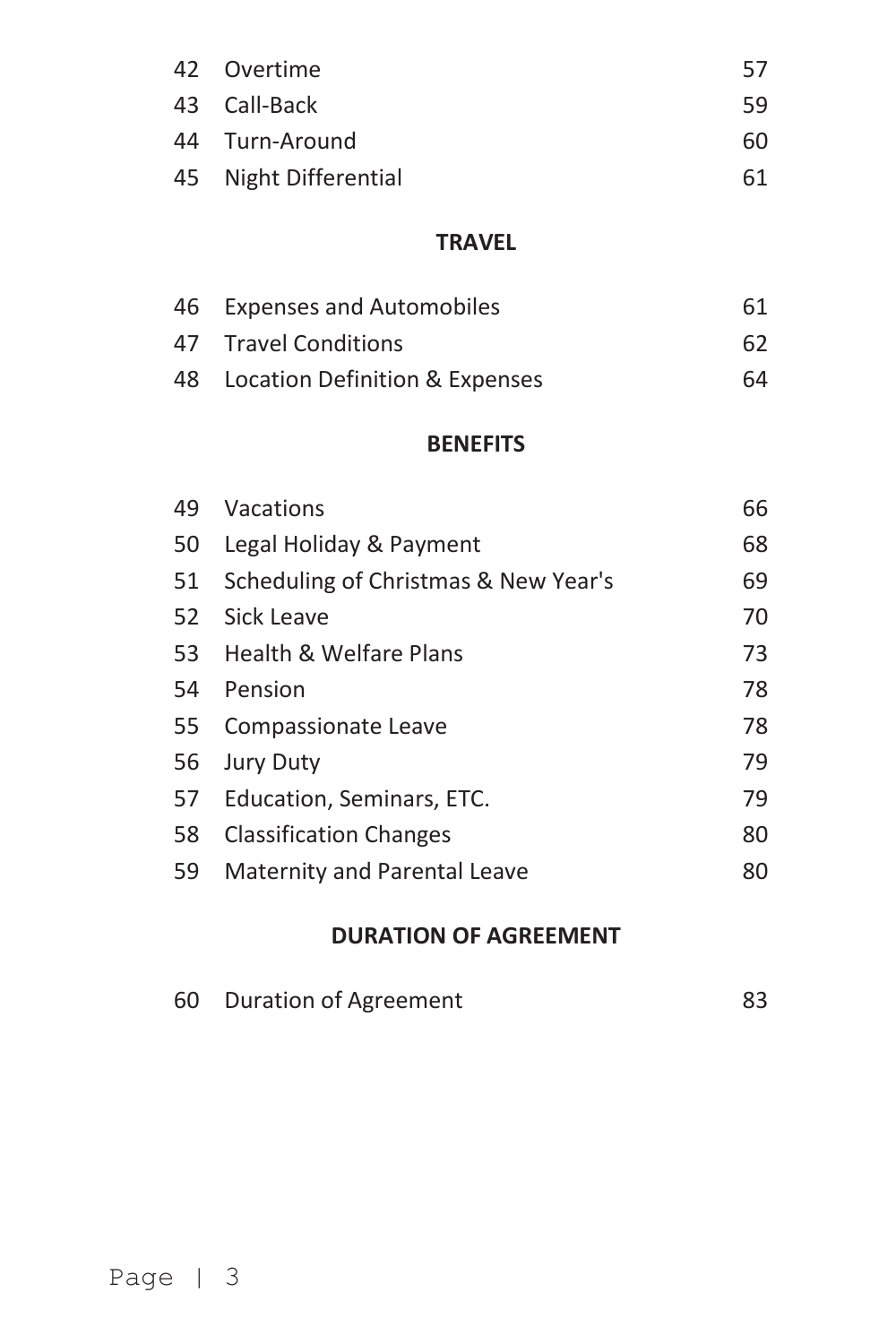## **LETTERS OF AGREEMENT**

| Letter of Agreement #1<br><b>Guest Host</b>                           | 84 |
|-----------------------------------------------------------------------|----|
| Letter of Agreement #2<br>Non-Bargaining Unit Personnel               | 85 |
| Letter of Agreement #3<br>Anchor/Reporter                             | 86 |
| Letter of Agreement #4<br><b>Remote Facility</b>                      | 88 |
| Letter of Agreement #5<br><b>Transfer of Work</b>                     | 89 |
| Letter of Agreement #6<br><b>Pension Plan CITV</b>                    | 91 |
| Letter of Agreement #7<br>Digital Journalist                          | 92 |
| Letter of Understanding #8<br><b>Training and Education</b>           | 93 |
| Letter of Understanding #9<br><b>Additional Severance</b>             | 95 |
| Letter of Agreement #10<br>Employee Grandfathered in Previous Group 9 | 96 |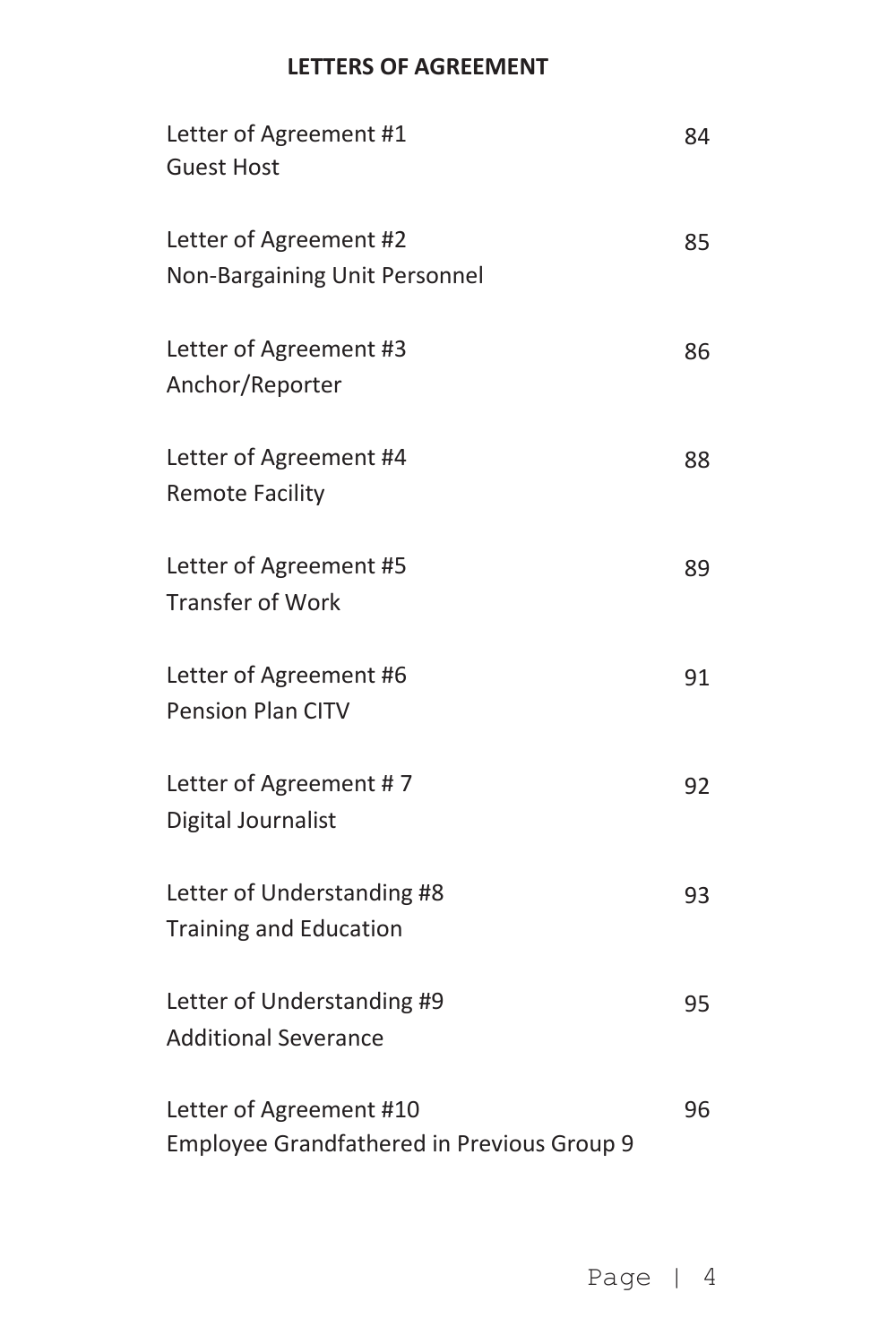| Letter of Agreement #11                      | 97 |
|----------------------------------------------|----|
| Defined Contribution Pension Plan            |    |
|                                              |    |
| Letter of Agreement #12                      | 98 |
| Global Calgary and Global Lethbridge Retiree |    |
| <b>Benefits</b>                              |    |
|                                              |    |
| Letter of Agreement #13                      | 99 |
| Lethbridge On-Call                           |    |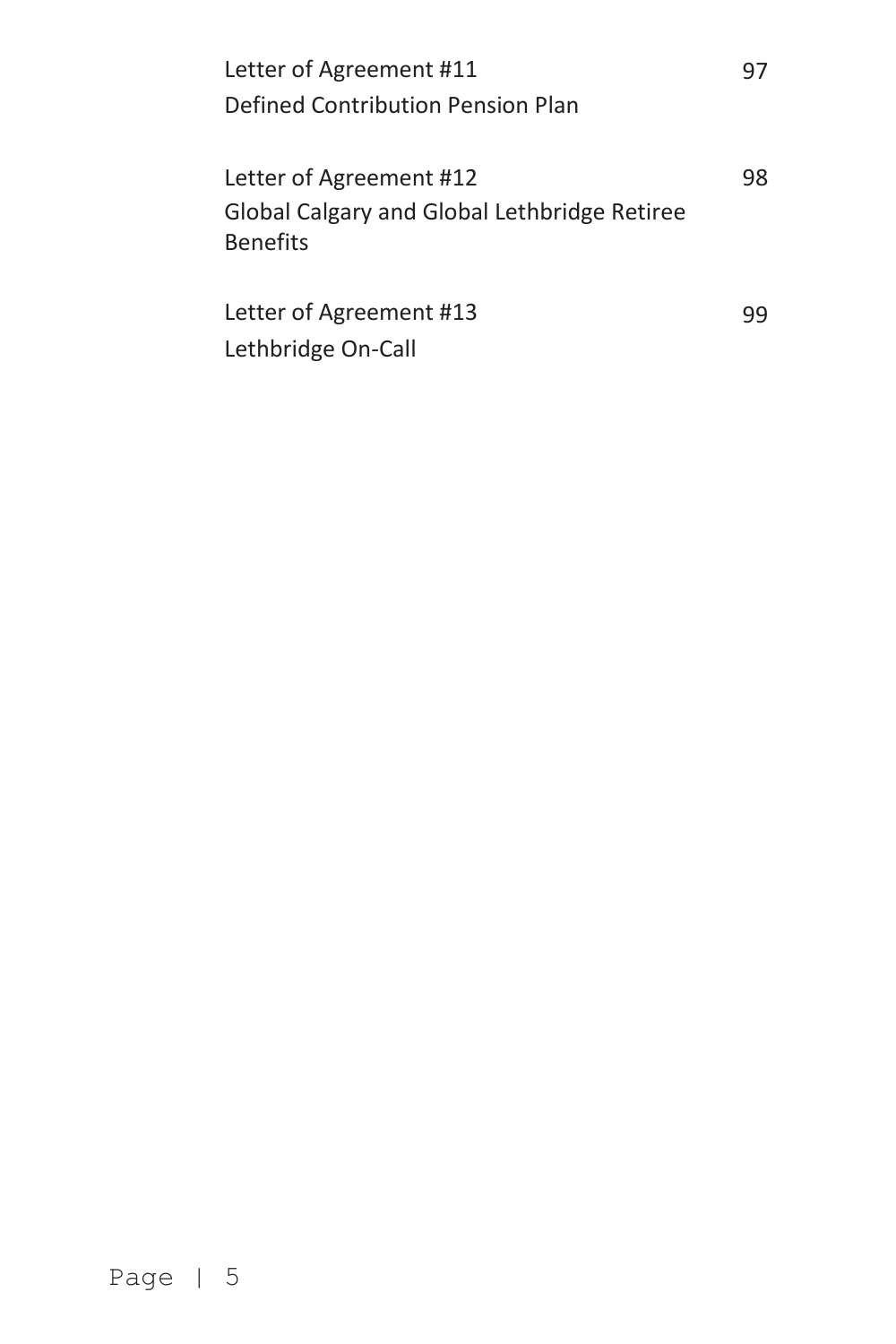#### **Intent**

**1.1** It is the purpose of this Agreement, in recognizing a common interest between the Company and the Union in promoting the utmost co-operation and friendly spirit between the Company and its employees to set forth conditions governing rates of pay, hours of work and conditions of employment to be observed between the parties and to provide a procedure for prompt and equitable adjustment of grievances. To this end, this Agreement is signed in good faith by the two parties.

## **ARTICLE 2**

## **Definition of Bargaining Unit**

- **2.1** The Company recognizes the Union as the exclusive bargaining agent for all persons employed in the unit defined by the Canada Labour Relations Board in its decision of October 22, 2010.
- **2.2** The Company will bargain collectively with the Union, as required by the Certification above referred to in respect to rates of pay, wages, hours and conditions of work for all employees as set out in 2.1.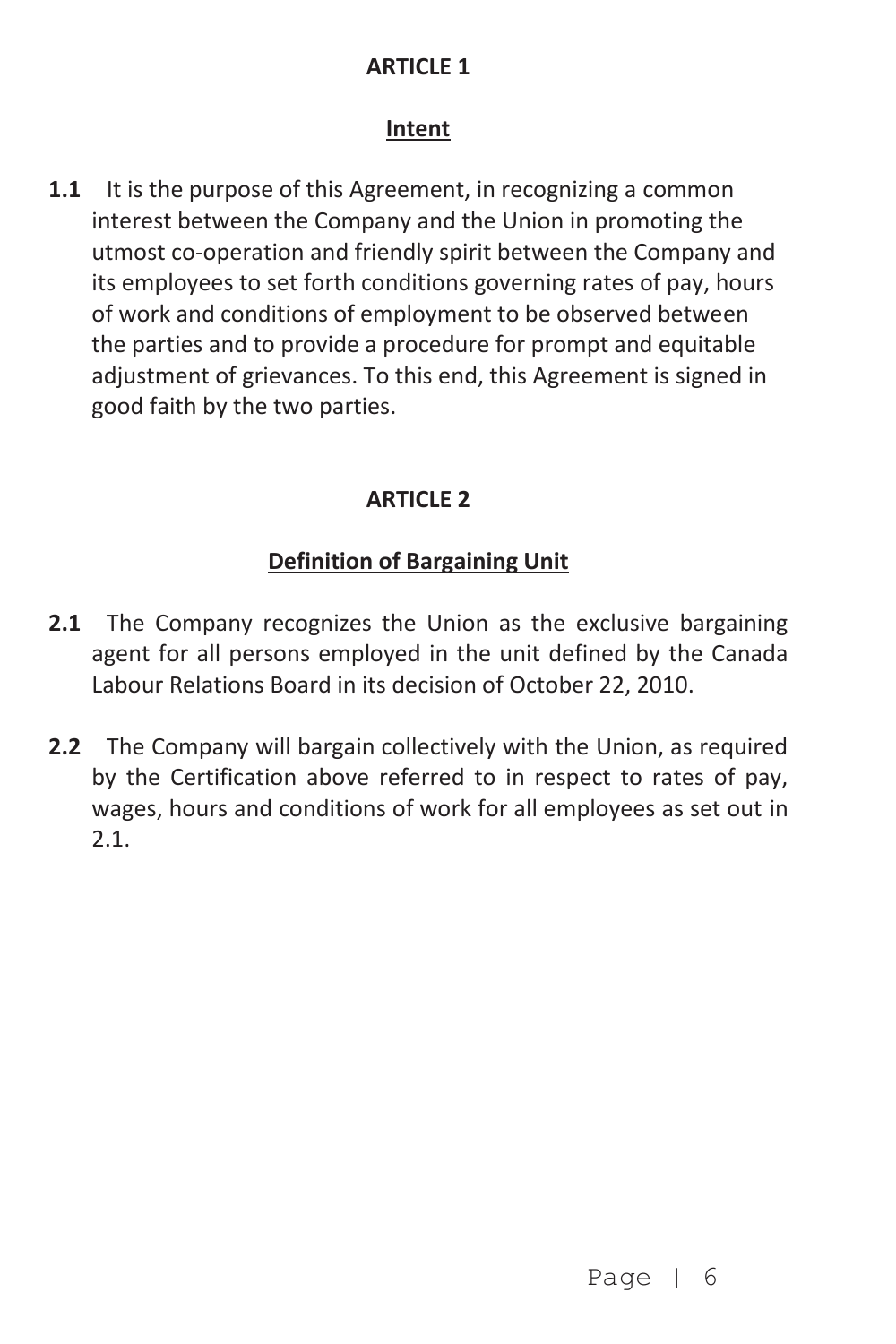#### **Employee**

#### **3.1 Definition**

 The term "employee" as used in this Agreement shall mean any person, employed in a classification included within the bargaining unit referred to in Article 2.1. It shall include any person employed in any job or classification created in the future which the parties by mutual consent decide to include within the bargaining unit; provided that where mutual consent is not reached, such failure shall not become a subject for grievance under this Agreement, but may be referred by either party to the Canada Labour Relations Board.

**3.1.1** Wherever in the wording of the Agreement the masculine gender is used, it shall be understood to include the feminine gender, and wherever in the wording of the Agreement the feminine gender is used it shall be understood to include the masculine gender.

## **ARTICLE 4**

#### **Employee Categories**

**4.1** All employees covered by this Agreement shall be considered full-time employees of the Company except as otherwise provided. These full-time employees shall be probationary employees for a period of six (6) months from the date of their employment with the Company. During the probation period the Company at its discretion may release the employee at any time, and such release may be subject to the grievance procedure up to but not including arbitration.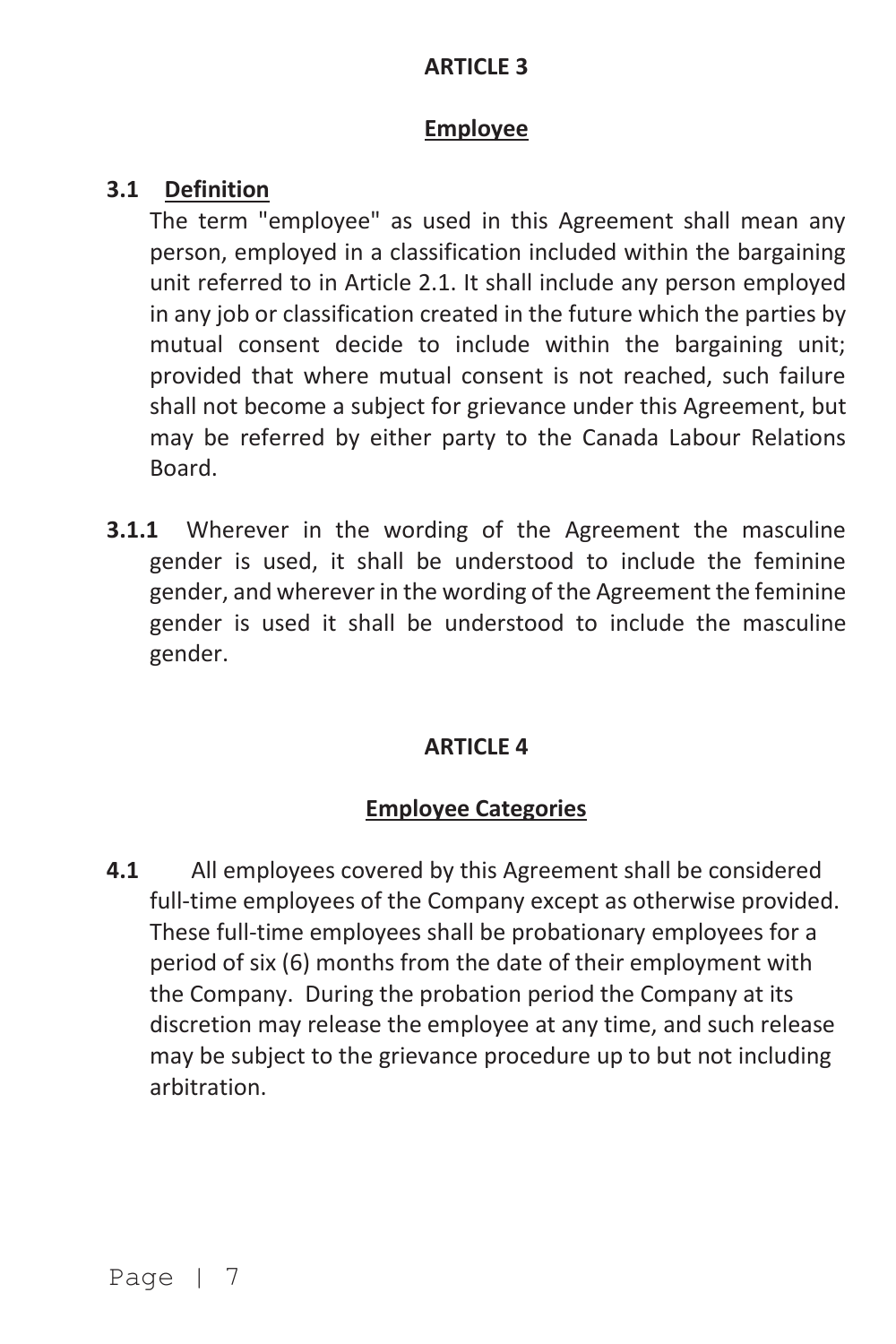- **4.2** A part-time employee is defined as one hired on a regular basis to work less than thirty-five (35) hours per week. Such employee shall be paid on an hourly basis according with the hourly rate as described in the Wage Schedule and as assigned to their appropriate classification and rate. A part-time employee may work a standard work week when relieving a full-time employee.
- Regular part-time employees shall be defined as those employees who work a minimum of 20 hours per week averaged over the previous twelve weeks.
- **4.2.1** Part-time employees shall be paid on the salary scale of the group to which they are assigned and progression shall occur at 1040 or 2080 (whichever is applicable) hours worked for those employees working 40 hours per week. This calculation shall include all hours worked including paid sick leave.
- **4.2.2** All articles of this Agreement shall apply to part-time employees except as hereinafter provided:
- a) Article 18 Company Seniority; shall apply, however, seniority shall be calculated and accumulate according to all hours of work, including all hours on paid leave but excluding all hours worked prior to establishing part-time status. For example, 174 hours equals one (1) month of seniority.
- b) Article 23 Lay-Off; Lay-offs shall apply to regular part-time employees, however, in the event of a lay-off, affected employees shall receive four (4) weeks' notice, or four (4) weeks salary in lieu of notice. It is further agreed that regular part-time employees shall be entitled to severance pay on a pro-rated basis.
- c) Article 24 Re-Engagement; shall apply to regular part-time employees, however, recall rights as set out in Article 24.3 shall not exceed six (6) months. In the event a regular part-time employee on lay-off works 20 or more hours per week (excluding sick leave) averaged over the previous 12 week period they shall be considered to have reverted to regular part-time status.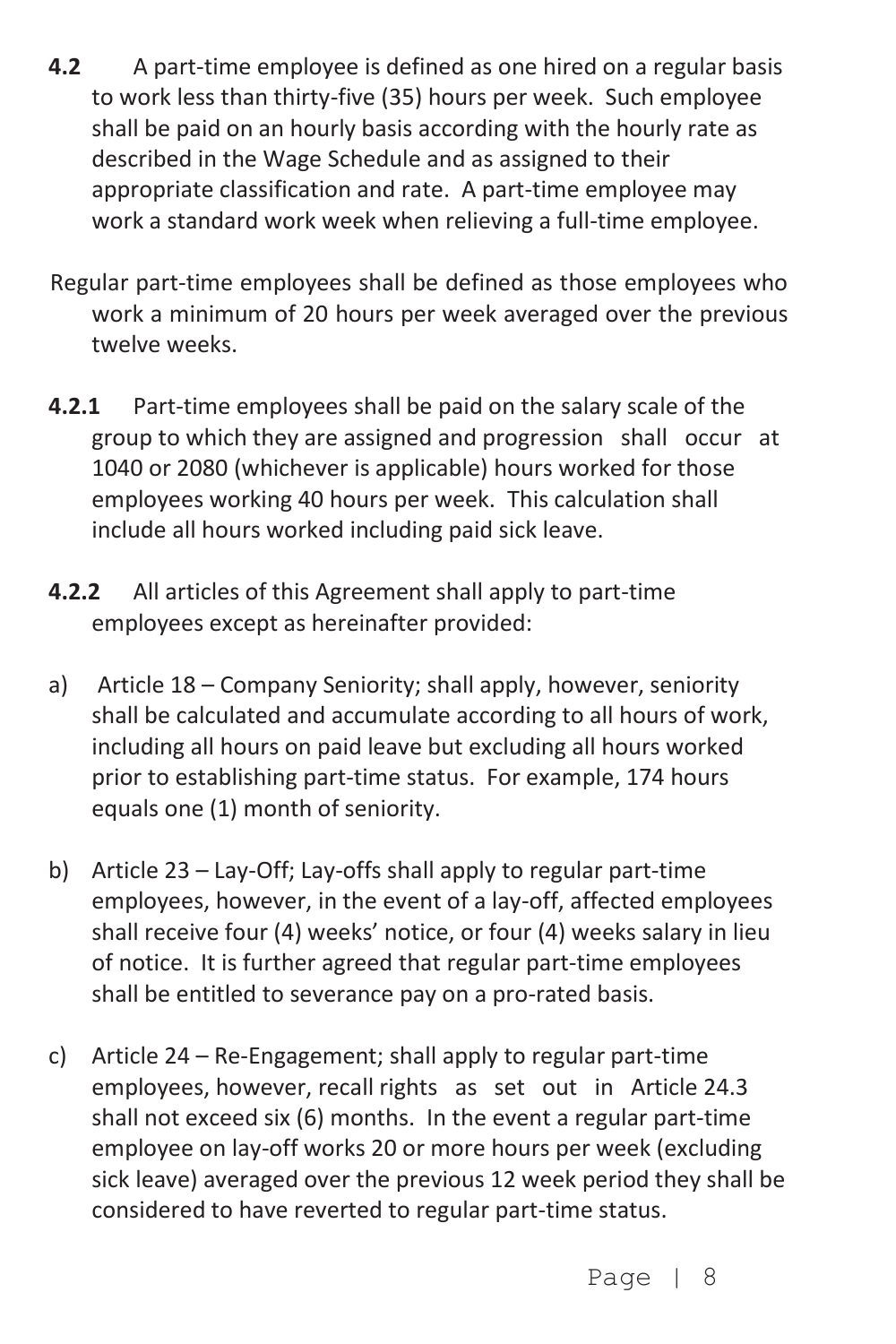- d) Article 33 Tour of Duty; shall not apply, however, the minimum scheduled tour of duty shall be four (4) hours. All hours worked in excess of the scheduled hours shall be paid at one and one-half the basic rate for all hours worked. There shall be no assignment of split shifts except by mutual agreement between the employee, the Union, and the Company. Any extension of the posted tour may be refused with the exception of the most junior part-time employee on location at the time of the shift extension.
- e) Article 38 Days Off; Part-time employees working 24 scheduled hours or more per week shall have two (2) consecutive scheduled days off per week, designated by the Company. Days off may be changed, on a per occasion basis, without penalty, by mutual agreement between the Company and the employee with subsequent notice to the Union. Part-time employees are exempt from the minimum weekend off provisions.
- f) Article 50 Legal Holiday; shall not apply, however, part-time employees required to work on a statutory holiday shall be paid one and one-half (1½) times their regular rate for all hours worked with a minimum credit of four (4) hours and two times their basic rate for all hours worked over eight (8). In addition, the employee will receive four percent (4%) of regular earnings over the previous thirty (30) calendar days.
- g) Article 52 Sick Leave; shall apply, however, regular part-time employees shall be entitled to accumulate one and one-quarter (1¼) days of paid sick leave for everyone hundred and seventy-four (174) hours worked after establishing regular part-time status.
- h) Article 53 Health and Welfare; Regular part-time employees shall be entitled to Health and Welfare benefits as contained in this Agreement, excluding Long Term Disability.
- **4.2.3** The provisions of Article 4.2 will not be used for the purpose of eliminating or replacing full-time employees or to avoid the re-call from lay-off of full-time employees or to avoid hiring full-time employees.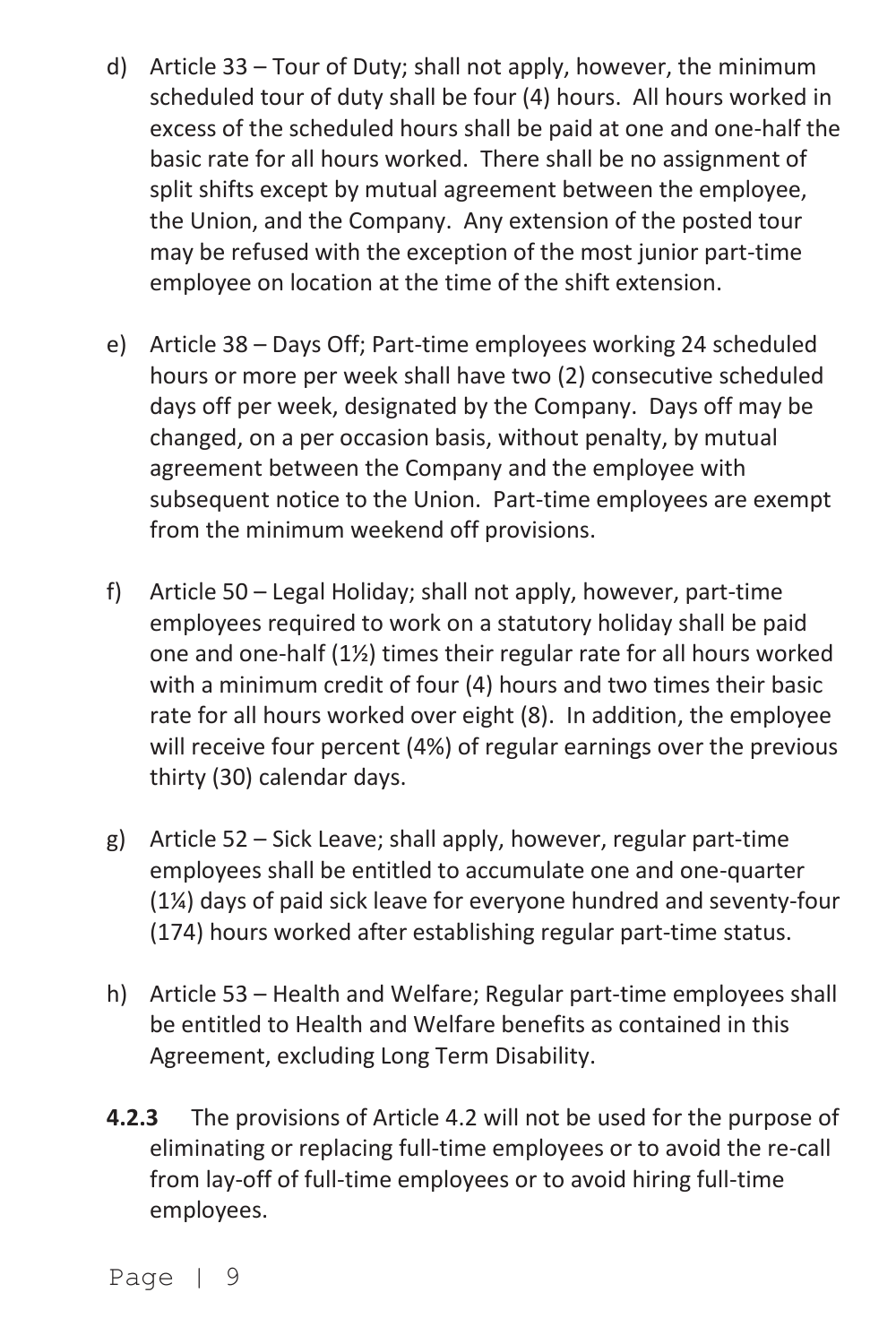- **4.2.4** Part-time employees shall be probationary employees for a period of 1040 hours worked from the commencement of their employment within the job function.
- **4.2.5** A part-time employee may refuse additional work outside their regularly scheduled work assignment except as contemplated in Article 4.2.2 (d). However, part-time employees must submit in writing shifts that they are not available to work and shall update that information when any change occurs. Part-time employees, who are offered additional shifts with 48 hours notice on days where they have indicated their availability and refuse such additional shifts three (3) times within a three month period, will forfeit their rights to be offered additional work for the next six months.
- **4.2.6** Subject to other provisions of this Agreement part-time employees shall be offered, on a seniority basis, all part-time (including relief) and/or temporary work for which they are qualified. Where such work would result in overtime and/or any other penalties (excluding night differential) then the Company may offer the work to the next senior qualified part-time employee. If a qualified part-time employee is unavailable, then the Company may offer the work to a temporary employee.
- **4.3** A "temporary employee" is defined as one hired on a sporadic, occasional, as needed basis, not to exceed an average of thirty (30) days over any ten (10) consecutive weeks. Should a temporary employee exceed the foregoing they shall revert to part-time status.

Temporary employees shall be paid according to the wage schedule of the classification to which they are assigned.

Where a part-time employee cannot be found, as contemplated in Article 4.2.6, a temporary employee may exceed the foregoing time limits when hired to replace a full or part-time employee absent due to vacation, leaves of absence, (including sick leave) union business or training.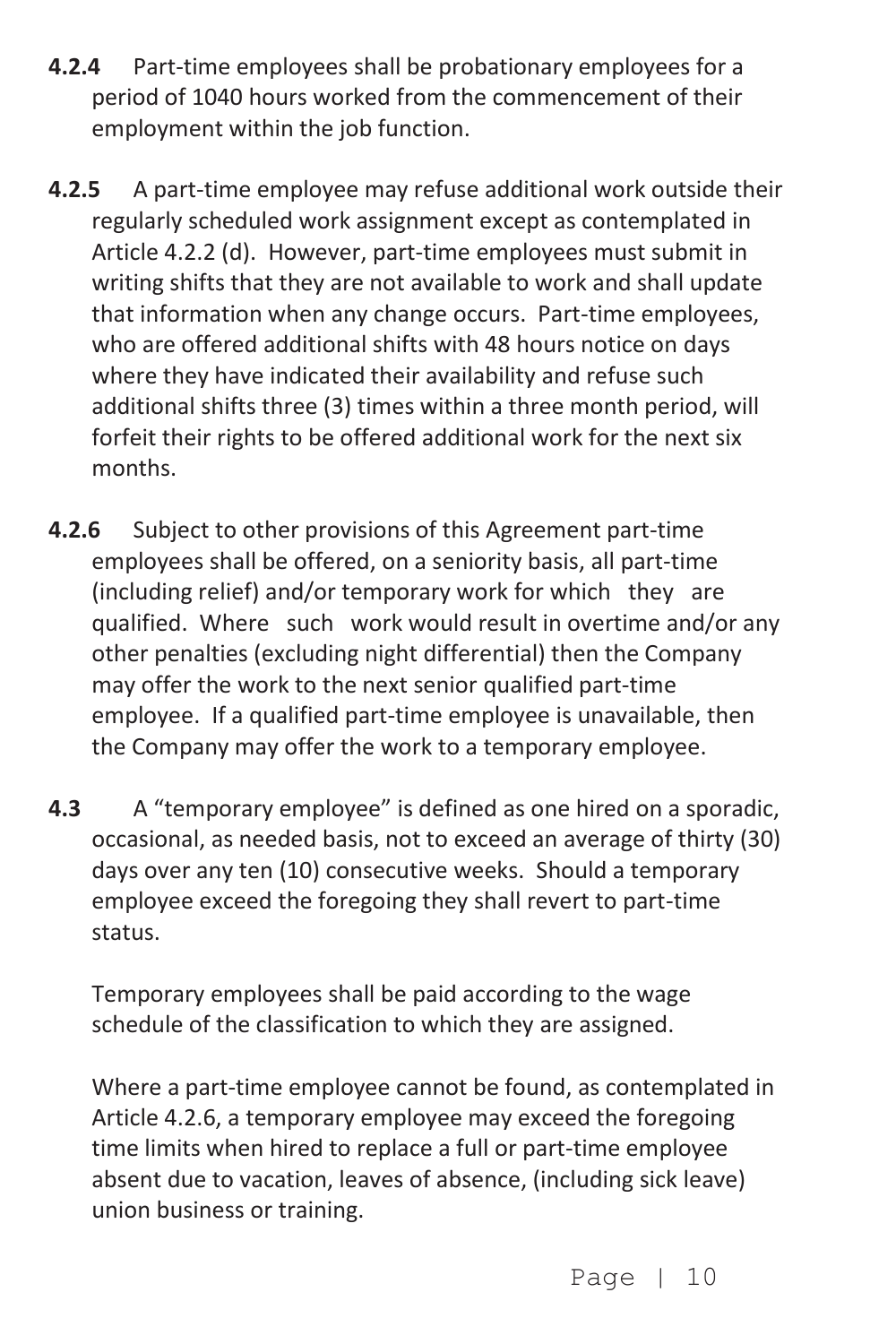None of the Articles of this Collective Agreement shall apply to "temporary employees" except as hereinafter provided:

- **Article 35 – Posting of Schedules**; Temporary employees shall have their proposed schedules posted (written in) at the time they are hired by the Company.
- **Article 38 – Days Off**; Temporary employees working 24 hours or more per week shall have two (2) consecutive scheduled days off per week, designated by the Company, however they are exempt from the minimum weekend off provisions.

### **Article 39 – Work on Days Off.**

#### **Article 42 – Overtime.**

Articles relating to sick leave, medical plans, pension plan, and vacation credit shall not apply.

- **Article 50 – Legal Holiday**; shall not apply, however, temporary employees required to work on a statutory holiday shall be paid one and one half (1 ½) times their basic rate for all hours worked up to 8 hours and two (2) times their basic rate for all hours worked over eight (8) hours. In addition, temporary employees, working fifteen over the previous thirty days, shall receive statutory holiday pay calculated at 4% of regular earnings over the previous thirty (30) days.
- **4.3.1** Temporary employees will not be used to displace bargaining unit employees, or to avoid the recall from layoff of a bargaining unit employee.
- **4.3.2** Work on special projects, or productions shall be assigned to full-time or regular part-time employees, within the appropriate classification, before temporary employees are engaged.
- **4.4** Contractors may be engaged to perform specific on-air functions and in such event, they shall be paid on a performance for fee basis.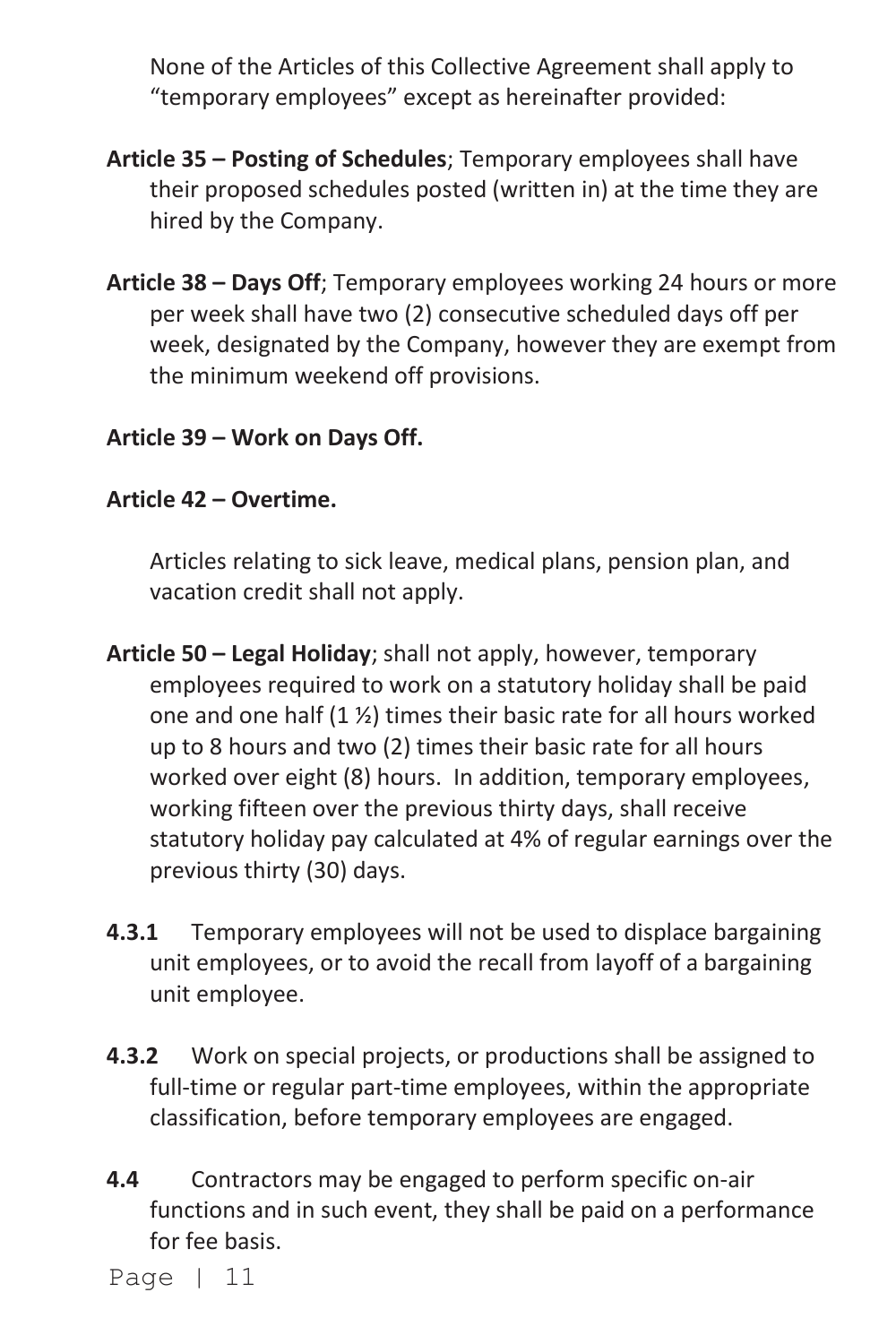- **4.4.1** Contract employees will not be used to eliminate, displace or to avoid the hiring of a bargaining unit employee.
- **4.4.2** The number of part-time, temporary and/or contract persons, excluding part-time or temporary employees hired for remote locations or to cover the absence of a regular employee, will not exceed **twenty percent (20%)** of the number in the Bargaining Unit. A waiver for occasional labour-intensive projects (such as telethons) will not be unreasonably withheld
- **4.5** Part-time, temporary **employees** and contract **persons** hired to perform bargaining unit functions will pay Union dues pursuant to Article 11 of this Agreement.
- **4.5.1** Students from a recognized educational institution shall not be considered employees as defined under this Agreement. Practicum students shall be allowed to perform unsupervised bargaining unit work for the duration of the practicum, which shall not exceed sixteen (16) weeks, after an initial training period of five working days. The Union shall not unreasonably deny requests for waivers where the educational institution requires a longer practicum. After these time limits are exhausted, practicum students shall be paid the appropriate rate for all hours performed.
- **4.5.2** It is understood that Article **4.5.1** has been agreed to so that students on practicum can get work experience without hindering the day to day operations of the station. They will not be used to displace bargaining unit employees as contemplated in Article 23.1.1.
- **4.6** The Company shall provide the Union, on a monthly basis, a report of the name, classification and hours worked by all employees in a part-time or temporary capacity.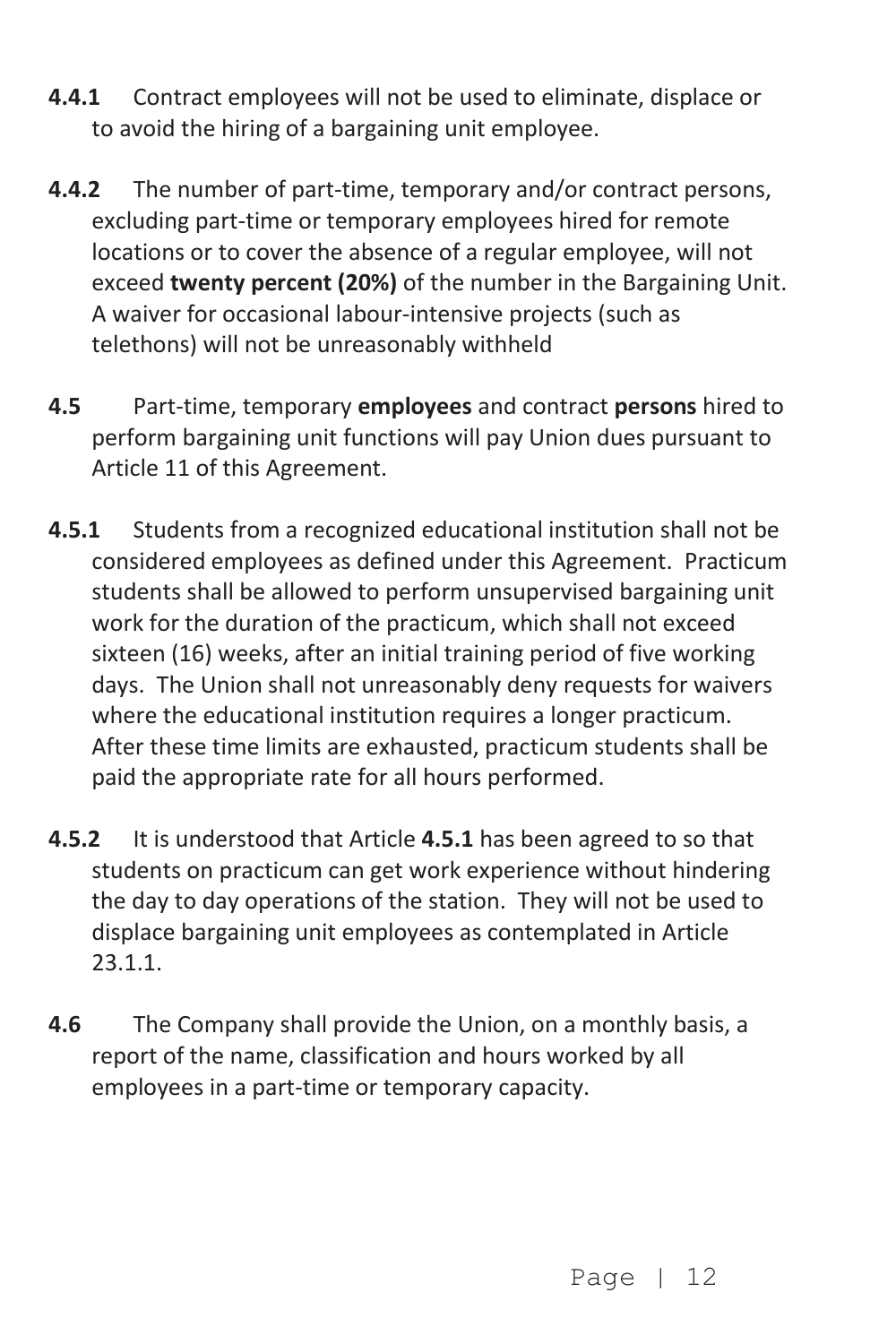**4.7** When an aggregate number of part-time hours in any one job function exceeds forty (40) hours per week on a regular basis (max. six consecutive months) the company shall post a full-time position in that job function provided that the full-time position can eliminate the need for the part-time position(s). Further, when the number of hours worked by any part-time employee in one or more part-time job functions averages forty (40) hours or more on a regular basis, (max. six consecutive months) the part-time employee shall convert to full-time status. The calculation with respect to the foregoing shall exclude hours worked to cover for the absence of a full time employee on leave under this agreement.

## **ARTICLE 5**

## **Job Functions**

- **5.1** The Company agrees it will not combine the job functions listed below for the express purpose of eliminating full-time jobs. Where a job has been combined with another job, an employee affected shall have the right to exercise his/her seniority rights and shall not suffer a reduction in salary as a result thereof.
- **5.1.1** Wherever the term "classification" is used in this Agreement it shall denote any of the following job functions.

| $\mathbf{1}$   | Administrative Assistant                 |
|----------------|------------------------------------------|
| $\overline{2}$ | <b>Anchor Producer</b>                   |
| 3              | Art Director                             |
| 4              | Assignment Editor/Writer                 |
| 5              | Assistant Assignment Editor/Writer       |
| 6              | Associate News Producer                  |
| $\overline{7}$ | Automated Control Room Director          |
| 8              | <b>Automated Control Room Technician</b> |
| 9              | <b>Broadcast Technologist</b>            |
| 10             | Commercial Writer/Producer               |
| 11             | <b>Community Relations Coordinator</b>   |
| 12             | <b>Computer Graphics/Artist</b>          |
| 13             | Design Editor                            |
| 14             | Digital Journalist                       |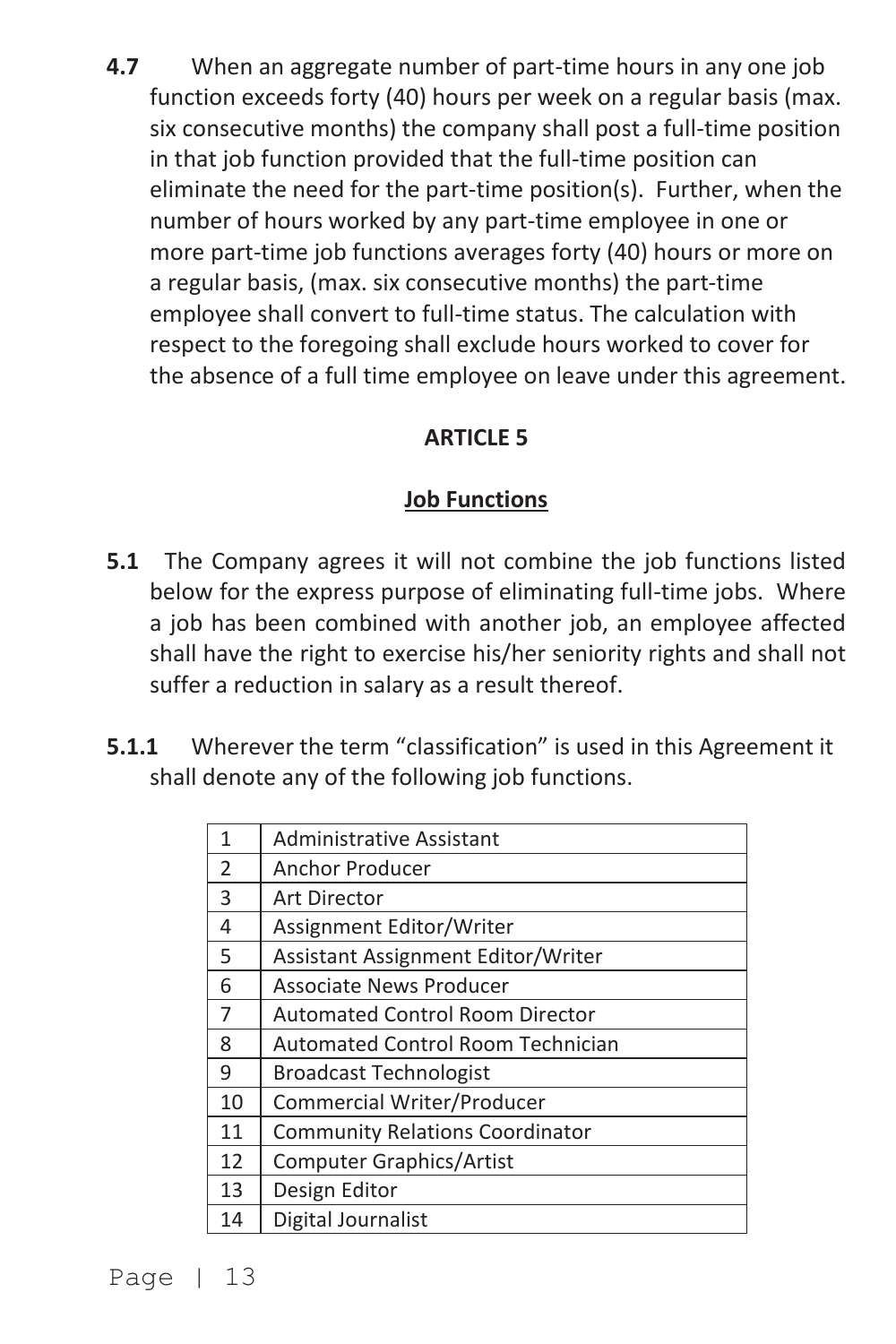| 15 | <b>EFP Camera/Audio</b>             |
|----|-------------------------------------|
| 16 | <b>NEWS Camera</b>                  |
| 17 | <b>NEWS Camera/Editor</b>           |
| 18 | <b>NEWS Editor</b>                  |
| 19 | Media Coordinator                   |
| 20 | <b>News Assistant</b>               |
| 21 | News Promotion Writer/Producer      |
| 22 | <b>News Reporter</b>                |
| 23 | <b>News Producer</b>                |
| 24 | <b>News Community Promotion</b>     |
| 25 | On-Air Operator                     |
| 26 | Online Journalist                   |
| 27 | Online Video Producer               |
| 28 | Post Production Editor              |
| 29 | Producer/Director                   |
| 30 | <b>Production Coordinator</b>       |
| 31 | Program Coordinator                 |
| 32 | <b>Quality Control Operator</b>     |
| 33 | Receptionist                        |
| 34 | Sales Assistant                     |
| 35 | Sales Promotions Coordinator        |
| 36 | Shipper                             |
| 37 | <b>Sports Anchor</b>                |
| 38 | Sports Reporter/Anchor              |
| 39 | <b>Studio Floor Director</b>        |
| 40 | Supervisor, Commercial Production   |
| 41 | Supervisor, Control Room Directors  |
| 42 | Supervisor, Control Room Production |
| 43 | Supervisor, ENG Camera              |
| 44 | Supervisor, ENG Editor              |
| 45 | Supervisor, On-Air Services         |
| 46 | Supervisor, Quality Control         |
| 47 | Supervisor, Technical Services      |
| 48 | Supervisor, Online                  |
| 49 | <b>System Analyst</b>               |
| 50 | <b>Technical Producer</b>           |
| 51 | <b>Television Assistant</b>         |
| 52 | Videographer                        |
| 53 | Visual Journalist/Graphics Producer |
| 54 | <b>Weather Anchor</b>               |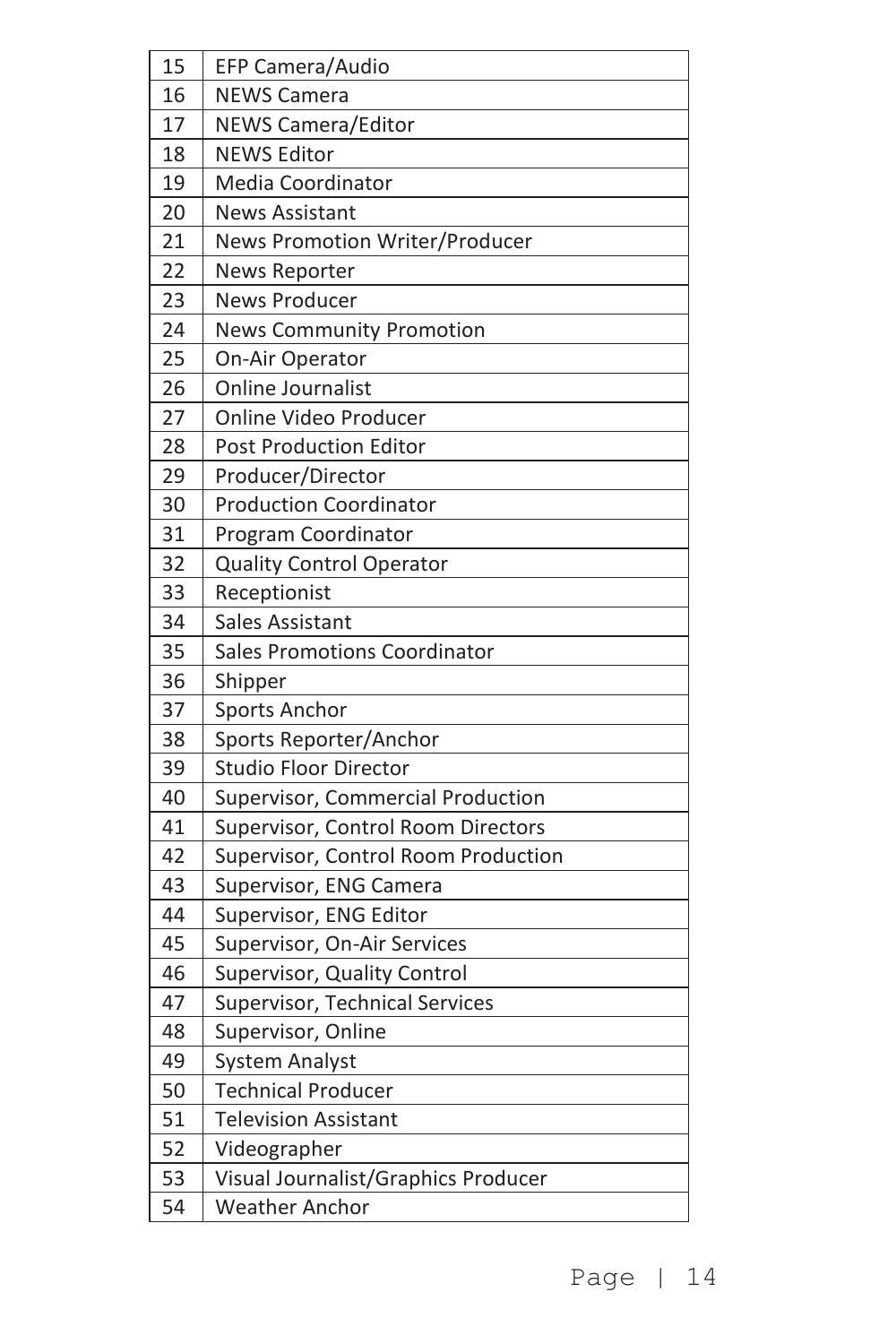## **Professional Activities**

**6.1** The first professional obligation of the employee shall be to the Employer. **An employee shall not engage in activities or work which is in direct competition with the Company, except with the prior written approval of the Company.**

#### **6.2**

 **(a)** Unless the Employer and/or the Employee is required by law or by a court of competent jurisdiction or other competent authority to do so, no employee shall be required by the employer to give up custody of or disclose any knowledge, information, notes, documents and company tape recordings, films, film prints, negatives, videotapes, documents or the sources thereof to any party other than the employer.

 **(b)** Where the employer has authorized the employee in writing to release for broadcast, material whose source is to be kept confidential then if the employee is proceeded against under the law on account of this refusal to surrender, disclose or authenticate the foregoing, the employer shall meet all the expenses incurred by the employee. The employer shall further compensate such employee against monetary loss, including but not limited to fines, damages or loss of pay provided the employee has not knowingly falsified such material for broadcast and provided that such material has been obtained in accordance with accepted journalistic practices.

- **6.3** Substantive changes in script content shall be brought to the employee's attention wherever possible before broadcast. Employees shall be given the reason for substantive changes to their material.
- **6.4** Except where libel has been proved, no criticism of an employee's work will be broadcast without first presenting such criticism to the employee and offering said employee time for reply in the same broadcast. This section is not meant to apply to corrections of fact or errors of omission.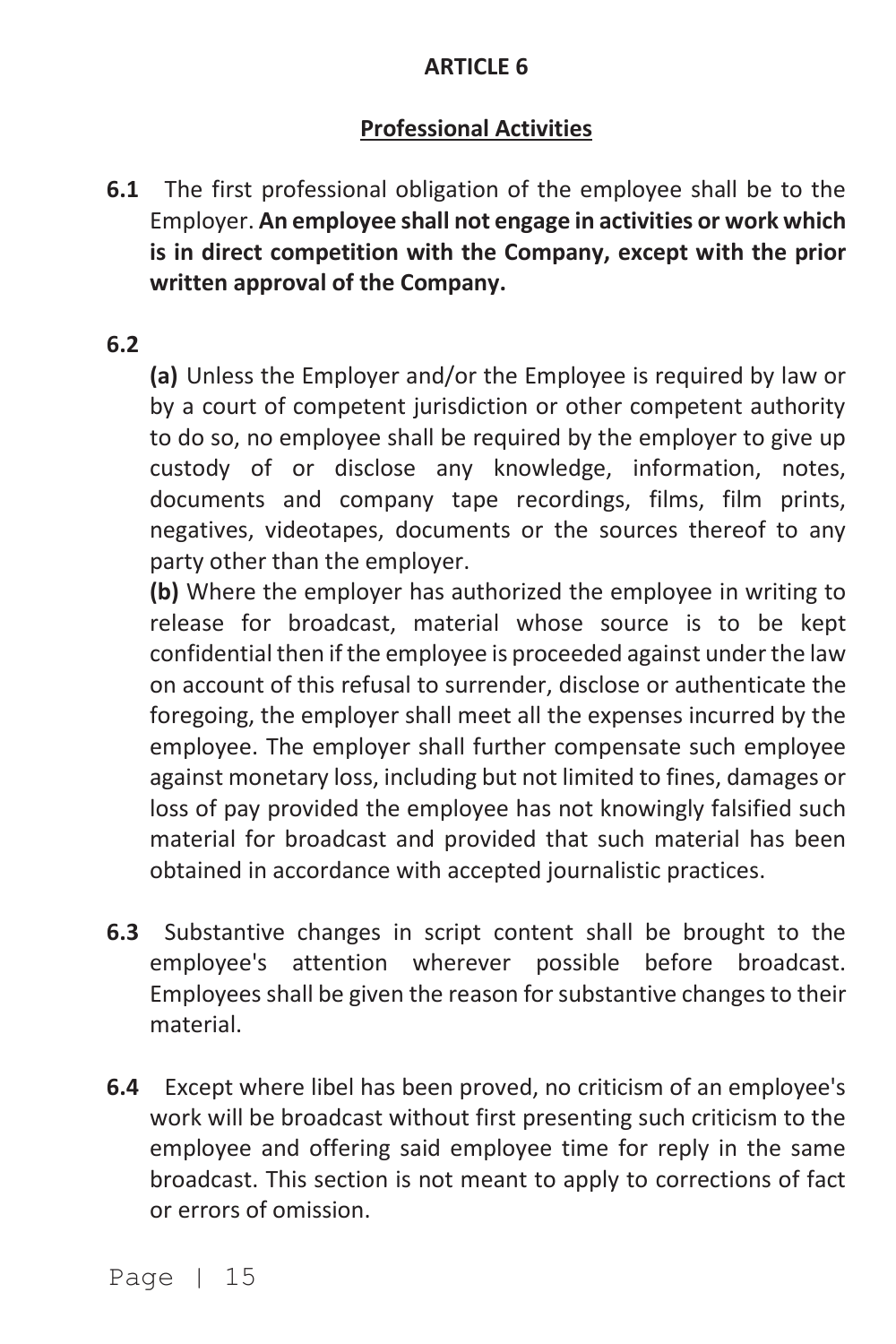- **6.5** Except in the case of an allegation of defamation no retraction of an employee's work shall be broadcast without every effort being made to first consult the employee.
- **6.6** Volunteer community work undertaken by employees shall not be pursued while the employee is at work without the written consent of the Company.

## **Management Rights**

- **7.1** It is recognized that the Management of the Company, the control of its properties and the maintenance of order on its premises is solely the responsibility of Management. Before implementing new rules and regulations, directly affecting the general working conditions, the Company will advise and explain such proposed rules and regulations to the Union.
- **7.2** The Union agrees that nothing contained in this Agreement shall be construed as a limitation of the Company's rights to manage its affairs exclusively and that except where specifically restricted, abridged or modified by this Agreement, the Company holds and may exercise all of the rights, powers and authority which it possessed prior to the signing of this Agreement. The Union acknowledges that it is the exclusive function of the Company to hire, transfer, reclassify and suspend employees; and also the right of the Company to discipline or discharge any employee, provided that a claim by an employee who has acquired seniority, that he has been disciplined, discharged or suspended without just cause may be the subject of a grievance and dealt with as hereinafter provided; provided further that a claim by a probationary employee that he has been disciplined, suspended, or discharged without just cause. may be subject of grievance, and may be processed through the grievance procedure up to, but not including arbitration.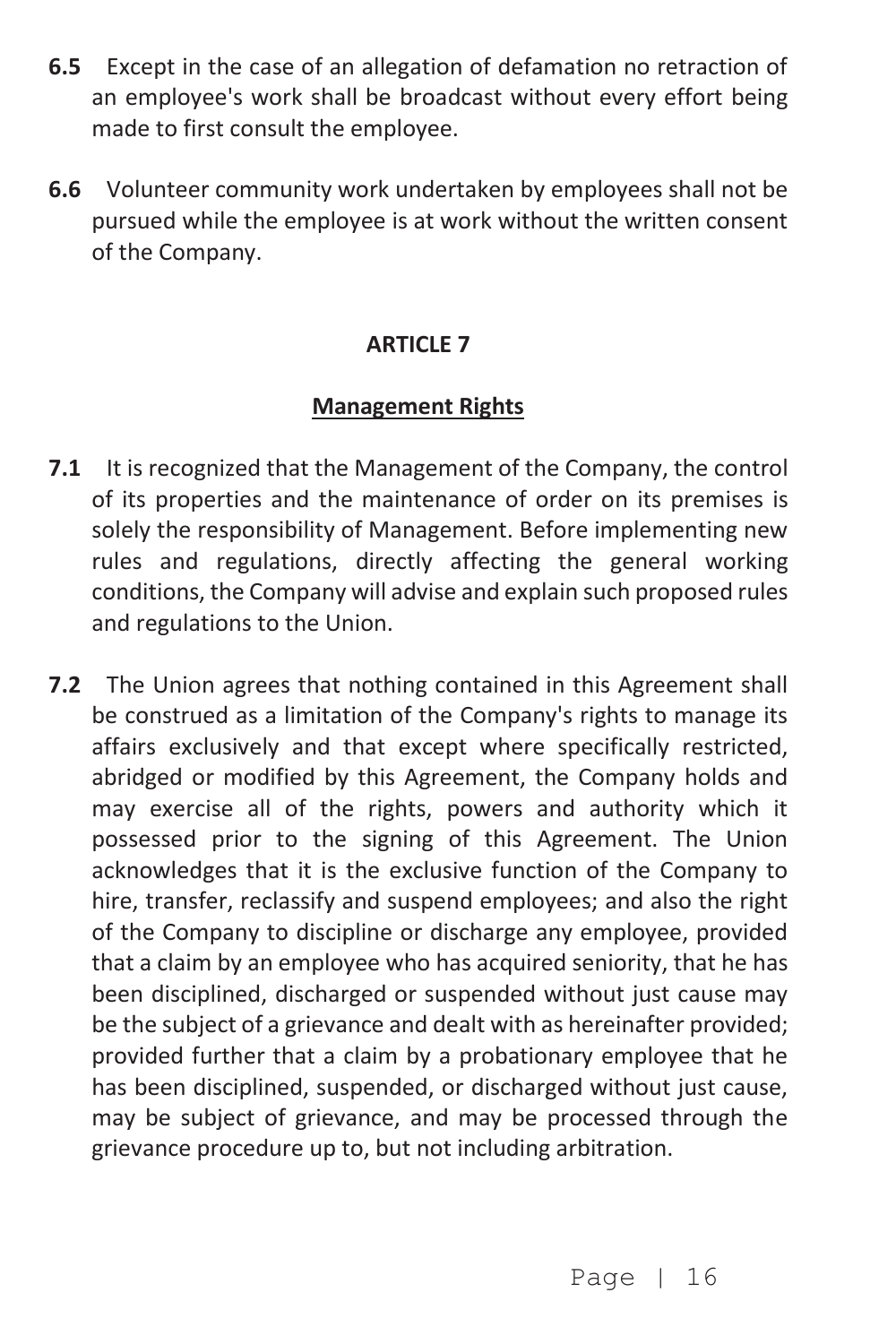- **7.3** Provided further, and without limiting the generality of the foregoing, except where specifically restricted, abridged or modified by this Agreement, the Union recognizes the rights of the Company to operate and manage its business in all respects in accordance with its commitments and responsibilities. The location, number and size of plants, the direction of the working forces; the amount and type of supervision necessary of machines and technical equipment; procedures and standards of operations; the content of programs; judgement and final evaluation of personnel qualifications; the right to decide on the number of employees needed by the Company at any time; operating schedules and the selection, procurement, designing and engineering of equipment which may be incorporated into the Company's plants; control over all operations, buildings, machinery, equipment, and employees and its relationship with suppliers of materials and/or services, is solely and exclusively the responsibility of the Company.
- **7.4** The management rights of the Company as above set forth shall be exercised in all respects subject to this Agreement.

### **No Strike Breaking**

- **8.1** The Company will not assign, transfer, or require employees to go to any radio station, television station, transmitter, studio or property where a lawful strike of persons whose functions are similar to those covered by this Agreement is in progress. Further, it will not originate a program or programs not normally fed to such facility, nor will the Company require any employee to perform the duty of other staff members engaged in a lawful strike.
- **8.1.1** Employees gathering news may attend at a strike location, and at their discretion, cross a picket line in the execution of their duties.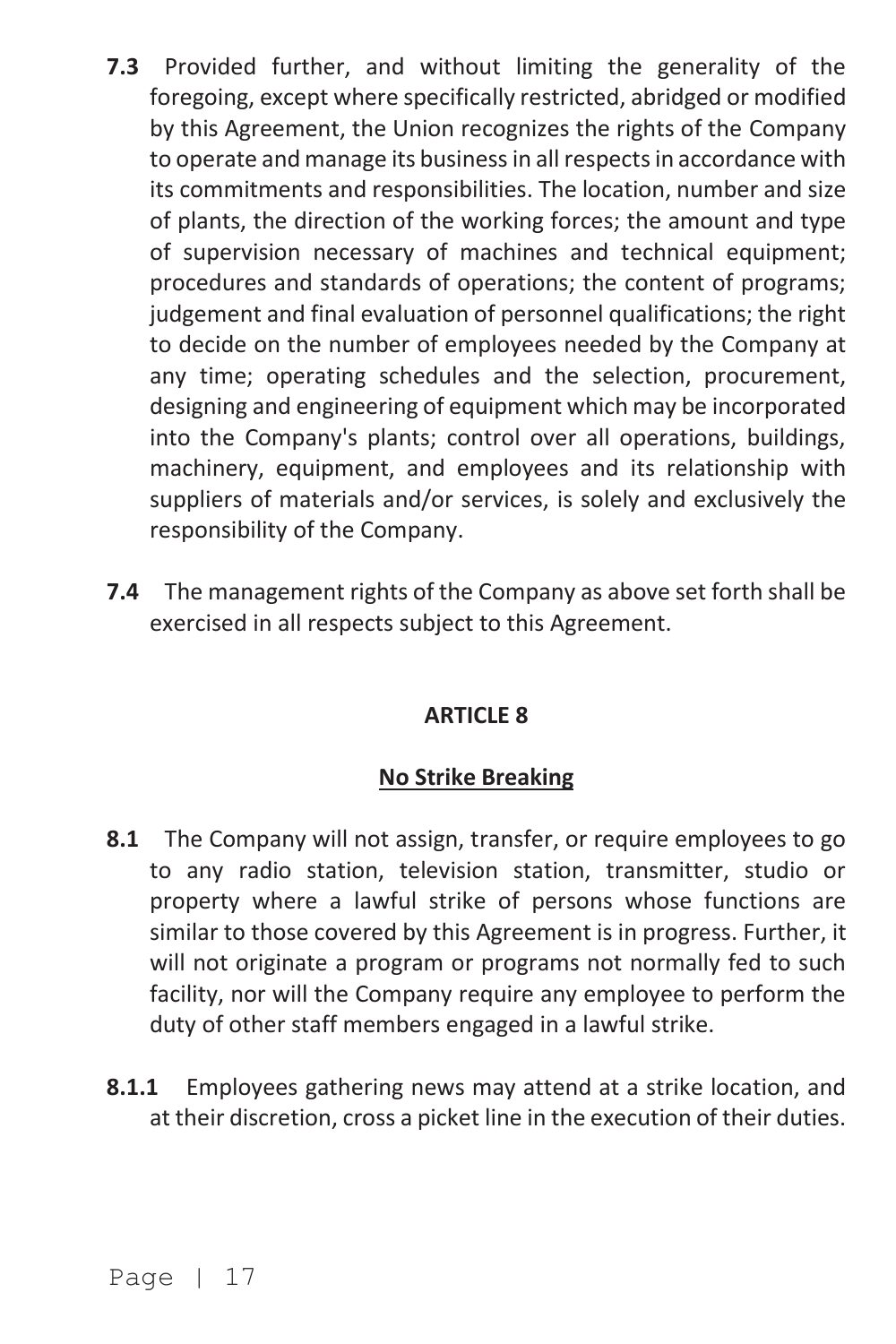## **Union Membership**

- **9.1** All employees of the Company who were members of the Union as of January 1st, 1975 and any employee who was employed prior to January 1st, 1975 who subsequently joins the Union, and all employees hired after January 1st, 1975 shall become and/or remain a member in good standing of the Union as a condition of employment except as hereinafter provided.
- **9.1.1** Contract "on-air" talent engaged in accordance with Article 4.4 shall not be required as a condition of engagement to become members of the Union.
- **9.2** The Company may hire non-members provided however, that such new employees shall apply for membership in the Union within ninety (90) days after being hired and provided further that the Union will either accept or reject such application within thirty (30) days after receiving it.

## **ARTICLE 10**

## **Rejection of Membership**

**10.1** The Company will discharge any employee covered by the provisions of Article 9 for the failure to pay dues and/or periodic assessments by the Union.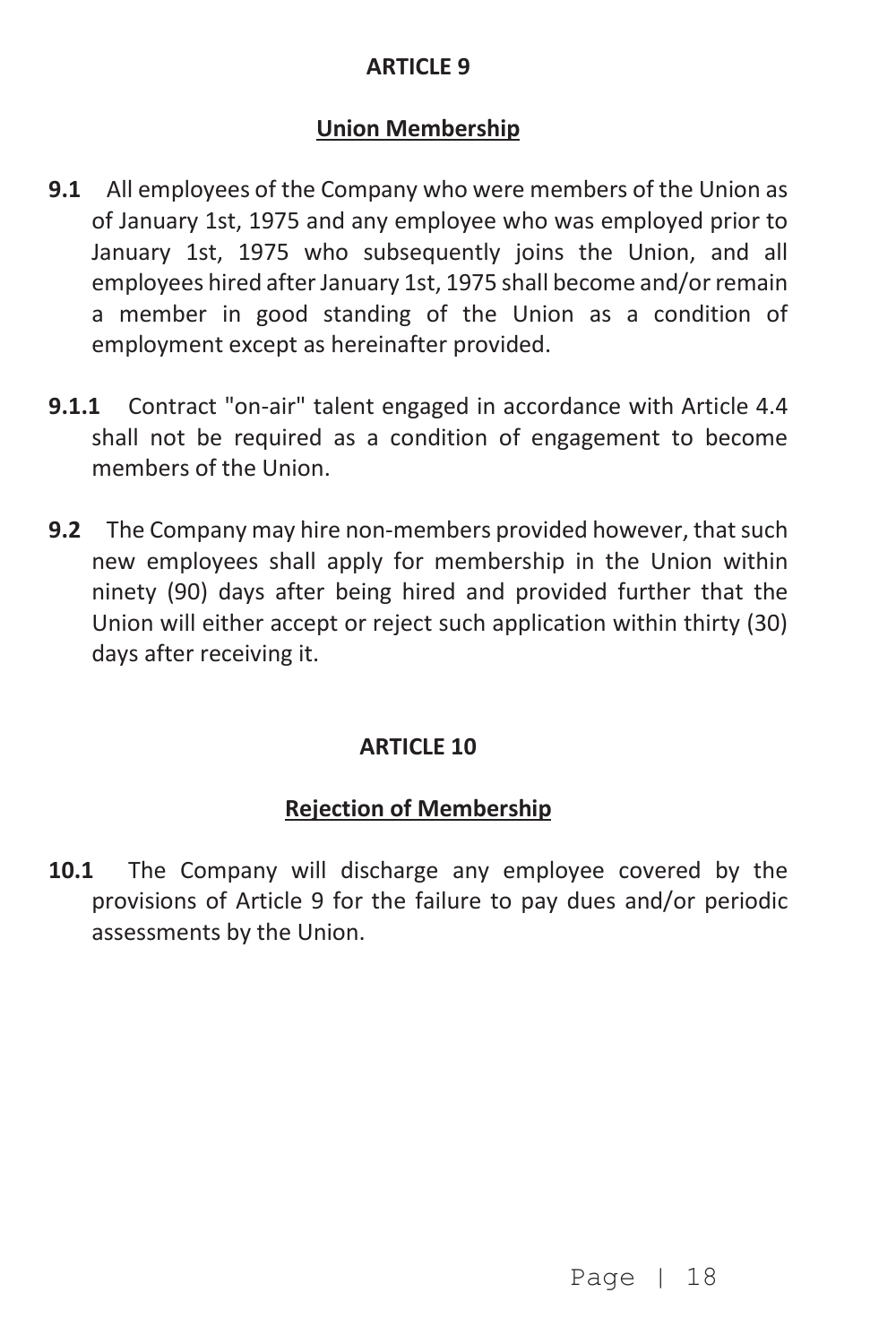#### **Union Dues**

- **11.1** During the term of this Agreement, the Company agrees to deduct monthly, an amount equal to the uniform dues and/or assessments as levied by the Union. The deductions are to be based on the gross monthly earnings of every employee in the bargaining unit, beginning with the date of hiring in the bargaining unit. The Company will be notified by registered mail of any changes in the present rate of deductions.
- **11.2** The Company agrees to remit the monies so deducted to the Union or its nominee, monthly by cheque, payable at par in Canadian Funds. The Company shall remit such dues by the fifteenth of the month following the month for which the dues are deducted, and shall include an **electronic statement**, showing the following:
- (a) The name, classification title and base salary of each bargaining unit employee;
- (b) The amount of dues deducted on base salary;
- (c) The name of any employee who has left or joined the Company since the last dues remittance.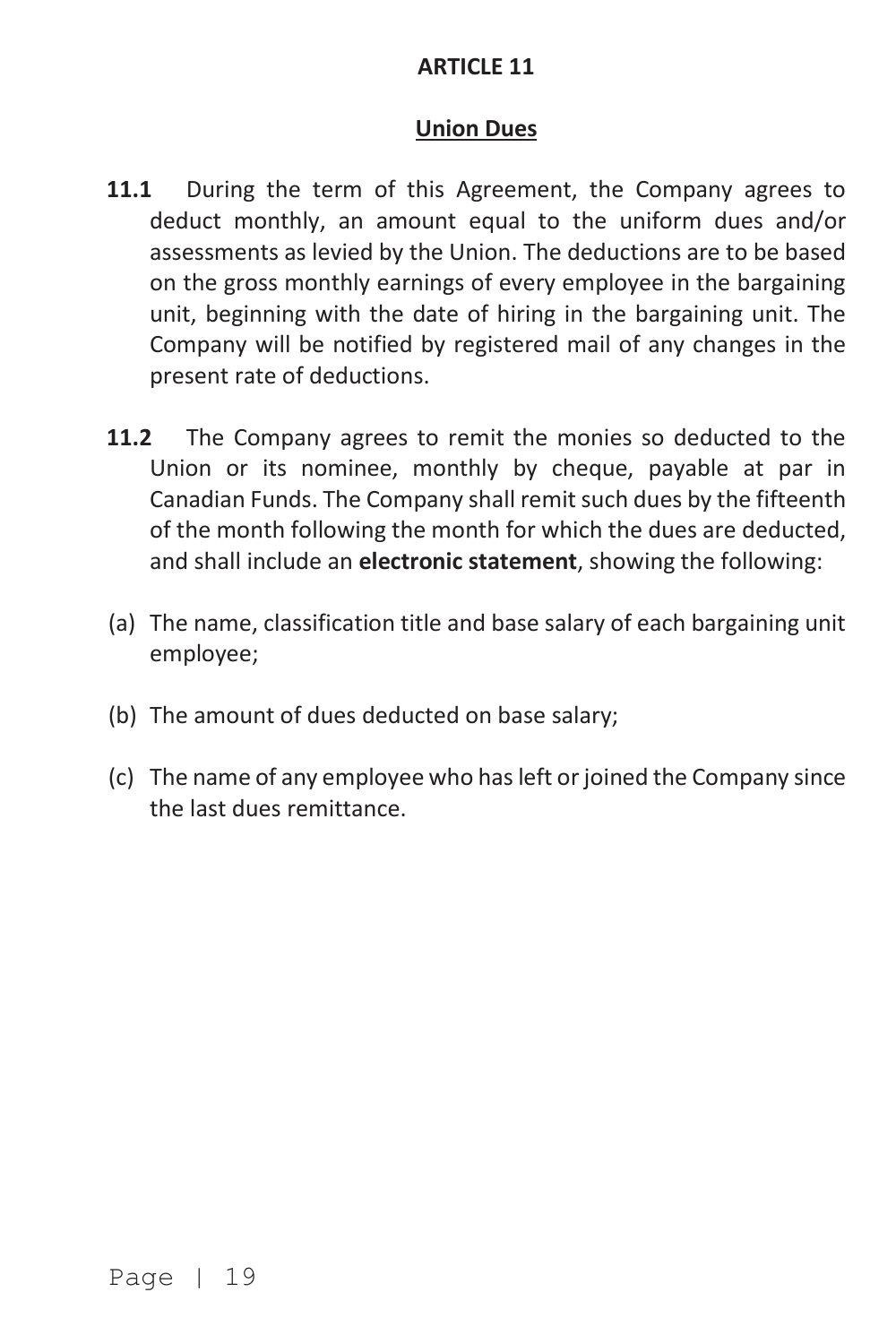#### **Non-Discrimination**

- **12.1** The Company will not interfere with, restrain or coerce the employees covered by this Agreement because of membership in or lawful activity on behalf of the Union. The Company will not discriminate in respect to hiring, tenure of employment or any term of employment against any employee covered by this Agreement because of membership in or lawful activity on behalf of the Union, nor will it discourage membership in the Union, or attempt to encourage membership in another Union.
- **12.2** The Company policy regarding news/on-air employees campaigning for public office is acknowledged and agreed.
- **12.3** Employees shall enjoy equal rights under this Agreement regardless of sex, colour, racial, ethnic or national origin or religious or political affiliation or any other **prohibited grounds as declared by the Canadian Human Rights Act.**
- **12.4** A member of the Union who is employed in a supervisory capacity shall not be held accountable to the Union for any action taken when carrying on such duties for the Company, but this shall not be construed to prevent the filing of a grievance by the Union in respect of actions of any such member acting in a supervisory capacity in carrying on his duties for the Company.
- **12.5** The Union agrees that it will not discriminate against, coerce, restrain or influence any employee because of his non-membership in the Union.

## **ARTICLE 13**

## **Notification**

**13.1** The Company shall provide the local Union within five (5) days a copy of each of the following: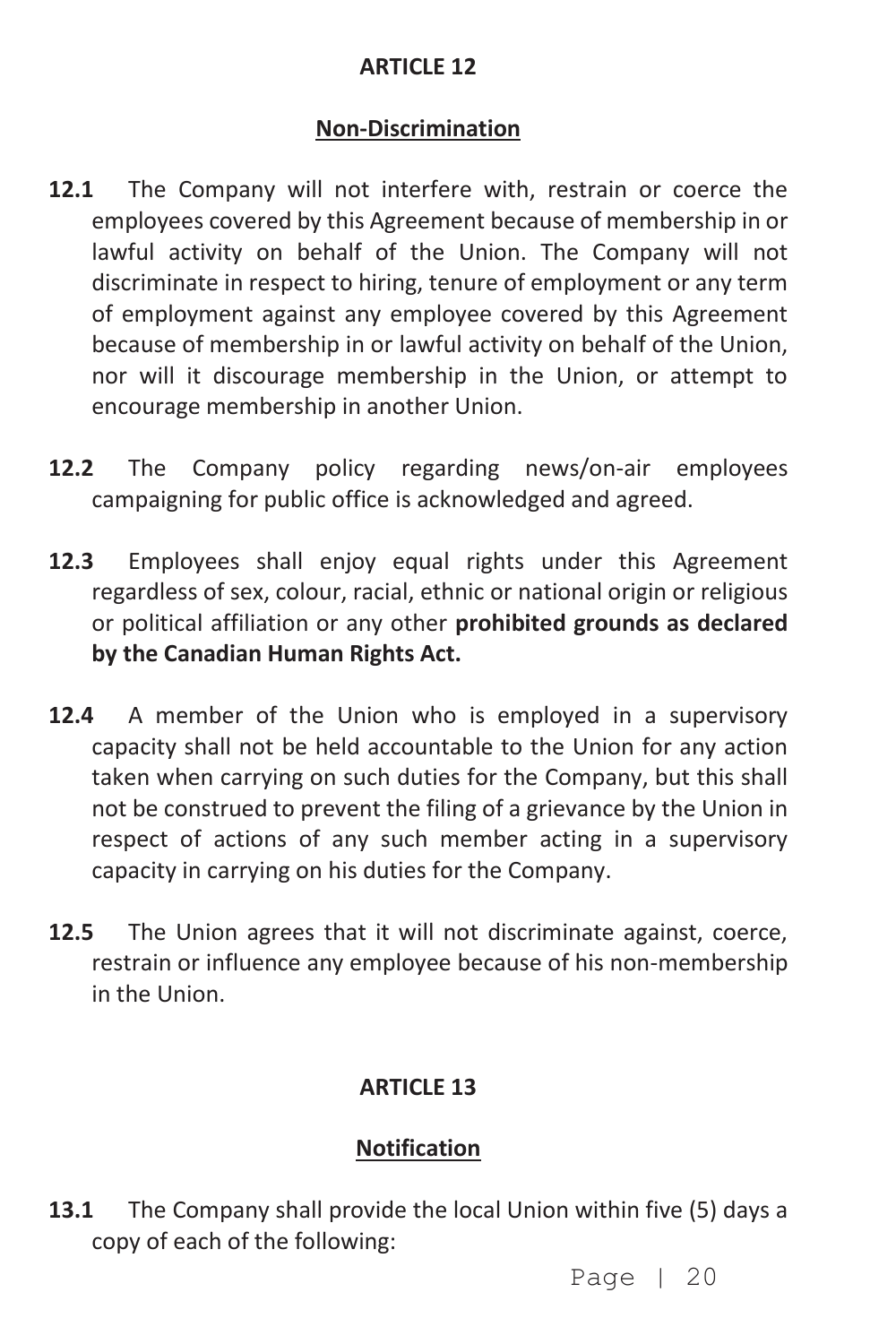- **13.1.1** Notice of hiring, promotion, transfer, dismissal, extension of probationary period, suspension or any disciplinary action affecting any employee within the bargaining unit.
- **13.1.2** Any notice pertaining to the application or agreed to interpretation of this Agreement.
- **13.1.3** Notice of commencement by contractors including term of contract.
- **13.2** Any notification to an employee required under the provisions of the Collective Agreement is understood to mean that the Company will notify the employee directly.
- **13.3** The Company shall, when notifying a person of his acceptance as an employee, provide in writing the starting rate of pay and the classification to which he is assigned. A copy of this notice shall be sent to the Union in accordance with Article 13.1.1 of this Agreement. The Company shall also include at the same time, a copy of the current Collective Agreement, which shall be supplied by the Union.
- **13.4** The Company will, when remitting Union dues, designate which employees are employed on a part-time basis together with the number of hours worked by part-time employees other than those employed in Group A

#### **Leave for Union Activities**

**14.1** Upon request by the Union, the Company will release without loss of pay or other benefits, up to two (2) employees named by the Union to attend Grievance Meetings. Upon request by the Union, the Company will release without pay or benefits up to four (4) employees for Negotiation Meetings.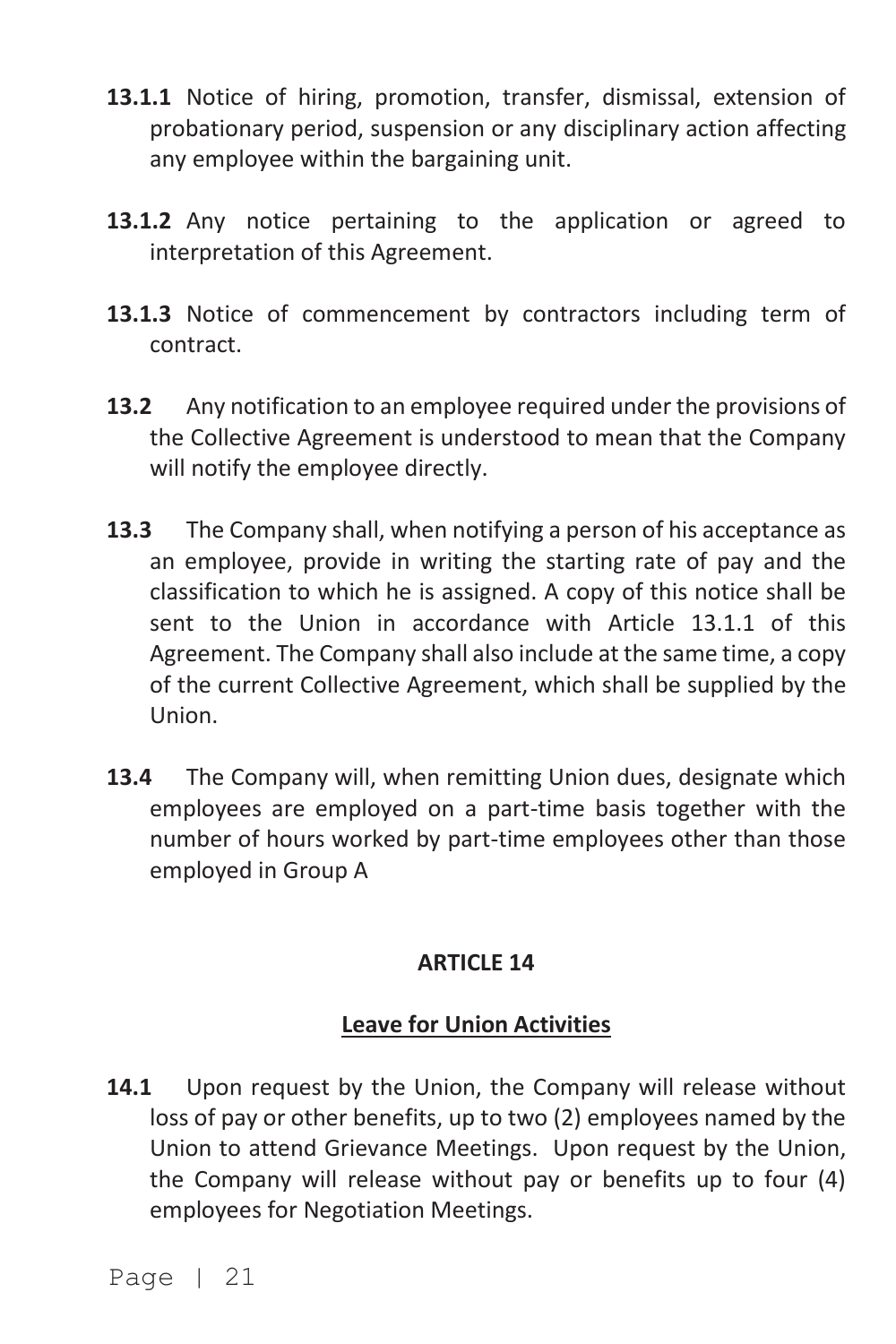- **14.1.1** No more than one employee from each salary classification will be released for negotiation meetings unless the parties mutually agree.
- **14.2** Leave without pay will be granted to any employee duly authorized to represent employees in order to:
- **14.2.1** Attend Executive Council Meetings, Labour Conventions, Congresses, etc. A request for such leave shall be submitted at least fifteen (15) days in advance. It is understood that not more than five (5) employees shall be released at any one time.
- **14.2.2** Accept a position with the Union or an official labour body for a period not exceeding six (6) months. Such leave shall be granted by the Company on written request from the employee to the President of the Union provided such request is submitted thirty (30) days in advance.
- **14.3** Leave provided for in Article 14.2.2 shall not constitute a break in continuity of service in the computation of seniority and with respect to Article 14.2.1, shall not constitute a break in the continuity of service in the computation of seniority, or other benefits under this Agreement, i.e., those benefits relating to seniority or length of service.

#### **Union Access to Premises**

**15.1** The Company will permit free access, upon reasonable notice, to its premises by an accredited Union official providing such access is at reasonable hours and does not interfere with the normal operation of the Company.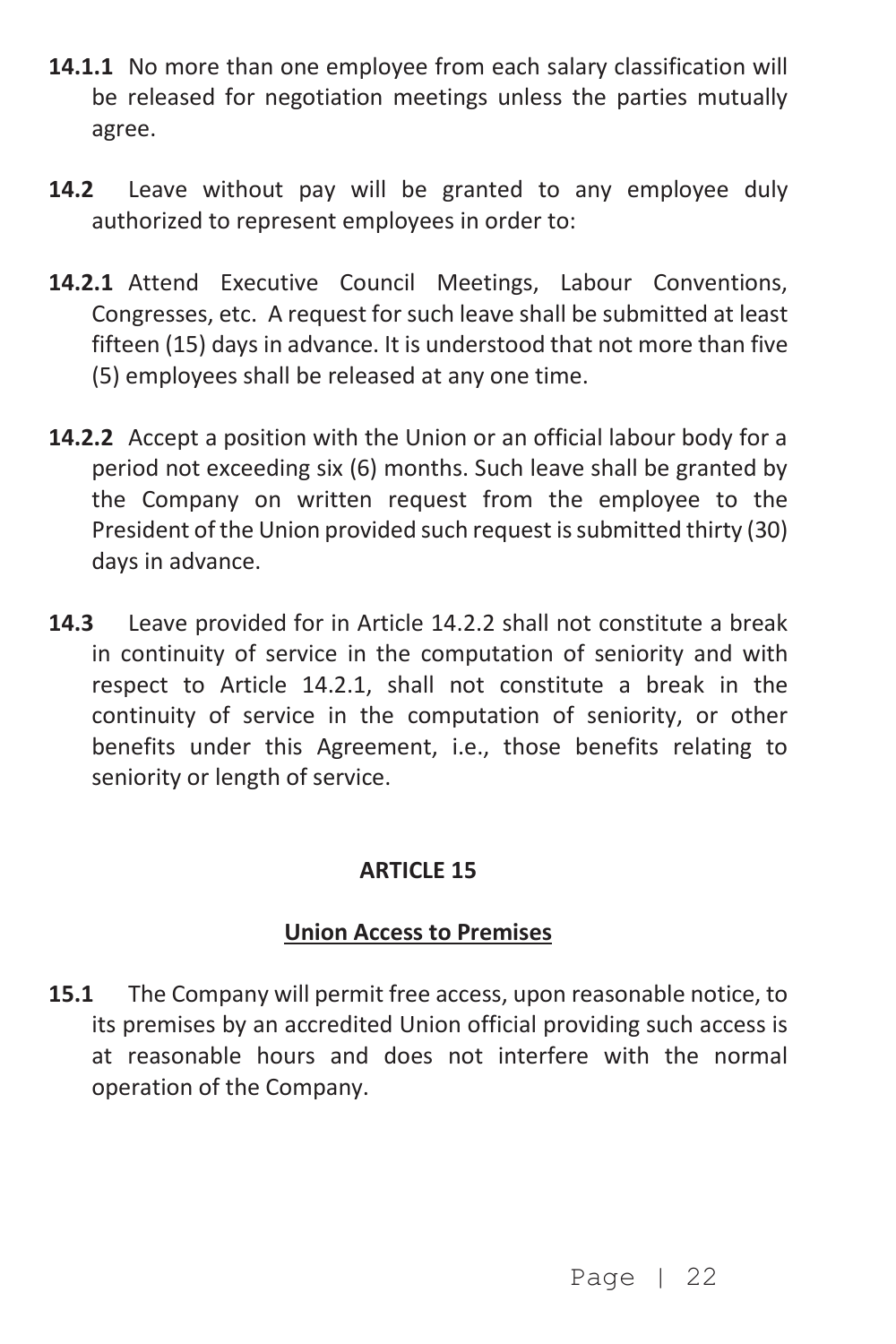### **No Strike Clause**

**16.1** The Union will not cause, nor permit its members to cause, nor will any member of the Union take part in a slow-down or a strike, either sitdown or stay-in, or any other kind of strike or any other kind of interference or any stoppage, total or partial, of any of the Company's operations during the term of this Agreement. The Company will not cause, or permit its employees to cause, engage in or permit a lockout of any of its operational locations during the term of this Agreement.

## **ARTICLE 17**

### **Union Use of Bulletin Boards**

- **17.1** The Company will provide a bulletin board for the exclusive use of the Union.
- **17.2** The Company agrees to the posting by the Union on such board of announcements regarding elections, meetings, negotiation developments and internal affairs of the Union, provided such notices are authorized by the Local Union Executive and a copy of such notice is provided to the President's Delegate before posting.

## **ARTICLE 18**

#### **Company Seniority**

- **18.1** Company seniority shall be deemed to have commenced on the date of hiring by the Company and shall be equal to the length of continuous service. Each of the three stations will have separate seniority lists.
- **18.2** Station seniority shall relate only to the order of layoffs, promotions, choice of vacation periods and the scheduling of Christmas/New Year Season Statutory Holidays.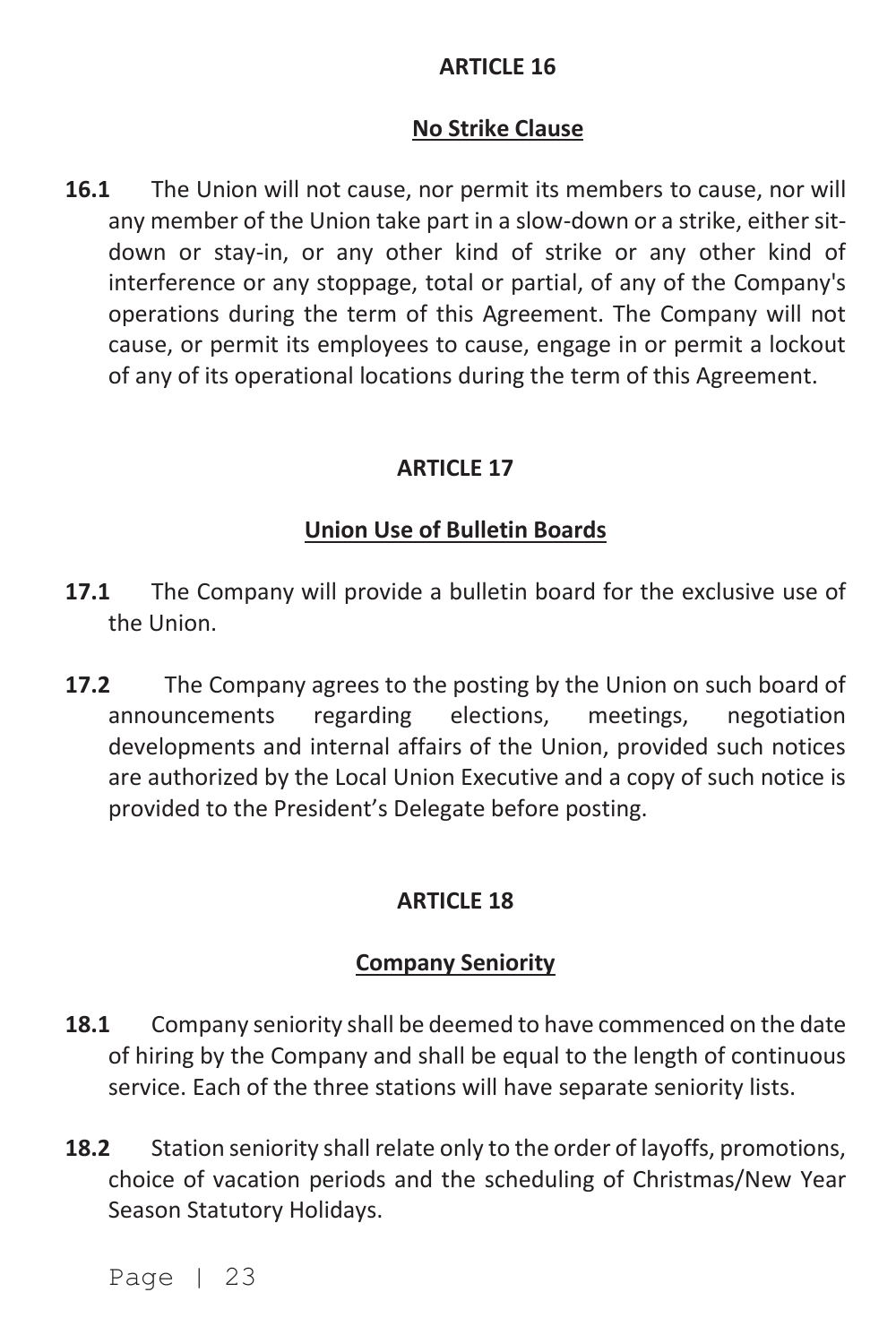## **Interruption of Service**

- **19.1** In the event an employee with one (1) year or more of Company seniority is laid off or is granted leave of absence or transferred to a position within the Company not covered by this Agreement, the following provisions shall apply:
- **19.1.1** Continuity of service for the purpose of Company seniority shall be considered unbroken if he returns to the status of an employee within one (1) year, except where Article 14.2.2 applies, or
- **19.1.2** If he returns to the status of an employee after one (1) year has elapsed, his Company seniority upon returning shall be that which he had on the effective date of such lay-off, transfer or leave of absence.
- **19.2** In the event an employee with less than one (1) year of Company seniority is laid off:
- **19.2.1** And he returns to the status of an employee before six (6) months have elapsed, his Company seniority upon returning will be that which he had on the date of such lay-off.
- **19.3** Seniority shall cease to exist if the employee resigns or is discharged.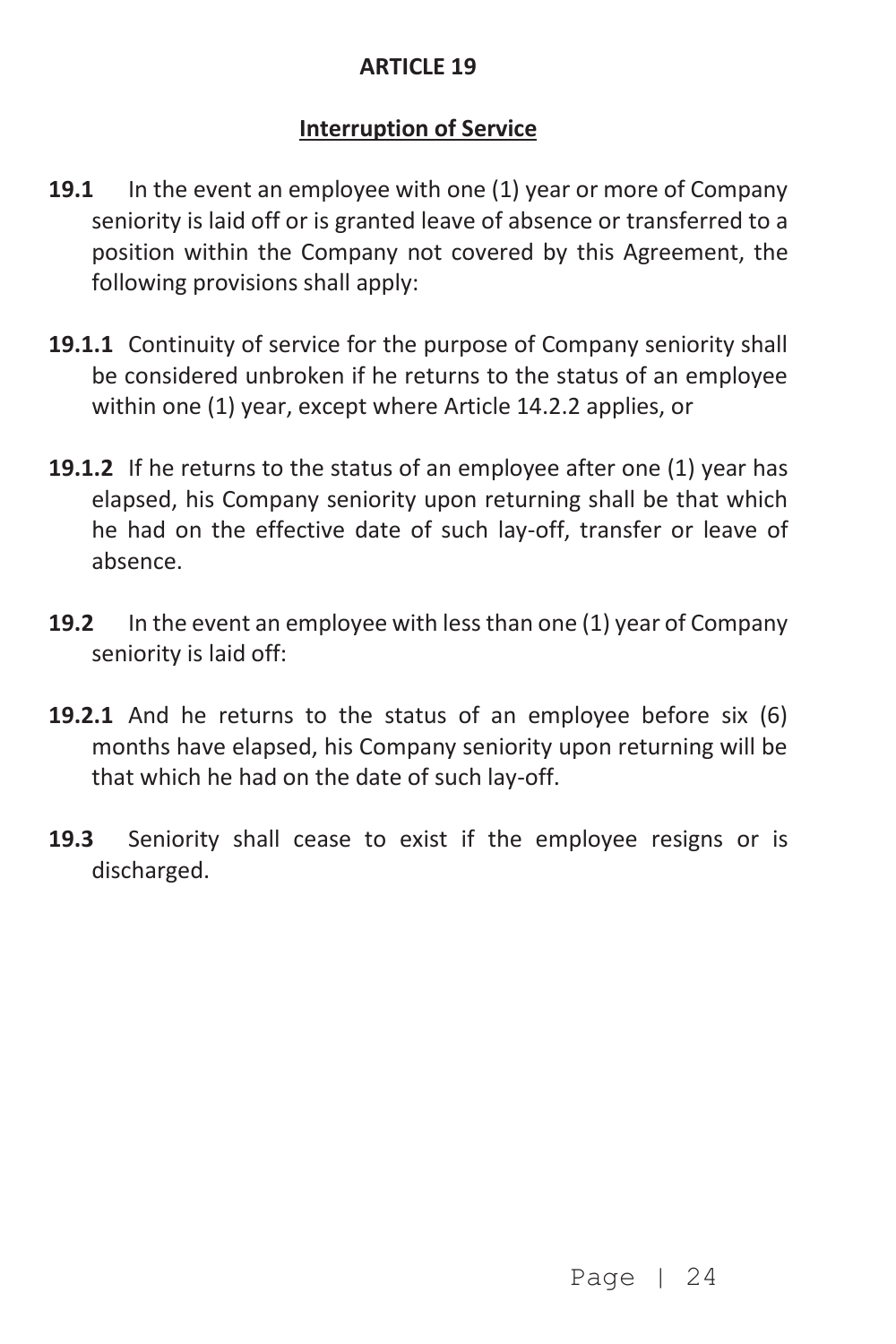## **Promotions & Transfers**

- **20.1** The employee with the most Company seniority shall, if he meets the necessary qualifications set for the position by the Company, **i.e. experience, skills, knowledge, ability and workplace performance** be transferred to fill a vacancy and/or promoted to fill a vacancy. The employee will be given reasonable time and assistance to train for the new position. Nothing in this Article precludes the Company from hiring applicants from outside sources where no qualified employees apply and are accepted. All vacancies shall be posted internally for a minimum of five (5) days.
- **20.1.1** Should an applicant be unsuccessful, it is agreed that management will discuss with the employee if so requested, why his/her application was denied and will bring to the employee's attention any shortcomings which may affect his/her opportunities for advancement.
- **20.2** An employee promoted to fill a vacancy in a higher classification shall be on probation in such classification for a period of up to three (3) months and in the case of Anchors and Reporters for a period of up to six (6) months. The Company may, at any time during this probationary period, return the employee to his former classification with no loss of seniority. At the conclusion of a successful probation period, the employee will be advised in writing that his promotion has been made permanent.
- **20.3** Without his consent, no employee shall be permanently transferred or assigned to another job classification and the employee will not be penalized for such refusal.
- **20.3.1** No employee shall be permanently transferred to a location outside the greater Calgary, Edmonton or Lethbridge area except by mutual agreement.
- **20.4** Without his consent, no employee shall be transferred or assigned to a position outside the bargaining unit and the employee will not be penalized for such refusal.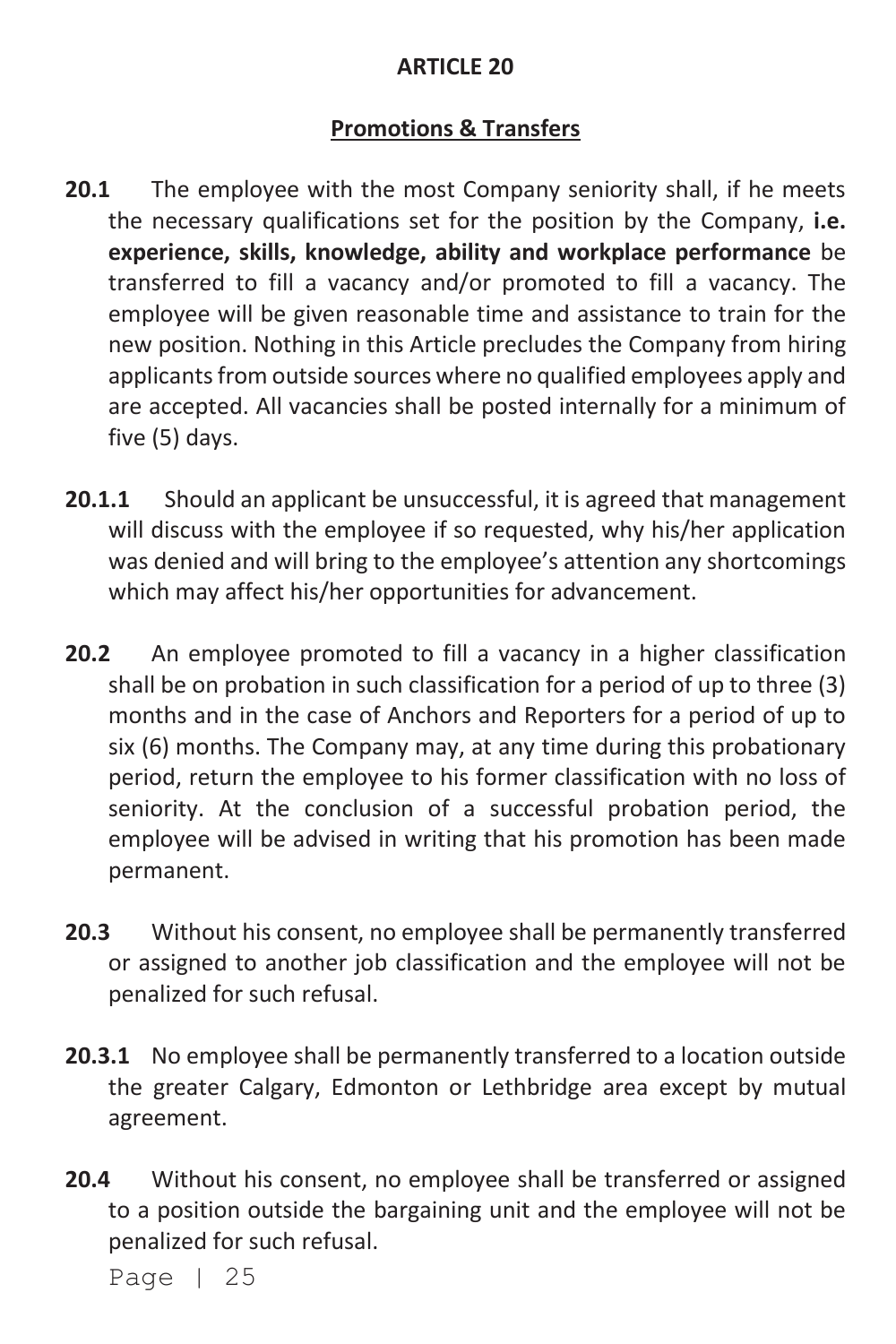- **20.5** Employees who perform in a job classification different from their regular classification and for which they have not received adequate training will not be penalized for errors committed during such performance, where the error relates to the lack of adequate training.
- **20.6** When an employee is transferred into a higher pay classification he shall immediately move into the higher salary scale and receive a salary increase which is at least the equivalent of one full increment in his former group, plus the amount necessary to place him on scale in the new classification, and shall automatically progress upward on the annual or semi-annual anniversary date **of appointment.**

#### **Upgrading**

- **21.1** In the event that an employee is temporarily assigned to perform work in excess of one (1) hour in any tour of duty, in a higher rated classification, the employee shall be paid an additional two (\$2.00) per hour above their current rate for each hour so worked, with a minimum credit of four (4) hours. This clause shall not be used for the purpose of reducing the number of employees in the classification to which such an employee is being upgraded. At the time of such assignment an employee shall be verbally advised of the temporary upgrading and this shall be recorded on the employee's time sheets.
- Employees temporarily assigned to perform the duties of Non-Bargaining Unit Supervisor, or Manager shall be paid twenty (\$20.00) for each eight (8) hour tour of duty or part thereof and the employee's hourly rate shall be adjusted accordingly.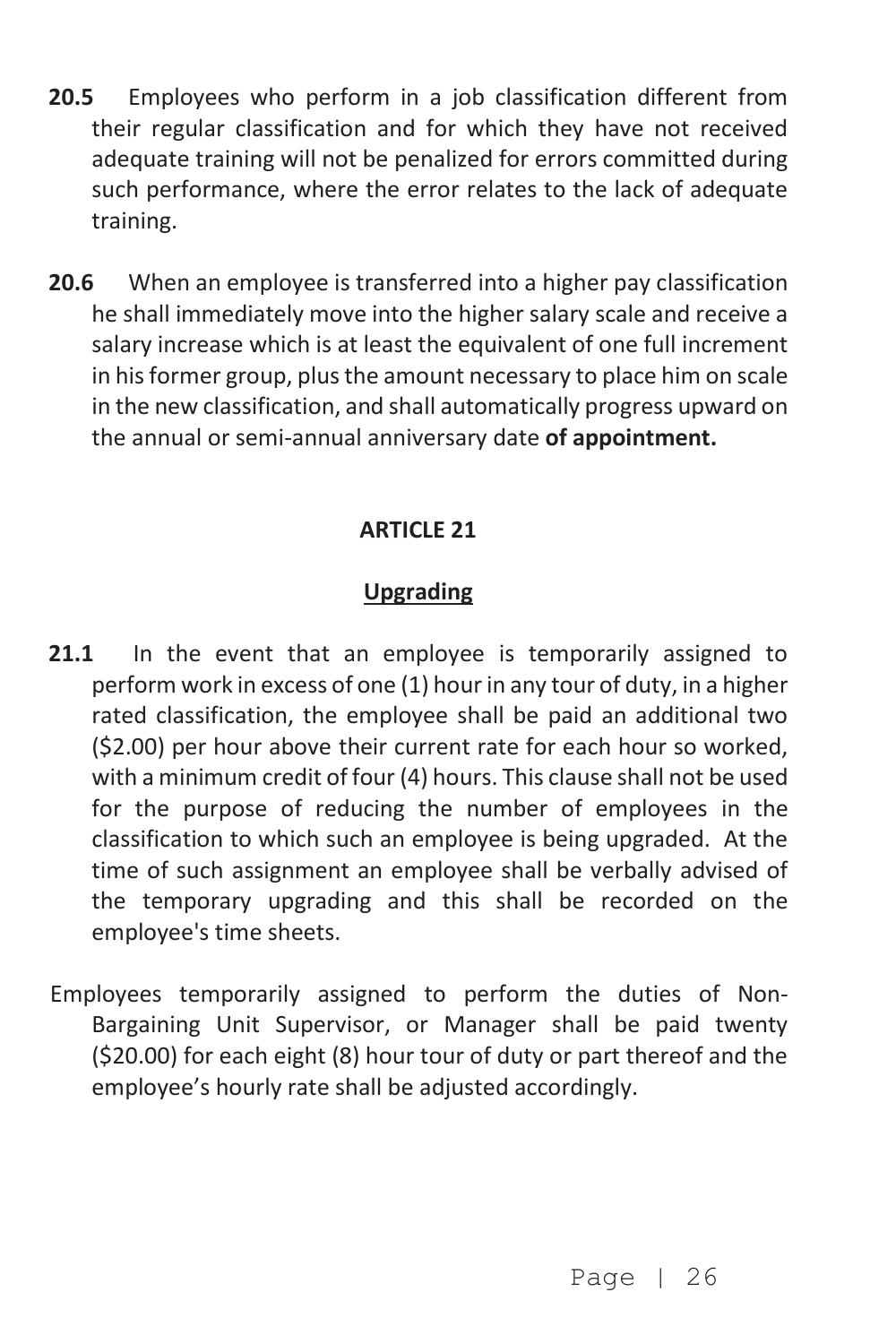- **21.1.1** The provisions of Article 21.1 shall not apply when an employee is assigned to work of a higher classification for training or trial, for a maximum of fifteen (15) days and where a qualified staff member is assigned to assist in such training. Further, 21.1 shall not apply when an employee temporarily relieves another employee in a higher classification for break periods.
- **21.2** In the event of a temporary upgrading of an employee for a period of more than one (1) day [but in no event may a temporary upgrading be of greater duration than three (3) calendar months with the exception of parental leave] the employee so temporarily upgraded shall be verbally advised at the time of his assignment to a higher classification. Such advice shall also stipulate the probable duration of such temporary upgrading.
- **21.3** Where upgrading involves a job combination(s) the duration of upgrading may be extended to a period of six (6) months. If the combination job function averages sixteen (16) or more hours per week and continues beyond six (6) months the employee shall be reclassified to the higher-rated job function and shall be placed on the new scale in accordance with the provisions of Article 20.6.
- **21.4** Training: Bargaining unit employees who are not classified as supervisory, senior or other comparable classifications shall be entitled to claim upgrading as per Article 21 when assigned to train other employees. The parties recognize that there is a difference between training and familiarization and there will be no requirement to pay upgrading for familiarization.
- **21.5** Satellite Truck Operation: In the event that an employee is assigned to operate the satellite truck in any tour of duty, the employee shall be paid an additional two dollars (\$2.00) per hour above their current rate for each hour worked with a minimum credit of four (4) hours. This upgrade does not apply when the satellite truck is used to perform microwave transmission.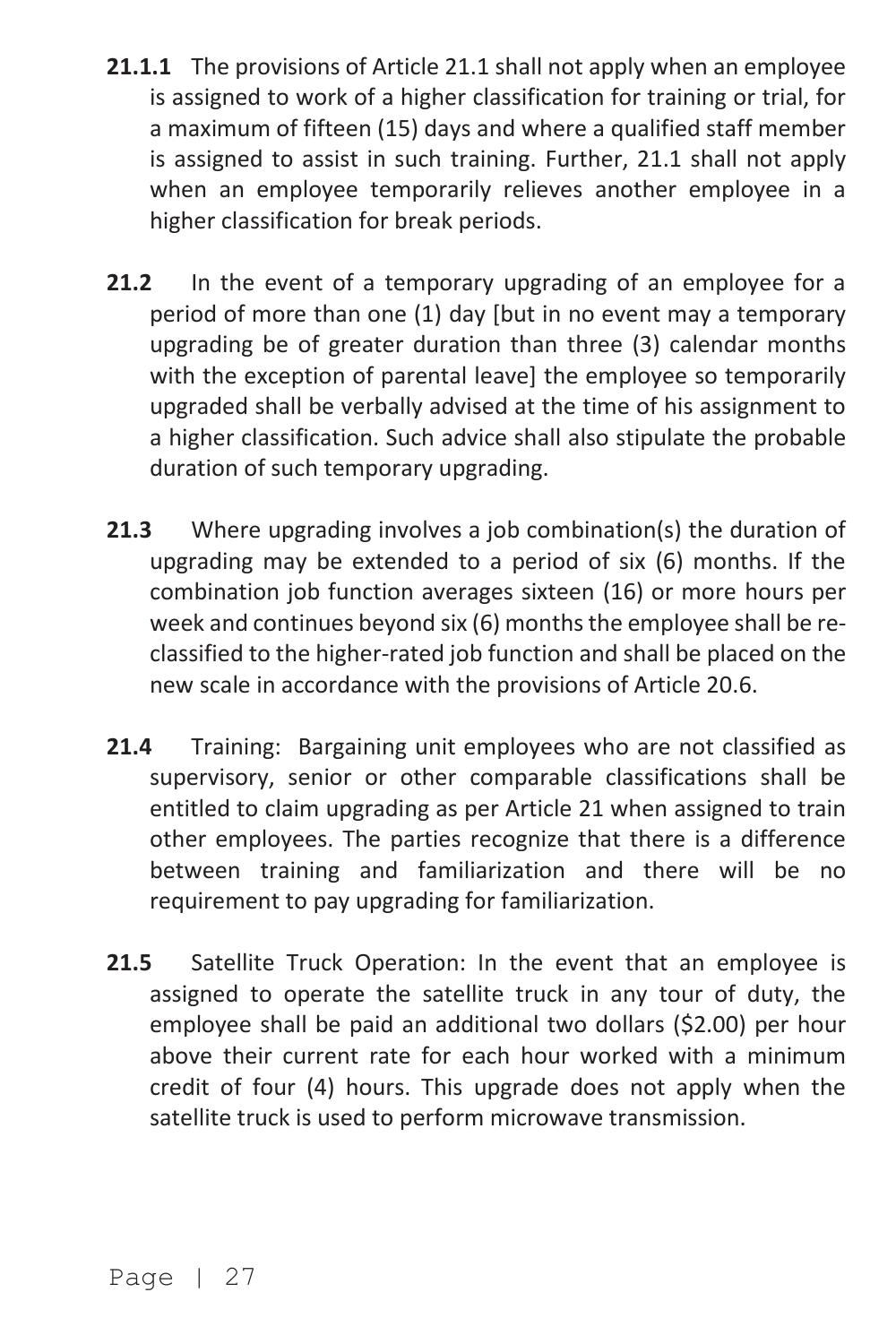## **Dismissals & Resignations**

**22.1** The dismissal, demotion or discipline of a non-probationary employee shall be for just and sufficient cause. The employee shall be informed of the Company's decision to discharge, demote, or discipline him by notice in writing.

### **ARTICLE 23**

## **Lay-Offs**

- **23.1** The Company will consult with the Local Union executive with respect to any planned lay-off prior to any final decision being made, and prior to any discussions with those employees that may be affected. At this meeting the Company shall supply in writing a complete seniority list, names and classifications, of those affected and the reason for lay-off. It is understood that this consultation will be deemed strictly confidential and as such, the proceedings will not be disclosed to any other individual, prior to the Company notifying the individual employee(s). Notice of such meeting shall be a minimum of forty-eight (48) hours. When lay-offs are to be made, such lay-offs shall proceed in inverse order of Company seniority within those job functions and categories where the work has been reduced or eliminated; said job functions are listed in **Article 5.1.1**.
- **23.1.1** Notwithstanding the foregoing, a more senior employee in a job classification may offer to be laid off in the place of a more junior employee. If the offer is accepted by the company, the more senior employee will waive his bumping rights and will receive the severance provided for in Article 23.3.1.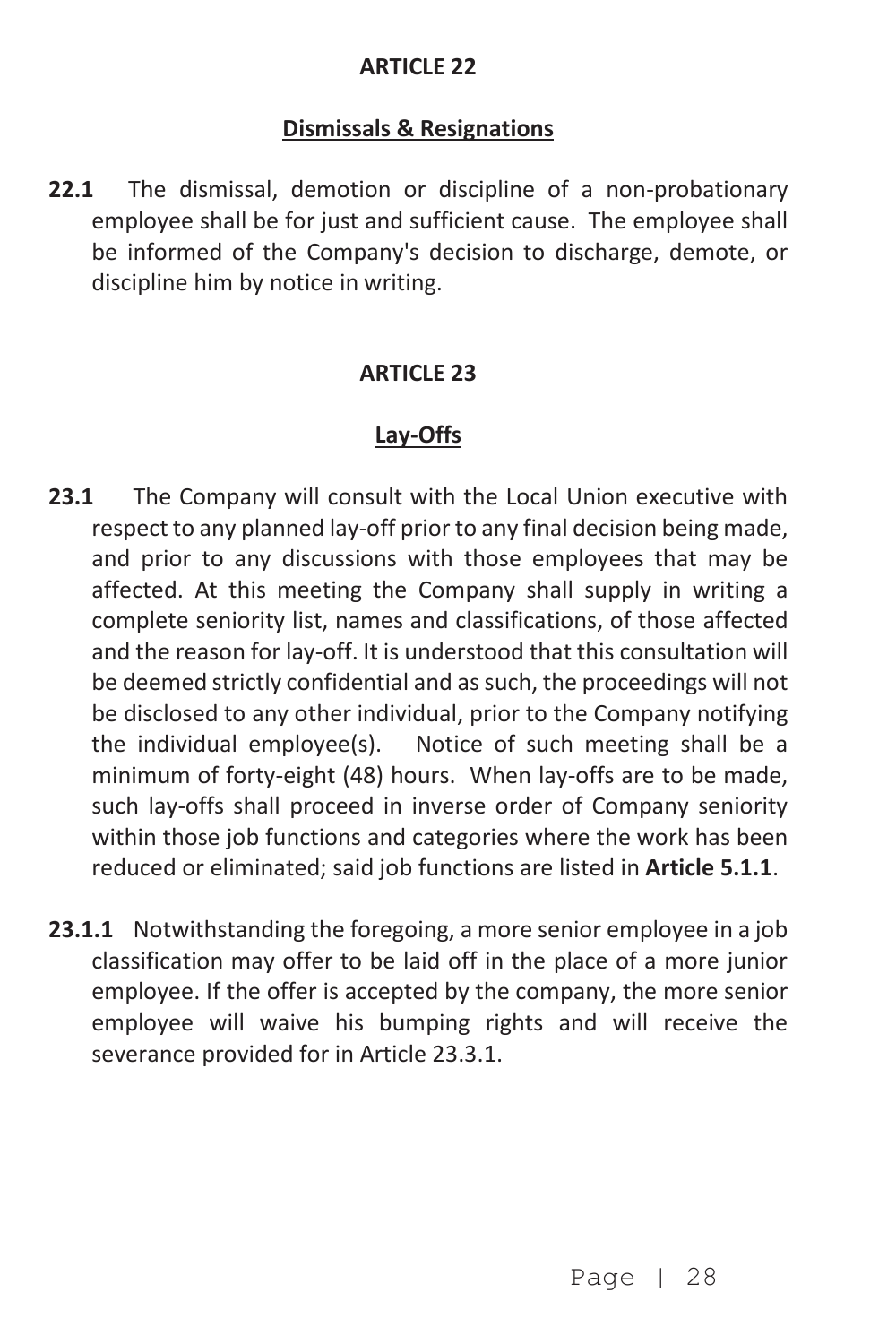- **23.2** Any employee about to be laid off from one job function who has the necessary qualifications set by the Company for another job function may apply his Company seniority and revert to such other function. Such qualifications shall be set in a bona fide manner. No employee is to be displaced by a more senior employee unless the latter possesses the occupational qualifications of the job filled by the employee with less seniority.
- Notwithstanding, employees may not exercise bumping rights to anchor classifications.
- **23.2.1** Employees who bump into a different classification shall retain recall rights, for up to one year, as per Article 24, to their former classification.
- **23.2.2** In the event an employee reverts to a lower wage group, he/she shall continue to receive his/her higher salary for up to 3 months at which point the employee's salary shall be reduced to an amount equal to the closest equivalent rate in the lower wage group not in excess of his previous rate, and then such employee will precede on the scale in accordance with Article 31.
- **23.2.3** Employees who bump into a higher job group shall be paid at a rate within the new group closest to, but greater than, their rate of pay prior to the bump.
- **23.2.4** Employees must declare their intent to bump within fourteen (14) calendar days of receiving lay-off notice. An employee so bumped shall receive six (6) weeks' notice. However, should a bumping opportunity arise during the notice period, that was not available at the time of declaration, the employee shall have his/her right to bump provided that the employee notifies the Company of his/her intention to do so within seven (7) calendar days of the new opportunity.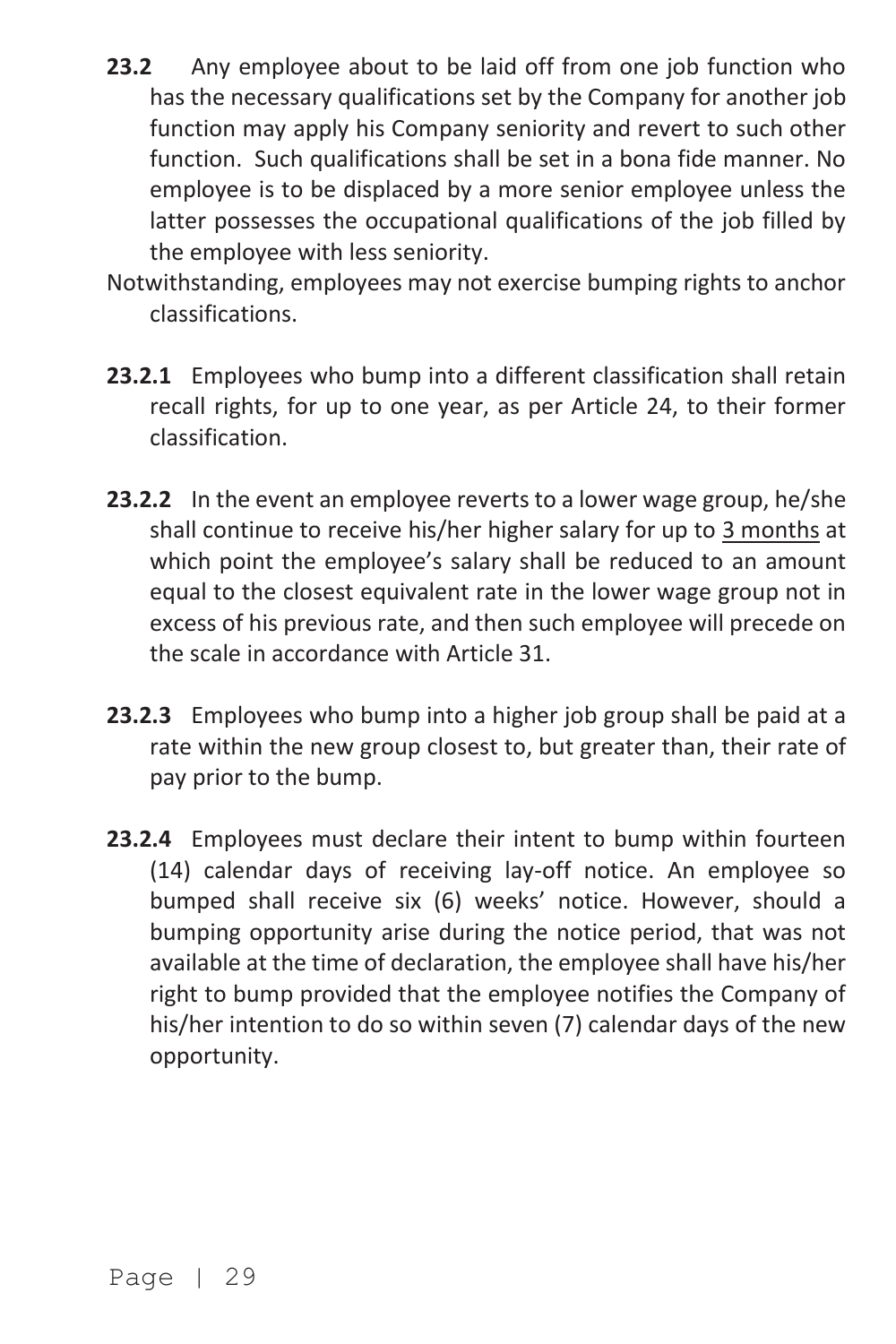- **23.2.5** Subject to Article 23.1, where a part-time employee has more Company seniority than a full-time employee, the full-time employee shall receive the lay-off, however should the Company require a full-time employee in the job function affected; the most senior part-time employee shall be offered the full-time position. It is further agreed that should that person refuse the position, it shall then be offered to the next most senior employee within the classification.
- **23.3** In the event of lay-offs, employees affected will receive six (6) weeks' written notice or six (6) weeks' salary in lieu of notice, plus severance pay, and accrued vacation pay.
- **23.3.1** In the event of lay-offs, under either Articles 23 or 27, employees affected will receive two (2) weeks' severance for each completed year of service up to seven (7) years, and three (3) weeks' severance pay for each completed year of service, beyond seven (7) years, to a maximum of fifty-two weeks.
- **23.4** While an employee is laid off, the Company will continue the total group health and welfare payments (excluding long term disability) for the period of lay-off up to a maximum of six (6) months or until the employee is eligible for benefits at the new place of employment.
- **23.5** The Company agrees that it will not consistently schedule overtime in order to affect or extend lay-offs.
- **23.6** It shall be the intention of the Company to give full consideration for job vacancies within the bargaining unit to those employees who are to be laid-off.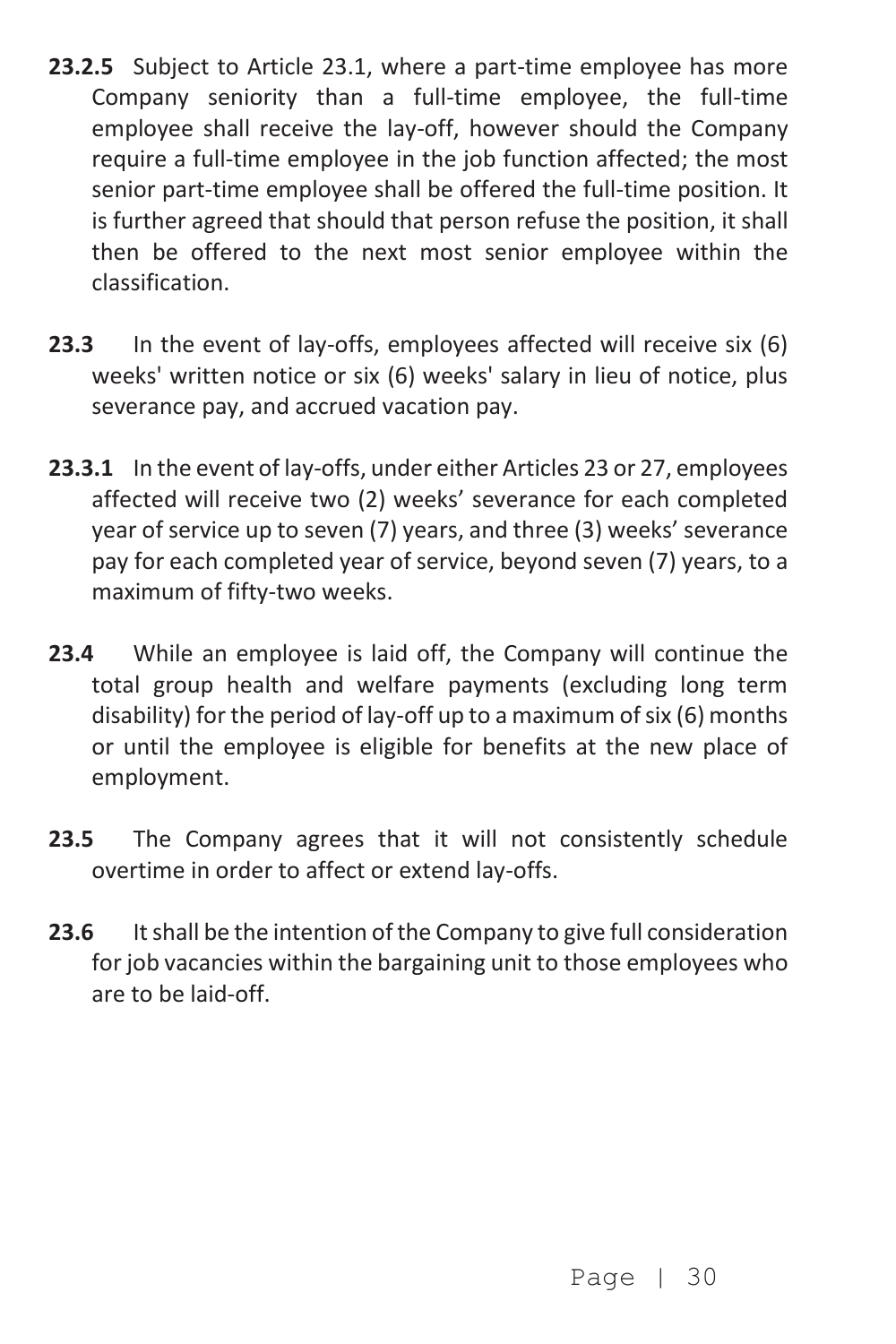#### **Re-Engagement & Recall**

**24.1** Where any full-time or regular part-time work becomes available for which a laid-off employee is qualified, the Company agrees to re-engage, employees in order of company seniority. The qualifications will be set in a reasonable manner.

(Definition - For the purpose of this Article "re-engage" means to return to work in a full-time or regular part-time position.)

**24.2** Where any other part-time or temporary bargaining unit work becomes available for which a laid-off employee is qualified, the Company agrees to re-call, employees in order of company seniority. The qualifications shall be set in a reasonable manner.

(Definition - For the purpose of this Article "recall" means to return to work in any part-time or temporary hours.

- **24.3** Employees laid off under Article 23 will be entitled to reengagement or recall for one (1) year from the date of lay-off.
- **24.3.1** Employees who are recalled or re-engaged to positions other than their previous job classification will continue to have reengagement rights to former job classifications for one year from the date of layoff or for as long as re-engagement / recall rights continue under Article 24.4.
- **24.4** In the event an employee on lay-off works one hundred fortyfour hours or more over any six (6) consecutive work weeks, his/her recall rights shall be re-established for another twelve (12) months.
- **24.4.1** When an employee on lay-off has worked more than 910 regular (non overtime) hours over any 180 consecutive day window, the employee shall be considered to have reverted to full-time status. This does not include shifts worked to cover the absence of employees on leave.

The Company will not manipulate or re-schedule productions, projects and shifts in order to avoid the re-establishment of recall rights as described above.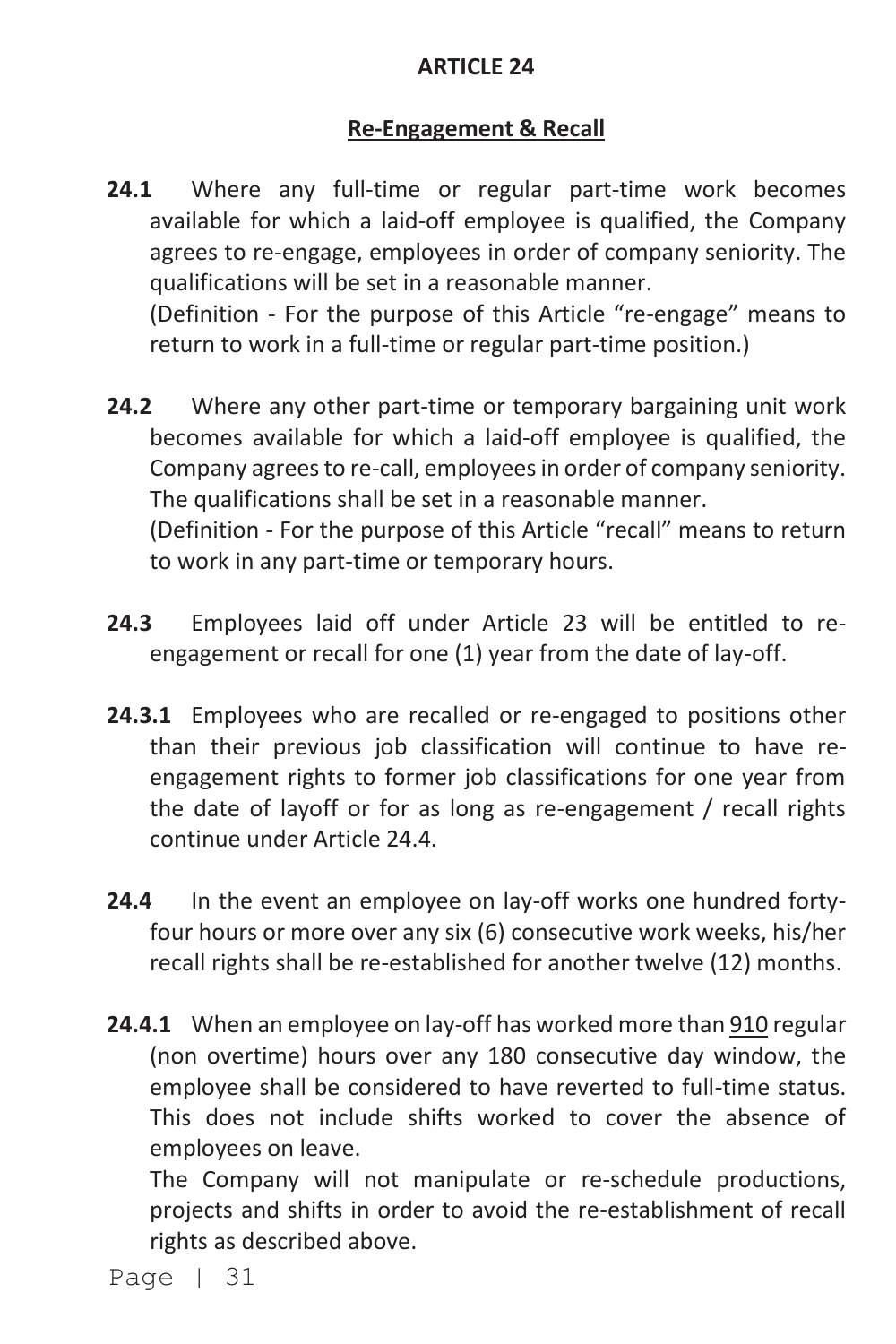- **24.5** The Company's responsibility will be considered to be fulfilled if the Company:
- **a)** In the case of re-engagement, sends all relevant job postings by letter or by courier, to the last known address of the affected persons on layoff. The employee must notify the Company of their intention within three (3) days of receipt of the letter or ten (10) working days of mailing the letter.
- **b)** In the case of re-call, contacts the employee in person or by telephone and where possible leaves a message.
- **24.6** Where an employee has been re-called or re-engaged pursuant to this Article and has been paid severance in accordance with Article 23.3.1, the employee's seniority for the purposes of severance shall be considered that of a new employee.
- **24.7** Where an employee has accepted re-engagement to scheduled hours or shifts and cancels for reasons other than illness or other valid reason, the employee forfeits rights to re-call and reengagement for a period of six (6) months.

## **Performance Reports**

**25.1** Employees shall be advised immediately [within ten (10) working days] of the contents of any review or report which concerns them. They shall be furnished with a copy of any complaint or accusation which may be detrimental to their advancement or standing within the Company. An employee shall sign the Company's copy of the report on performance, thus acknowledging receipt. Such signature will not be considered as concurring with the contents. If this procedure is not followed, such expression of dissatisfaction shall not become part of their records for use against them at any time.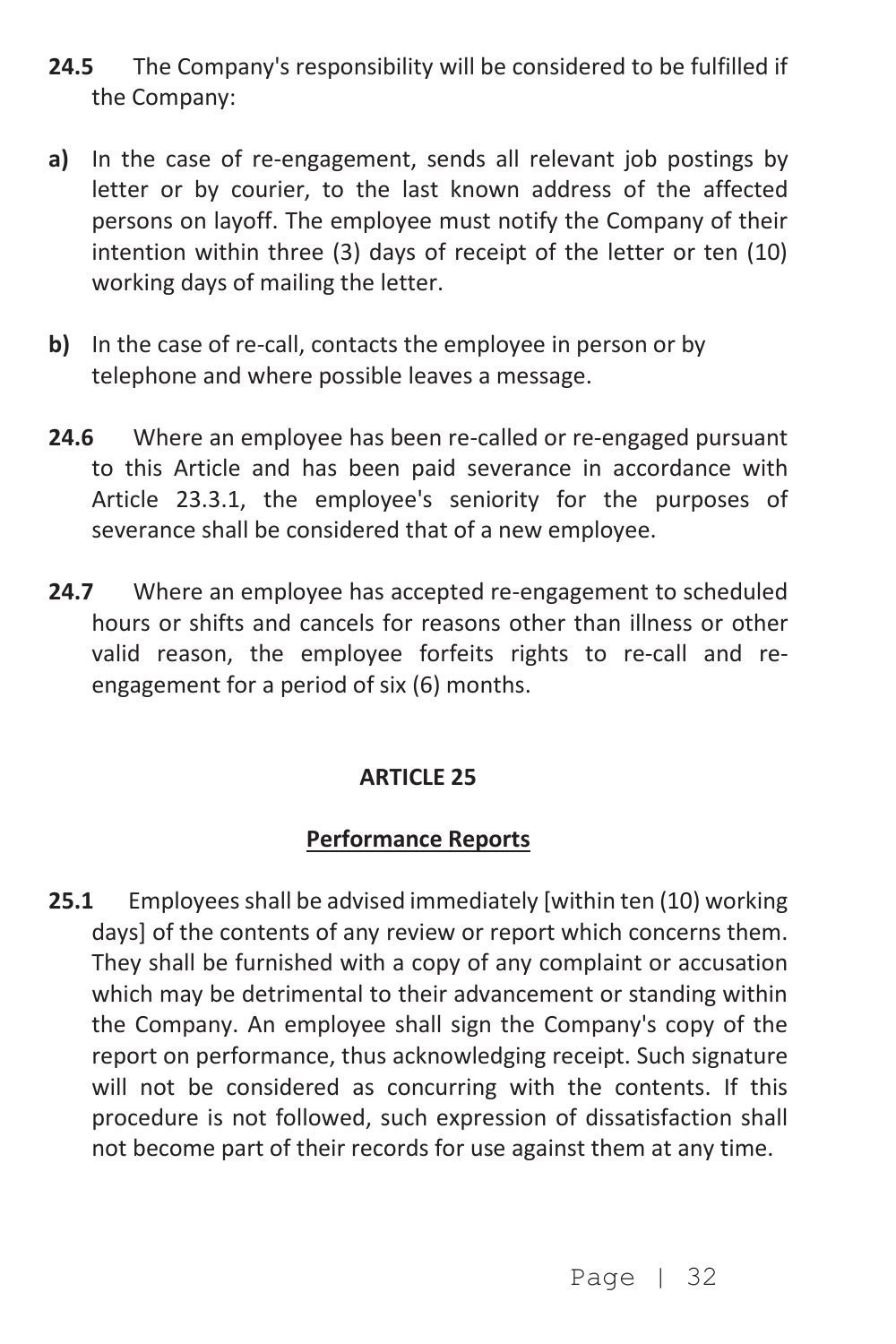- **25.2** The employee's reply to such complaint or accusation if received within ten (10) working days after he has been given the notice referred to in Article 25.1 above, shall become part of his record. If such reply is not so received, it will not become part of his record for use by him at any time.
- **25.3** An employee shall have access to his personal performance file during office hours in the presence of his supervisor and in the presence of a Union Steward or local officer, if the employee wishes.
- **25.4** Any complaint or accusation which may be detrimental to the advancement or standing within the Company and the employee's reply to such complaint or accusation shall be removed from the employee's file after thirty (30) months of issuance.

### **Duties and Responsibilities**

- **26.1** The Union has jurisdiction over the work or functions performed by members of the Bargaining Unit as defined in Article 2.1 occurring in or out of the premises of Global Television, Alberta. The Company will not transfer, assign, or sub-contract any work within that jurisdiction to persons outside of the Bargaining Unit, whether or not employed by the Company, if such action will displace a bargaining unit employee.
- **26.1.1** Displacement shall mean the layoff, dismissal, termination, reduction in regular hours of work, or the failure to recall from layoff of a full or part-time employee, or to avoid the hiring of employees, or for the express purpose of avoiding penalties stipulated under this Collective Agreement.
- **26.2** Notwithstanding anything otherwise contained in this Collective Agreement, the Company may use temporary, part-time, and/or contractors as referred to in this agreement. This is subject to the extent of the prevailing percent rule for each station.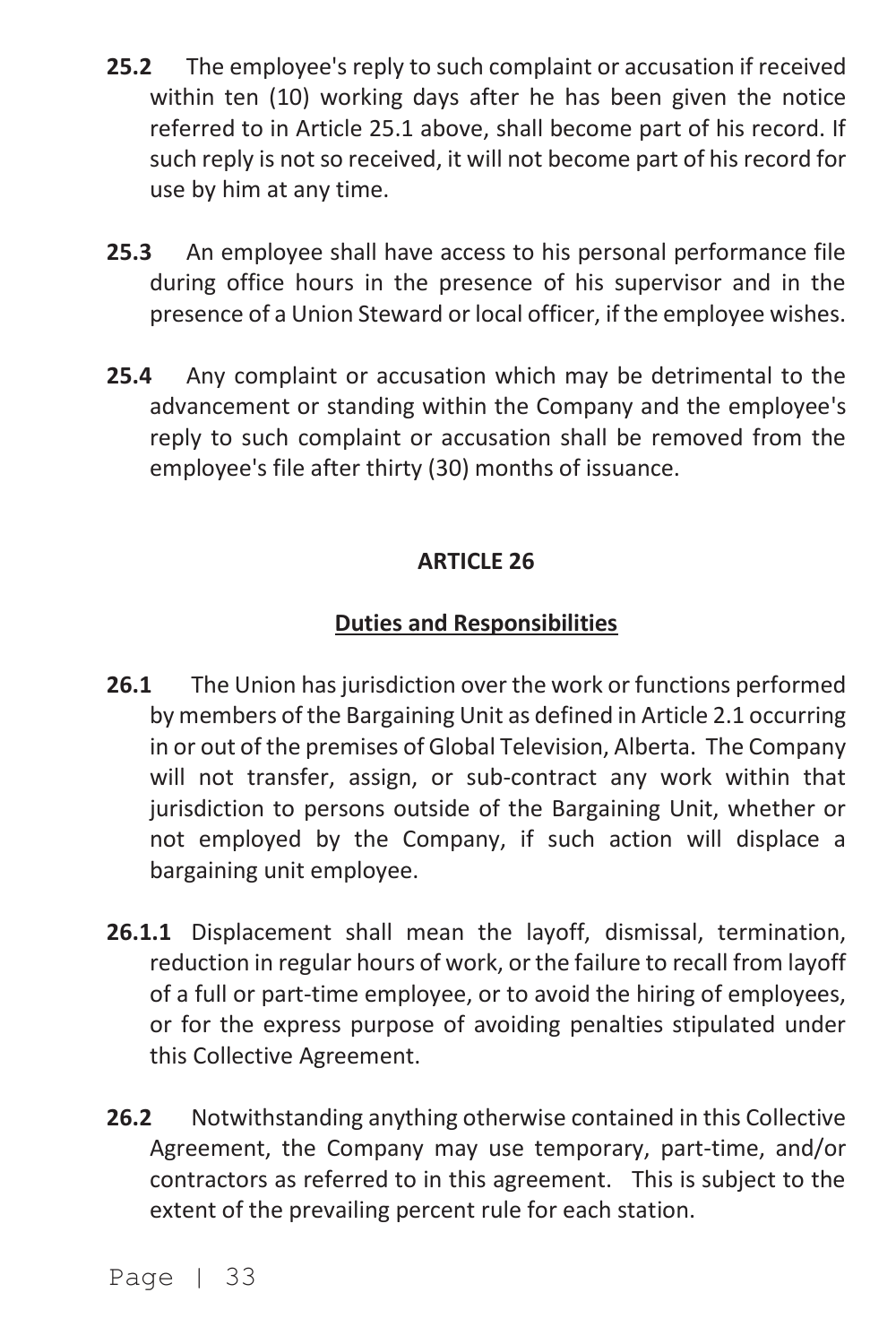- **26.3** Every audio/video recording or news program produced by the Company shall have the UNIFOR seal legibly exhibited on the following:
	- (a) Film/tape billboard
	- (b) All tape or film containers
	- (c) Closing credits
- **26.3.1** News program credits will use the text "UNIFOR" in place of the UNIFOR seal at the end of news broadcasts wherever the **Corus Entertainment** copyright is displayed.

## **Technological Change**

- **27.1** In the event that the Company introduces or permits to be used any process, machinery or equipment which substitutes for, supplements or replaces any present process, machinery or equipment being operated as of the date of this Agreement by employees within the bargaining unit, such process, machinery, or equipment shall be operated and maintained only by employees in the bargaining unit herein set forth.
- **27.1.2** The introduction of Computer hardware and/or software shall be considered a Technological change with respect to the application of this Article provided that such introduction has occurred within one (1) year of displacement of an employee.
- **27.2** Should the introduction, replacement, supplementation or modification of any machinery, equipment, device, which is or would fall under the jurisdiction of the employees in the bargaining unit, result in the lay-off (as distinguished from lay-offs caused by changes in programming) of employees, the Company recognizes additional moral obligations to such employees and agrees to the following conditions in fulfillment of such obligations.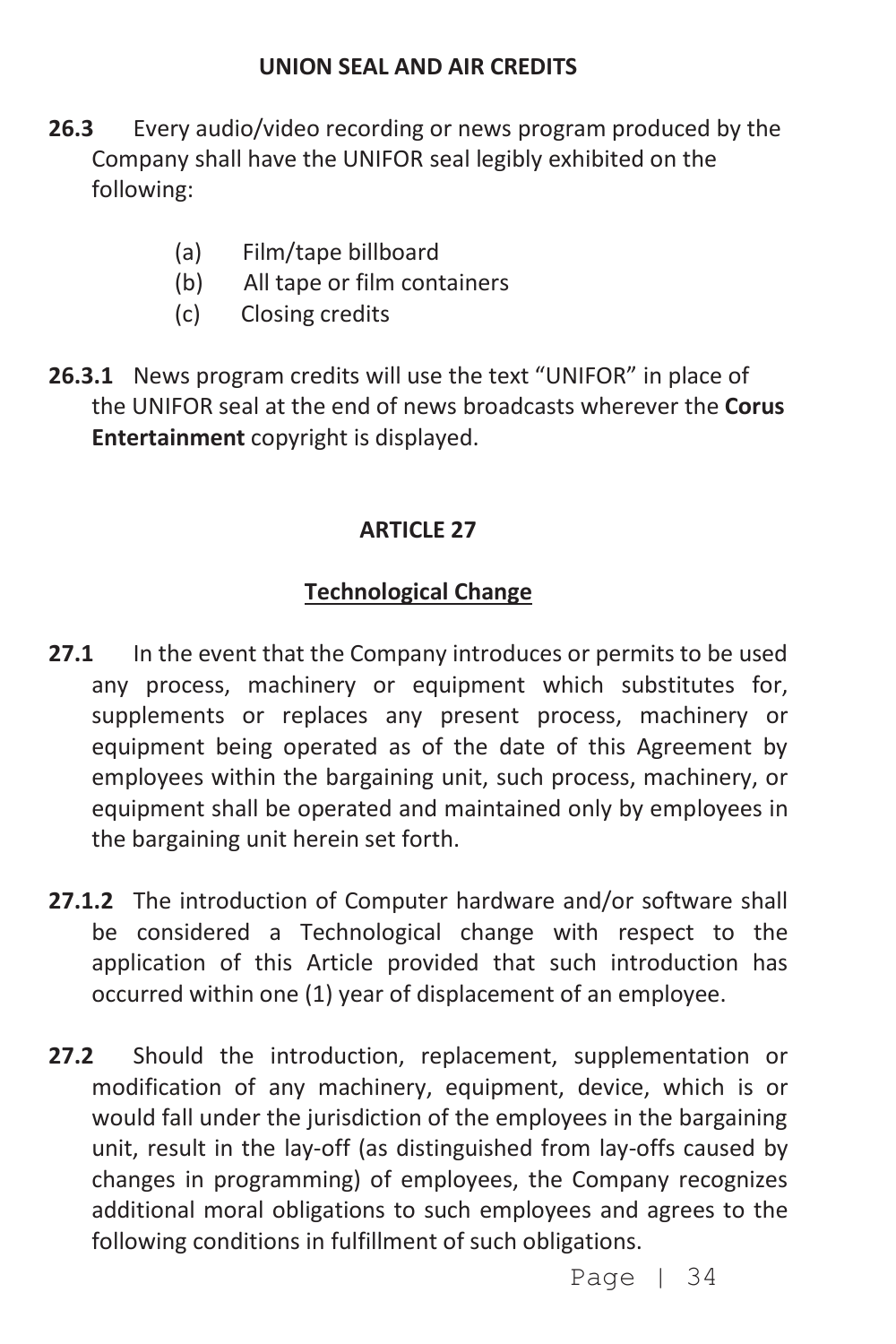- **27.2.1** The Company will give the Union and the employees as much advance notice as is practicable, but not less than six (6) months notification of such lay-offs, or six (6) months pay in lieu of said notice plus all other benefits for the same period. Further, it is understood that employees laid off under this Article are entitled to all the provisions set out under the Lay-off and Re-Engagement Articles of this agreement.
- **27.2.2** The notice provided by the Company to the Union shall state:
- a) The nature of the change(s) contemplated.
- b) The date upon which the company proposes to effect the change(s).
- c) The number and type of employees affected by the change(s).
- **27.2.3** Where an employee(s) is displaced due to technological change, he shall be entitled to exercise bumping rights as per Article 23.2, at any point prior to the effective date of lay-off. Further, such employee shall maintain recall rights as per Article 24 during which time the Company agrees to re-engage said employee(s), based on seniority, and to any vacancy other than listed below that may occur within the bargaining unit. To obtain proficiency in his/her classification the employee(s) shall be given three (3) months after the date of re-engagement, which may be extended to six (6) months upon mutual agreement between the Company and the Union. The employee shall receive reasonable and adequate training during normal working hours. Employees shall be paid at the start rate within the new classification or their previous rate, whichever is less. If, in the sole opinion of the Company, the employee has failed to show sufficient ability in the new position, the employee shall return to lay-off status or if their re-call rights have been exhausted shall be considered terminated.
- There shall be no requirement to re-engage employees to a supervisory position unless the employee was previously performing in a supervisory position. There shall be no requirement to re-call to the following job functions unless the employee previously occupied that job function: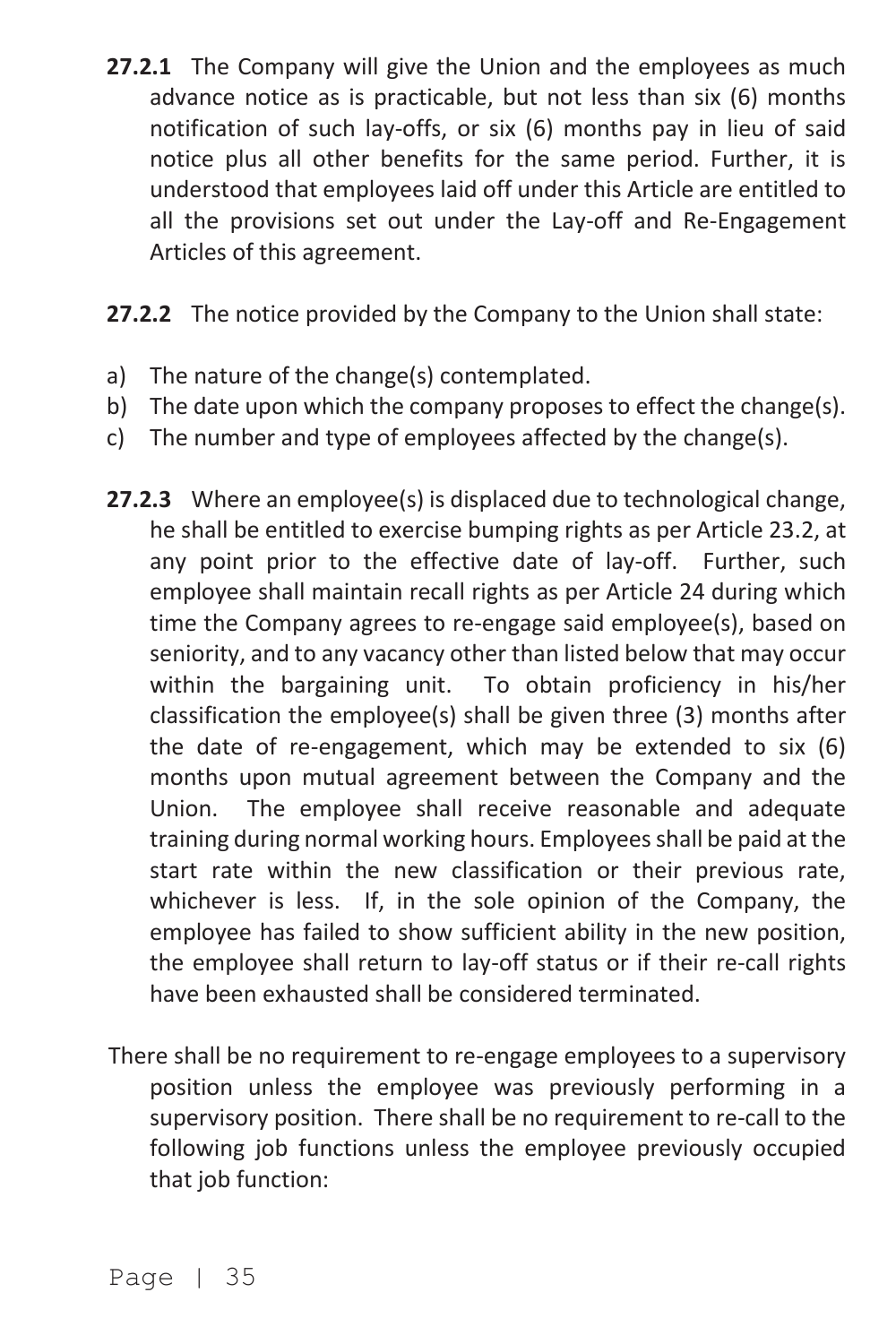- All job functions listed in Group D and above
- Maintenance Technician
- **27.5** Where a position is created as a result of technological change and/or the combination of job functions as a result of technological change, such position shall fall under the jurisdiction of the bargaining unit. Further, it is agreed that any new job function that may be created shall be referred to the Classification Committee.

# **Grievance Procedure**

- **28.1** It is mutually agreed that it is the spirit and intent of this Agreement to adjust, as quickly as possible, grievances arising from the application, administration, interpretation or alleged violation of this Agreement.
- **28.2** The parties recognize that the "Canada Labour Code" provides that any employee may present his personal grievance to his employer at any time. Any such grievance may be subject to consideration and adjustment as provided in the following articles on grievance procedure.
- **28.3** In the event of a dispute between any member or members of the bargaining unit and the Company, in reference to the application, administration, interpretation or alleged violation of this Agreement, the following shall be the procedure for adjustment and settlement thereof:

**STEP 1:** The grievance shall be reduced to writing and a copy thereof delivered to the appropriate local department Manager, within fifteen (15) working days of the grievance arising.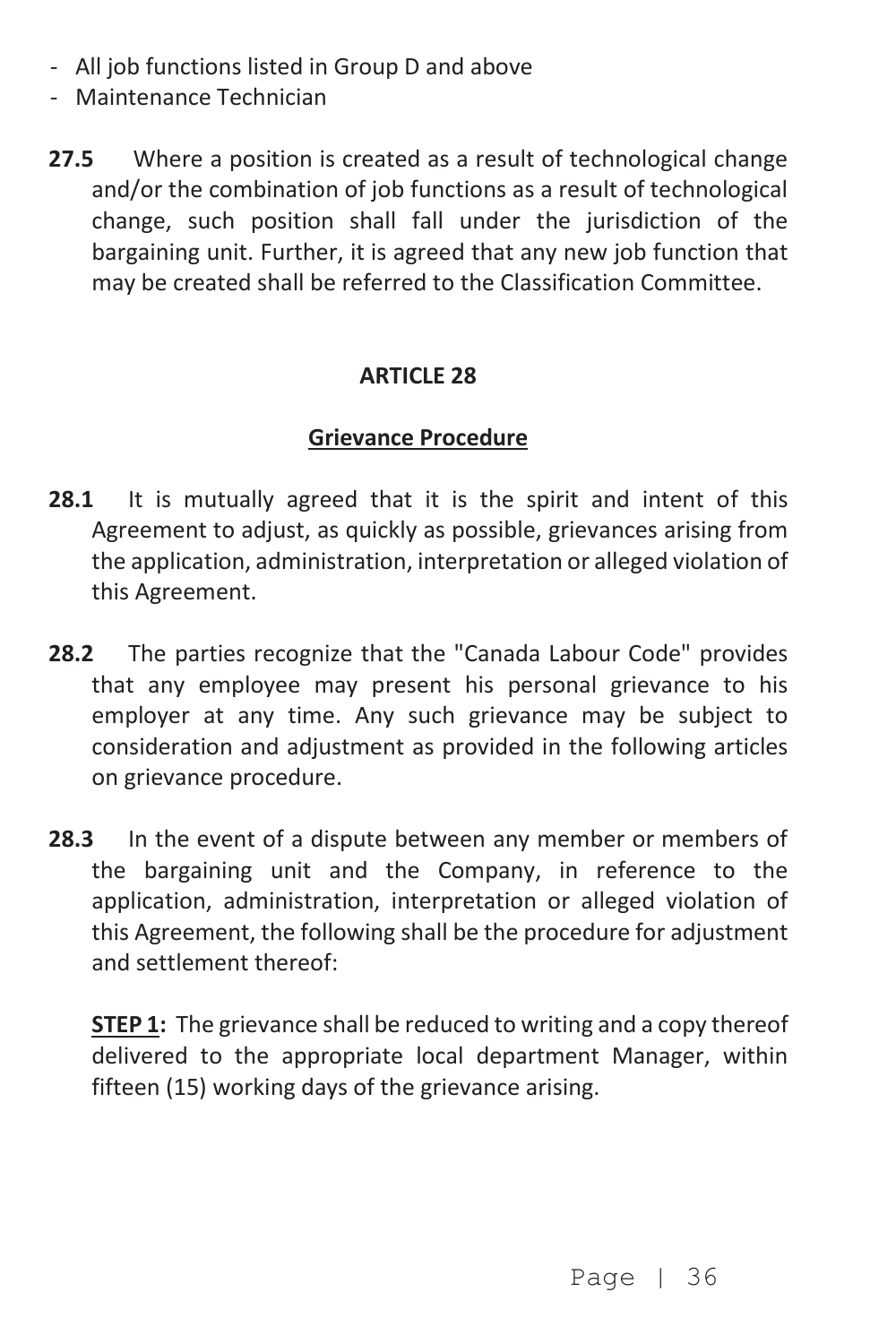**STEP 2:** The grievance shall be discussed with the News Director/Station Manager, Department Director, or his designee and the Local Grievance committee consisting of not more than three (3) members. Such discussions will deal with grievances of which at least two (2) days notice shall have been received. Such meetings shall take place within (10) days of the request for a meeting. Appropriate records of such meeting shall be kept.

**STEP 3:** If the grievance is not recorded as settled within ten (10) working days after the meeting described in Step 2, the dispute shall be referred to the News Director/Station Manager or Department Director and the Union office for further discussion and consideration.

**STEP 4:** In the event that the representative of the Company and the Union cannot reach an agreement, the dispute may, by written notice of either party to the other party, be submitted to final and binding arbitration. The parties shall, within ten (10) working days of sending the notice requesting arbitration select a mutually acceptable arbitrator. If the parties are unable to agree on the selection of an arbitrator within the time limits prescribed, the Federal Minister of Labour shall be requested to appoint the arbitrator. The cost and/or expenses of such arbitration shall be borne equally by the Company and the Union, except that no party shall be obliged to pay the cost of stenographic transcript without express consent.

**28.4** The arbitrator shall not have the power to change, modify, extend or amend the provisions of this Agreement, but shall have the power to direct, if he thinks proper, that any employee who has been wrongfully suspended, discharged, or otherwise disciplined shall be re-instated with any other benefit under this Agreement which may have been lost. In case of dismissal the arbitrator shall have the jurisdiction and authority to determine appropriate compensation in lieu of re-instatement.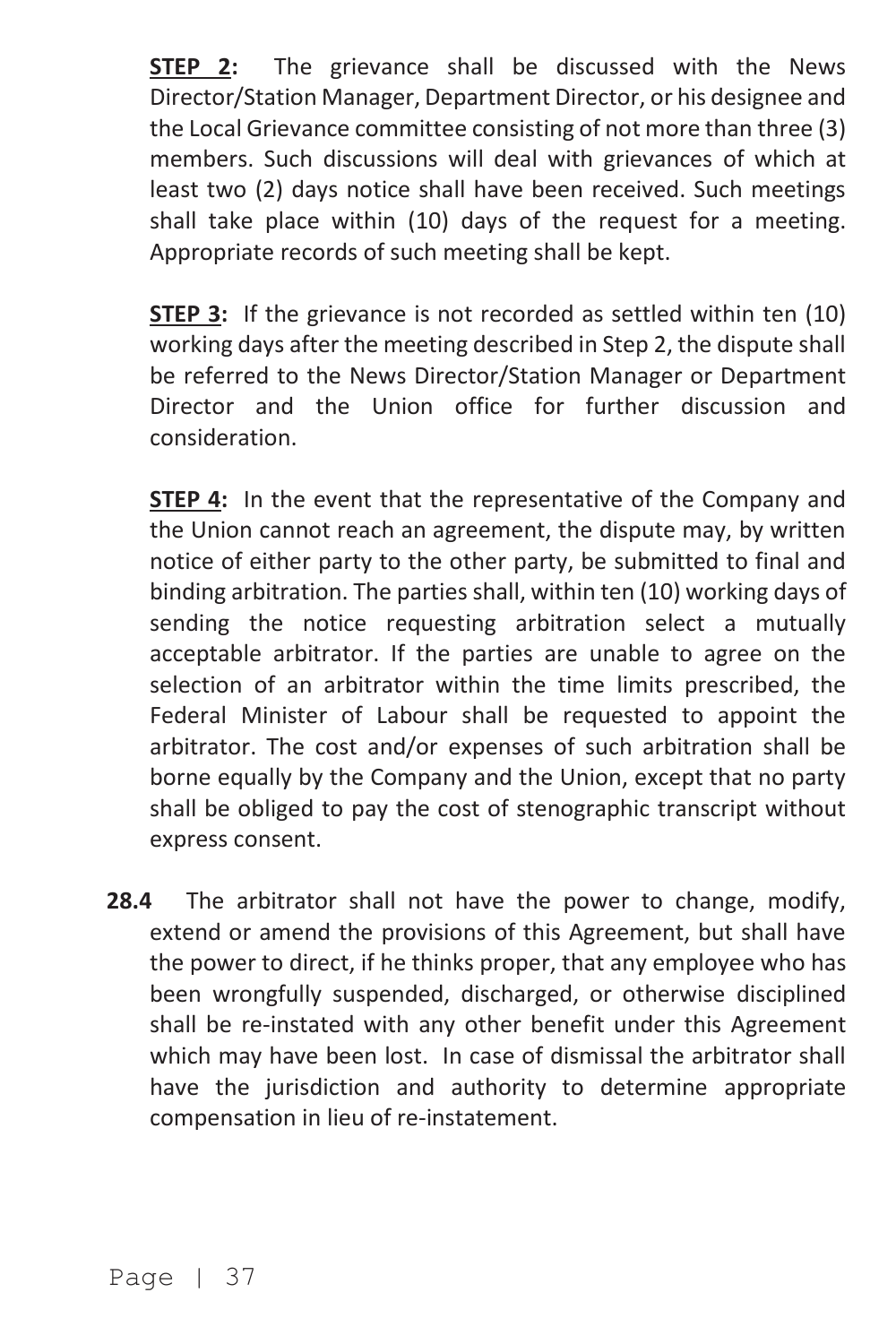- **28.5** If either of the parties to this Agreement considers that this Agreement is being misinterpreted, or violated in any respect by the other party, the matter may be discussed between representatives of the Company and the Union, and if not satisfactorily settled, either party may refer the matter to arbitration as provided in Step 4 of Section 28.3.
- **28.6** Time Limits: Any time limit mentioned under grievance procedure shall exclude Saturdays, Sundays, and Statutory Holidays and may be extended by mutual consent.
- **28.7** Employees shall suffer no loss of pay or other benefits while attending grievance meetings with the Company.

# **Rates of Pay**

| 29.1 Semi- Monthly Rates of Pay for Global Calgary and Global |  |
|---------------------------------------------------------------|--|
| Edmonton                                                      |  |

| Group A | Receptionist; Shipper |          |          |
|---------|-----------------------|----------|----------|
|         | May 1/19              | May 1/20 | May 1/21 |
| 1 year  | \$37,959              | \$38,528 | \$39,106 |
| 2 year  | \$39,098              | \$39,684 | \$40,280 |
| 3 year  | \$40,271              | \$40,875 | \$41,488 |
| 4 year  | \$42,284              | \$42,918 | \$43,562 |
| 5 year  | \$44,398              | \$45,064 | \$45,740 |

| Group B | Sales Assistant |          |          |
|---------|-----------------|----------|----------|
|         | May 1/19        | May 1/20 | May 1/21 |
| 1 year  | \$39,464        | \$40,056 | \$40,657 |
| 2 year  | \$40,649        | \$41,258 | \$41,877 |
| 3 year  | \$41,868        | \$42,496 | \$43,133 |
| 4 year  | \$43,124        | \$43,771 | \$44,428 |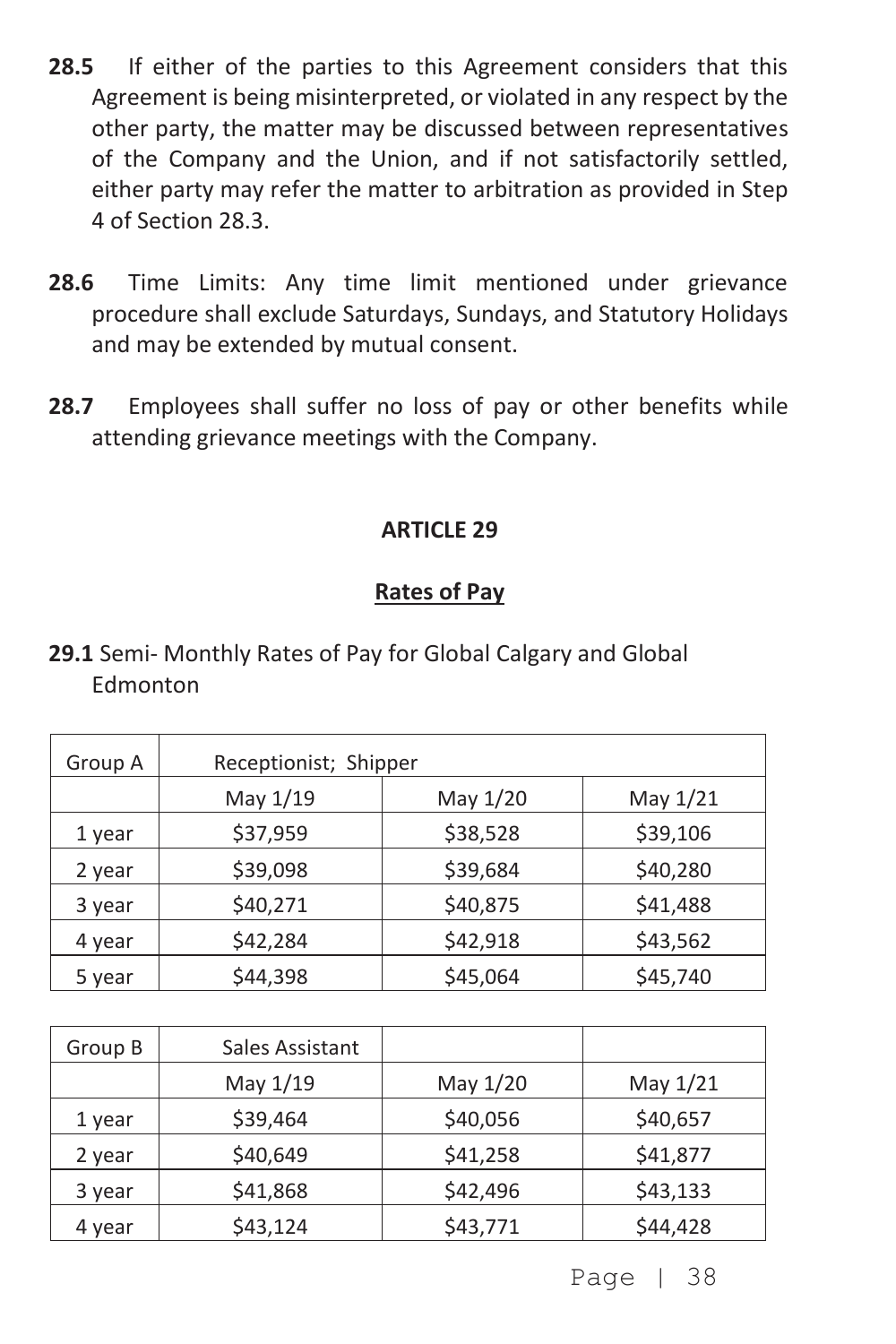| 5 year | \$44,418 | \$45,085 | \$45,761 |
|--------|----------|----------|----------|
| 6 year | \$45,751 | \$46,437 | \$47,134 |
| 7 year | \$47,122 | \$47,829 | \$48,547 |
| 8 year | \$49,479 | \$50,221 | \$50,975 |
| 9 year | \$51,953 | \$52,732 | \$53,523 |

| Group C | Assistant | Administrative Assistant; Television Assistant; | <b>News</b> |
|---------|-----------|-------------------------------------------------|-------------|
|         | May 1/19  | May 1/20                                        | May 1/21    |
| 1 year  | \$40,649  | \$41,258                                        | \$41,877    |
| 2 year  | \$41,868  | \$42,496                                        | \$43,133    |
| 3 year  | \$43,124  | \$43,771                                        | \$44,428    |
| 4 year  | \$44,418  | \$45.085                                        | \$45,761    |
| 5 year  | \$45,751  | \$46,437                                        | \$47,134    |
| 6 year  | \$47,122  | \$47,829                                        | \$48,547    |
| 7 year  | \$49,479  | \$50,221                                        | \$50,975    |
| 8 year  | \$51,953  | \$52,732                                        | \$53,523    |
| 9 year  | \$55.266  | \$56.095                                        | \$56,936    |

| Group D |          | News Camera; News Editor; Studio Floor Director;<br>Media Coordinator; Computer Graphics/Artist;<br>Community Relations Coordinator; Production<br>Coordinator; Associate News Producer |          |
|---------|----------|-----------------------------------------------------------------------------------------------------------------------------------------------------------------------------------------|----------|
|         | May 1/19 | May 1/20                                                                                                                                                                                | May 1/21 |
| 1 year  | \$45,871 | \$46,559                                                                                                                                                                                | \$47,257 |
| 2 year  | \$47,247 | \$47,956                                                                                                                                                                                | \$48,675 |
| 3 year  | \$48,664 | \$49,394                                                                                                                                                                                | \$50,135 |
| 4 year  | \$50,124 | \$50,876                                                                                                                                                                                | \$51,639 |
| 5 year  | \$51,628 | \$52,402                                                                                                                                                                                | \$53,188 |
| 6 year  | \$53,177 | \$53,975                                                                                                                                                                                | \$54,784 |
| 7 year  | \$54,772 | \$55,594                                                                                                                                                                                | \$56,428 |
| 8 year  | \$57,510 | \$58,373                                                                                                                                                                                | \$59,248 |
| 9 year  | \$60,386 | \$61,292                                                                                                                                                                                | \$62,212 |

Page | 39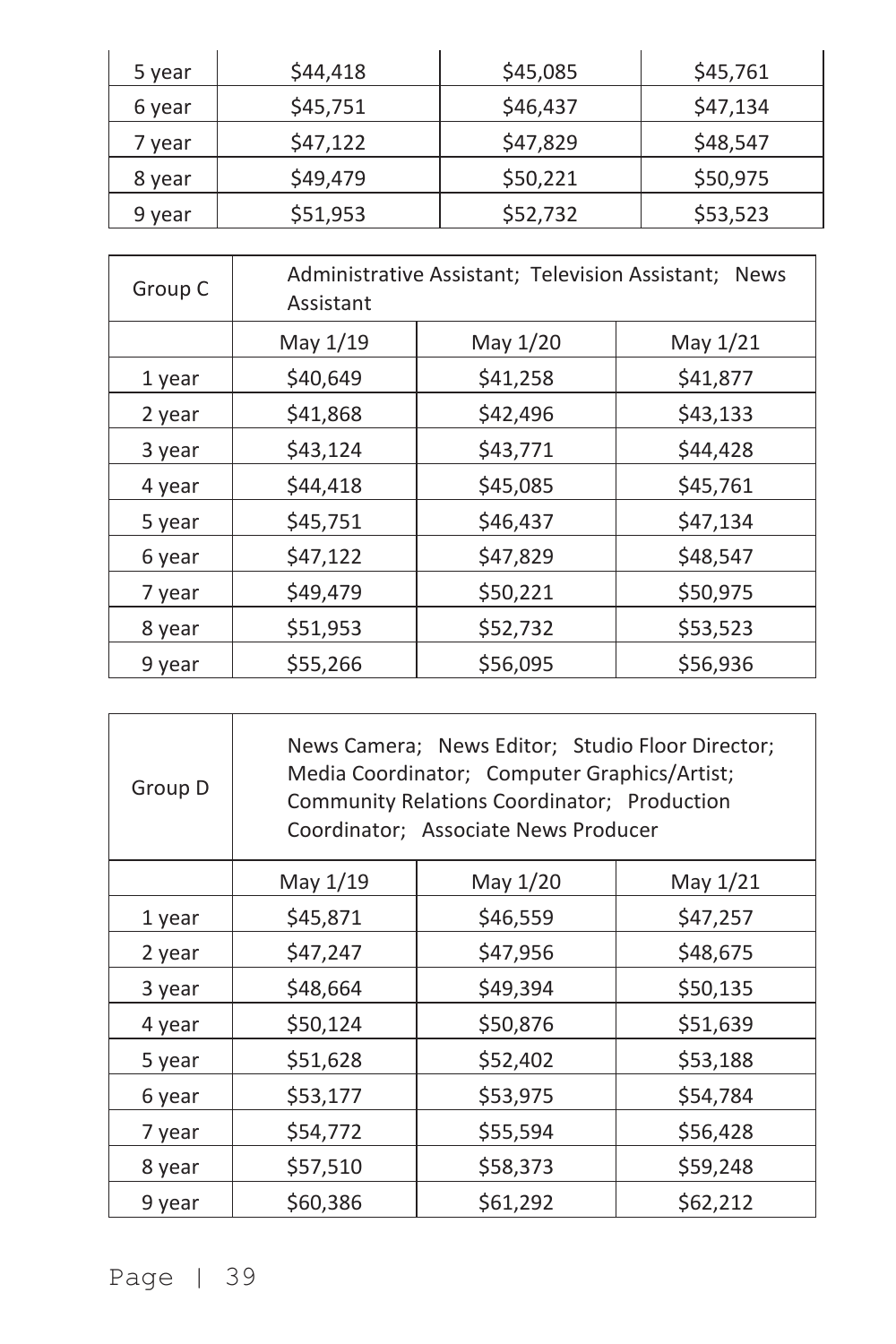| Group E | Commercial Writer/Producer; Assistant Assignment<br>Editor/Writer; Program Coordinator; On-Air Operator;<br>Quality Control Operator; Broadcast Technologist;<br>News Promotion Writer/Producer; Sales Promotions<br>Coordinator; System Analyst; Automated Control<br>Room Technician; Online Video Producer; News<br>Camera/Editor |          |          |  |
|---------|--------------------------------------------------------------------------------------------------------------------------------------------------------------------------------------------------------------------------------------------------------------------------------------------------------------------------------------|----------|----------|--|
|         | May 1/19                                                                                                                                                                                                                                                                                                                             | May 1/20 | May 1/21 |  |
| 1 year  | \$50,065                                                                                                                                                                                                                                                                                                                             | \$50,816 | \$51,578 |  |
| 2 year  | \$51,567                                                                                                                                                                                                                                                                                                                             | \$52,341 | \$53,126 |  |
| 3 year  | \$53,114                                                                                                                                                                                                                                                                                                                             | \$53,911 | \$54,719 |  |
| 4 year  | \$54,707                                                                                                                                                                                                                                                                                                                             | \$55,528 | \$56,361 |  |
| 5 year  | \$56,349                                                                                                                                                                                                                                                                                                                             | \$57,194 | \$58,052 |  |
| 6 year  | \$58,040                                                                                                                                                                                                                                                                                                                             | \$58,910 | \$59,794 |  |
| 7 year  | \$59,780                                                                                                                                                                                                                                                                                                                             | \$60,677 | \$61,587 |  |
| 8 year  | \$62,770                                                                                                                                                                                                                                                                                                                             | \$63,711 | \$64,667 |  |
| 9 year  | \$65,908                                                                                                                                                                                                                                                                                                                             | \$66,897 | \$67,900 |  |

| Group F | Producer | Art Director; EFP Camera/Audio; Producer/Director;<br>Post Production Editor; Design Editor; Supervisor,<br>News Editor; Supervisor News Camera; Technical<br>Producer; Automated Control Room Director; Visual<br>Journalist/Graphic Producer; Online Journalist; News |          |
|---------|----------|-------------------------------------------------------------------------------------------------------------------------------------------------------------------------------------------------------------------------------------------------------------------------|----------|
|         | May 1/19 | May 1/20                                                                                                                                                                                                                                                                | May 1/21 |
| 1 year  | \$57,726 | \$58,592                                                                                                                                                                                                                                                                | \$59,471 |
| 2 year  | \$59,458 | \$60,350                                                                                                                                                                                                                                                                | \$61,255 |
| 3 year  | \$61,240 | \$62,159                                                                                                                                                                                                                                                                | \$63,091 |
| 4 year  | \$63,078 | \$64,024                                                                                                                                                                                                                                                                | \$64,985 |
| 5 year  | \$64,971 | \$65,946                                                                                                                                                                                                                                                                | \$66,935 |
| 6 year  | \$68,219 | \$69,242                                                                                                                                                                                                                                                                | \$70,281 |
| 7 year  | \$71,630 | \$72,704                                                                                                                                                                                                                                                                | \$73,795 |

٦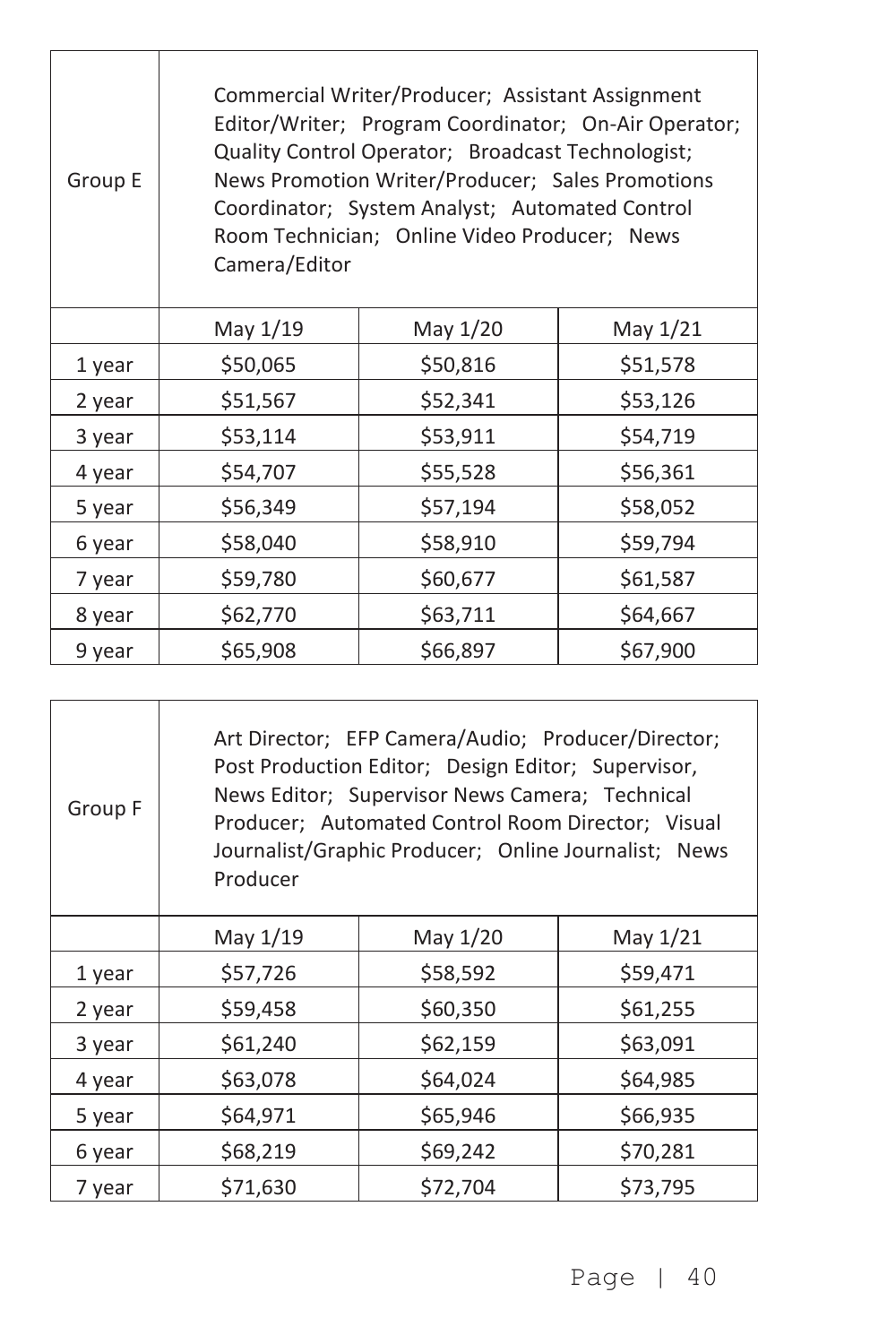| Group G | Assignment Editor/Writer; Sports Reporter/Anchor;<br>Supervisor, Technical Services; Supervisor, On Air;<br>Supervisor, Quality Control; Supervisor, Commercial<br>Production; Supervisor, Control Room Directors;<br>Supervisor, Control Room Production; News Reporter |          |          |
|---------|--------------------------------------------------------------------------------------------------------------------------------------------------------------------------------------------------------------------------------------------------------------------------|----------|----------|
|         | May 1/19                                                                                                                                                                                                                                                                 | May 1/20 | May 1/21 |
| 1 year  | \$59,995                                                                                                                                                                                                                                                                 | \$60,895 | \$61,808 |
| 2 year  | \$61,851                                                                                                                                                                                                                                                                 | \$62,779 | \$63,721 |
| 3 year  | \$63,707                                                                                                                                                                                                                                                                 | \$64,663 | \$65,633 |
| 4 year  | \$65,618                                                                                                                                                                                                                                                                 | \$66,602 | \$67,601 |
| 5 year  | \$67,587                                                                                                                                                                                                                                                                 | \$68,601 | \$69,630 |
| 6 year  | \$69,615                                                                                                                                                                                                                                                                 | \$70,659 | \$71,719 |
| 7 year  | \$73,095                                                                                                                                                                                                                                                                 | \$74,192 | \$75,305 |
| 8 year  | \$76,750                                                                                                                                                                                                                                                                 | \$77,901 | \$79,070 |

| Group H | Digital Journalist |          |          |
|---------|--------------------|----------|----------|
|         | May 1/19           | May 1/20 | May 1/21 |
| 1 year  | \$61,194           | \$62,112 | \$63,044 |
| 2 year  | \$63,088           | \$64,035 | \$64,995 |
| 3 year  | \$64,981           | \$65,956 | \$66,945 |
| 4 year  | \$66,930           | \$67,934 | \$68,953 |
| 5 year  | \$68,939           | \$69,973 | \$71,022 |
| 6 year  | \$71,006           | \$72,071 | \$73,153 |
| 7 year  | \$74,557           | \$75,675 | \$76,810 |
| 8 year  | \$78,285           | \$79,459 | \$80,651 |

| Group I | Anchor/Reporter; Sports Anchor; Weather Anchor |          |          |
|---------|------------------------------------------------|----------|----------|
|         | May 1/19                                       | May 1/20 | May 1/21 |
| 1 year  | \$66,948                                       | \$67,953 | \$68,972 |
| 2 year  | \$68,957                                       | \$69,991 | \$71,041 |
| 3 year  | \$71,026                                       | \$72,091 | \$73,172 |
| 4 year  | \$73,157                                       | \$74,254 | \$75,368 |
| 5 year  | \$75,351                                       | \$76,481 | \$77,628 |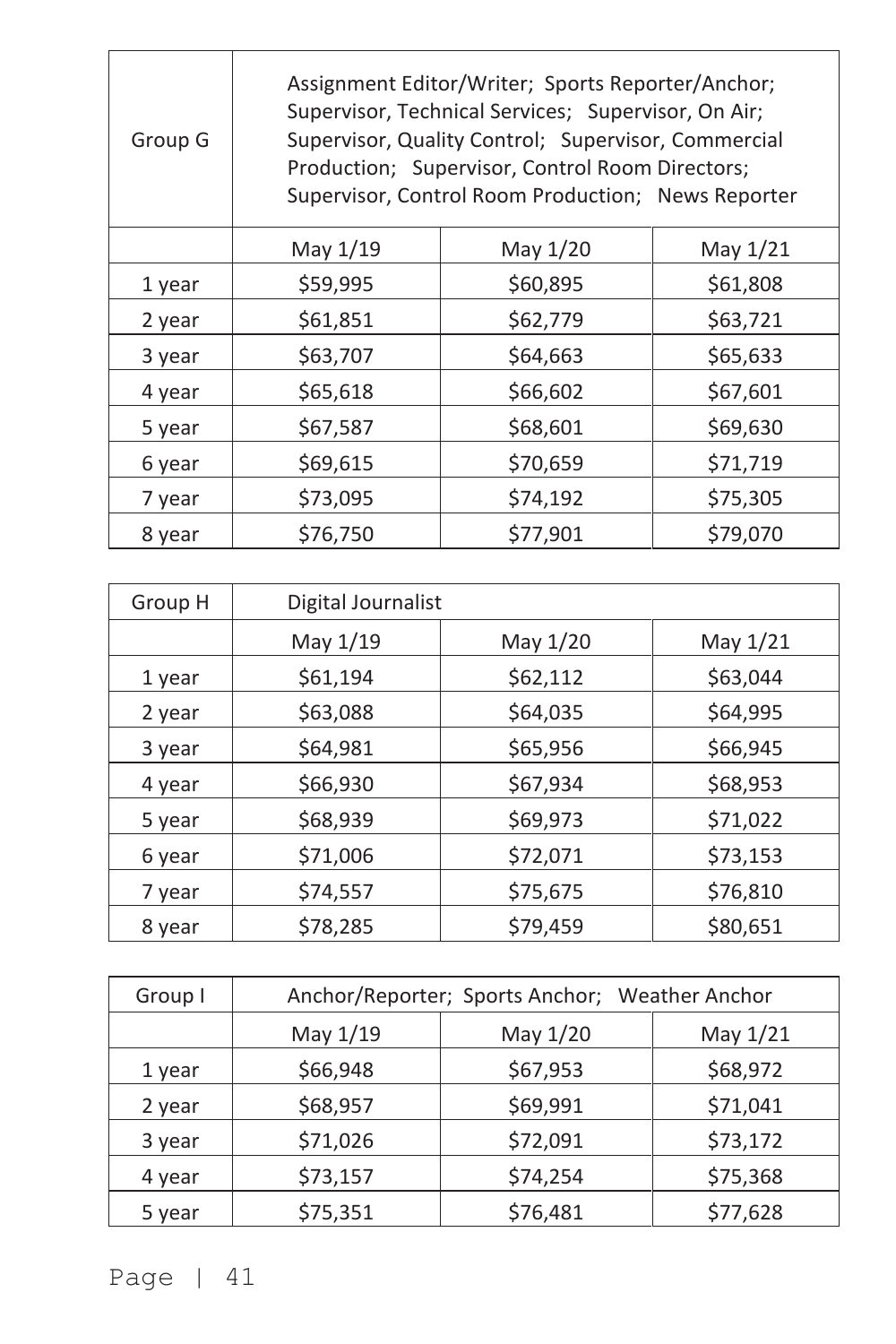| 6 vear | \$79.118 | \$80.305 | \$81.510 |
|--------|----------|----------|----------|
| ' vear | 383.075  | \$84.321 | \$85,586 |

# **29.2** Rates of Pay for Global Lethbridge

| Group A | News Community Promotion; Videographer |          |          |
|---------|----------------------------------------|----------|----------|
|         | May 1/19                               | May 1/20 | May 1/21 |
| 1 year  | \$38,186                               | \$38,759 | \$39,341 |
| 2 year  | \$39,333                               | \$39,923 | \$40,522 |
| 3 year  | \$40,513                               | \$41,120 | \$41,737 |
| 4 year  | \$41,728                               | \$42,354 | \$42,989 |
| 5 year  | \$42,979                               | \$43,624 | \$44,278 |
| 6 year  | \$45,129                               | \$45,806 | \$46,493 |
| 7 year  | \$47,385                               | \$48,096 | \$48,817 |
| 8 year  | \$48,624                               | \$49,353 | \$50,093 |

| Group B | News Production Coordinator; Digital Journalist |          |          |
|---------|-------------------------------------------------|----------|----------|
|         | May 1/19                                        | May 1/20 | May 1/21 |
| 1 year  | \$44,498                                        | \$45,165 | \$45,843 |
| 2 year  | \$45,832                                        | \$46,520 | \$47,218 |
| 3 year  | \$47,208                                        | \$47,916 | \$48,635 |
| 4 year  | \$48,624                                        | \$49,353 | \$50,093 |
| 5 year  | \$50,082                                        | \$50,833 | \$51,596 |
| 6 year  | \$52,587                                        | \$53,376 | \$54,177 |
| 7 year  | \$55,216                                        | \$56,044 | \$56,885 |

# **General Wage Increase (All locations):**

| Upon Ratification | \$1200 Full Time \$600 Part Time |  |
|-------------------|----------------------------------|--|
| May 1, 2019       | 1.5%                             |  |
| May 1, 2020       | 1.5%                             |  |
| May 1, 2021       | 1.5%                             |  |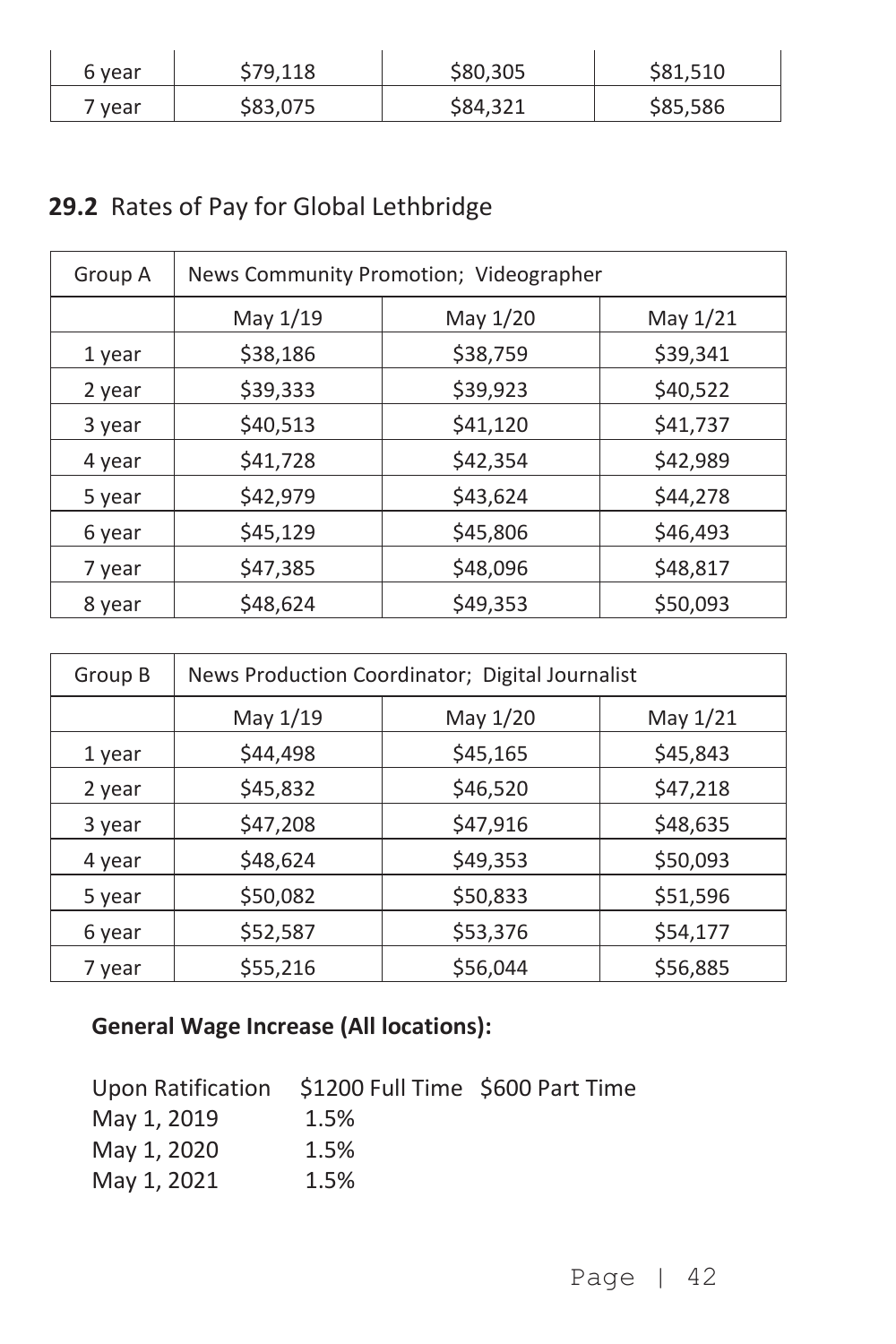# **General Wage Provisions**

- **30.1** Employees shall be paid according to the wage schedule of the classification to which they are assigned, with credit for years of service within the classification and any credit for industry experience recognized by the Company at the time of hiring.
- **30.2** The parties recognize that certain employees are receiving higher salaries than those specified in Article 30, as a result of individual negotiations prior to this agreement. It is agreed that no employee shall suffer a loss of income as a result of the wage scales herein negotiated.
- **30.2.1** An employee who is being paid more than the "top of the scale" will receive an increase as determined by the Company but in no event shall such increase be less than the dollar amount accorded to the "top of the scale" in the wage group to which such persons are assigned.
- **30.3** Progression up the salary schedule within each classification shall automatically occur on the first complete pay period of the month nearest to the employee's semi-annual or annual anniversary date of appointment.
- **30.4** Employees shall complete their **semi-monthly** time sheets by the end of the first working day of the week following the week covered by the time sheets. Overtime that is submitted late may not be authorised unless the employee can demonstrate the reason overtime was worked. The company will provide email copies of each altered time sheet, within one (1) week of the alteration, to the employee.
- **30.5** Salaries will be paid on the 15<sup>th</sup> and the last day of each month. Should the 15<sup>th</sup> or last day of the month be a non-banking day, it will be paid on the last preceding legal banking day.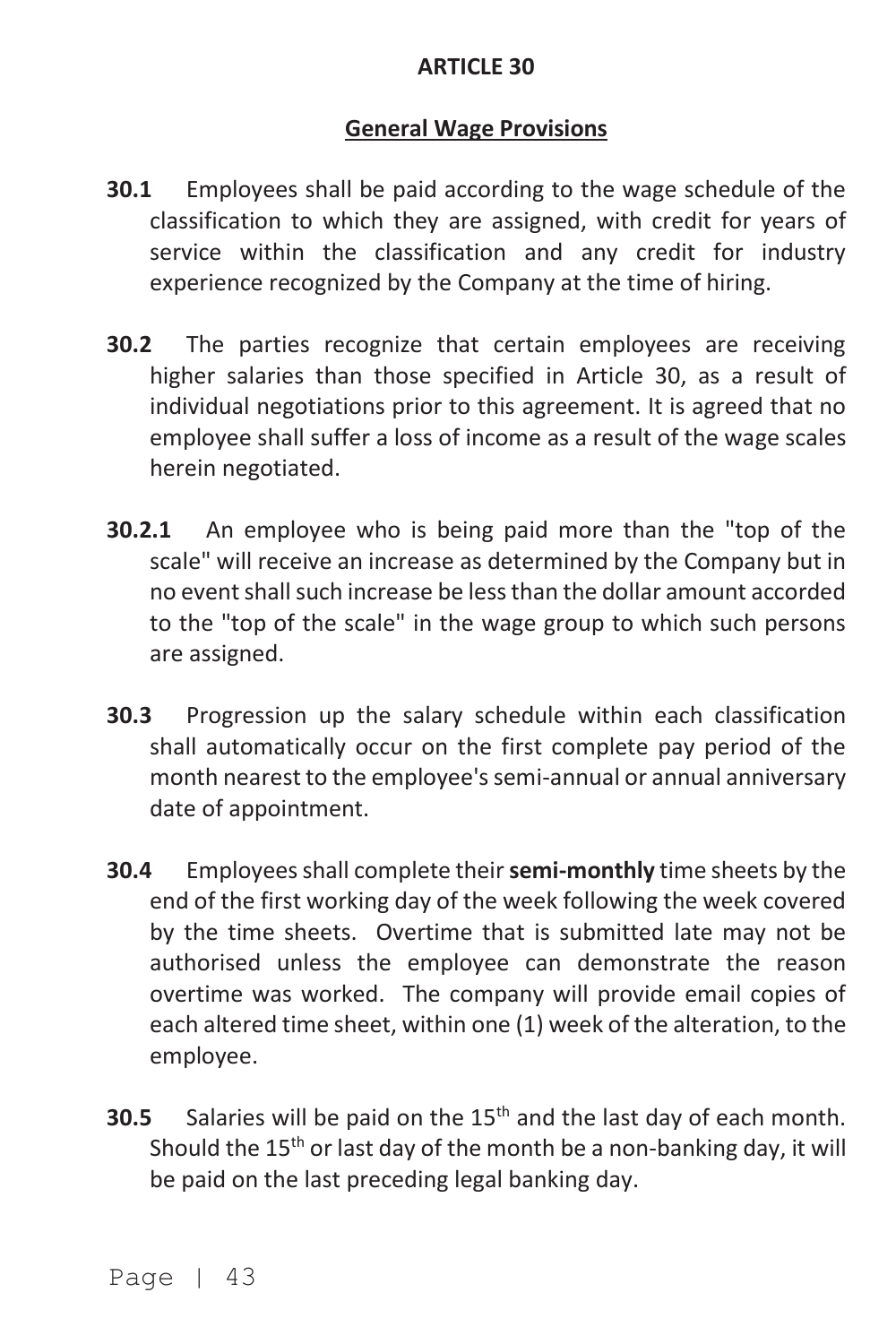- **30.6** A breakdown of overtime hours and penalties shall be shown on pay stubs.
- **30.7** Payment for overtime work, premiums, and penalties will be made not later than the pay period following the pay period that such overtime, etc., is worked.
- **30.8** For the purposes of computing an employee's hourly rate of basic pay, his/her semi-monthly salary shall be divided by 86.67 hours.
- **30.9** Each year the Company will indicate on the T4 and TP4 slips issued to employees, the total amount of dues deducted at source and forwarded to UNIFOR.

# **Senior Designation**

 A senior designation may be granted to any employee in the bargaining unit who demonstrates the stated criteria below. A senior designation shall be considered as "merit" and will be awarded at management discretion. It is understood by the parties that these are not vacant positions and will not be posted.

 In order for an employee to be considered for a senior designation, it is understood the employee must excel on all of the following criteria:

- 1. Core Competency and Technical Knowledge The employee demonstrates an in-depth knowledge of the job; keeps up-to-date with new and changing technologies and methods of work.
- 2. Work Performance The employee excels in the performance of their job duties. Work performance is consistently at a high level in terms of quality, accuracy and level of output. The employee is relied on by others to perform work which is error free with minimal guidance or instruction.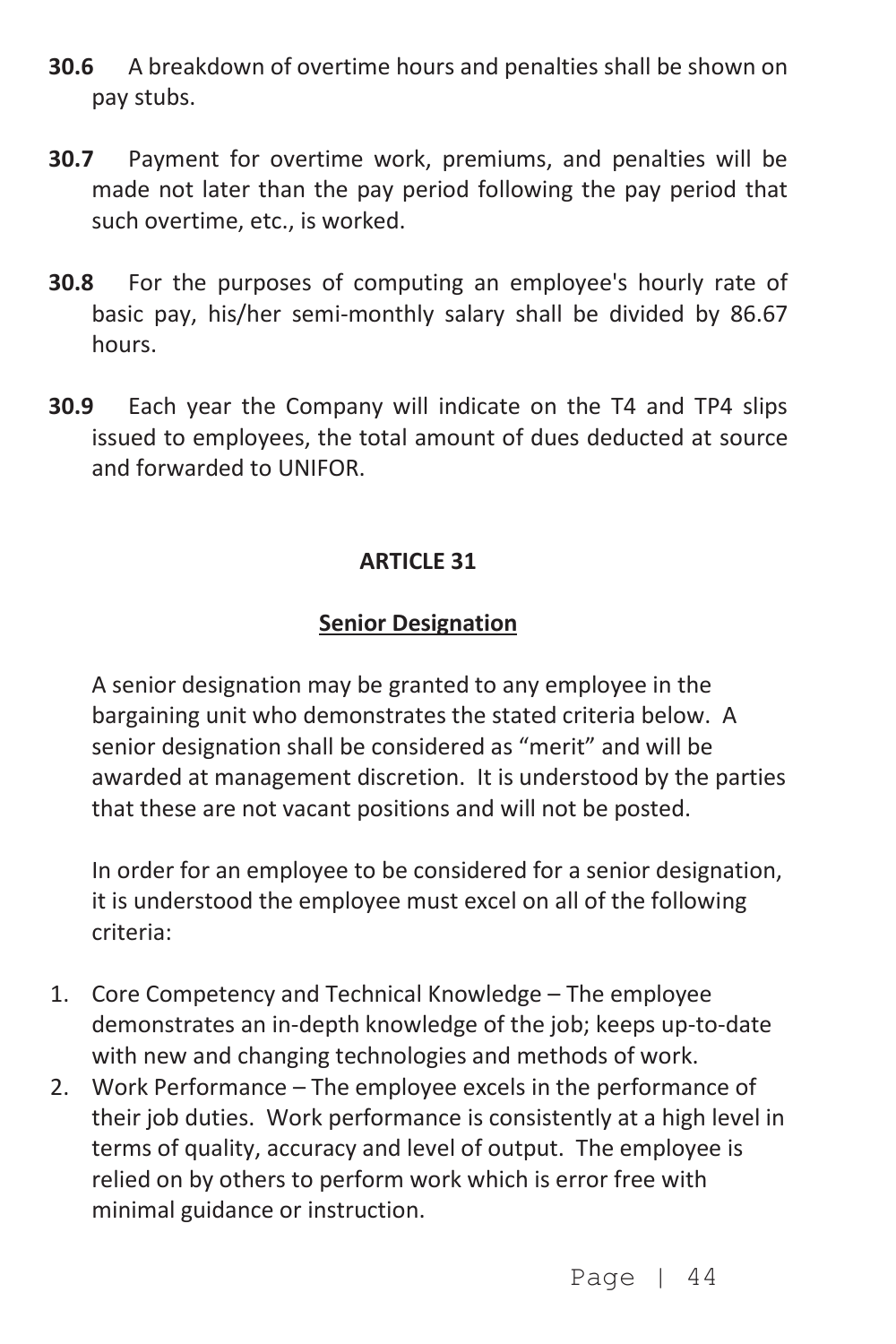- 3. Problem Solving Skills The employee readily accepts assignments or tasks of a challenging nature and consistently meets objectives. Strong comprehension of obstacles, consequences and alternatives is demonstrated. The employee overcomes obstacles in a constructive manner and work is completed without difficulty.
- 4. Good Role Model The employee is able to encourage others through their own performance. They are respected by their peers and may provide guidance to others on the completion of tasks and maintenance of standards or productivity.
- 5. Ability to Evolve and Grow The employee has adjusted professionally to changing priorities and objectives. Willingness to accept new challenges and acquire new skills required to meet organizational objective have been demonstrated. The employee implements new approaches or practices to improve quality or productivity.
- 6. Leadership The employee takes the lead in completing tasks, assignments or projects. The employee supports the work of others through constructive advice and/or suggestions. The employee is respected for their leadership role.
- 7. Ability and Willingness to Train The employee provides guidance and advice to others in their area of expertise and when requested demonstrates techniques, skills and tasks to others. May provide formal training to employees to ensure work is completed to standard.
- 8. Interpersonal Skills The employee is able to discuss and exchange ideas and suggestions with tact in order to encourage teamwork and accomplish goals. The employee demonstrates an ability to work cooperatively with others in the achievement of objectives on time and to a high standard of quality and output.
- 9. Accountability, Commitment, Punctuality and Attendance The employee is consistently dependable in terms of attendance and approach to work. The employee contributes to the success of the department by consistently completing work assignments on time and frequently with above standard results. The employee may support the organizational objective of employees in other departments through a cooperative work approach.
- 10. Positive Attitude Ideas and suggestions are readily exchanged with others. The employee is dependable, demonstrates a positive attitude and is routinely helpful to others.

Page | 45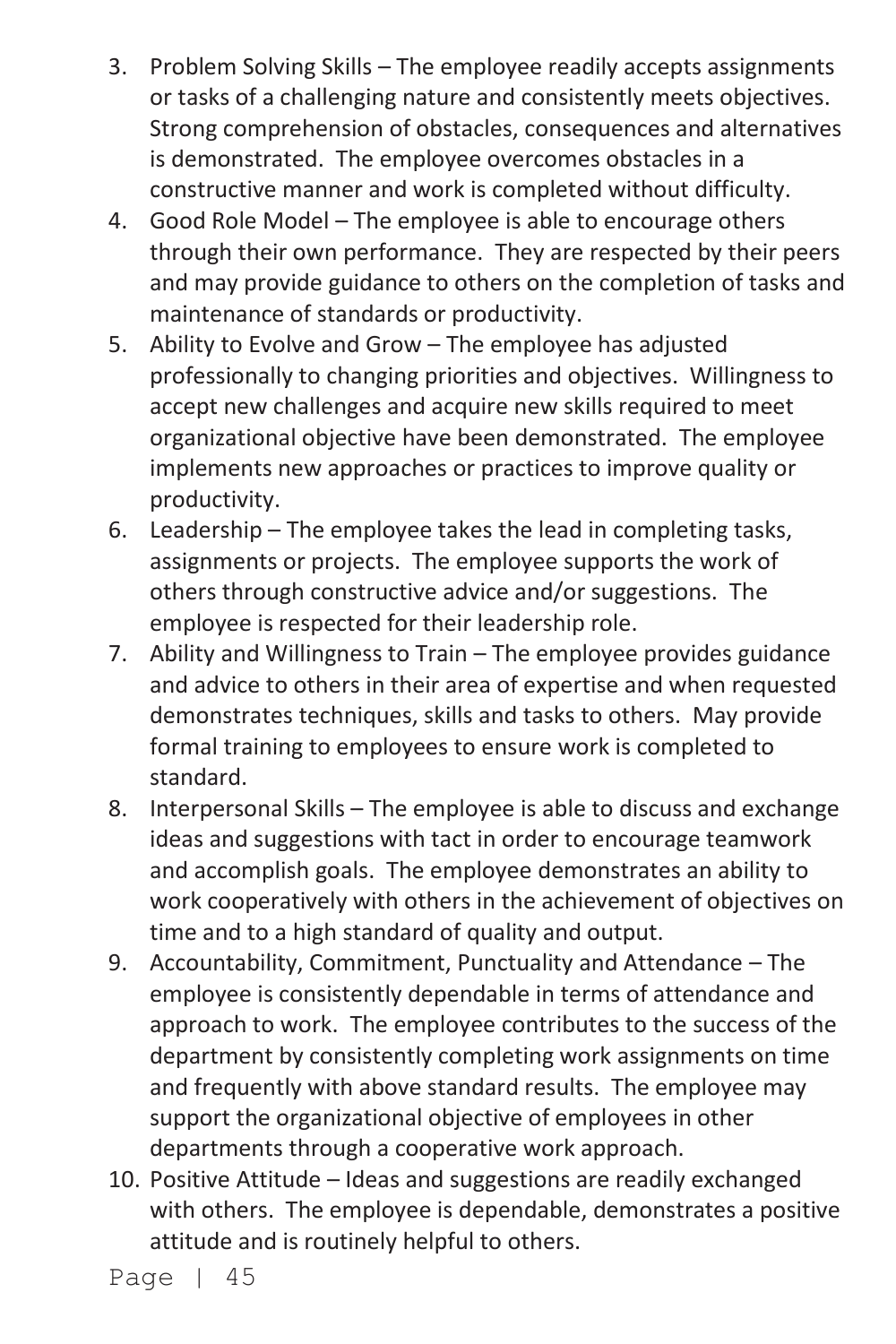An employee who wishes to be considered for the Senior Designation, will put their request in writing, including any documents supporting their application. This request must be submitted to their manager by January  $31<sup>st</sup>$ . By March  $31<sup>st</sup>$ , the Manager will review the employee's application and communicate the decision.

 In the event timelines in the above require an extension, applicants will be notified by the Company. Where an extension has been provided for the March 31<sup>st</sup> deadline, successful applicants will receive retroactive payment to April 1st.

If the employee's request is denied, the manager will meet with the employee to provide written feedback as to why **the designation** has not been granted. It is agreed that the failure to qualify for a senior designation will not be the subject of a grievance; however the failure to follow the process may be subject to a grievance.

 When an employee is successful in receiving the Senior Designation, he shall immediately move into the next higher salary scale and receive a salary increase which is at least the equivalent of one full increment in his former group, plus the amount necessary to place him on scale in the new classification, and shall automatically progress upward on the annual or semi-annual anniversary date of appointment.

 It is agreed and understood that all employees with a Senior Designation will meet and sustain the above stated 10 criteria.

 Appointment of Senior designation is conditional on operational needs and budgets.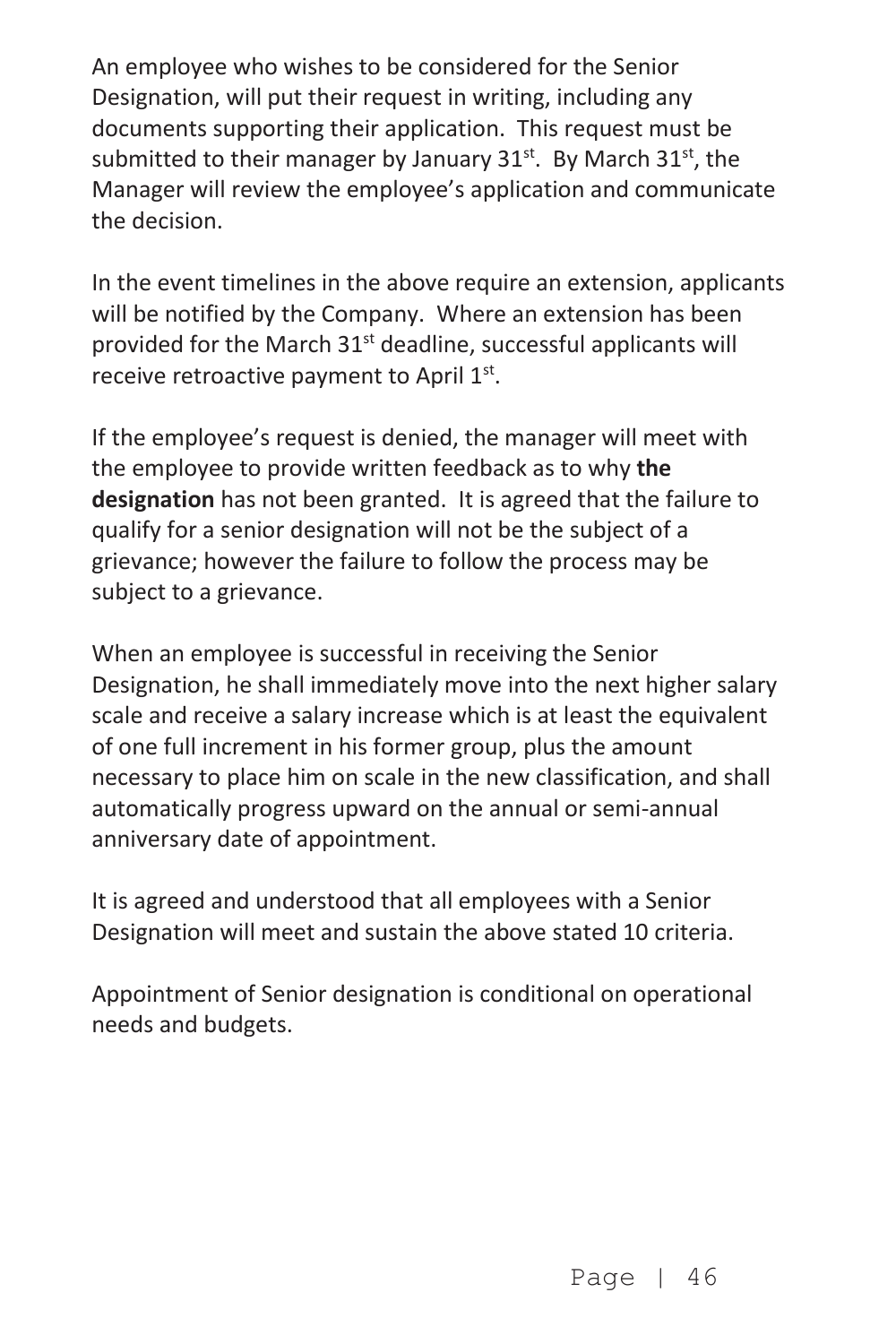# **Work Week**

#### **32.1**

Calgary / Lethbridge

 The forty (40) hour week shall obtain and shall commence at 00:01 a.m. Monday, and shall be inclusive of the first thirty (30) minutes of the first meal period and all other meal and break periods.

Edmonton

 The work week for all employees, other than freelance, temporary (casual), or part-time employees, and office staff, shall be forty (40) hours per week and shall commence at 00:01 hours, Monday. The hours of work will be exclusive of the first meal period and inclusive of break periods and all subsequent meal periods.

# **ARTICLE 33**

# **Tour of Duty**

**33.1** A tour of duty shall mean the authorized and/or approved time worked by an employee during a day, with a minimum credit of eight (8) hours, calculated to the last quarter (1/4) hour in which work was performed; provided that if it extends beyond midnight, it shall be considered as falling wholly within the calendar day in which it starts. Split shifts may be assigned where mutually agreeable between the Company, the employee, and the Union. Such agreement shall not be unreasonably withheld.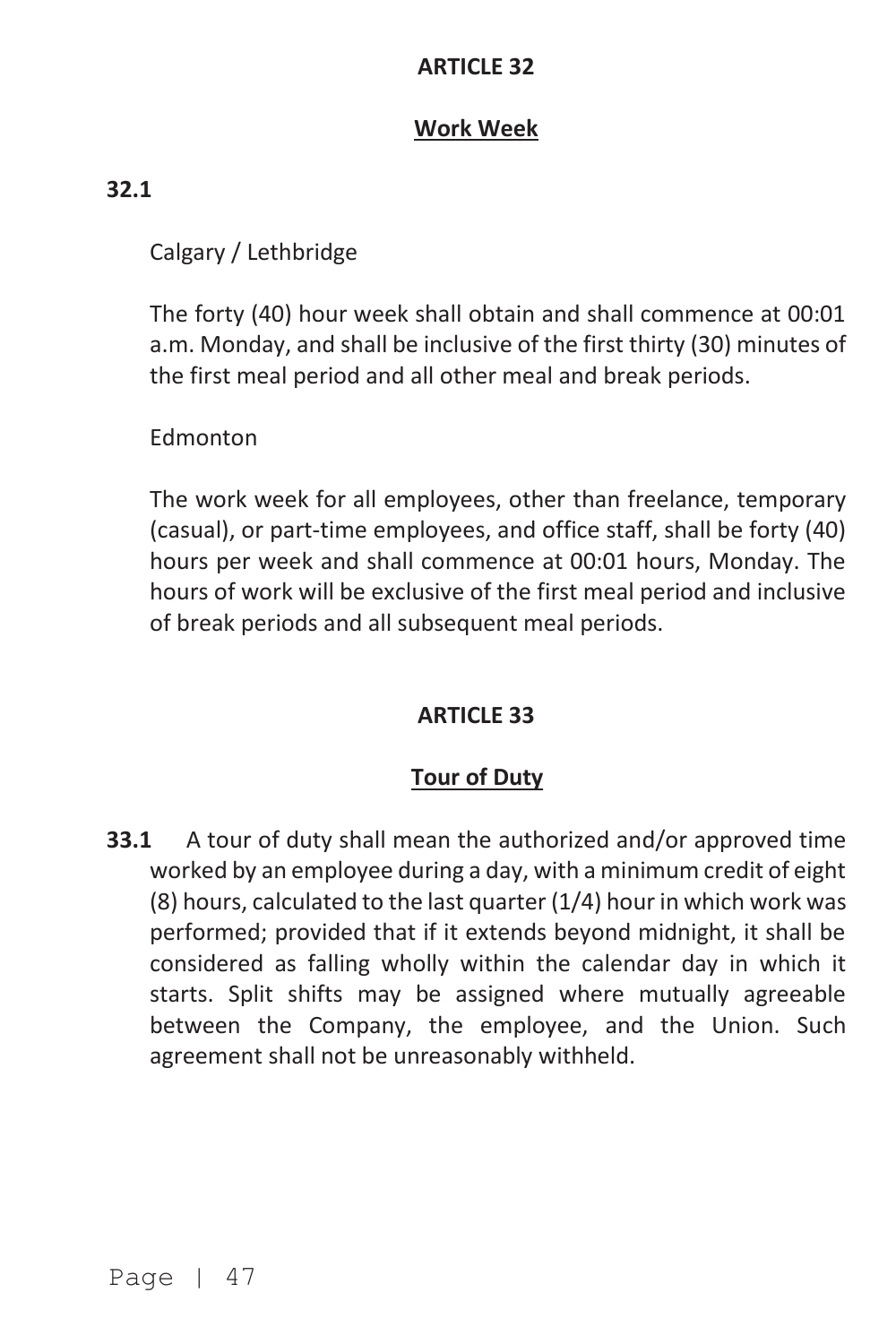#### **Excessive Hours and Safety**

- **34.1** The employer shall adopt and use methods and procedures which are adequate to render its employment or place of employment safe, and shall do everything necessary to protect the life, health and safety of its employees.
- **34.2** Having due regard to health and safety, the Company agrees to try to equalize the work load so that any individual employee is not repeatedly scheduled excessive work hours.
- **34.3** No employee shall be required to work under hazardous conditions. Where dangerous or hazardous work is involved, all reasonable safety and precautionary measures shall be taken by the Company. An employee's refusal to undertake such dangerous or hazardous work will in no way be held against the employee or prejudice his employment with the Company.
- **34.4** The employer shall give consideration to the capabilities of an employee for an assignment involving climbing towers and ladders.
- **34.5** The employer agrees to supply protective clothing, safety footwear, and/or safety devices for employees on assignments (e.g. remotes, towers) where conditions require their use, and to supply other special attire where required by the Employer. It is understood that such protective clothing and/or safety devices are and remain the property of the employer and shall be returned in good condition on demand.
- **34.5.1** The Company shall pay fifty percent of the cost of cold weather clothing to mobile, ENG, EFP, and maintenance personnel. The Company will replace worn out clothing on the same cost sharing basis no more often than once every two years. Employees shall be solely responsible for lost or misplaced clothing and for clothing damaged other than by reasonable wear and tear.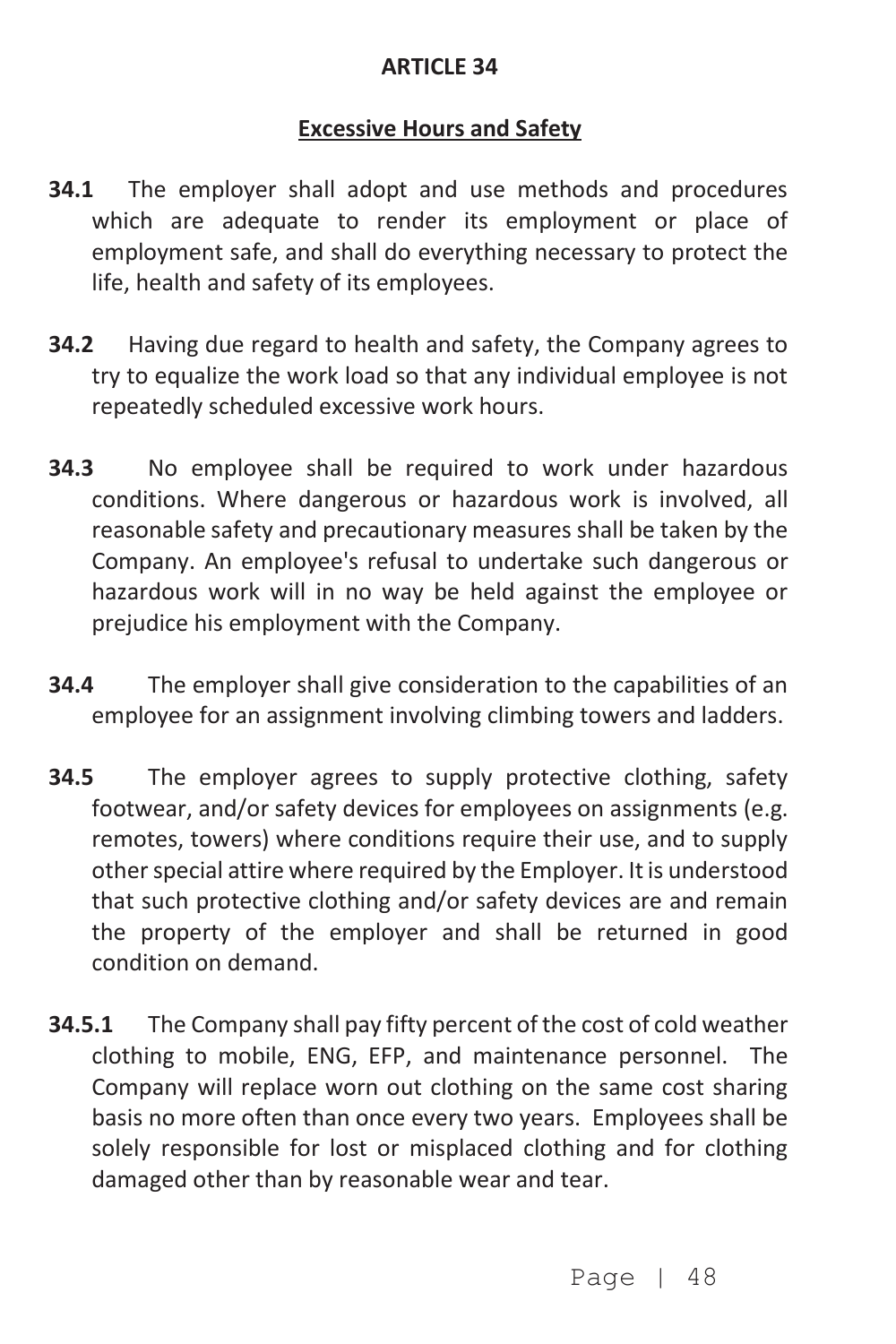- **34.5.2** For those employees listed in Article 34.5.1, the Company shall pay fifty percent (50%) of the cost of cold weather clothing. The company will replace worn out clothing on the same cost sharing basis no more often than once every two (2) years. Employees shall be solely responsible for lost or misplaced clothing and for clothing damaged other than by reasonable wear and tear.
- **34.6** When transportation is provided to employees by the employer, the appropriate safety standards shall be observed.
- **34.7** The parties agree to give proper attention to the health and safety of employees. To this end, there shall be a safety committee made up of Company and Union representatives.

# **Posting of Schedules**

- **35.1** Each employee's schedule for any week shall be posted as early as possible, but in no event later than 12:00 noon on the Tuesday, two (2) weeks prior to the week in question. It is the intent of the foregoing to ensure that each employee is advised of his work schedule at the earliest possible time.
- **35.1.1** Each employee's schedule shall state clearly the daily starting time, finishing time, days off and meal periods. An employee's scheduled days off can be changed up to seven (7) calendar days before the days in question. Any work scheduled on a posted day off shall fall under the provisions of Article 39.
- **35.1.2** In the event that an employee's schedule for any week is not posted in accordance with Article 35.1 and 35.1.1 the previous weekly schedule shall carry over until a new schedule is posted, subject to all provisions of the Collective Agreement.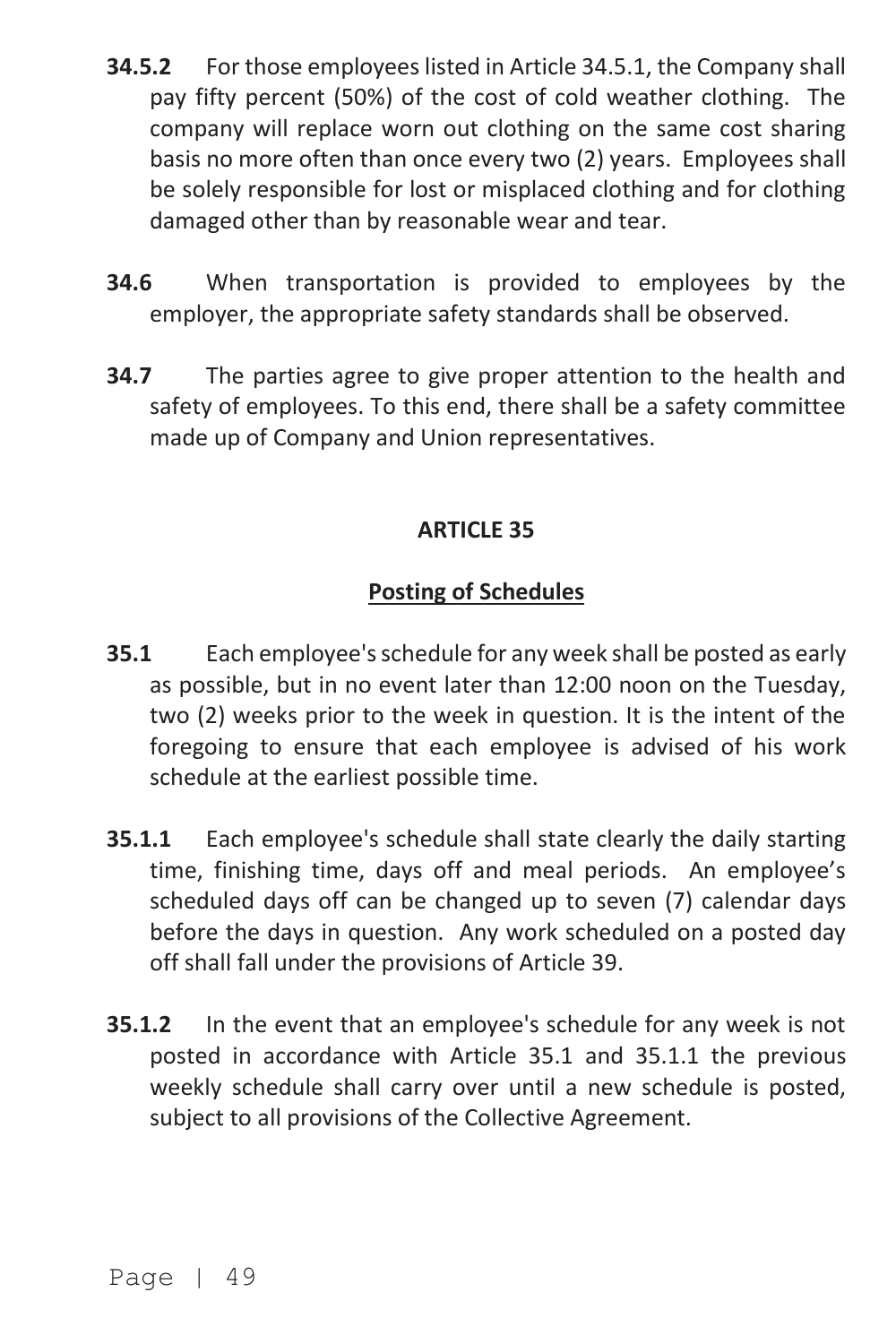**35.2** Employees shall have the right to refuse to work a permanent midnight shift, however, if all qualified employees in the job classification refuse to work, the Company may assign the work to the most junior employee within that job classification.

# **ARTICLE 36**

# **Change of Starting Time**

- **36.1** Notice of change in starting time shall be given as much in advance as possible, but not later than 16:00 of the last working day of the employee prior to the day of the change. When an employee is on duty, the Company will be deemed to have given notice when such notice is posted and the Company has made every reasonable effort to reach the employee. If the employee is off duty, the Company will notify the employee directly. If such notice is not given the employee shall be credited with all hours originally scheduled plus any additional hours.
- **36.2** Prior to going on leave of five (5) days or more, an employee shall be given a written pre-arranged time to report back. This time, however, may be re-scheduled later but not earlier than the prearranged time. The Company must make a reasonable effort to notify the employee of such change. The Company shall be considered to have made a reasonable effort when a registered letter of notification has been mailed to the employee's normal mailing address designed to arrive prior to the pre-arranged reporting time.
- **36.3** It is the responsibility of an employee to report to the Supervisor in charge of scheduling, advising when he will be available for duty following absence due to illness or physical injury. It is the Company's responsibility to then or subsequently inform the employee of any change in his schedule.
- **36.4** It is the intent of the foregoing to ensure that each employee shall be apprised of his daily work schedule at the earliest possible time.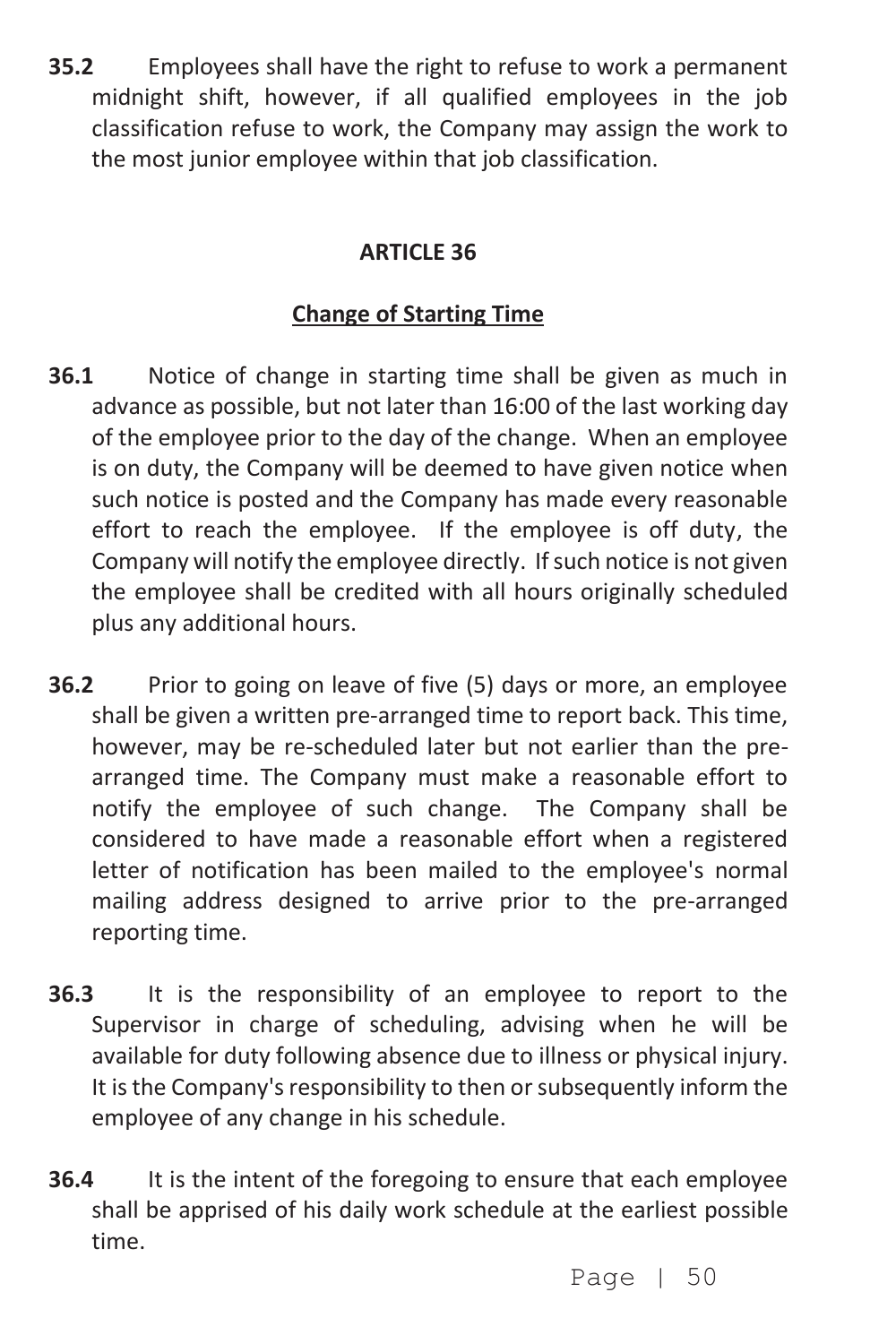#### **Lateness**

- **37.1** An employee who reports late at his work or for a tour of duty may be subject to reduction in pay in the following manner when such lateness is not due to an unusual circumstance beyond the control of the employee:
- **37.1.1** Between three (3) and fifteen (15) minutes fifteen (15) minutes pay.
- **37.1.2** Between fifteen (15) and thirty (30) minutes one-half  $\binom{1}{2}$ hour's pay.
- **37.1.3** Between thirty (30) and forty-five (45) minutes forty-five (45) minutes pay.
- **37.1.4** Between forty-five (45) minutes and one (1) hour one (1) hour's pay.
- **37.1.5** If an employee is more than one (1) hour late he shall be permitted to start work subject to the above deductions, unless that employee is instructed to the contrary by his supervisor in writing or verbally by his supervisor and then subsequently confirmed in writing by the supervisor within forty-eight (48) hours after the occurrence in question.
- **37.2** Notwithstanding any of the above, no pay shall be deducted from an employee when he is late provided that the said employee has arranged for another employee to perform his duties until such time as the employee in fact reports for work. It is understood that the employees shall not make it common practice to arrange for other employees to assume their duties due to lateness and that such arrangements shall only be made infrequently.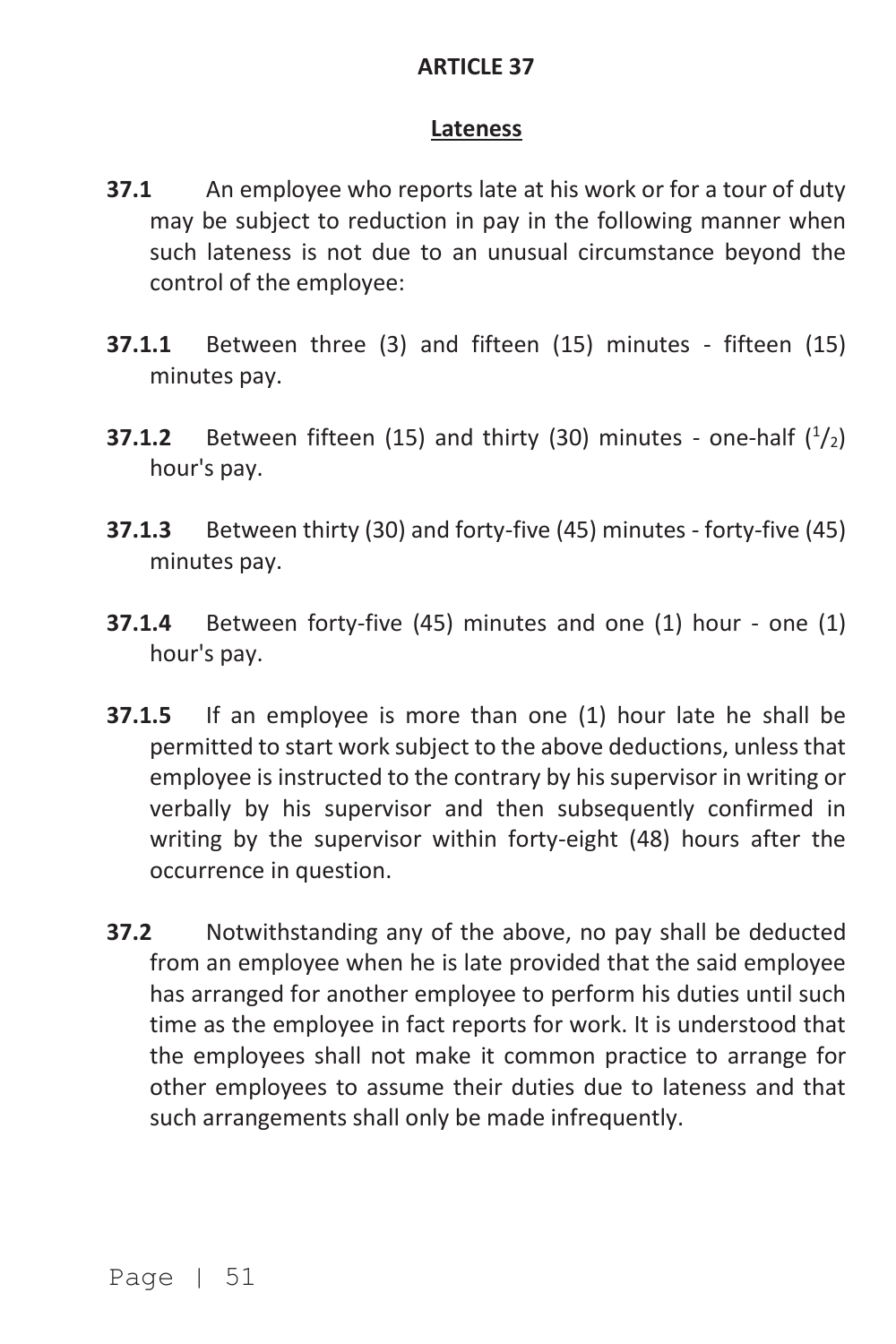# **Days Off**

- **38.1** Two (2) scheduled days off shall be defined as forty-eight (48) hours plus the turn-around period of twelve (12) hours for a total of sixty (60) hours. Three (3) and four (4) scheduled days off in separate work weeks shall be defined respectively as seventy-two (72) hours plus the turn-around period and ninety-six (96) hours plus the turnaround period. When the two (2) scheduled days off are separated as provided in Article 38.5, there shall be eighty-four (84) hours between the end of the last tour and before the beginning of the next tour, following such days off.
- **38.2** An additional day off is defined as twenty-four (24) hours plus the turn-around period, where applicable, i.e. where the day off in question is not scheduled conterminously with regular days off as defined in Article 38.1 and shall be scheduled at a mutually agreeable time. The additional day off shall be clearly indicated on the posted schedule.
- **38.3** There shall be two (2) consecutive days off in each work week. The Company shall make every effort to schedule the days off on weekends as frequently as possible and will endeavour to avoid requiring an employee to work more than two (2) weekends in a row. The Company may average these weekends off over a three (3) month period. However, an employee must receive a minimum of five (5) weekends (Saturday and Sunday) off during each three (3) calendar months. Where an employee does not receive a minimum of five (5) weekends off during each calendar quarter, commencing on January 1st in each year, such employee shall receive, in lieu of any such missed weekends, a penalty computed at one-half  $(1/2)$  his basic rate for regular hours worked on such weekend. Such penalty shall not be deemed overtime or part of basic pay.
- **38.3.1** The Company may hire employees to work consecutive weekends. The successful applicant shall be so advised in writing. Such employees shall not be entitled to the weekends off provisions of Article 38.3.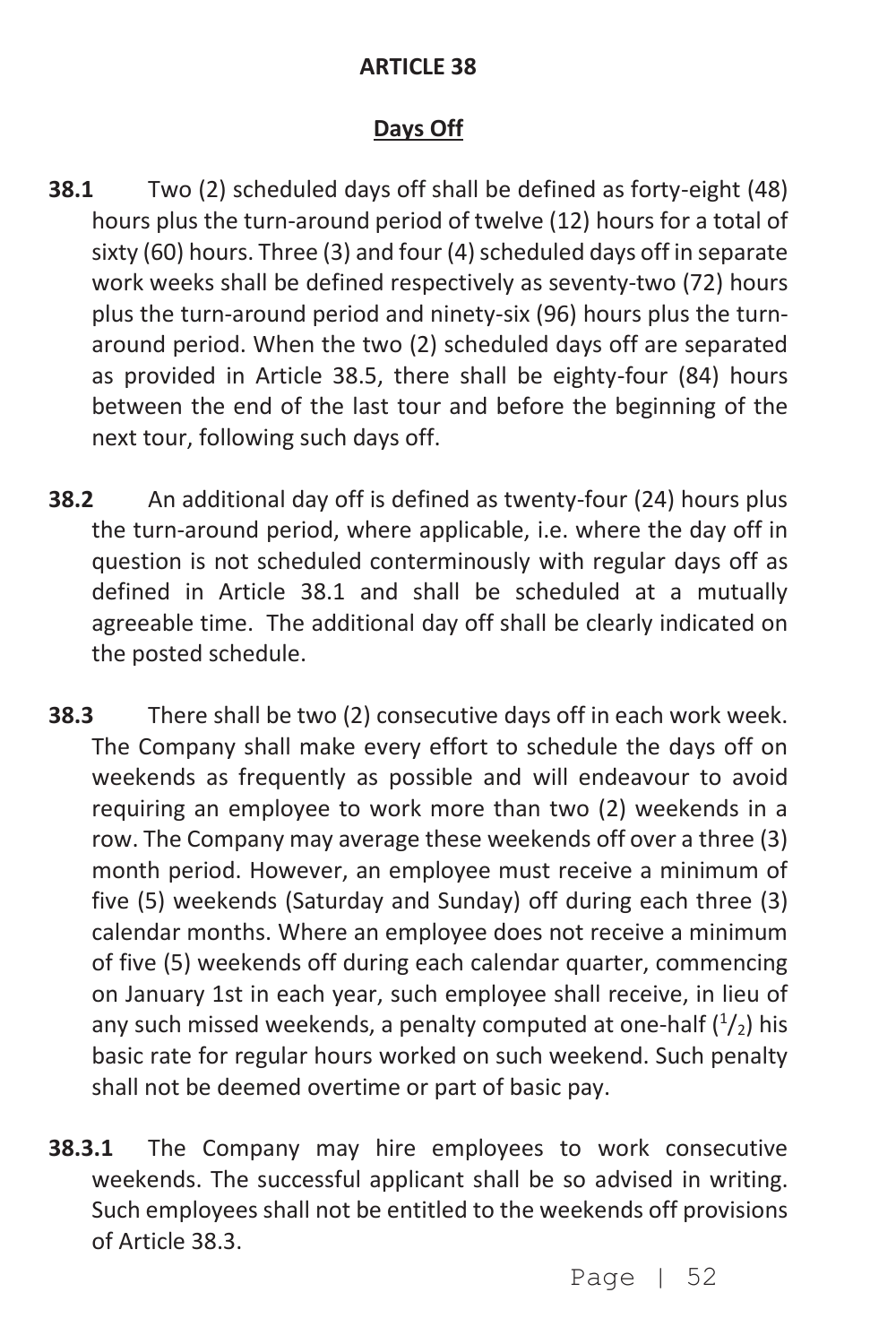- **38.4** The five (5) days in any work week need not necessarily be consecutive; they may be separated by the two (2) consecutive days off.
- **38.5** Two (2) scheduled days off may be separated by a holiday only when no work is scheduled on that holiday.

# **Work On a Day Off**

- **39.1** An employee may refuse to work on his scheduled day off. When all employees in the job classification refuse work on their day off, the most junior person on a day off within that job classification may be assigned. No employee except the most junior qualified employee, in exercising the foregoing right of refusal will be penalized for refusing to work on a scheduled day off.
- **39.2** When an employee works on a scheduled day off, in accordance with Article 39.1, work performed on that day shall be compensated as follows:
- **39.2.1** If work is performed or credited on one day off in a week, time and one-half  $(1^{1}/_{2})$  computed separately from the work week for all hours worked with a minimum credit of eight (8) hours.
- **39.2.2** If work is performed or credited on any days off scheduled conterminously to his first day off, and work was performed or credited on such first day off, double (2) time computed separately from the work week for all hours worked on this day(s), with a minimum credit of eight (8) hours.
- **39.2.3** If work is performed or credited on consecutive days off in different work weeks, (i.e. 4 consecutive days off), then any first day worked shall be paid at time and one half  $(1<sup>1</sup>/2)$  and any second, third or fourth day off worked in those four (4) days shall be paid in accordance with Article 39.2.2.

Page | 53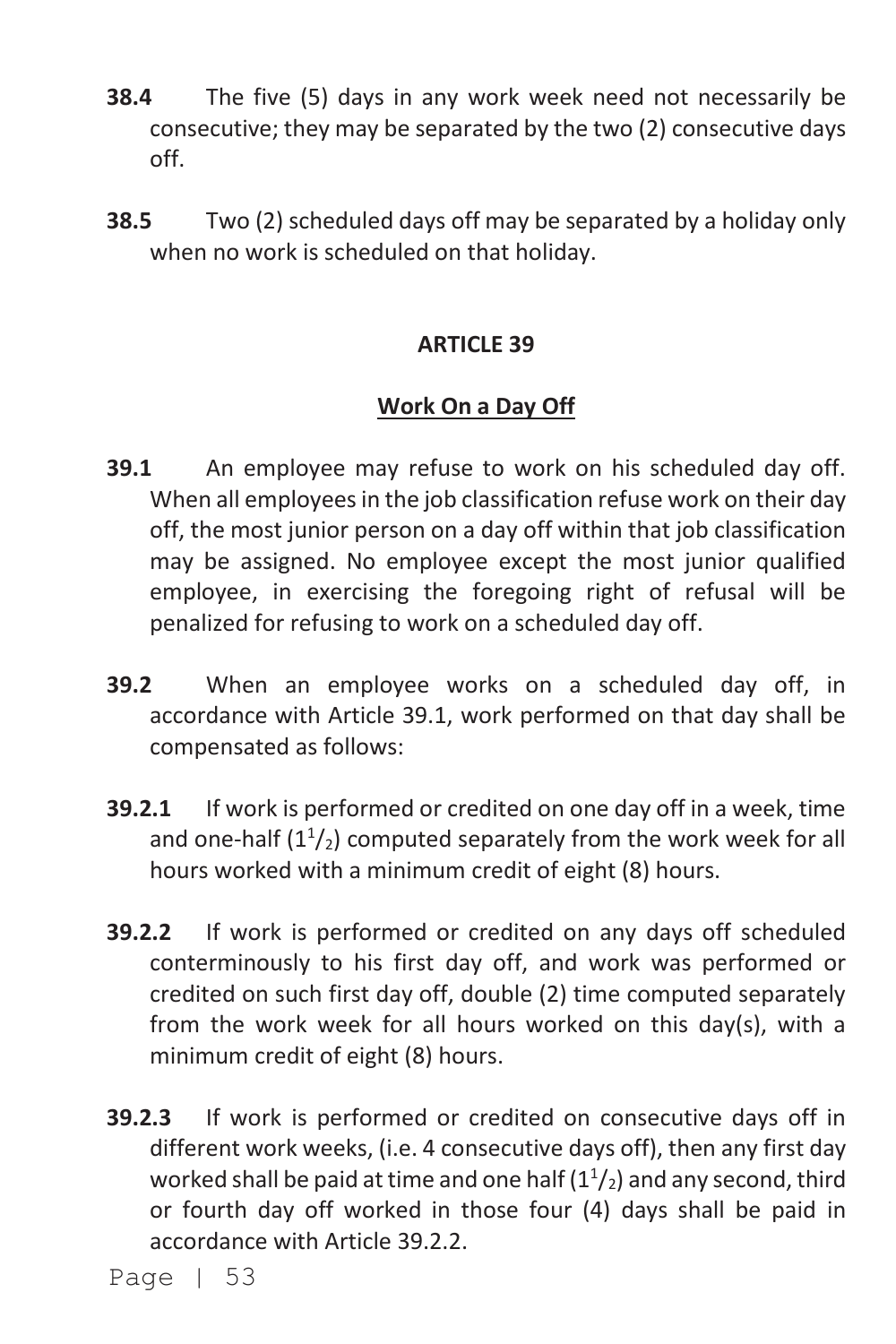- **39.2.4** Should the hours worked or credited on a day off exceed eight (8) hours, all time worked or credited in excess of eight (8) hours, [but less than twelve (12) hours] will be paid at an additional onehalf  $\binom{1}{2}$  the basic rate over and above the rates contained in Article 39.2.1 and 39.2.2.
- **39.2.5** Should the hours worked or credited on a day off exceed twelve (12) hours, all time worked or credited in excess of twelve (12) will be paid at an additional one (1) times the basic rate over and above the rates contained in Article 39.2.1 and 39.2.2.

| <b>Hours</b> | Art. 39.2.1            | Art.      |
|--------------|------------------------|-----------|
| worked       |                        | 39.2.2    |
| $0 - 8$      | 1 % basic              | 2 basic   |
| $8 - 12$     | 2 basic                | 2 % basic |
| over 12      | 2 <sup>1/2</sup> basic | 3 basic   |

**39.3** Notice of cancellation of assigned work on a scheduled day off or on a holiday shall be given not later than 16:00 of the previous work day. If such notice is not given, the employee shall receive four (4) hours pay at the basic rate.

# **ARTICLE 40**

# **Meal Periods**

**40.1 First Meal Period:** To all tours of duty a first meal period of sixty (60) minutes shall be assigned beginning not earlier than the third hour of such tour and ending not later than the end of the sixth (6th) hour of such tour.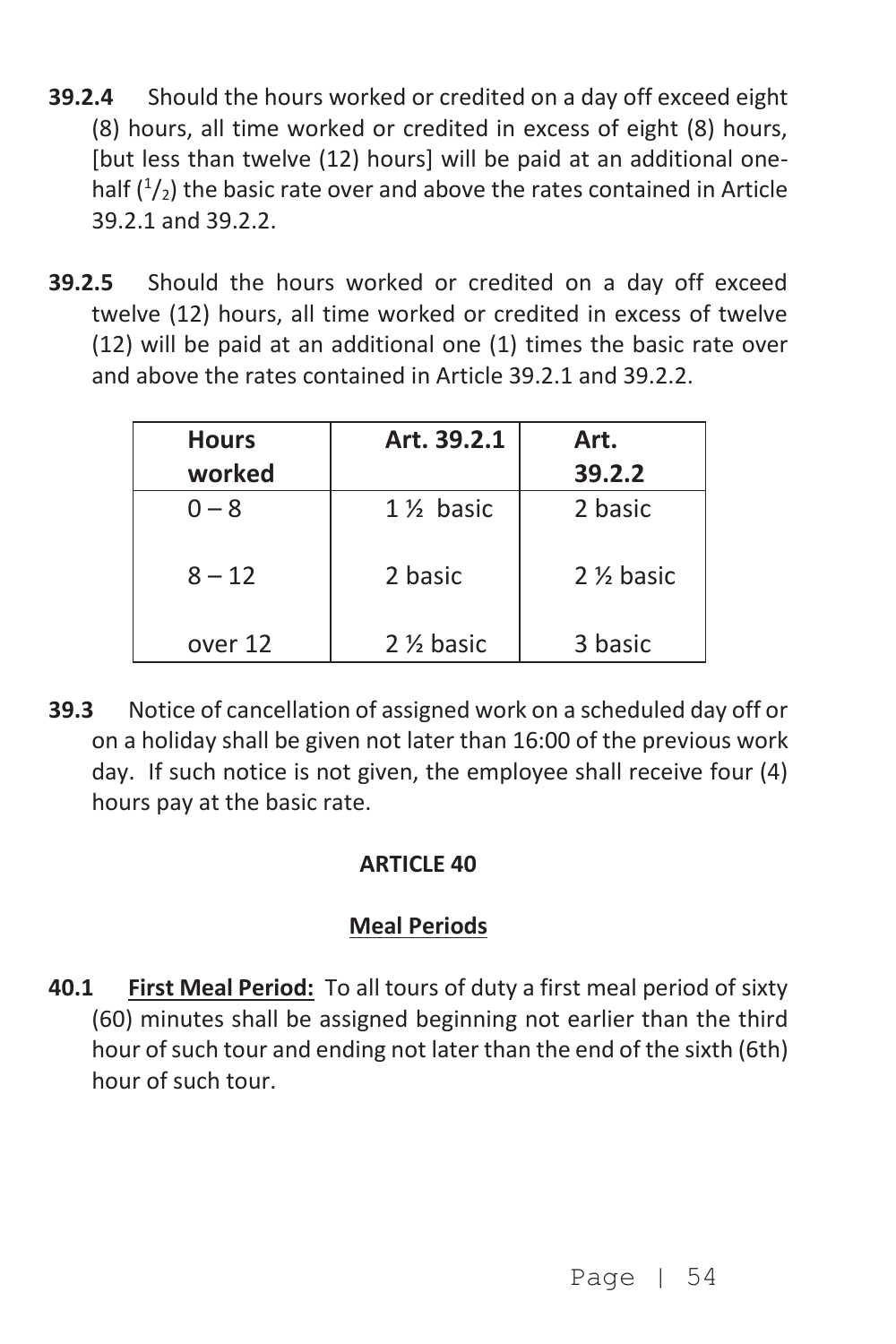- **40.1.1 First Meal Period News:** Photographer/ENG, News Reporter/Anchor, **Videographer, Digital Journalist,** Sports Reporter/Anchor, and Assignment Editor/Writer shall receive an inclusive first meal period of thirty (30) minutes and shall be assigned not beginning earlier than the third (3rd) hour of the tour of duty and ending not later than the end of the sixth (6th) hour of the tour of duty. The normal tour of duty for those receiving a thirty (30) minute meal break shall be eight (8) hours.
- **40.1.2** Where a first meal period is displaced outside the time defined in Article 40.1, displacement shall be calculated from the start of the originally scheduled meal period until the meal is actually received. Where a meal period has not been scheduled it shall be deemed to have been scheduled from the start of the fifth (5<sup>th</sup>) hour.
- **40.1.3** The penalty for first meal displacement shall be 0.5 times the employee's basic rate of pay for the duration of the displacement. For a displacement of one hour or less the penalty paid shall be for a minimum of one hour. For a displacement of more than one hour, the penalty paid shall be in one-half hour increments for each halfhour or part thereof.
- **40.2 Second Meal Period:** A second meal period of not less than thirty (30) minutes shall be assigned in tours of duty of ten (10) hours or more. The second meal shall be assigned so as to be completed before the end of the third hour of overtime.
- **40.2.1** Where a second meal period is displaced so as not to have been completed by the end of the third (3rd) hour of overtime, a meal displacement penalty of one-half hour at the basic rate shall be paid.
- **40.3 Subsequent Meal Periods:** A subsequent meal period of not less than thirty (30) minutes will be assigned within the third (3rd) hour after the completion of a prior meal period.
- **40.3.1** Where a subsequent meal is displaced so as not to have been received three (3) hours following a previous meal, a meal displacement penalty of one-half hour at basic pay shall be paid.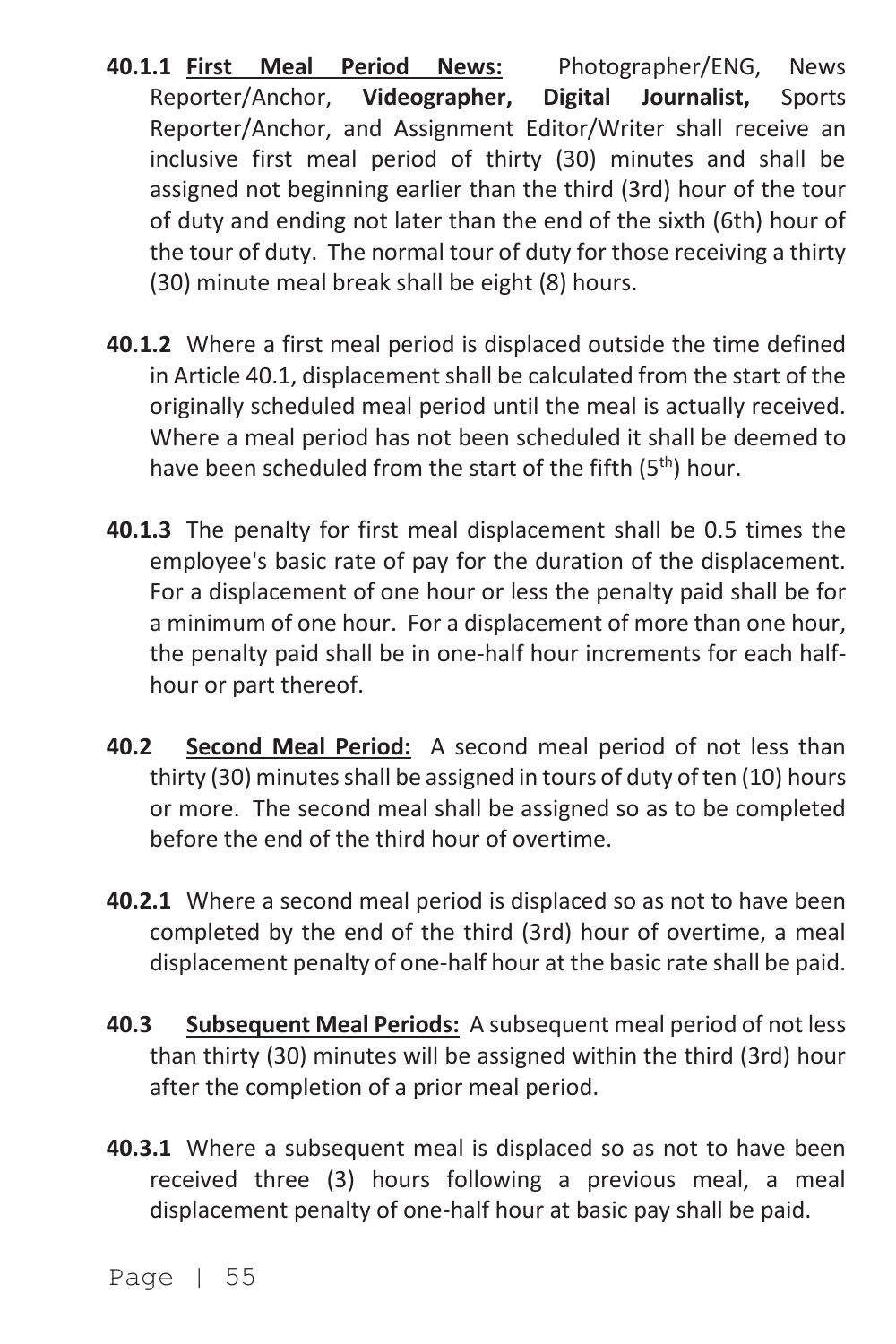- **40.4** Except where the Company provides and pays for the meal in a time-frame that overlaps the meal window period, Article 40.1, 40.2 and/or 40.3 meal displacement penalties shall be paid.
- **40.4.1** If a meal encroachment is fifteen (15) minutes or less, no penalty shall apply.
- **40.4.2** Meal displacement shall be calculated for each meal period and where displacements overlap, meal displacement allowances shall compound.
- **40.5** Unless the Company provides and pays for the meal, six dollars (\$6.00) shall be paid to compensate for the cost of the second and each subsequent meal whether such meal is received or not.
- **40.6** In the event a remote location is so situated that facilities to obtain an appropriate meal are readily available for the crew during their assigned meal period, the Company shall:

 **a:** Allow the crew sufficient added time and supply them with adequate transportation to travel to where an appropriate meal can be obtained, or

 **b:** At the Company's expense, furnish the crew with an appropriate meal.

- **40.6.1** In the event a remote location is so situated that no facilities are readily available for the crew during their assigned meal period the Company may give advance notice to an employee that he will be required to provide his first meal. Such notice must be given not later than twenty-four (24) hours prior to the start time of the employee for the day in question.
- **40.7** Employees shall not be required to travel from their normal place of employment to other studios or remote locations within the area during their meal periods, or any part thereof.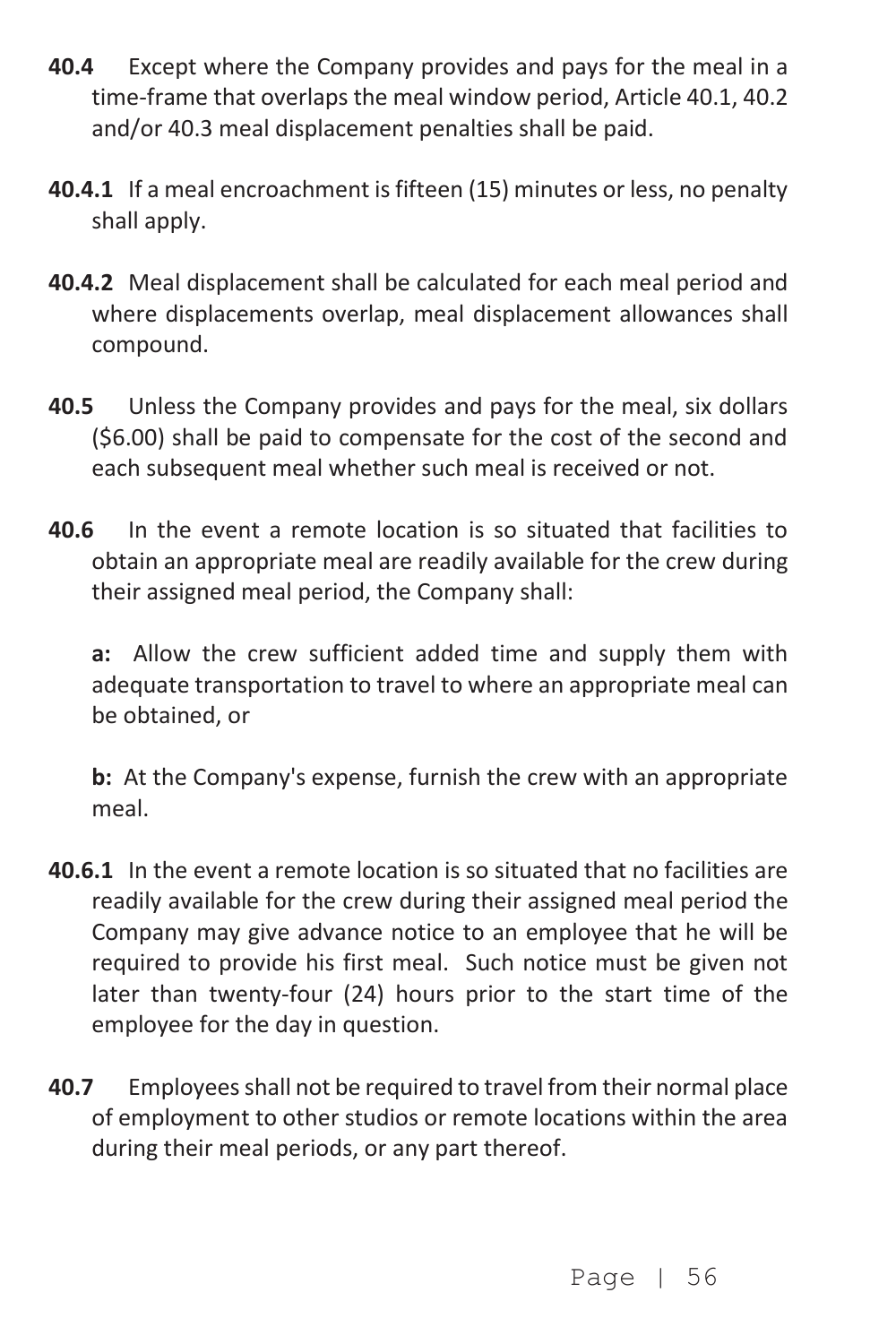### **Break Periods**

- **41.1** The past practice with regard to break periods during a normal tour of duty shall continue.
- **41.2** On a tour of duty of more than eight (8) hours an employee shall not be required to work more than three (3) hours without receiving a break period

#### **ARTICLE 42**

#### **Overtime**

**42.1** Except for employees on priority call, employees shall have the right to refuse to work scheduled overtime by notifying the Company of such refusal within forty-eight (48) hours of the schedule being posted. Furthermore, the employee shall have the right to refuse any overtime scheduled or assigned thereafter. No employee, except for employees on priority call, in exercising the foregoing right of refusal will be penalized for refusing to work such overtime.

 Should no employee(s) at the job site in the job classification (5.1.1) be willing to work overtime, the most junior employee(s) on site or off site within the classification may be assigned. In the case of work or an assignment of a continuing nature, the employee who has been assigned to the work may be required to extend their shift and perform the overtime.

| Hours worked/credited | Payment                |
|-----------------------|------------------------|
| $0 - 8$               | <b>Basic</b>           |
| $8 - 12$              | $1\%$ x basic          |
| $12 - 16$             | 2 x basic              |
| over 16               | $2\frac{1}{2}$ x basic |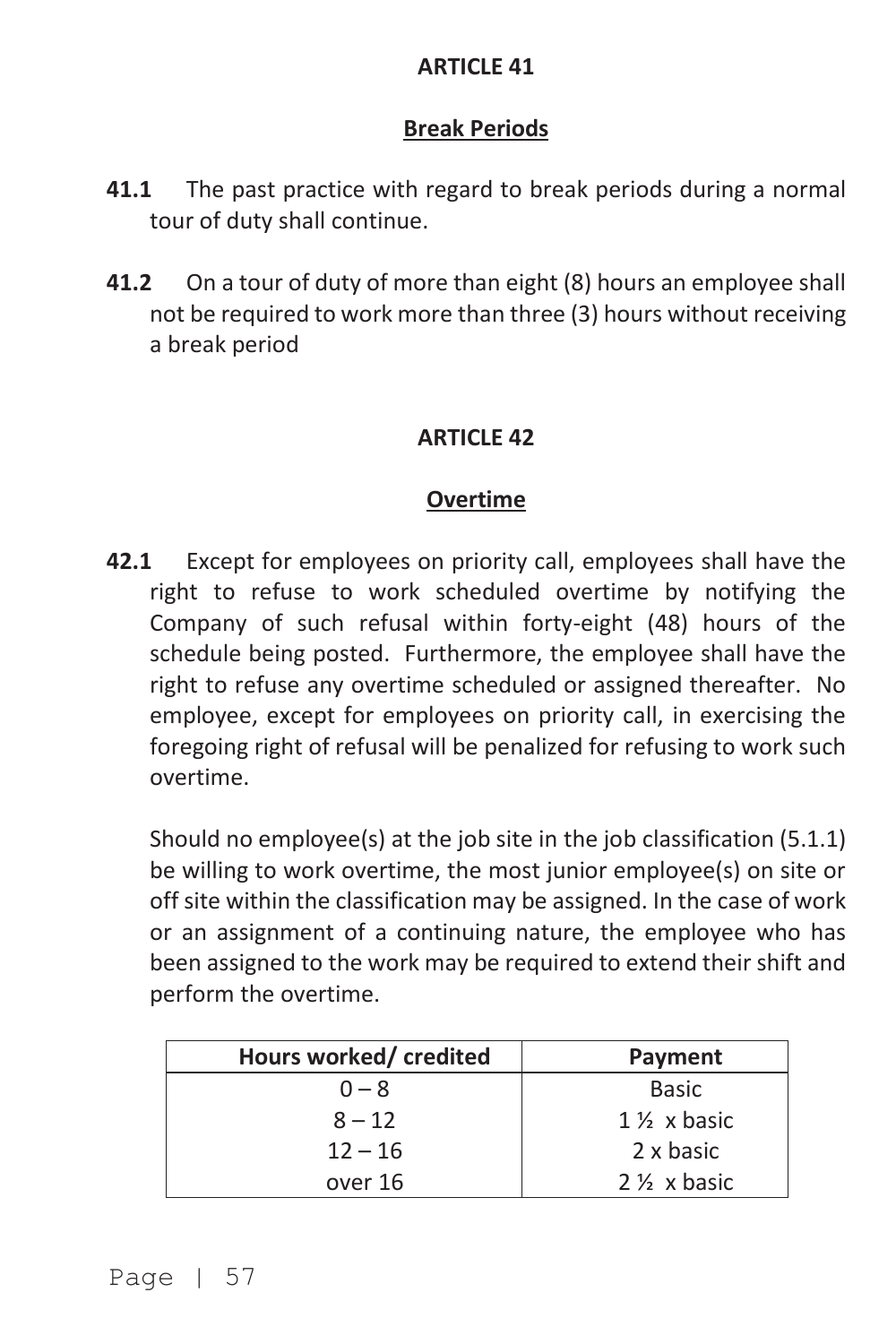- **42.2** When an employee works overtime in accordance with Article 42.1 such overtime hours shall be compensated as follows:
- **42.2.1** All time worked or credited in excess of eight (8) hours [but less than twelve (12) hours] in one (1) day, shall be paid at the rate of one and one-half  $(1<sup>1</sup>/<sub>2</sub>)$  times the hourly rate of the employee, computed separately from the work week.
- **42.2.2** Should the time worked or credited exceed twelve (12) hours, all hours worked or credited in excess of twelve (12) hours will be paid at an additional one-half  $\binom{1}{2}$  times the basic rate over and above the rates contained in Article 42.2.1.
- **42.2.3** Should the time worked or credited exceed sixteen (16) hours all hours worked or credited in excess of sixteen (16) will be paid at an additional one-half  $\binom{1}{2}$  times the basic rate over and above the rates contained in Article 42.2.1.

Article 42.3 not illustrated in recap

- **42.3** Employees involved in unscheduled overtime or unscheduled work on a day off (i.e. overtime, or work on a day off, which is scheduled and/or worked without notice being given to the employee by 16:00 on the employee's last working day prior to the day involved) will be paid at one-half  $(1/2)$  the basic rate, in addition to any other payments received under this agreement for all such time scheduled and/or worked.
- **42.3.1** ENG Camera, News/Sports Announcers, and News/Sports Reporters will not be paid an additional penalty for the first hour of unscheduled overtime if such overtime is a direct result of an unexpected event (events of major political, economic, or social importance of which the Company had not or could not be expected to have prior knowledge).
- **42.4** All overtime must be authorized by a department supervisor in order to qualify for compensation.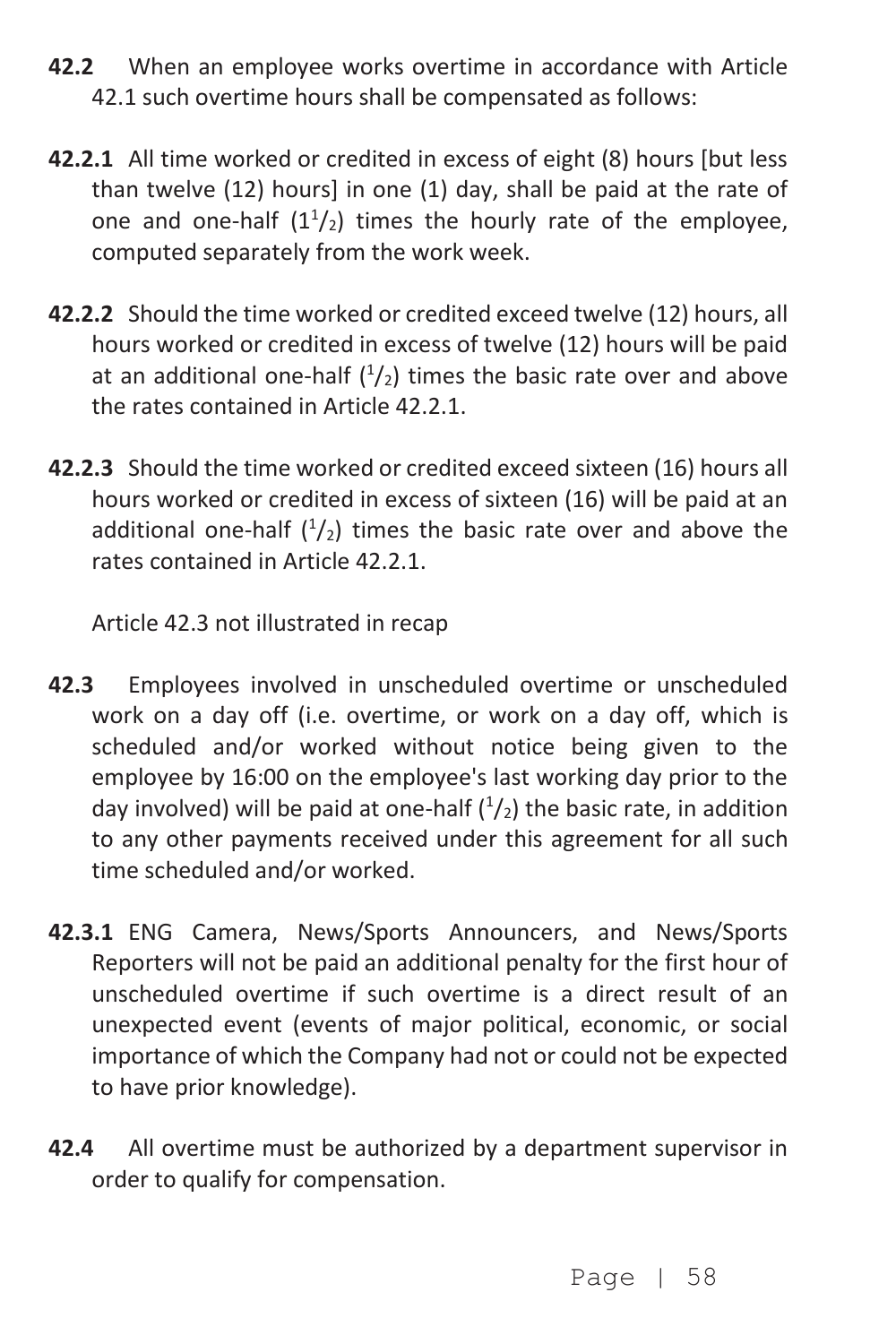#### **Call-Back**

- **43.1** An employee called back to work shall be paid at the time and one-half  $(1<sup>1</sup>/<sub>2</sub>)$  rate with a minimum credit of four (4) hours including a thirty (30) minute travelling period. If call-back is extended over four (4) hours the additional hours will be paid at the double (2) time rate. Call-back shall be computed separately from the work week. The above payment shall not be made where News Reporter/Anchors or Sports Reporter/ Anchors are required to correct or recut their stories because of a factual inaccuracy of which the reporter should have been aware.
- **43.2** Call-back is defined as those hours credited to an employee who, having worked and/or been credited with at least the minimum tour of duty is called back to perform further work on the day in question.
- **43.3** An employee on call-back shall not be required to work more than three and one-half  $(3<sup>1</sup>/<sub>2</sub>)$  hours without a meal period. After this meal period, which is deemed to be a second or subsequent meal, Articles 40 and 41 shall apply.
- **43.4** Where **News Camera** are provided with a permanently assigned Company news vehicle they shall be on call and shall respond to calls on a rotating priority basis. Where an employee is absent on vacation or on an approved leave of absence, the Company may require the vehicle to be returned for the period of such a leave. Company vehicles will not be taken out of the province except on Company approved business.
- **43.5 News Camera** on priority call who is called in to work on a scheduled day off shall be paid in accordance with Article 39 and Article 42.3 shall not apply.
- **43.6** The **News Camera** on priority call shall be required to respond to a call at any time during their on-call period. Other **News Camera** may respond to a **phone call or text**, however, it is agreed such response shall be on a voluntary basis.

Page | 59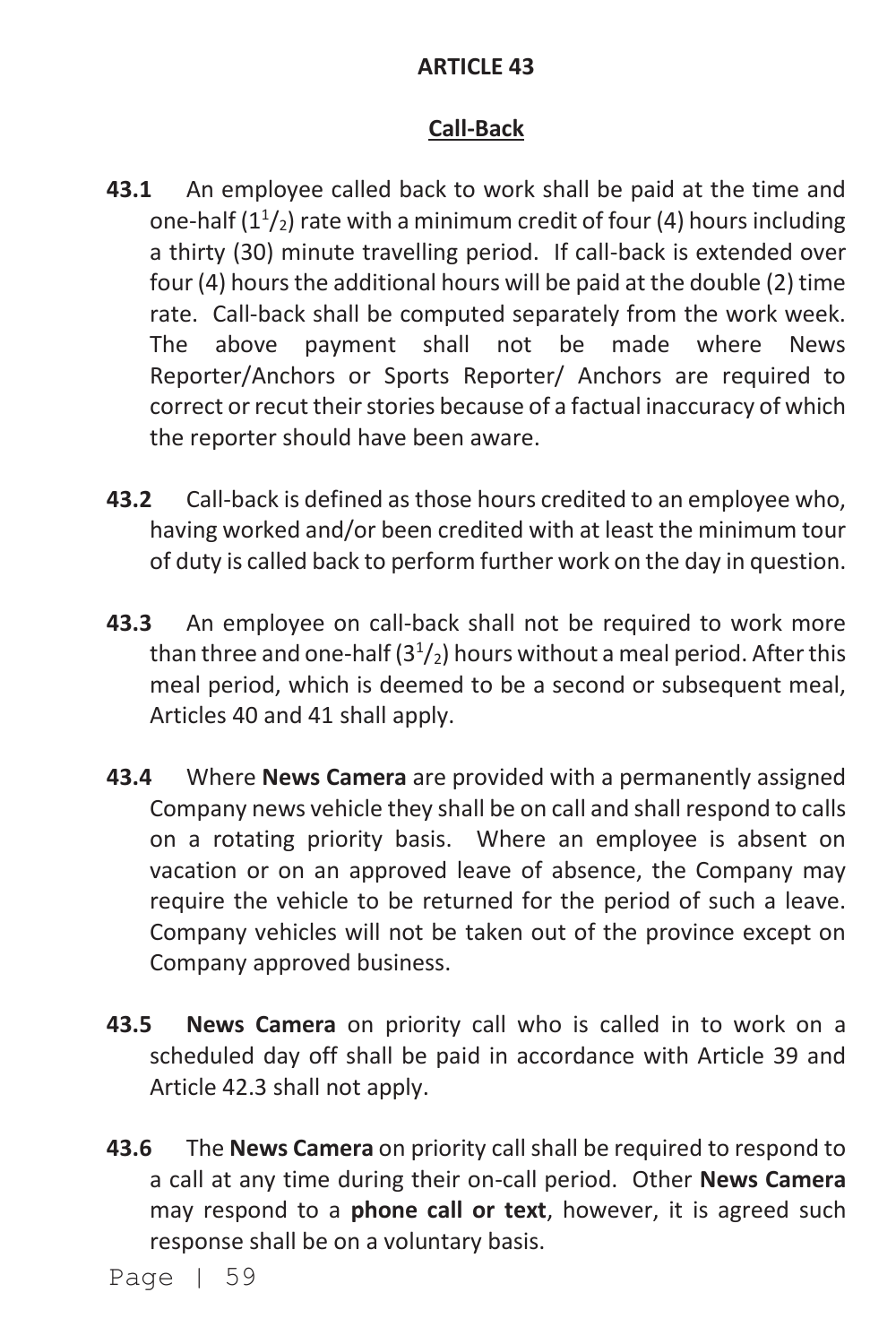# **Turn-Around Period**

- **44.1** A turn-around period is the period of at least twelve (12) hours between the end of one tour of duty and the commencement of the next tour of duty.
- **44.2** All time scheduled or worked, including any meal period, within twelve (12) hours of the actual end of the previous tour of duty shall be compensated by one of the following premiums in addition to the basic rate of pay.
- **44.2.1** Where the period of time off duty is eight (8) or more hours but less than twelve (12) hours, one-half  $\binom{1}{2}$  times basic.
- **44.2.2** Where the period of time off duty is four (4) or more hours but less than eight (8) hours, one (1) times basic.
- **44.2.3** Where the period of time off is less than four (4) hours, one and one-half  $(1<sup>1</sup>/<sub>2</sub>)$  times basic.

| <b>Hours Between</b><br><b>Stop and Start Time</b> | Compensation                     |
|----------------------------------------------------|----------------------------------|
| $0 - 4$                                            | 1 % times basic rate             |
| $4 - 8$                                            | 1 times basic rate               |
| $8 - 12$                                           | 1/ <sub>2</sub> times basic rate |

Recap

- **44.3** No payment shall be made for the following encroachments:
- **44.3.1** On a shift where an employee is released from duty for the entire tour of duty to attend negotiation or grievance meetings with Management.
- **44.3.2** On a swing in shift, in a regular rotating shift pattern which has been approved by the Union, and occurs in conjunction with an employee's scheduled days off.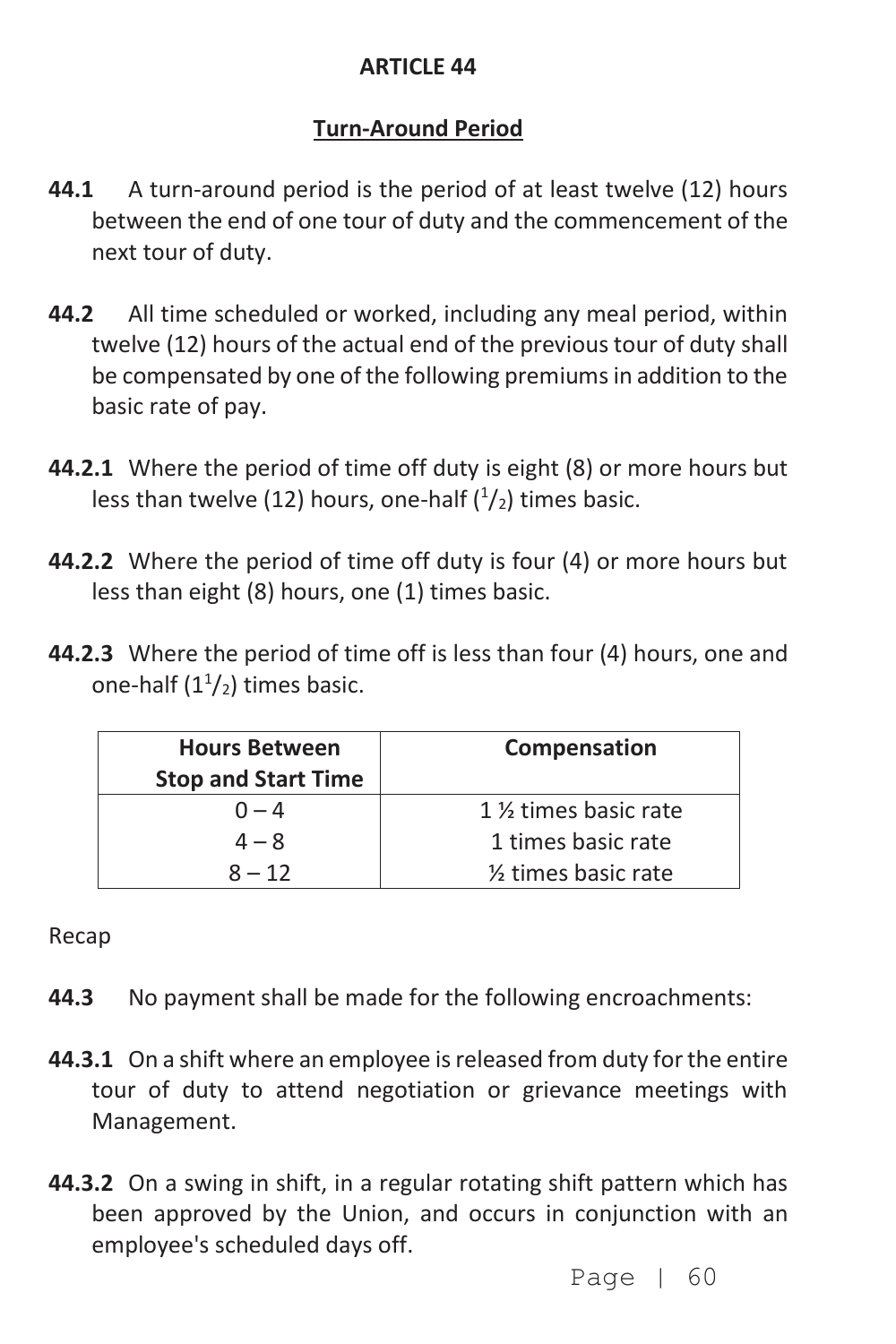# **Night Differential**

**45.1** When an employee works between 01:00 hours (1:00 a.m.) and 06:00 (6:00 a.m.) all hours shall be additionally compensated for at varying rates according to the following scale: Between the hours of: Rate per hour:

01:00 - 03:00 \$2.50 03:00 - 06:00 \$4.50

Night differential shall not be deemed overtime or part of basic pay.

#### **ARTICLE 46**

#### **Expenses and Automobiles**

- **46.1** The Company agrees to reimburse each employee for all authorized and/or approved expenses when travel is authorized by the Company.
- **46.2** It is expressly agreed that the use of an employee's vehicle in executing the business of the Company is not compulsory, and he may at his discretion decline to do so. If any employee declines to use his vehicle in executing the business of the Company, the Company shall have the right to request another qualified employee in the bargaining unit to do so.
- **46.2.1** The Company agrees to supply employees with transportation or a vehicle when said employee performs his daily job function away from the Company premises and does not wish to use his own vehicle. The Company also agrees to maintain vehicles it owns or leases at a roadworthy level.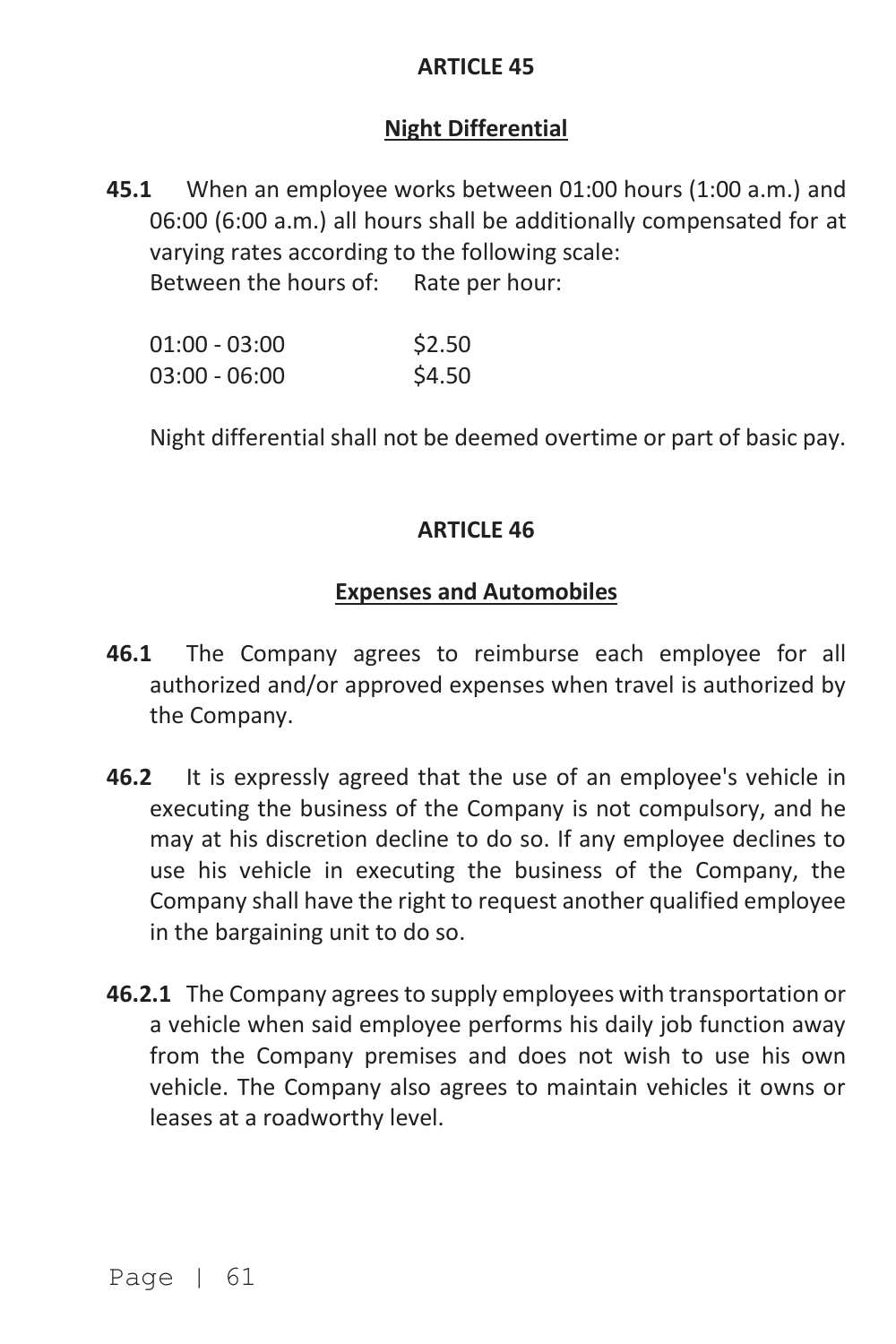- **46.2.2** If an employee is authorized to use the employee's own automobile for transportation in connection with work related duties, the employee shall be compensated at a rate of **forty eight cents (\$0.48)** per kilometre, with a minimum of three dollars and fifty cents (\$3.50) for each round trip or one-way trip to a location that would complete the employee's tour of duty.
- **46.2.3** When an employee on Company business is involved in an accident resulting in damage to his car, and the amount of damage cannot be recovered from any other person or persons, the Company agrees to reimburse the employee to a maximum of \$250.00, such amount being regarded as the deductible amount on the employee's car insurance policy. Furthermore, the Company will not be required to pay any deductible amount if the accident was a result of proved negligence on the employee's part.
- **46.2.4** The Company shall notify on commencement of employment that the said employee may be required to occasionally use his vehicle on Company business. The Company must advise each employee that personal insurance rates may increase and agrees to reimburse him for any additional premiums charged above the "pleasure only" rates.
- **46.3** An employee shall be reimbursed for all parking expenses while on Company business.

# **Travel Conditions**

- **47.1** When an employee travels out-of-town (as defined in Article 48) on approved or authorized Company business, during a tour of duty, the travel time shall be considered as part of the tour of duty.
- **47.2** When an employee's travel time on an out-of-town assignment extends beyond his/her tour of duty, such time shall be compensated as hours of work.

Page | 62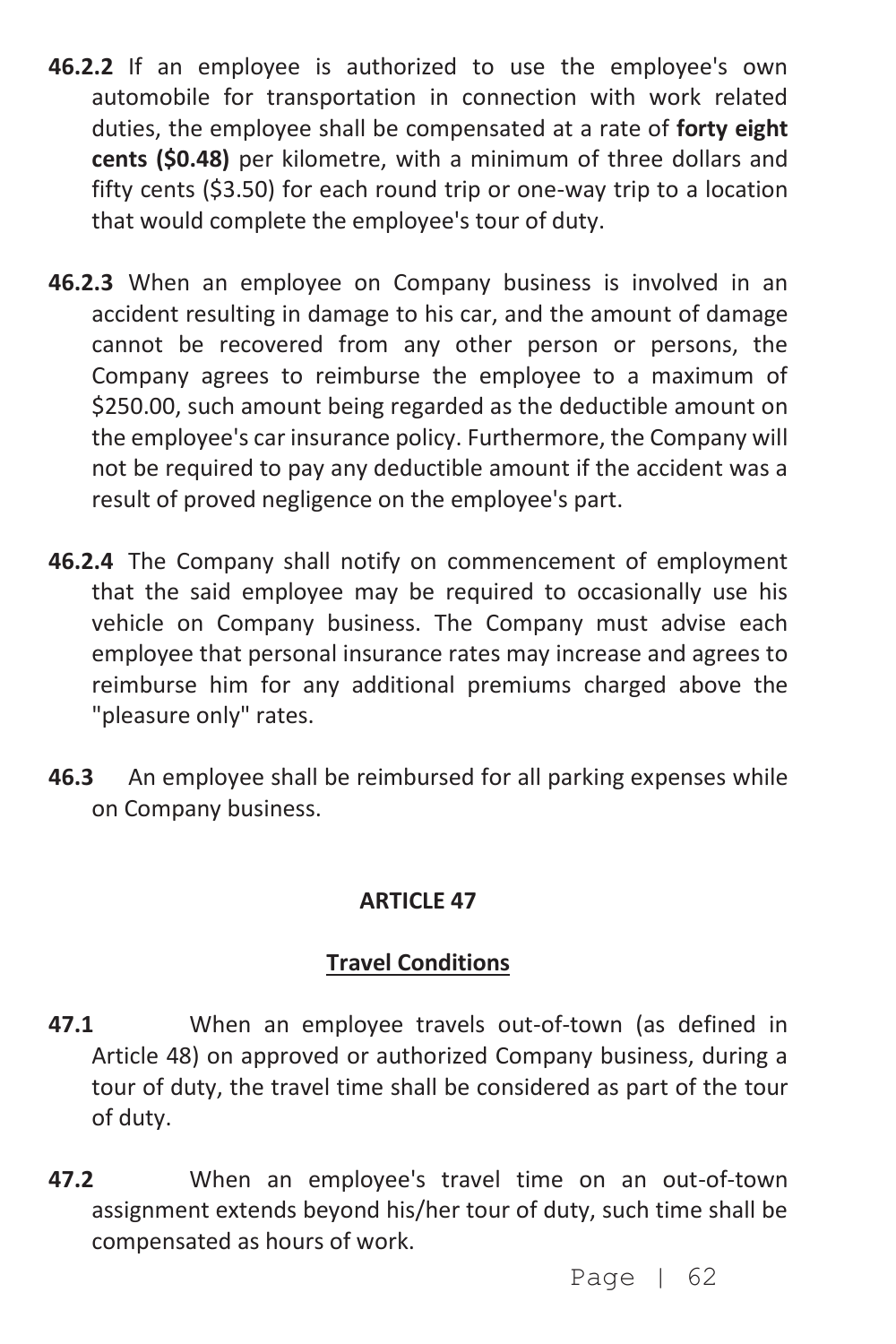- **47.3** For pay purposes, employees engaged only in travelling shall be credited with all time consumed when travelling on an assignment of the Company. Such time will be computed.
- **47.3.1** When the employee departs from his home for travel by common carrier, from one hour before departure of the common carrier.
- **47.3.2** From the assigned hour of departure from his/her home when an employee travels by automobile direct to the assignment.
- **47.3.3** From the time he/she leaves his/her normal place of employment when the employee reports there before proceeding to travel.
- **47.3.4** From the assigned hour of departure from his/her lodging when an employee is using overnight accommodation.
- **47.3.5** When travel is on a common carrier between the hours of 12:00 midnight and 8:00 a.m., local time, and suitable sleeping facilities are available, no credit shall be allowed. For the purpose of this section, an economy class seat on a regularly scheduled commercial airline is construed to be suitable sleeping facilities. When travel is designated by the Company on conveyances which do not have sleeping facilities, full time credit shall be allowed.
- **47.3.6** When travel is by charter transportation, from the Calgary International Airport, Edmonton International Airport, or the Lethbridge airport, from the assigned report time.
- **47.4** Time credited for the return journey under the above conditions will be computed in the same manner.
- **47.5** The Company agrees to maintain adequate liability insurance on all vehicles owned and rented by the Company which it requests any employee to drive.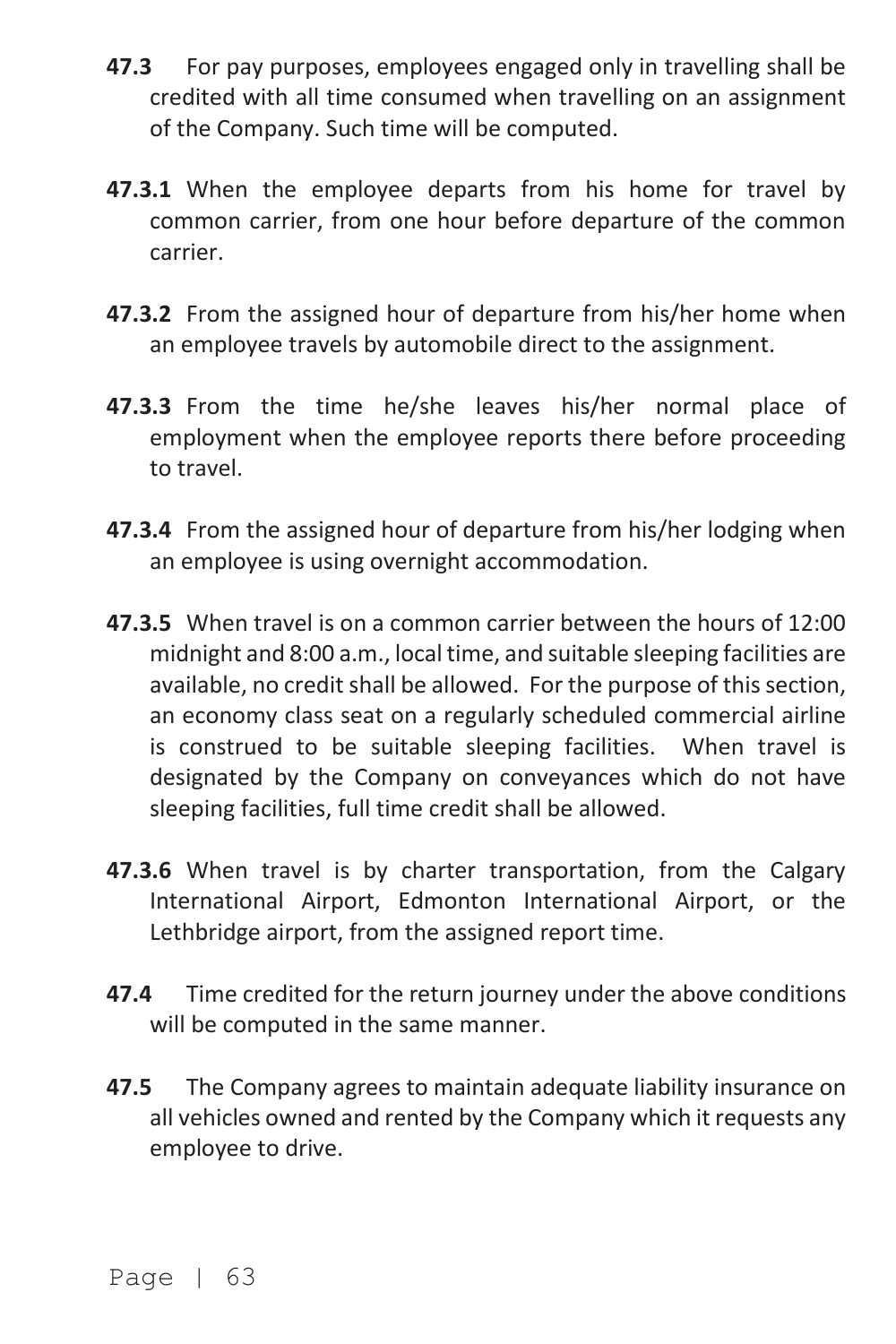- **47.6** When an employee is required to work at a studio or remote location other than his/her normal place of employment, he/she shall be credited with all time consumed in transit between such normal place of employment and any other studio or remote location and return.
- **47.7** When an employee is assigned to an out-of-town location where he/she is required to remain overnight, the Company will provide, if available, reasonable single room accommodation with a shower and/or bath.

#### **Location Definition and Expenses**

- **48.1** For the purpose of this Agreement the following definition of "location" shall apply:
- **48.1.1** "Local" location is considered to be any point within a fifty kilometre radius of the Company's offices.
- **48.1.2** "Out-of-town" location shall be any point beyond the limits defined as "Local" location.
- **48.2** Employees on "Local" photographic assignments shall receive an expense allowance to cover the cost of first (1st) meals in the amount of six dollars (\$6.00) for each such meal. This expense allowance shall only be paid if no other meal penalties apply.
- **48.3** Employees who are assigned to an out-of-town location and are provided overnight accommodation shall receive per diem to cover the cost of meals and personal expenses for each completed twentyfour hour period in the amount of **\$62.**

In addition:

- a) Hotels payment will be for actual expenses
- b) Air Travel economy air fare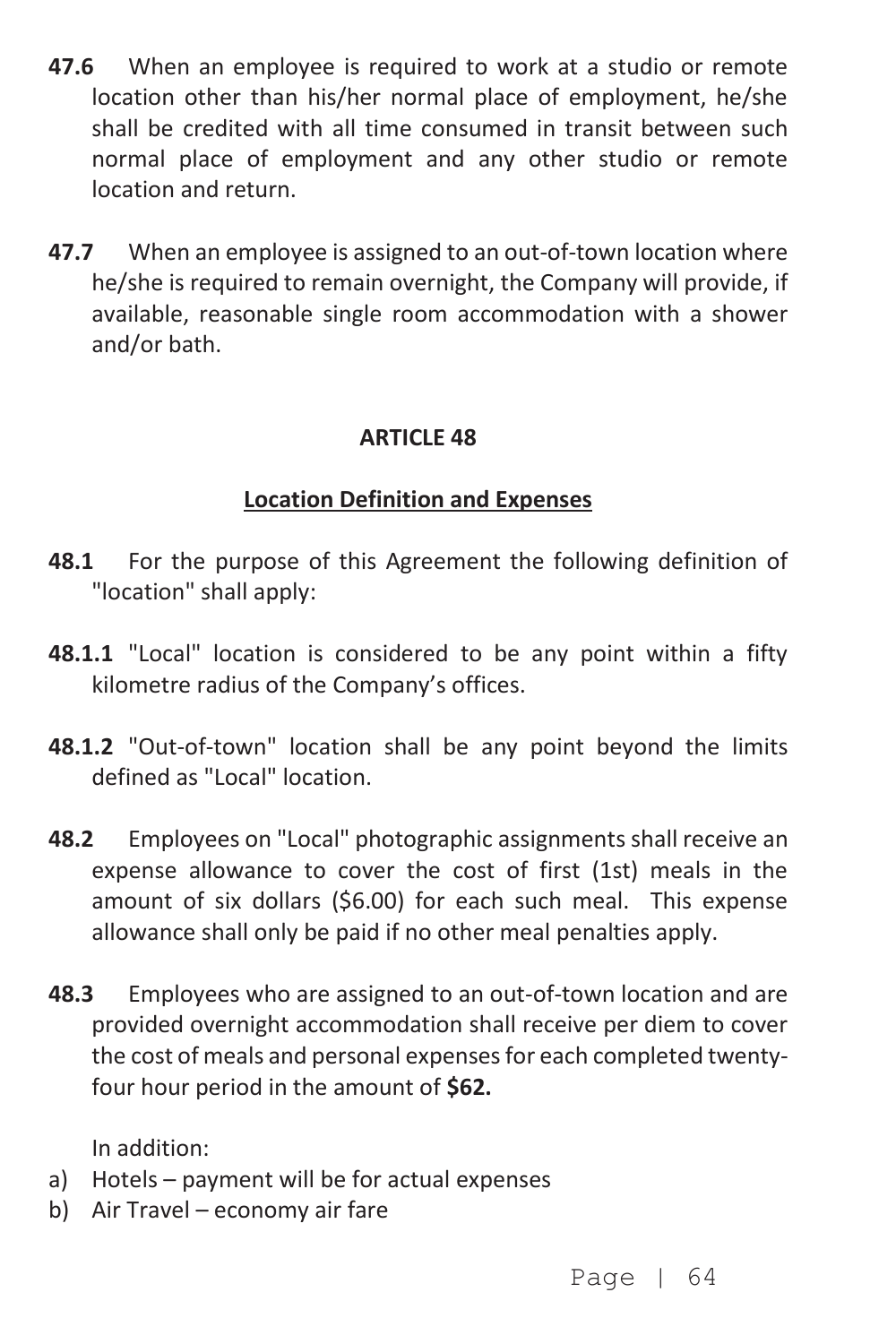c) Ground Transportation – airport limousine or bus shall be used where available, otherwise actual taxi expenses will be paid.

Where travel and overnight accommodation is required in the United States the per diem rate shall be paid in United States dollars at the then current rate of exchange. Where travel is required outside Canada it shall be the employee's option to accept per diem or submit actual expenses.

**48.3.1** When an employee is assigned to an out-of-town location where the employee is not required to remain twenty-four (24) hours or more, the company shall pay the following meals compensation:

| Breakfast | \$12.00 |
|-----------|---------|
| Lunch     | \$16.00 |
| Dinner    | \$22.00 |

This provision shall only apply when the employee is out of town on assignment during the time of the employee's normally assigned meal periods.

- **48.3.2** Breakfast compensation will only be paid where the tour of duty begins in an out-of-town location.
- **48.4** Employees on remote assignments shall be reimbursed upon presentation of proper accounts and receipts, for all reasonable expenses incurred while on Company business.
- **48.5** Where an employee requires an advance to cover travelling and location expenses, the employee shall apply for such advance as far ahead as the employee's scheduled departure time as is practical. An employee who has incurred expenses shall submit an accounting of expenditures and accompanying receipts within five (5) days of the employee's return.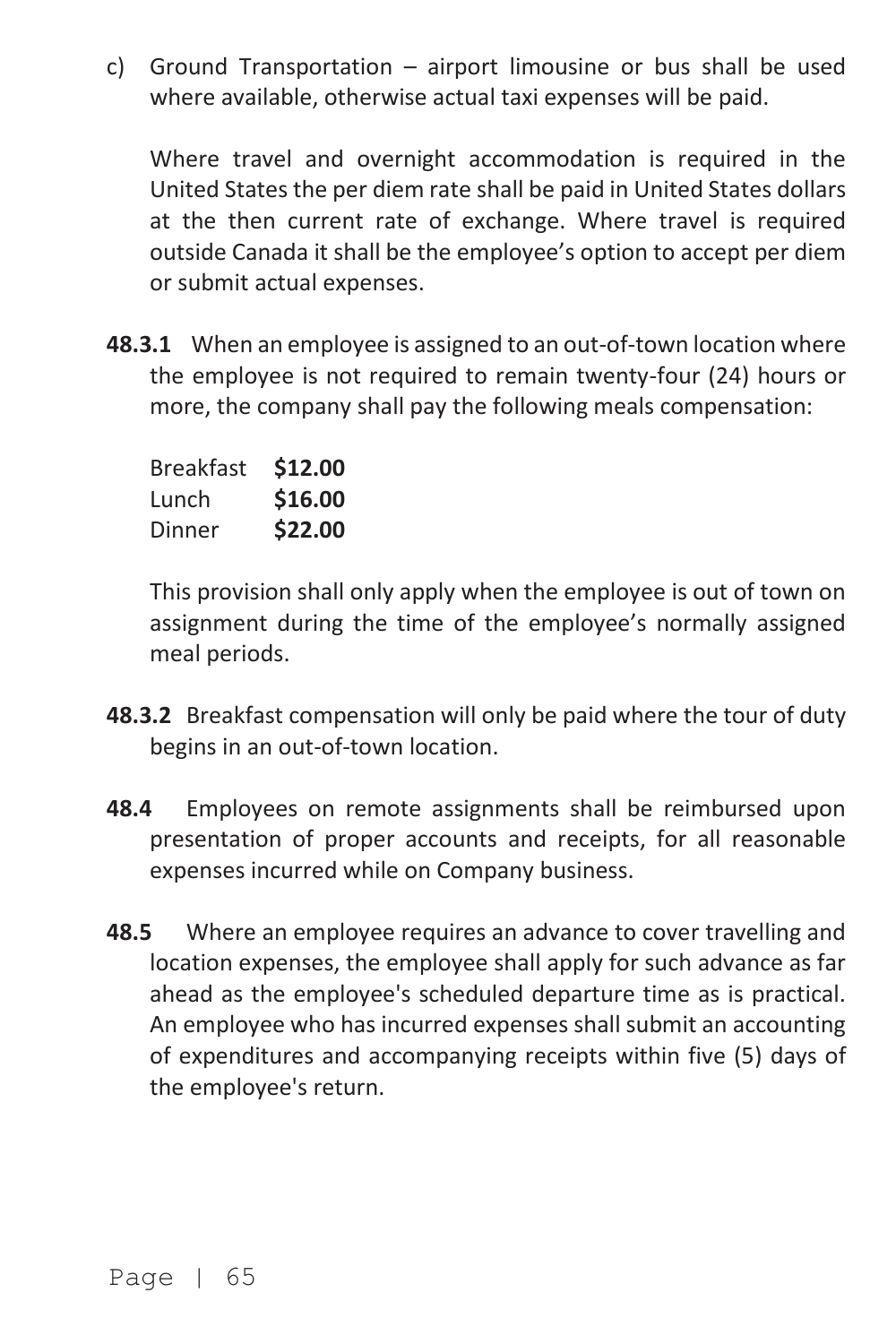# **Vacations**

- **49.1** Except as modified by subsequent clauses of this Article, employees shall be entitled to an annual vacation with pay or separation pay in lieu thereof, in accordance with the following table:
- **49.1.1** Employees' vacation pay will be their basic rate at the time the vacation is taken.

| Service: Seniority as<br>defined in Article 18<br>computed as of June 30 <sup>th</sup><br>each year | Duration<br>of vacation<br>in working<br>days | Payment |
|-----------------------------------------------------------------------------------------------------|-----------------------------------------------|---------|
| $Start - 6 months$                                                                                  | $5/6$ days/mo.                                | 4%      |
| $6 - 12$ months                                                                                     | 15 days/year                                  | 6%      |
| $12 - 60$ months                                                                                    | 15 days/year                                  | 6%      |
| $60 - 180$ months                                                                                   | 20 days/year                                  | 8%      |
| 180 months & over                                                                                   | 25 days/year                                  | 10%     |

 Payment: % of gross earnings since July 1st of previous year to June 30th of current year to be paid within two (2) weeks of completion of vacation credits.

- **49.1.2** Part-time employees shall be paid the appropriate % of gross earnings as per 49.1.1 from July  $1<sup>st</sup>$  of the previous year to June 30<sup>th</sup> of the current year to be paid by July 15<sup>th</sup>.
- **49.2** Every employee shall be entitled to have all of his vacation period consecutively unless requested otherwise by the employee and approved by the Company.
- **49.3** In the event that a statutory holiday occurs during an employee's vacation, one (1) additional day for each such holiday shall be added to the end of the vacation.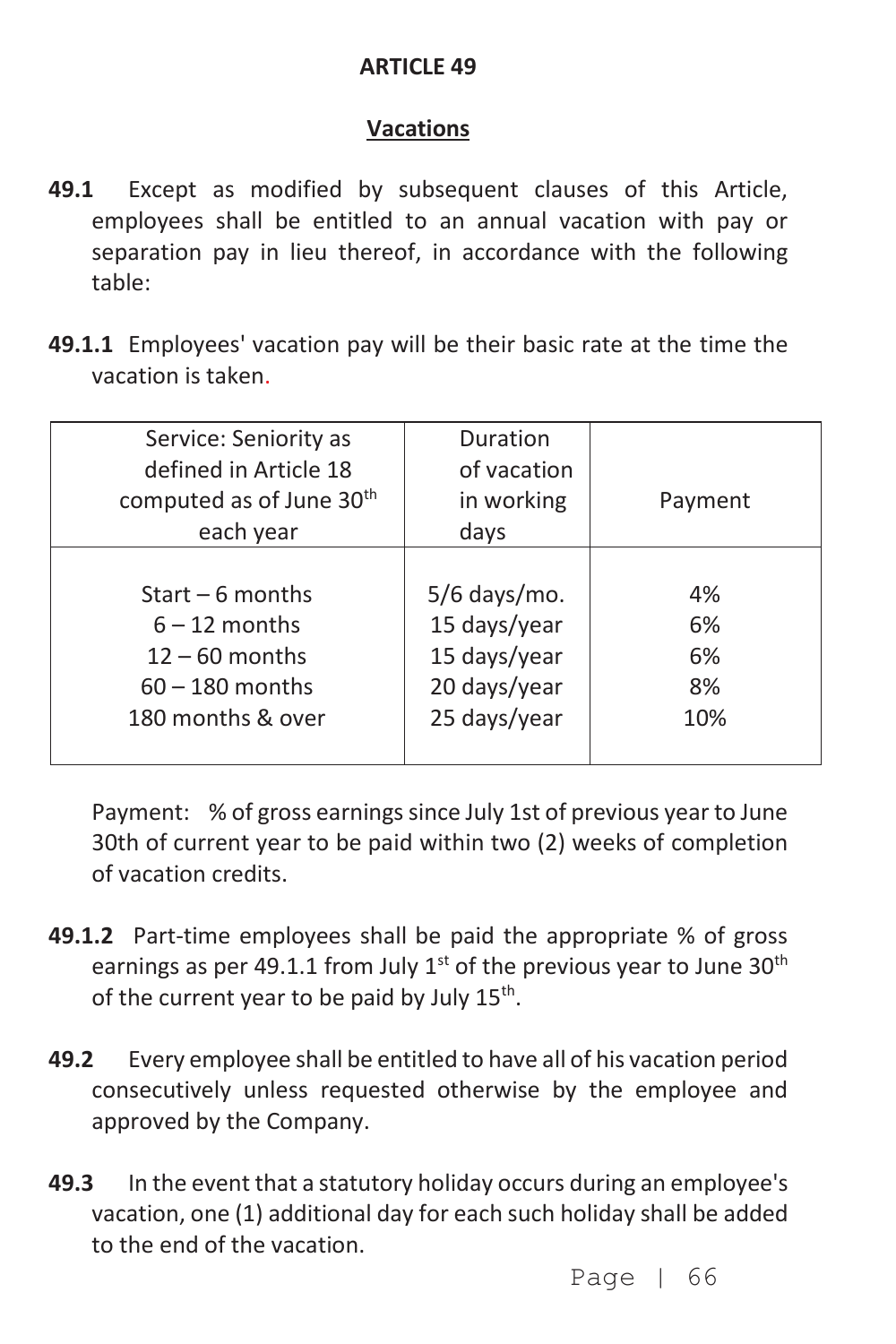- **49.4** An employee will be entitled to begin and end his vacation in conjunction with his days off, plus any additional days resulting from the activation of Article 49.3.
- **49.5** Employees shall have the right to take their vacations throughout the calendar year subject to Management approval. Where there is a conflict within a job function as listed in Article 5.1.1 Company seniority shall apply. Each employee's application shall be submitted in writing on the form prescribed by the Company prior to April 15th for the 12 month period commencing the following July 1st. Vacation schedules for the same period will be posted by May 1st.
- **49.5.1** Employees who do not submit a vacation request by March 30th of the applicable vacation period may have their vacation assigned by the Company.
- **49.5.2** An employee's vacation, once posted in accordance with Article 49.5, shall not be rescheduled except by mutual consent.
- **49.6** Upon termination of employment an employee (or his estate in the case of death), shall receive accrued vacation pay for each completed calendar month of employment since the previous June 30th, plus pay for any vacation period previously earned but not taken.
- **49.7** In special circumstances and with the leave of the Company, employees shall be allowed to waive their vacation period and allow their vacation credits to accumulate from year to year such that their maximum entitlement in any vacation year is 6 weeks.
- **49.8** In the event that an employee desires leave without pay, he shall apply in writing to the Company, stating the reason for such leave. An employee will not suffer loss of seniority, but vacation, pension and other contributory benefits tied to income will be re-calculated on a pro-rata basis.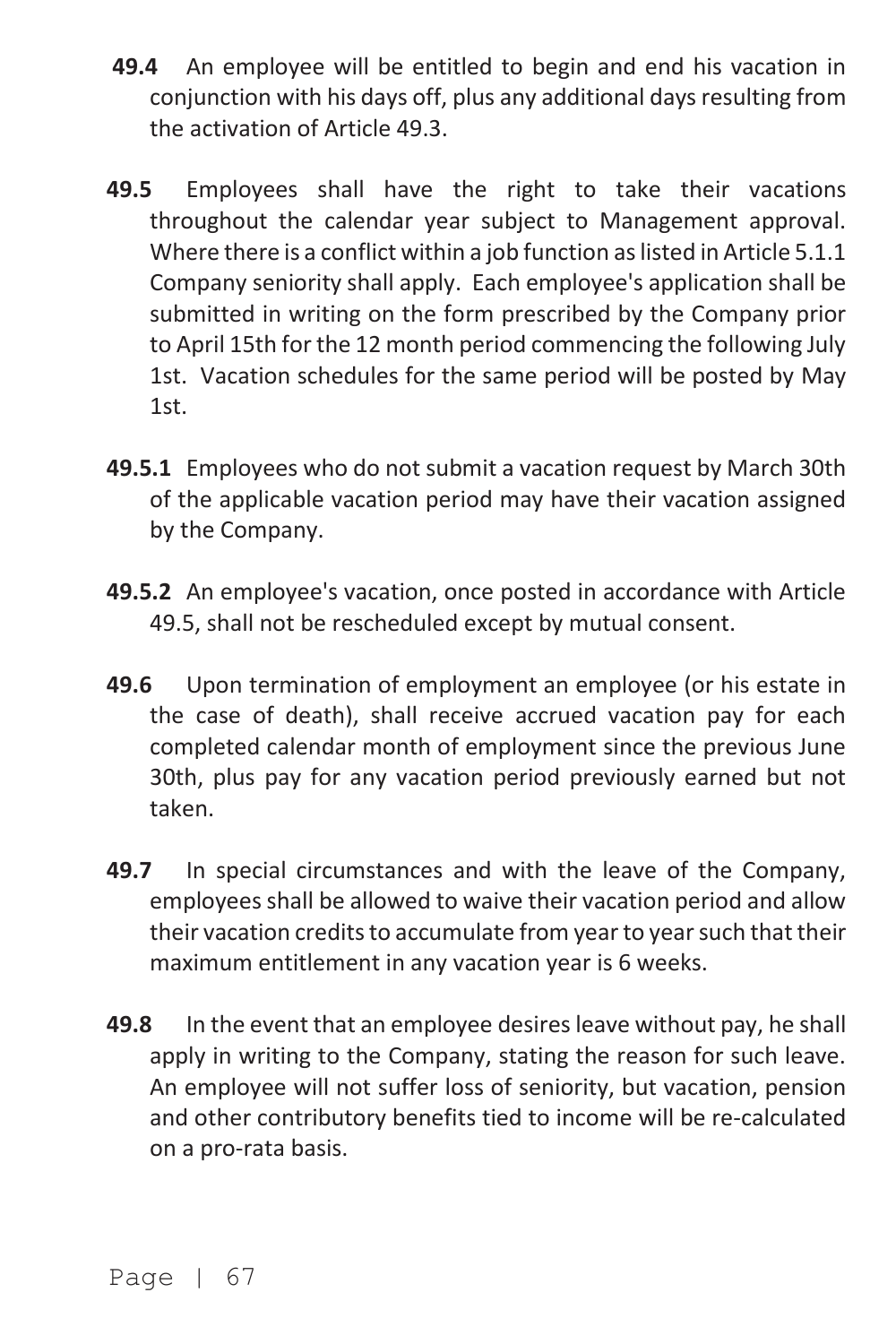# **Legal Holiday and Payment**

**50.1** The following shall be paid holidays:

 New Year's Day Family Day Good Friday Victoria Day Canada Day Civic holiday Labour Day Thanksgiving Day Remembrance Day Christmas Day Boxing Day 1 Floater

 If any additional day is proclaimed as a public holiday by the Federal Government, it shall replace a day from the above list.

- **50.1.1** If any of the above days fall on a Sunday and the day following is proclaimed a holiday by Federal, Provincial or Municipal Authority, the Sunday shall be deemed to be the holiday for the purposes of this Agreement.
- **50.1.2** If a holiday falls on a scheduled work day and the employee is not required to work, he shall receive his normal pay for such day so that his basic monthly income will not be affected.
- **50.1.3** If a holiday falls on a scheduled work day and the employee is required to work, he shall receive two and one-half  $(2^{1}/_{2})$  times his basic rate (which amount shall include his basic rate) with a minimum credit of eight (8) hours, except that all hours worked and/or credited in excess of eight (8) hours per day will be paid at an additional one-half  $\binom{1}{2}$  times the basic hourly rate, and where applicable, the hours worked and/or credited shall be subject to any or all provisions of Article 42.1, 42.2.2 and 42.3.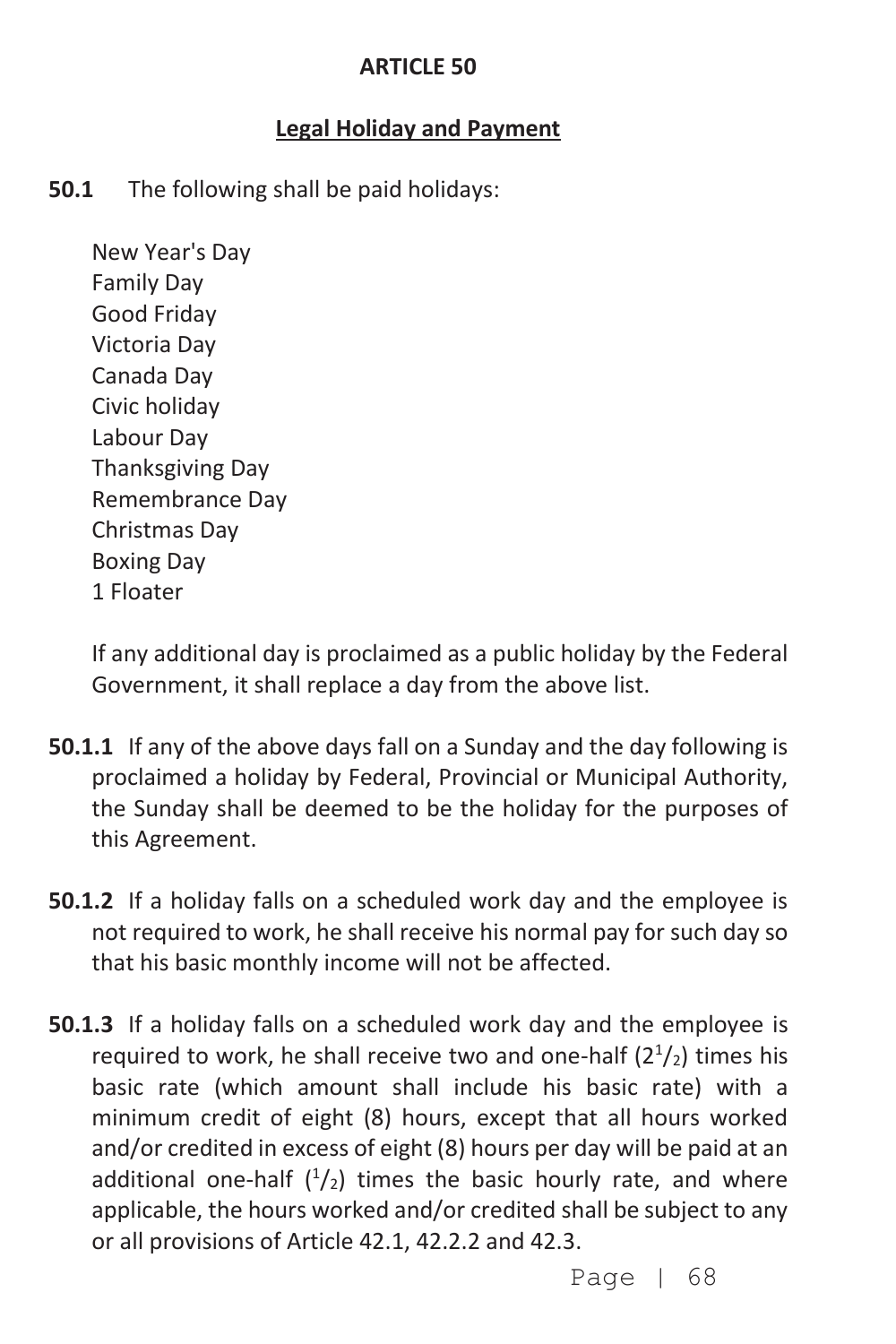- **50.1.4** If the holiday falls on a scheduled day off he shall receive one (1) additional day's pay for that week unless in lieu of such pay one (1) additional day off is given which is contiguous to the holiday or to the weekend in which the holiday occurs.
- **50.1.5** If the holiday falls on a scheduled day off and an employee is required to work, he shall receive three (3) times his basic rate, with a minimum credit of eight (8) hours, except that all hours worked and/or credited in excess of eight (8) hours will be paid at an additional one-half  $\binom{1}{2}$  times the basic hourly rate; and where applicable the hours worked and/or credited shall be subject to any or all provisions of Article 42.1, 42.2.2 and 42.3.

| Hours<br>worked/<br>credited | Article 50.1.2 | Article 50.1.3 | Article 50.1.5 |
|------------------------------|----------------|----------------|----------------|
| $0 - 8$                      | 8 hrs x Basic  | 2% x Basic     | 3 x Basic      |
| $8 - 12$ hrs                 |                | 3 x Basic      | 3% x Basic     |
| Over 12 hrs                  |                | 3½ x Basic     | 4 x Basic      |

Recap shows calculation exclusive of basic rate.

**50.2** When the Company and the Union agree to move a holiday to a date different from the scheduled date, all holiday premiums and penalties will be earned on the new agreed date.

# **ARTICLE 51**

# **Scheduling of Christmas and New Year's Holidays**

**51.1** Before November **1st** of each year the Company will ascertain the wishes of the employees regarding the scheduling of Christmas and New Year's Holidays.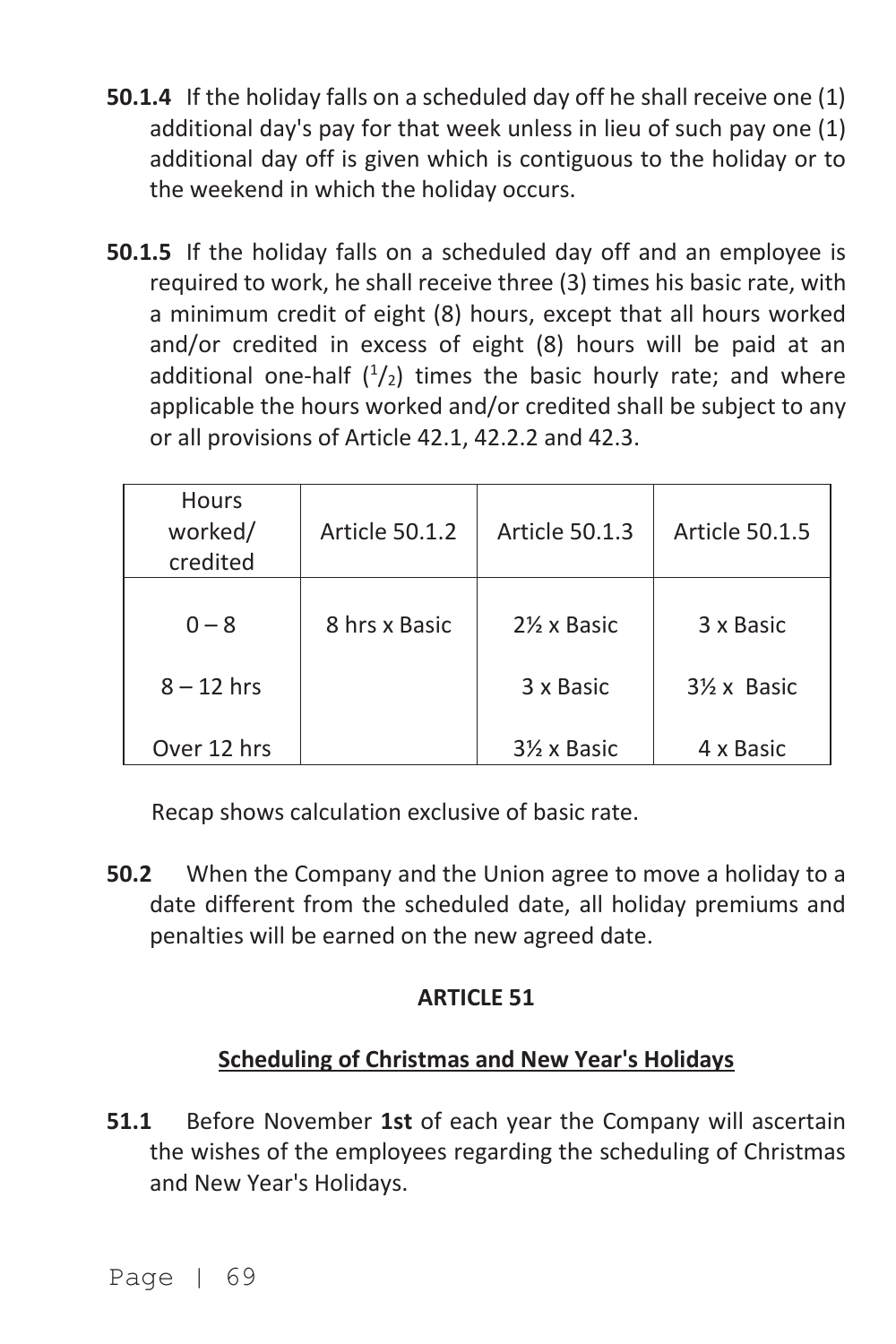- **51.2** These Christmas and New Year's Holiday schedules shall be posted not later than the 15th of November.
- **51.3** An employee shall be scheduled off on either:
	- (a) Christmas and Boxing Day

$$
\mathsf{Or} \hspace{2.5mm} \mathsf{Or}
$$

(b) New Year's Day

 If requested by the employee and the employee shall not be scheduled past **7:00** p.m. on the eve of the holiday which he receives off. In the event of conflict between employee requests, the senior employee shall be given preference.

# **ARTICLE 52**

# **Sick Leave**

# **Calgary**

- **52.1** An employee who is absent because of illness or accident shall receive sick leave computed on the basis of one and one quarter (1- 1/4) working days credit for each month of Company seniority for a maximum credit equivalent to fifteen (15) working days within the calendar year, cumulative from year to year to a maximum credit of 130 working days, provided that the employee complies with the following requirements:
- **52.1.1** When taken ill he shall notify his Department Head at the earliest possible opportunity.
- **52.1.2** The employee shall offer proof satisfactory to the Company of his illness, if requested to do so by the Company.
- **52.2** Absence because of illness or accident shall not interrupt an employee's vacation credits or seniority earned under the Agreement.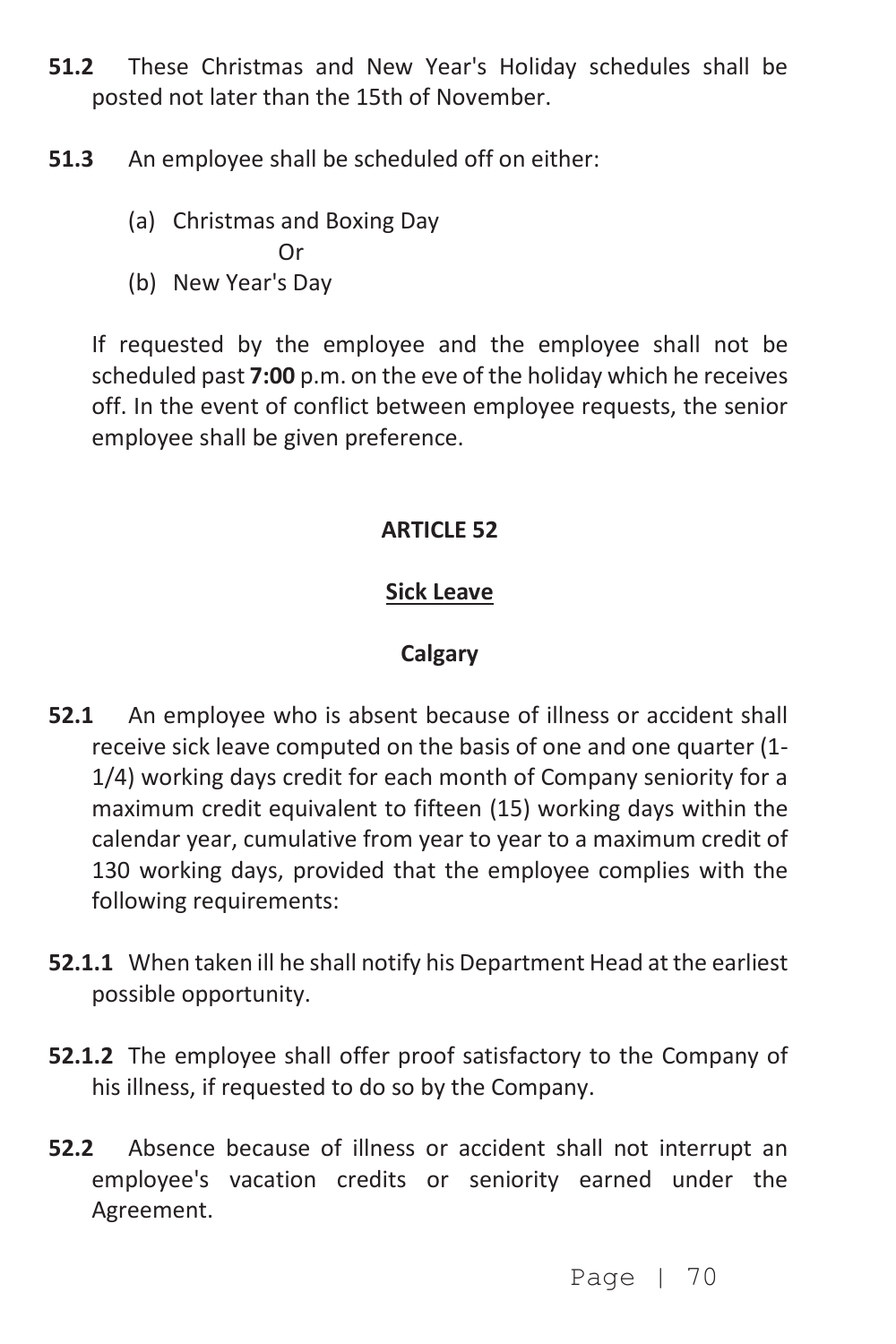- **52.3** In the event an employee becomes entitled to monthly indemnity under the Company's Long Term Disability Plan, he shall be entitled to apply any unused sick leave over and above such indemnity to maintain full regular income until such sick leave has been entirely used.
- **52.4** The plan guarantees a minimum benefit of 66 2/3% of insured earnings up to fifteen (15) weeks for each separate period of disability. Successive periods of absence due to the same or related causes separated by less than one (1) month of active employment may be considered as one period of disability.

# **Sick Leave**

# **Lethbridge**

- **52.5** An employee who is absent because of illness or accident shall receive sick leave in accordance with the current short term disability plan. Sick leave is a benefit offered for the employee's personal illness or accident (not the illness of any dependent, relative, or friend). An employee who is unable to report to work shall contact his supervisor, or any member of management, at the earliest possible opportunity.
- **52.6** The employee may be required to offer satisfactory proof to the Company of any illness if requested to do so by the Company.

#### **Sick Leave**

#### **Edmonton**

**52.7** An employee who is absent because of illness or incapacity shall receive Short Term Disability of 66.7% of the employee's basic weekly earnings to a maximum of \$1000. Maximum benefit period is 17 weeks. In addition:

 a) When taken ill he shall notify his Department Head at the earliest possible opportunity.

Page | 71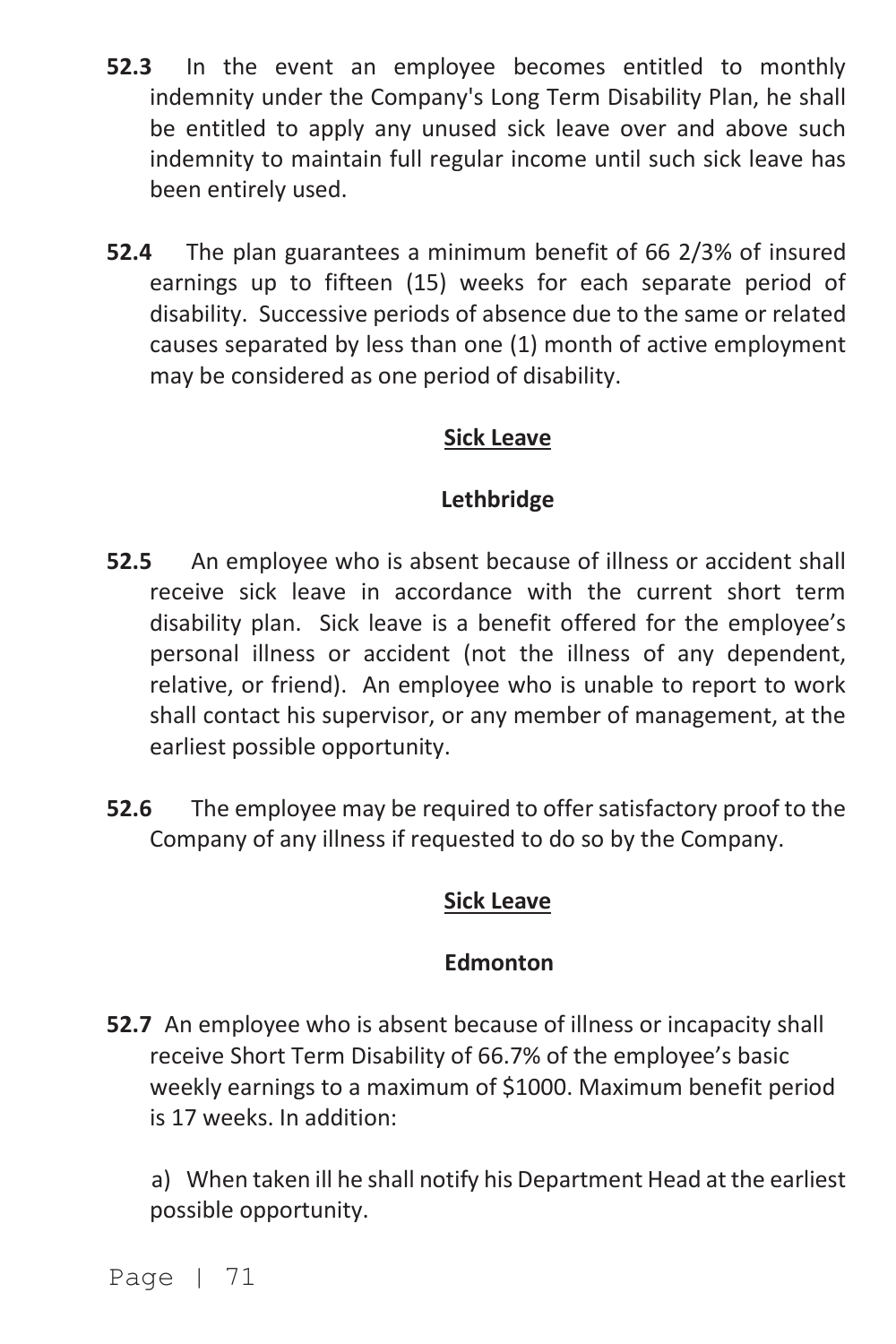- b) The employee shall offer proof satisfactory to the Company of his illness, if requested to do so by the Company.
- **52.7.1** The first five (5) working days of disability shall be paid at one hundred percent (100%) of salary.
- **52.7.2** Eligibility would commence following three (3) months of employment.
- **52.8** Absence because of illness or incapacity shall not interrupt an employee's vacation credits, or seniority earned or health and welfare benefits as in this Agreement.
- **52.9** Should an employee fall sick while on authorized leave of absence, sick leave will not be paid until the expiration of that leave.
- **52.10** If an employee, having received sick pay under Article 52, subsequently receives a settlement or judgement for lost wages they shall reimburse the Company for any amount received. The employee is required to reimburse the Company only for the amount received in a settlement or judgement which may not necessarily be equivalent to the sick pay received from the Company. The amount of reimbursement to the Company shall in no event exceed the amount of sick leave pay received from the Company.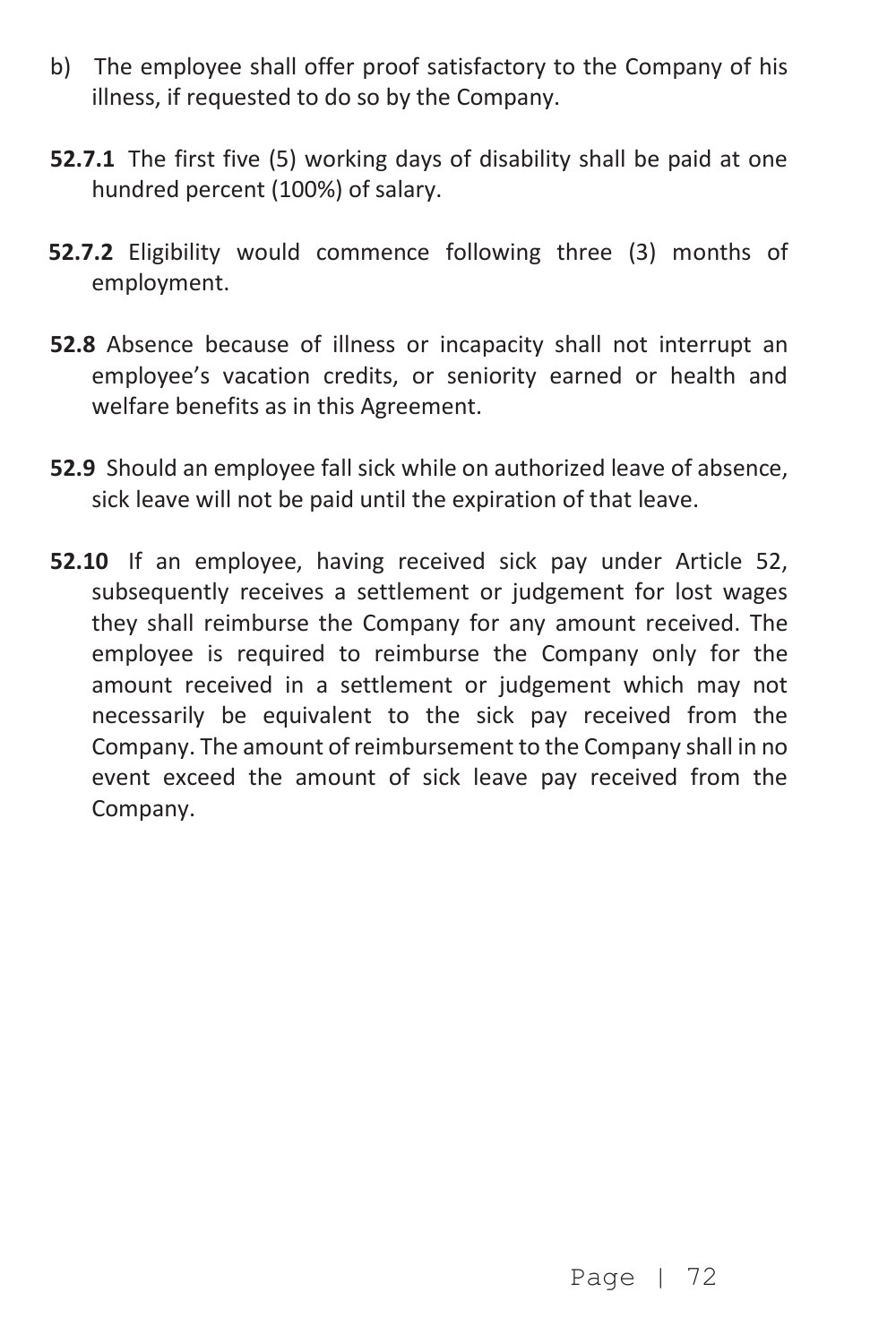#### **ARTICLE 53**

### **Health and Welfare Plans**

### **Effective May 1, 2018:**

#### **Calgary**

- **53.1** The Company agrees to pay one hundred per cent (100%) of the cost of the Company Group Life Plan and will continue the benefits so provided. In the event that the existing is changed, replaced or amended the Company agrees that it will continue to pay one hundred per cent (100%) of the cost and provide benefits no less favourable than those provided at the date of signing this Agreement.
- **53.2** The Company agrees to pay 100% of the premiums relating to the Company's dental and optical plan.
- **53.3** There shall be a joint Company/Union benefits committee comprised of two (2) representatives of each party. The committee shall meet at least once annually or more often if requested by either party, to review the benefit plan and consider changes or improvements.
- **53.4** Any changes to the benefits plan during the term of this agreement must be agreed to by a majority of the committee and subject to the ratification of both parties to this collective agreement.
- **53.5** The cost incurred by the Company in the administration of the benefits and short-term disability plan shall not be charged against the level of contributions by the Company to the plan and shall be an extra cost to be borne by the Company.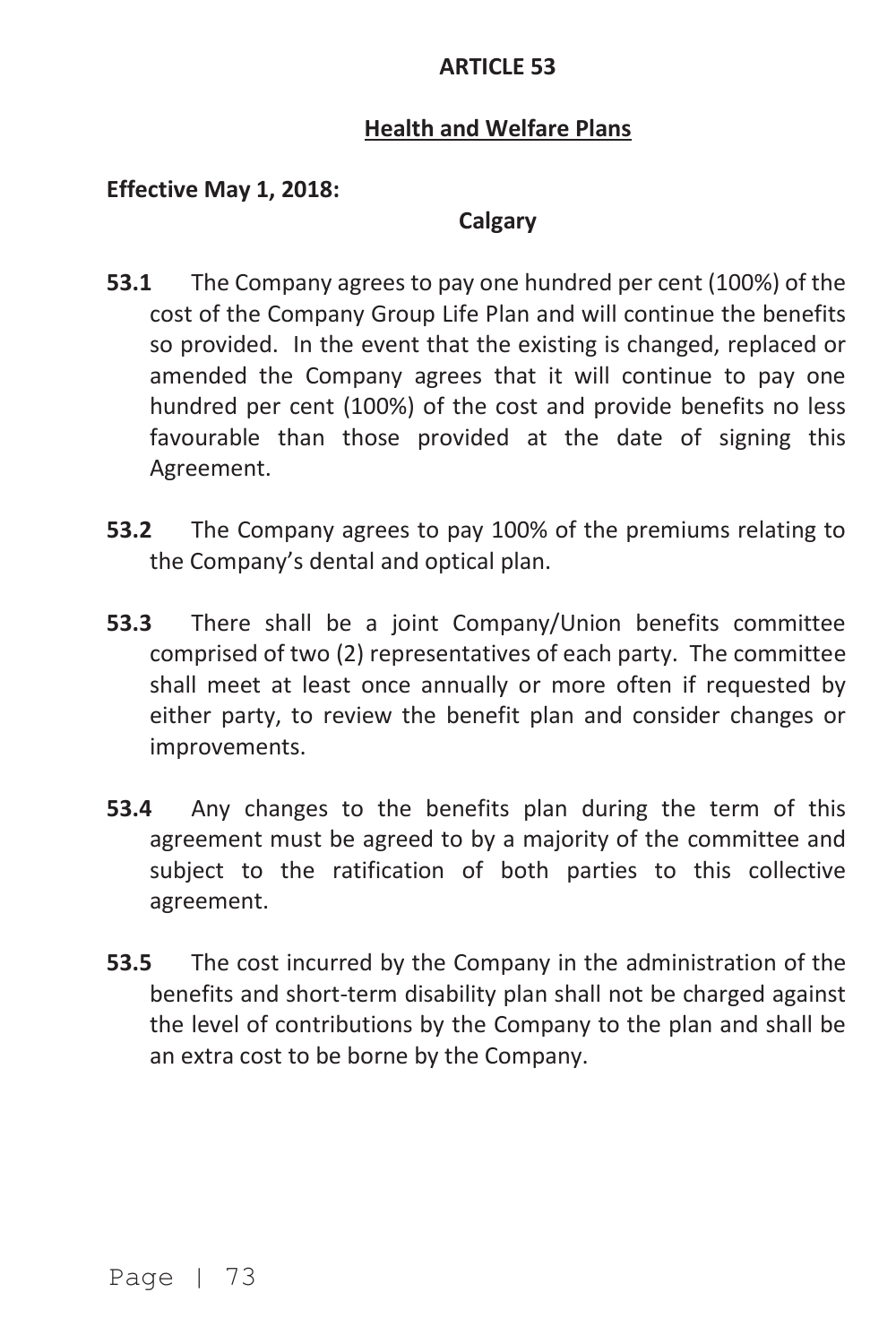- **53.6** The Company agrees to pay one hundred percent (100%) of the premiums as of the date of signing of this Agreement for business travel insurance, Alberta Health Care, basic group life, dependant life, AD&D, LTD medical, dental and optical plans. The Company agrees to provide the aforementioned benefits at a level that is no less favourable than those provided at the date of signing.
- The employees shall pay any premiums for voluntary additional coverage.

# **Health and Welfare Plans**

# **Calgary/Lethbridge**

## **Effective May 1, 2019**

- **53.1** The Company agrees to pay **ninety five percent 95%** of the cost of the Company Group Life Plan and will continue the benefits so provided. In the event that the existing plan is changed, replaced or amended the Company agrees that it will continue to pay **ninety five per cent 95%** of the cost and provide benefits no less favourable than those provided at the date of signing this Agreement.
- **53.2** The Company agrees to pay **ninety five percent 95%** of the premiums as of the date of signing of this Agreement for business travel insurance, Alberta Health Care, basic group life, dependant life, AD&D, LTD, **major** medical **health**, dental and optical plans. The Company agrees to provide the aforementioned benefits at a level that is no less favourable than those provided at the date of signing. The employees shall pay any premiums for voluntary additional coverage.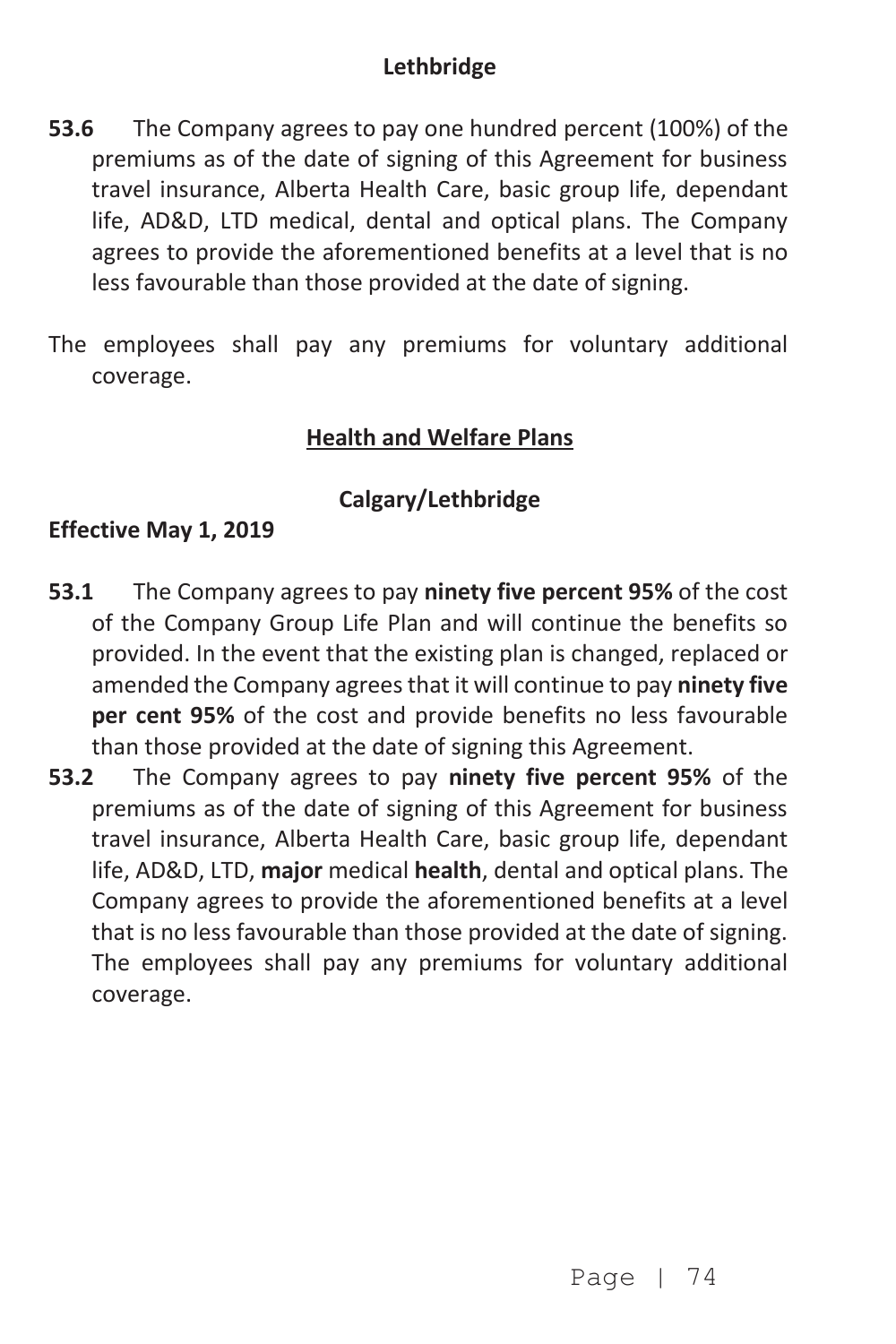#### **Effective May 1, 2020**

- **53.1** The Company agrees to pay **ninety percent 90%** of the cost of the Company Group Life Plan and will continue the benefits so provided. In the event that the existing is changed, replaced or amended the Company agrees that it will continue to pay **ninety per cent 90%** of the cost and provide benefits no less favourable than those provided at the date of signing this Agreement.
- **53.2** The Company agrees to pay **ninety percent 90%** of the premiums as of the date of signing of this Agreement for business travel insurance, Alberta Health Care, basic group life, dependant life, AD&D, LTD, **major** medical **health**, dental and optical plans. The Company agrees to provide the aforementioned benefits at a level that is no less favourable than those provided at the date of signing. The employees shall pay any premiums for voluntary additional coverage.

#### **Effective May 1, 2021:**

- **53.1** The Company agrees to pay **eighty-five percent 85%** of the cost of the Company Group Life Plan and will continue the benefits so provided. In the event that the existing is changed, replaced or amended the Company agrees that it will continue to pay **eighty-five per cent 85%** of the cost and provide benefits no less favourable than those provided at the date of signing this Agreement.
- **53.2** The Company agrees to pay **eighty-five percent 85%** of the premiums as of the date of signing of this Agreement for business travel insurance, Alberta Health Care, basic group life, dependant life, AD&D, LTD, **major** medical **health**, dental and optical plans. The Company agrees to provide the aforementioned benefits at a level that is no less favourable than those provided at the date of signing. The employees shall pay any premiums for voluntary additional coverage.
- **53.3** There shall be a joint Company/Union benefits committee comprised of **three (3)** representatives of each party. The committee shall meet at least once annually or more often if requested by either party, to review the benefit plan and consider changes or improvements.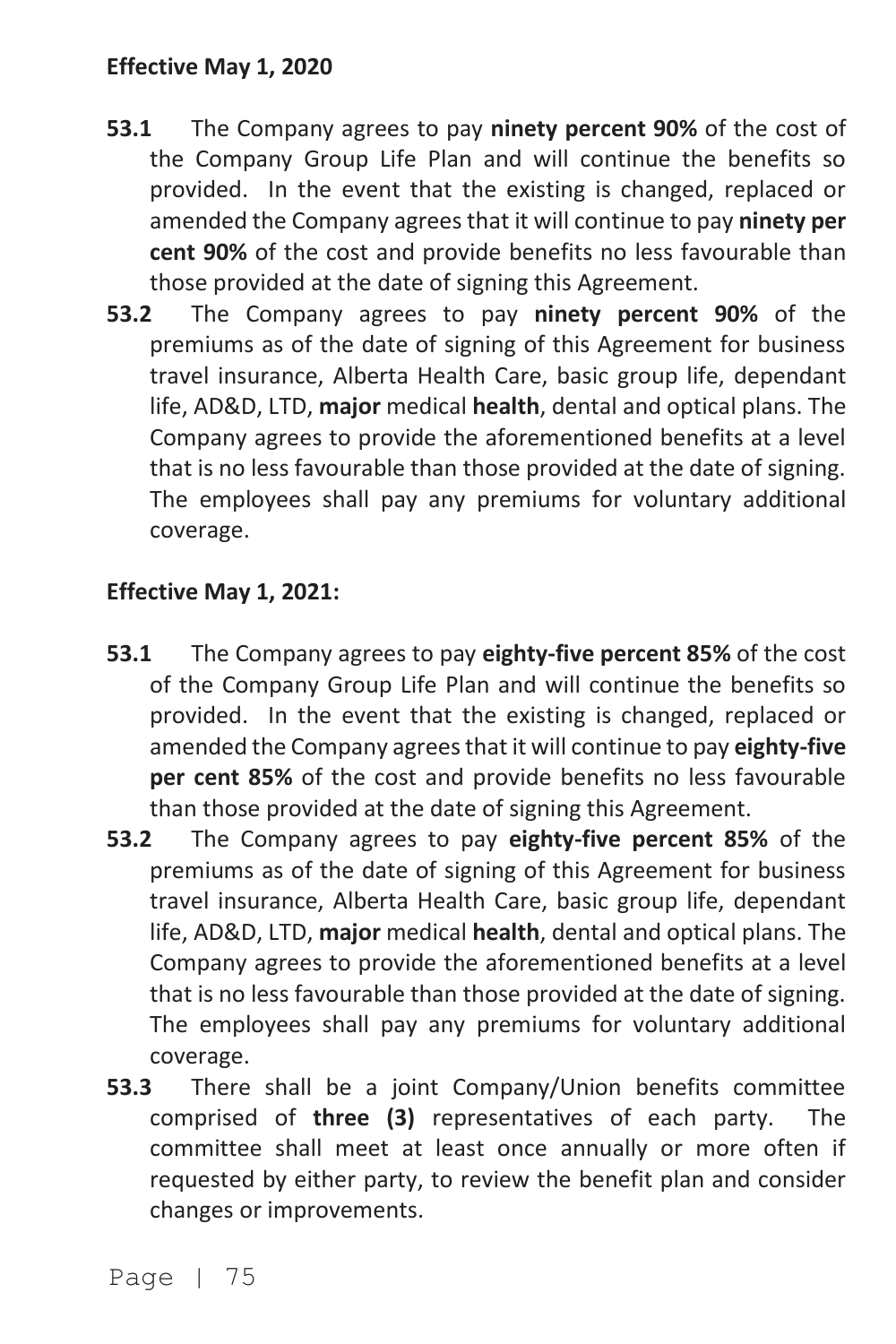- **53.4** Any changes to the benefits plan during the term of this agreement must be agreed to by a majority of the committee and subject to the ratification of both parties to this collective agreement.
- **53.5** The cost incurred by the Company in the administration of the benefits and short-term disability plan shall not be charged against the level of contributions by the Company to the plan and shall be an extra cost to be borne by the Company.
- **53.6 A brochure outlining the insurance plan in this Article will be made available to all eligible employees.**

#### **Edmonton**

## **Effective May 1, 2018 :**

- **53.7** The Company will pay fifty percent (50%) of all premiums during the first (1) year of full time Employee's employment and **eighty percent (80%)** of all premiums thereafter in respect to the Insurance Benefits listed in this clause. The employee will pay the balance of all such premiums and costs.
- **53.8** The Company will pay **fifty-five percent (55%)** of all premiums of a part-time employee when that employee works twenty (20) or more hours per week. Participation in these benefits is optional.

For Employees Life Insurance Accidental Death & Dismemberment **Short Term Disability** Long Term Disability Insurance

For Employees and Dependents Major Medical Health Insurance (inclusive of Vision Care benefits) Alberta Health Care Dental Care Insurance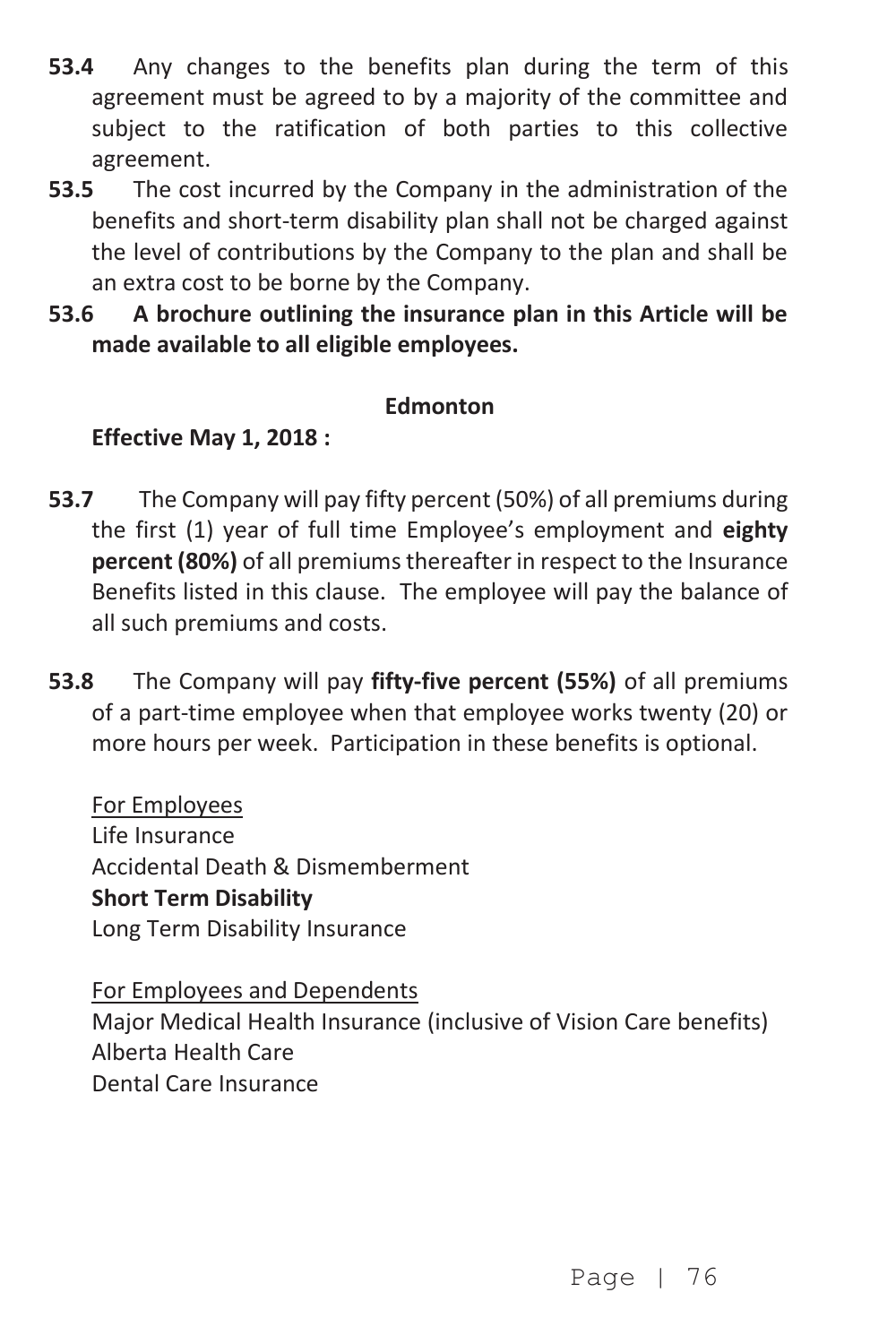#### **Effective May 1, 2021:**

**53.9** The Company will pay fifty percent (50%) of all premiums during the first (1) year of full time Employee's employment **and eighty-five percent (85%)** of all premiums thereafter in respect to the Insurance Benefits listed below. The employee will pay the balance of all such premiums and costs.

For Employees and Dependents Major Medical Health Insurance **(inclusive of Vision Care benefits)**  Alberta Health Care Dental Care Insurance

- **53.10** The Company will pay sixty percent **(60%)** of all premiums of a part-time employee when that employee works twenty (20) or more hours per week. Participation in these benefits is optional.
- **53.11** The benefits referred to in Article 53.8 and 53.9 that are currently in effect will not be altered during the term of this Agreement without the Union ratifying this change prior to it becoming operative.
- **53.12** The Company is entitled to alter the insurance carrier as determined from time to time by the Company so long as the benefits and conditions are not affected thereby.
- **53.12** A brochure outlining the insurance plan in Article 53.8 will be made available to all eligible employees.
- **53.13** The actual benefit coverage will be governed by the insurance contracts in place.
- **53.14** All employees as defined in 4.1, are eligible to join the Pension Plan and monthly contributions shall be made by both the employee and the Company. It is agreed that two (2) members of the Union and two (2) representatives of the Company shall convene and review this Agreement's terms and conditions. The Pension Plan shall be annexed hereto as Letter of Understanding – Pension Plan Synopsis CITV.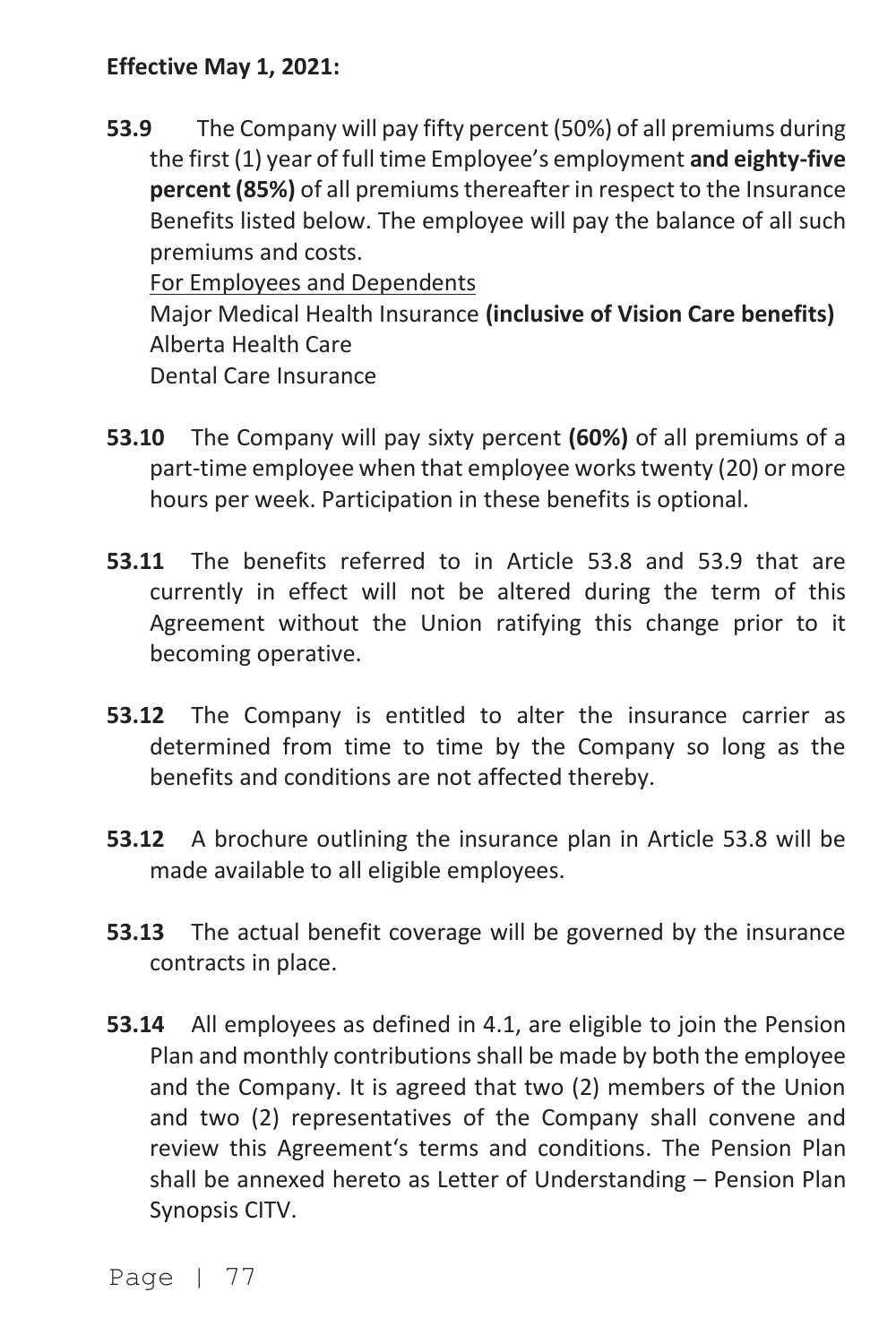#### **Health and Welfare**

#### **ARTICLE 54**

#### **Pension**

- **54.1** The Company Pension plan in existence for each station at the signing of this Collective Agreement shall be kept in force for the term of this Agreement. Each employee enrolled in the aforementioned Pension Plan shall receive annually an audited statement of his status in the plan
- **54.2** The parties hereto shall meet during the term of this Agreement to discuss changes and/or improved benefits in the Pension Plan.

#### **ARTICLE 55**

#### **Compassionate Leave**

- **55.1** When an employee is required to be absent due to death in his immediate family, i.e. legal guardian, husband, wife, father, mother, brother, sister, child, mother-in-law, father-in-law, brother-in-law, sister-in-law, common law spouse, grandparents, he will be granted compassionate leave of absence with pay up to three (3) days, for the purpose of arranging/ attending the funeral.
- **55.1.1** When travelling time is required, up to two (2) additional days with pay shall be granted.
- **55.2** The Company at its discretion will continue the past practice of granting time off to employees for medical, dental and eye appointments where reasonable notice is given. Time off to attend such appointments shall not automatically extend the employee's tour of duty that day nor shall overtime or penalty provisions apply during that tour of duty until the employee has actually worked the equivalent of his regular tour of duty.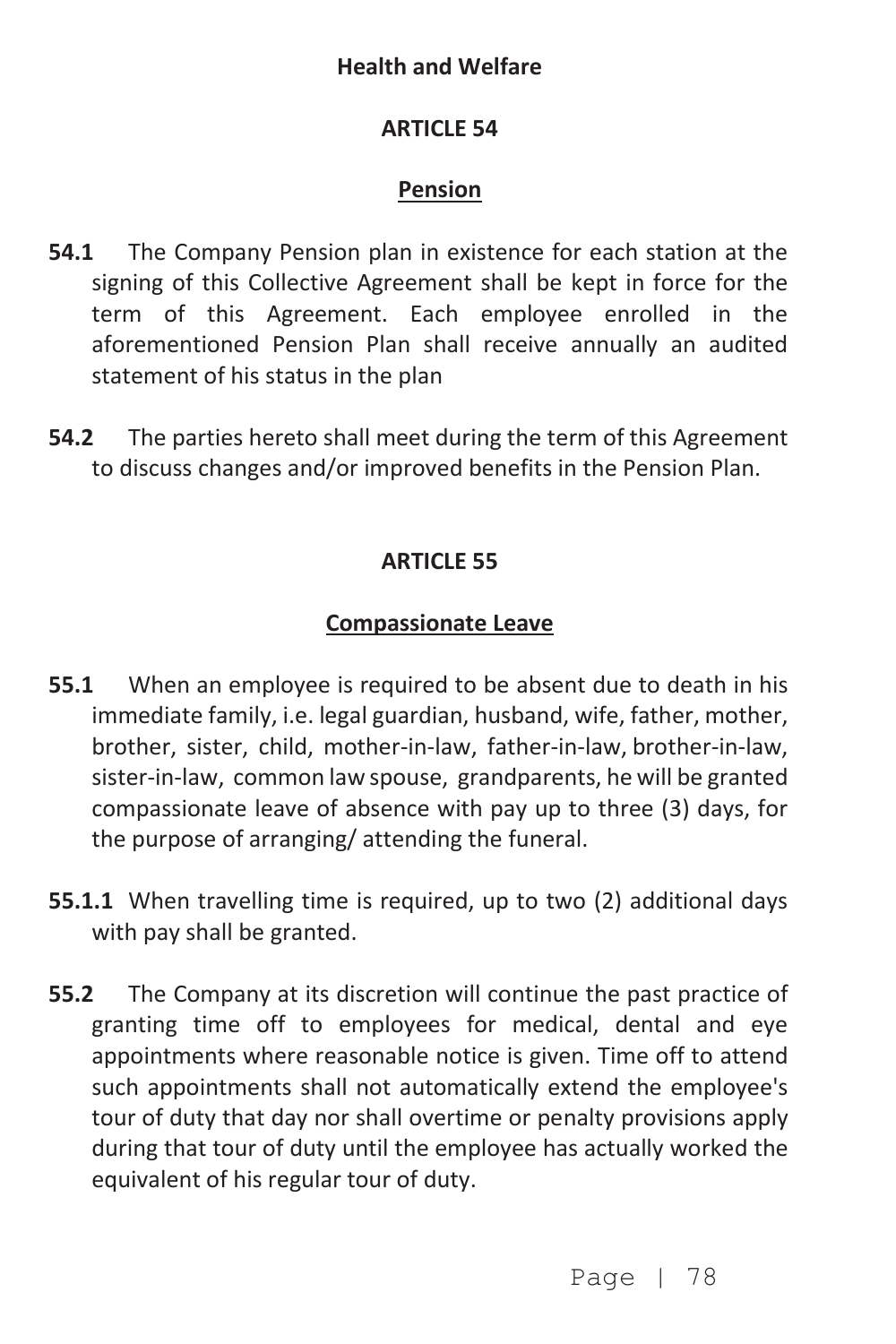**55.3** The employer will consider requests for specified leave for emergencies, e.g. birth of a child, critical illness in the immediate family, however, payment for such leave will be at the sole discretion of the employer. Such leave, where granted, shall not be classified as part of an employee's annual vacation or sick leave.

#### **ARTICLE 56**

#### **Jury Duty**

**56.1** Employees called to serve on juries or to obey a Crown Subpoena shall receive their regular salaries during such periods.

#### **ARTICLE 57**

#### **Education, Seminars, Etc.**

**57.1** When an employee is advised by the Company to attend seminars, educational courses, etc., pertaining to the television industry, he shall receive eight (8) hours base pay for a whole tour or more, or his basic hourly rate for hours involving less than a full tour. It is agreed that Article 39, Article 40.4, Article 42, and Article 44 shall be waived to allow an employee to attend classes of instruction, seminars, etc. pertaining to the television industry. The Company shall, after prior approval, reimburse an employee for fees paid by the employee for any courses taken on his own time pertaining to the television industry. It is agreed that the Union can terminate this article upon ten (10) days notice to the Company in the event that the Union feels the intent of this article is being misconstrued. The Company shall have the right to terminate this article upon ten (10) days notice to the Union.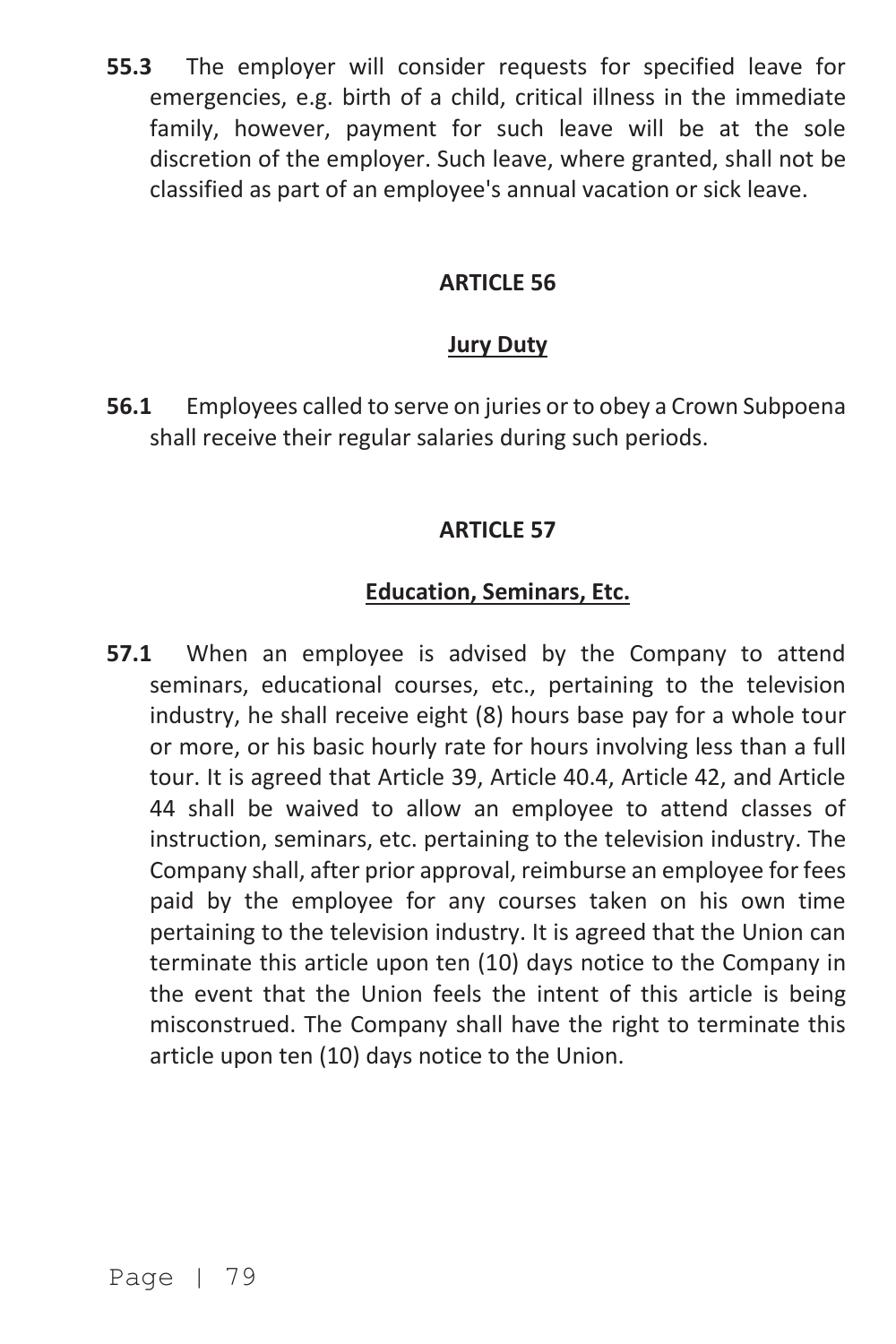### **ARTICLE 58**

## **Classification Changes**

- **58.1** The parties agree to maintain a Classification Committee, which shall meet jointly, as required, to discuss job descriptions and classification matters. The Committee shall be comprised of three (3) Union members and three (3) Company members.
- **58.2** Where a new job classification is created or deleted either party may refer the matter to the Classification Committee for discussion and resolution of any differences that may arise with respect to the job title and/or rate of pay.
- **58.3** Should the Committee fail to resolve the differences between the parties, such issues that remain unresolved may be referred by either Party to binding arbitration. The cost of the arbitrator shall be paid by the Union. The selection of the arbitrator will be by mutual consent.

## **ARTICLE 59**

## **Maternity & Parental Leave**

- **59.1** An employee, who is not initially taking leave for child care, shall be granted three (3) consecutive days off work with full regular salary starting immediately after the birth of their child, or immediately after their spouse is released from the hospital, or when the employee takes custody of the child.
- **59.2** Every employee who has completed six (6) months of continuous service with the Company is entitled to and shall be granted:
- **(a) Maternity Leave** Upon receipt of a certificate of a qualified medical practitioner certifying that they are pregnant, a leave of absence from employment of up to seventeen (17) weeks, which leave may commence not earlier than eleven (11) weeks prior to the estimated date of delivery and end not later than seventeen (17) weeks following the actual date of delivery.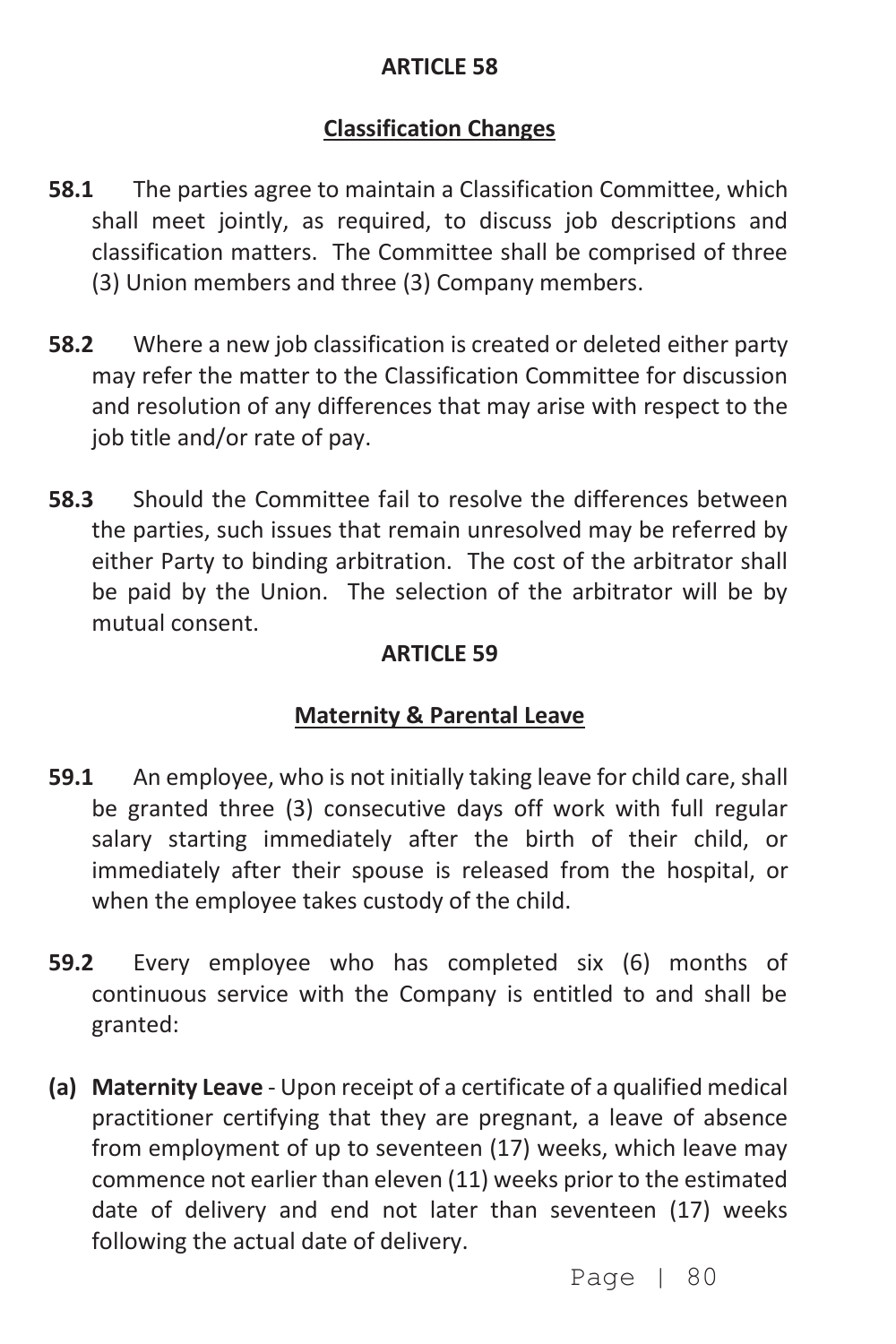- **(b) Parental Leave** A leave of absence from employment of up to thirty-seven (37) weeks to care for a new-born child of the employee or a child who is in the care of the employee for the purpose of adoption.
- **59.3** If an employee is taking maternity leave along with parental leave, the parental leave must be taken after the maternity leave ends. The aggregate amount of leave that may be taken by one (1) or two (2) employees (co-parents) combining maternity and parental leave shall not exceed fifty-two weeks.
- **59.4** Every employee who takes a leave of absence under Article 59.2 shall:
- **(a)** Give at least four (4) weeks' notice in writing to the Company of the start date of their leave unless there is a valid reason why such notice cannot be given, and
- **(b)** Give at least four (4) weeks' notice in writing to the Company of the length of the leave or any change in the length of the leave, unless there is a valid reason why such notice cannot be given.
- **59.5** Employees on approved maternity or parental leave will be eligible for a supplemental benefit allowance as follows:
- **(a)** Sixty-five per cent (65%) of their base pay for the first two (2) weeks of maternity/parental leave, coinciding with Employment Insurance (EI) waiting period after the employee submits proof that they have applied and qualified for EI benefits. The normal deductions for the two (2) weeks shall be deducted at source, and:
- **(b)** Employment Insurance (EI) benefits will be topped up to sixty-five per cent (65%) of their base pay for a period of twelve (12) weeks.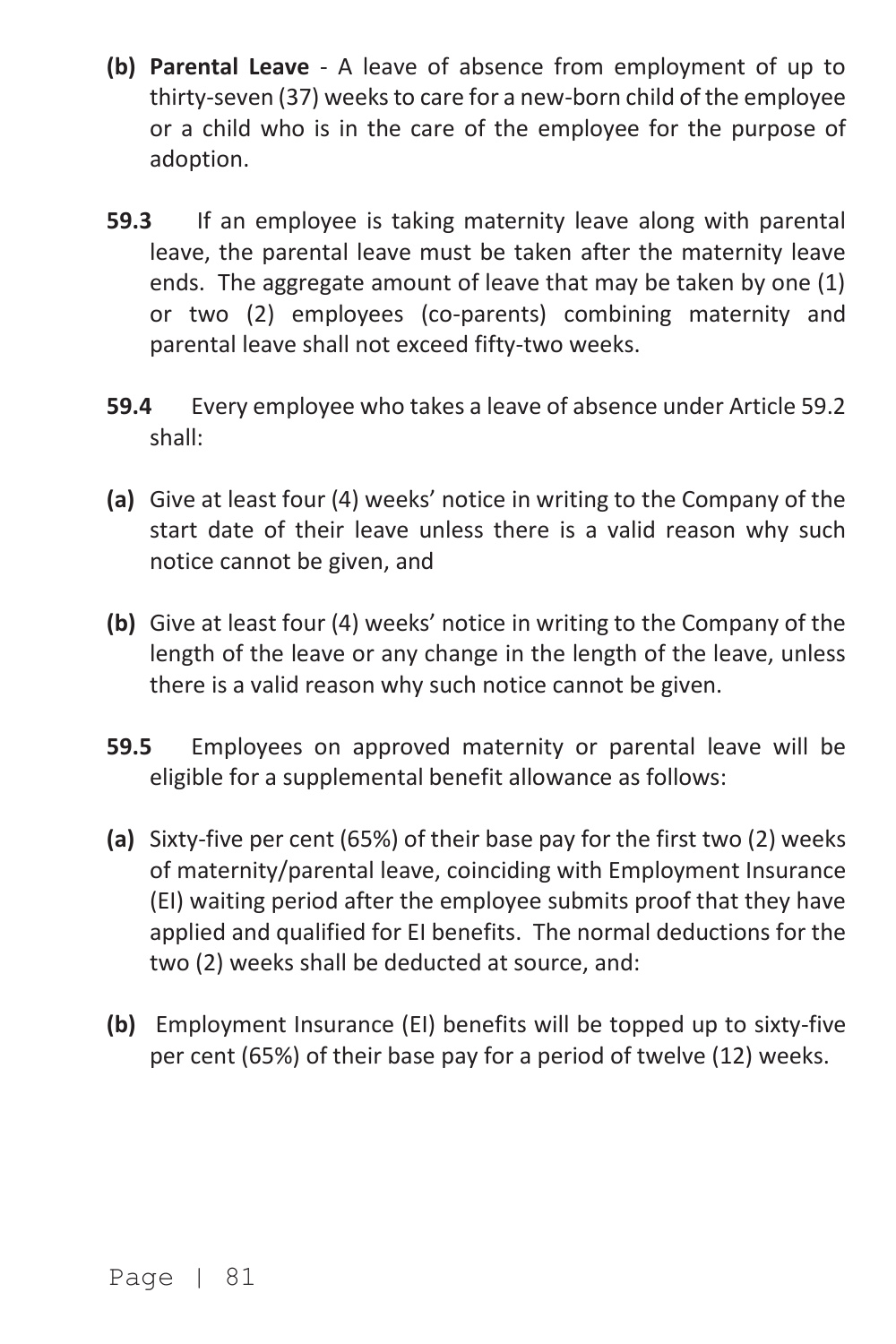- **59.6** Employees receiving such benefits must commit to return to work for at least six (6) months following the end of their maternity and/or parental leave. Should the employee fail to return to work for the required six (6) months, the amount received under the supplementary maternity/parental leave plan shall be repaid. The amount owed may be collected from any outstanding remuneration.
- **59.7** The Company shall not require an employee to take a leave of absence from employment because the employee is pregnant, unless the employee is unable to perform an essential function of her job and no appropriate job is available for that employee. The burden of proving that a pregnant employee is unable to perform an essential function of her job rests with the employer.
- **59.8** A pregnant employee who is unable to perform an essential function of their job and for whom no appropriate alternative job is available may be required to take a leave of absence from employment only for such time as they are unable to perform the essential function.
- **59.9** The pension, health and disability benefits and the seniority of any employee who takes or is required to take a leave of absence under Article 59.2 shall accumulate during the entire period.
- **59.10** During the maternity or adoptive leave as described in Article 59.2 the Company shall continue to pay 100% of the cost of the Medical Plans outlined in Article 53.
- **59.11** Any other issue respecting maternity leave shall be dealt with accordance with the provisions of the *Canada Labour Code III*.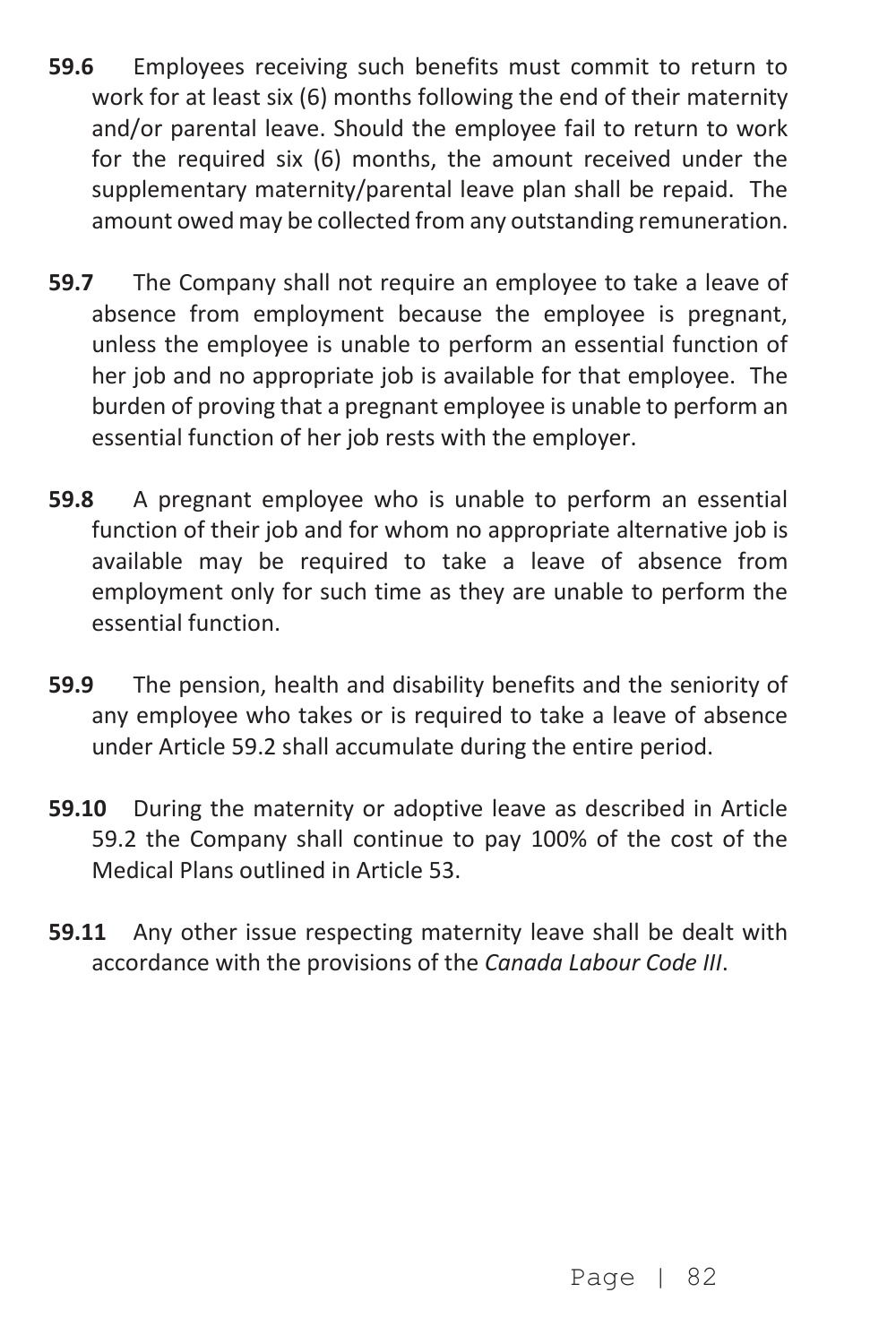#### **ARTICLE 60**

## **Duration of Agreement**

- **60.1** This Agreement shall be effective on May 1, 2018 and shall remain in force until April 30, 2022 and from year to year thereafter, unless either party notifies the other by registered mail, not more than one hundred and twenty (120) days and not less than thirty (30) days prior to the date of expiry, or anniversary of such date, of their intent to modify this Agreement. In the event such notice is given, this Agreement shall continue in full force until a new Agreement is concluded or until a lawful strike or lockout is executed pursuant to the provisions of the Canada Labour Code, whichever first occurs.
- **60.2** If such notice of desire to modify this Agreement is given as specified above, (Article 60.1), a meeting shall be held within twenty (20) days for the purpose of negotiations and further meetings shall be held as frequently as possible until settlement is reached or until either party makes application for conciliation. If the resultant negotiations extend beyond the expiry date of this Agreement all provisions of the new Agreement shall be retro- active to such expiry date.
- **60.3** The parties to this Agreement declare that it contains responsibilities and obligations for each such party and that in signing this Agreement, it binds those parties during the Agreement to do everything they are required to do by the Agreement and to refrain from doing anything they are not permitted to do by the Agreement. The parties further understand and declare that in case any provisions of this Agreement are now or hereafter inconsistent with any statute of Canada or any Order-in-Council or regulations passed there under, such provisions shall be to that extent deemed null and void or shall be applied in such manner as will conform with law.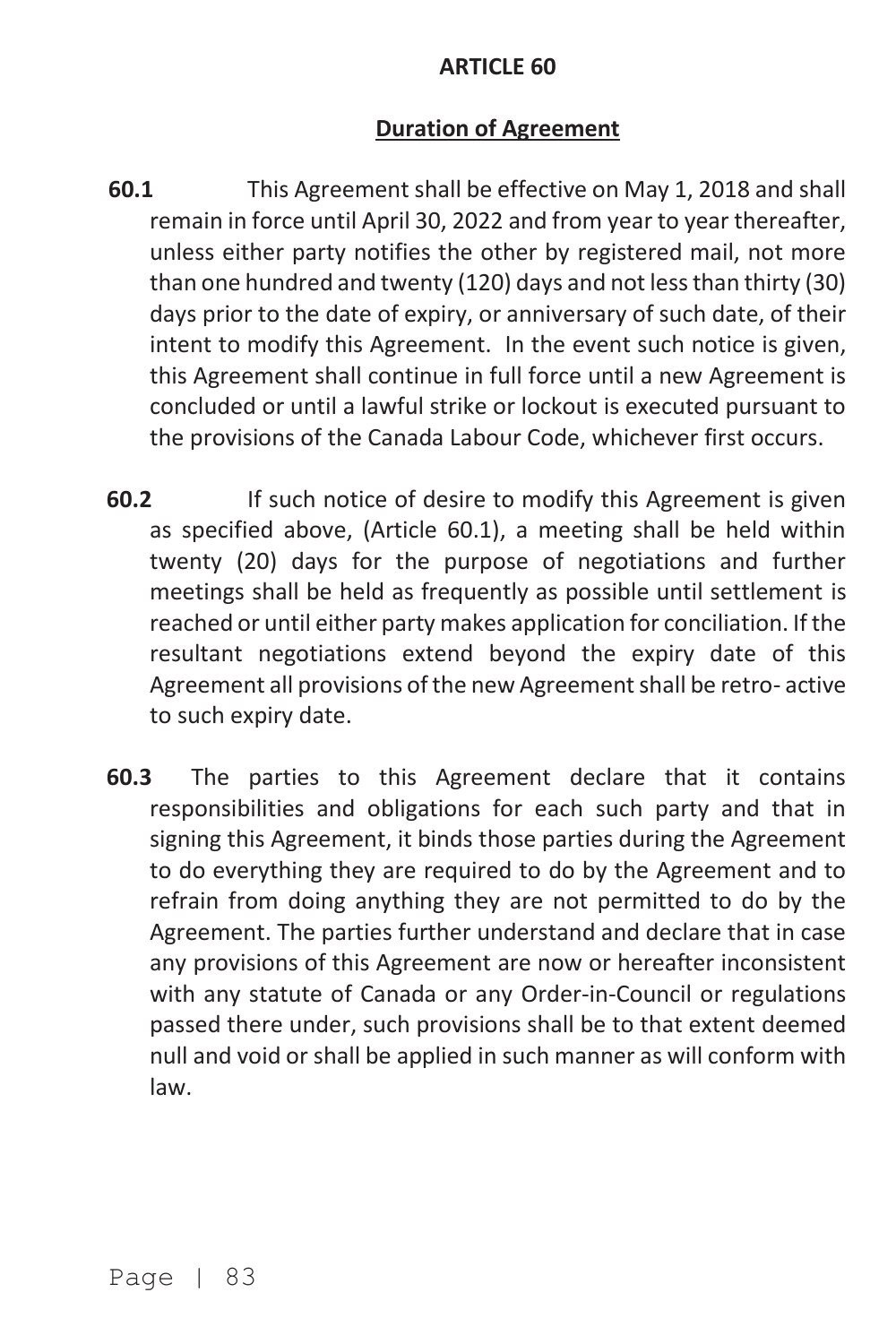It is agreed that both parties recognize that when producing on-air local programming, Guest Hosts may be required for their expertise on a particular subject matter. Guest Hosts will not be engaged for the production of News and Current Affairs programming.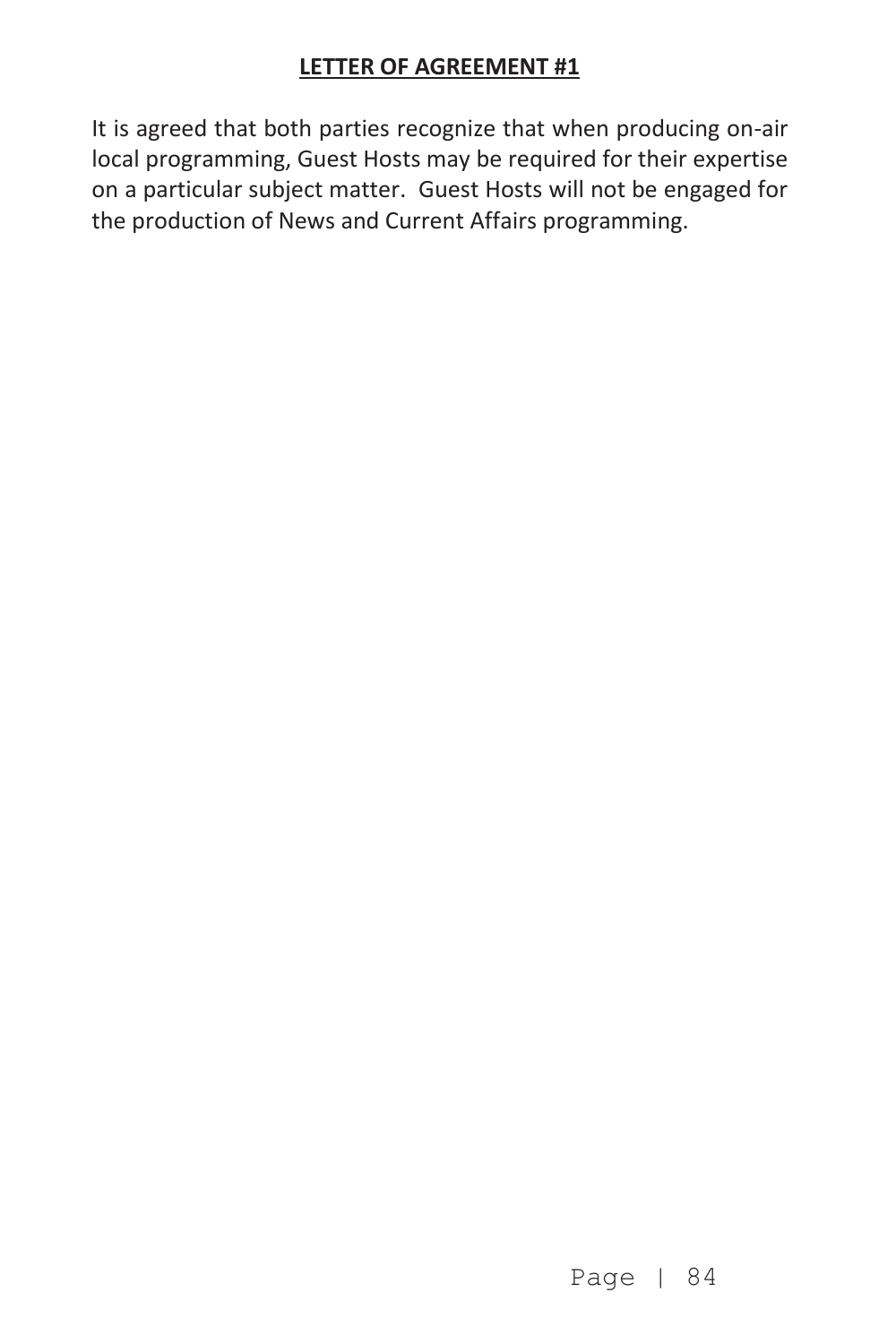The parties agree that the Company may use the services of nonbargaining unit personnel, who will have access to Company equipment and facilities, for specific work projects of a fixed duration. It is agreed that full-time bargaining unit personnel will not directly or indirectly be displaced as a result of implementation on this letter. Such work projects shall include independent productions, commercial ventures and other revenue generating projects which might otherwise not be obtainable by the Company. The intent is to allow the Company to be competitive in these areas, and is not intended in any way to affect the security of members covered by the collective agreement. In all such endeavours the Company shall attempt to make maximum use of bargaining unit members.

 The Company agrees to pay dues to the Union for any nonbargaining unit personnel used under the terms of this letter, who perform work that would fall within a job classification contained in the agreement. Dues shall be calculated at the current rate applied to bargaining unit employees, based on top-of-scale rate for the job classification.

 The Company will inform the Union of any project or production that is being contemplated under this letter prior to any agreement being signed. Further, it is understood and agreed that this article may be cancelled by either party with 30 days notice. For any project where a signed agreement exists, and the Union was notified in advance, such projects will be allowed to continue to completion for a maximum period of 12 months.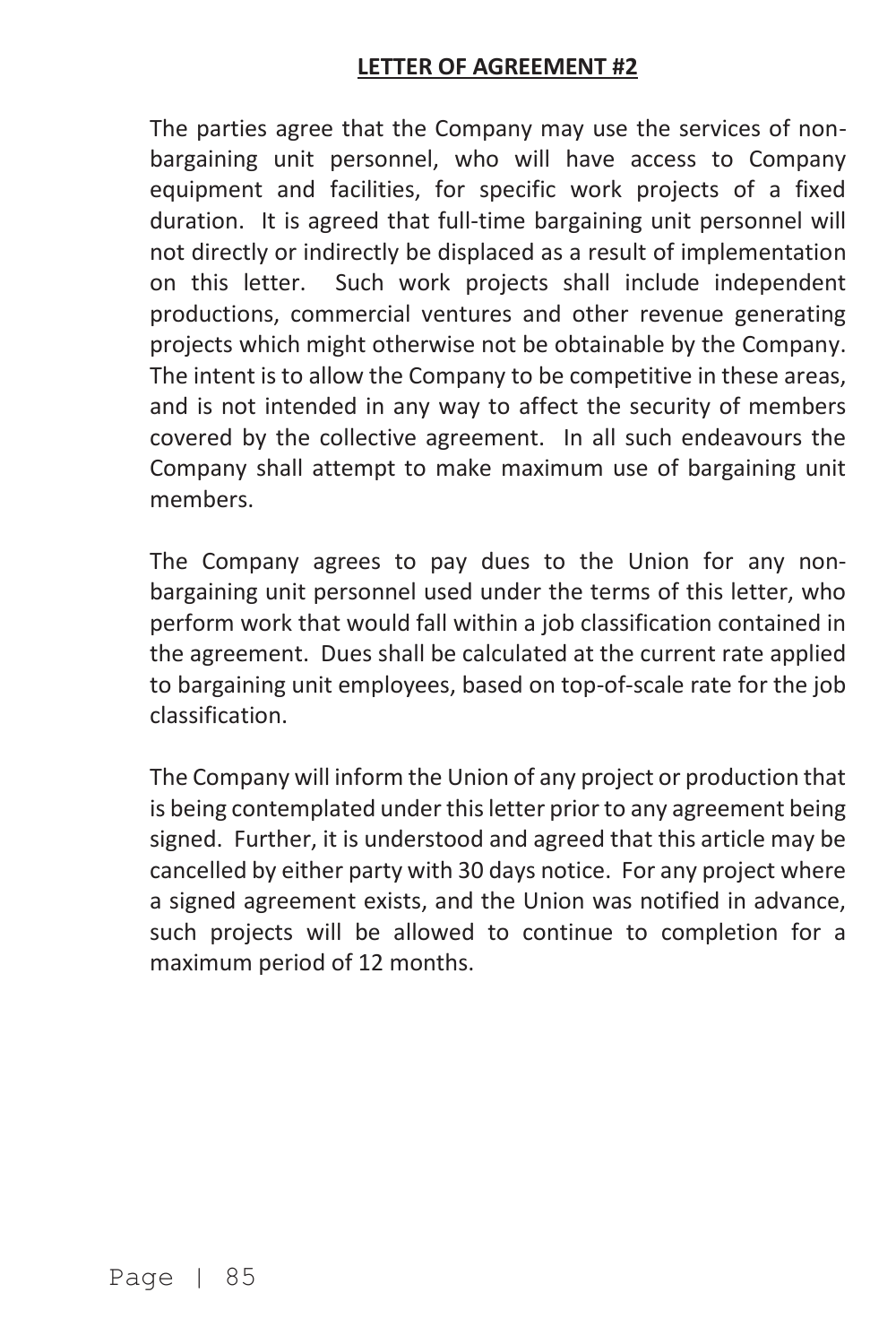### **ANCHOR/REPORTERS**

- 1. The Parties recognize that certain employees in the Anchor/Reporter job classification may be featured in promotional material of the Company. This letter of Agreement applies to such employees, termed "Anchor/ Reporters" in this letter.
- 2. All terms and conditions of the Collective Agreement continue to apply to Anchor/Reporters.
- 3. Anchor/Reporters may negotiate individual agreements with the Company providing that any such terms do not alter, amend, or contradict any terms of the Collective Agreement, except as follows:
- a) The Anchor/Reporter's salary must be 10% above top of scale Group 14.
- b) Any non-competitive or restrictive covenant shall not exceed six months after the end of any such agreement.
- c) The employee must give the Company a minimum of three months notice of their intention to leave the Company.
- d) The Company will provide the employee with a minimum of three months notice of their intention to remove the employee from the Anchor/Reporter position.
- e) If the Anchor/reporter ceases to be an Anchor/reporter, the employee shall have the option to:
- i) To receive the lump sum severance payments outlined in their individual Anchor contracts, if applicable, and forfeit all rights and privileges under the Collective **Agreement.**
- ii) Exercise all rights and privileges under the Collective Agreement.

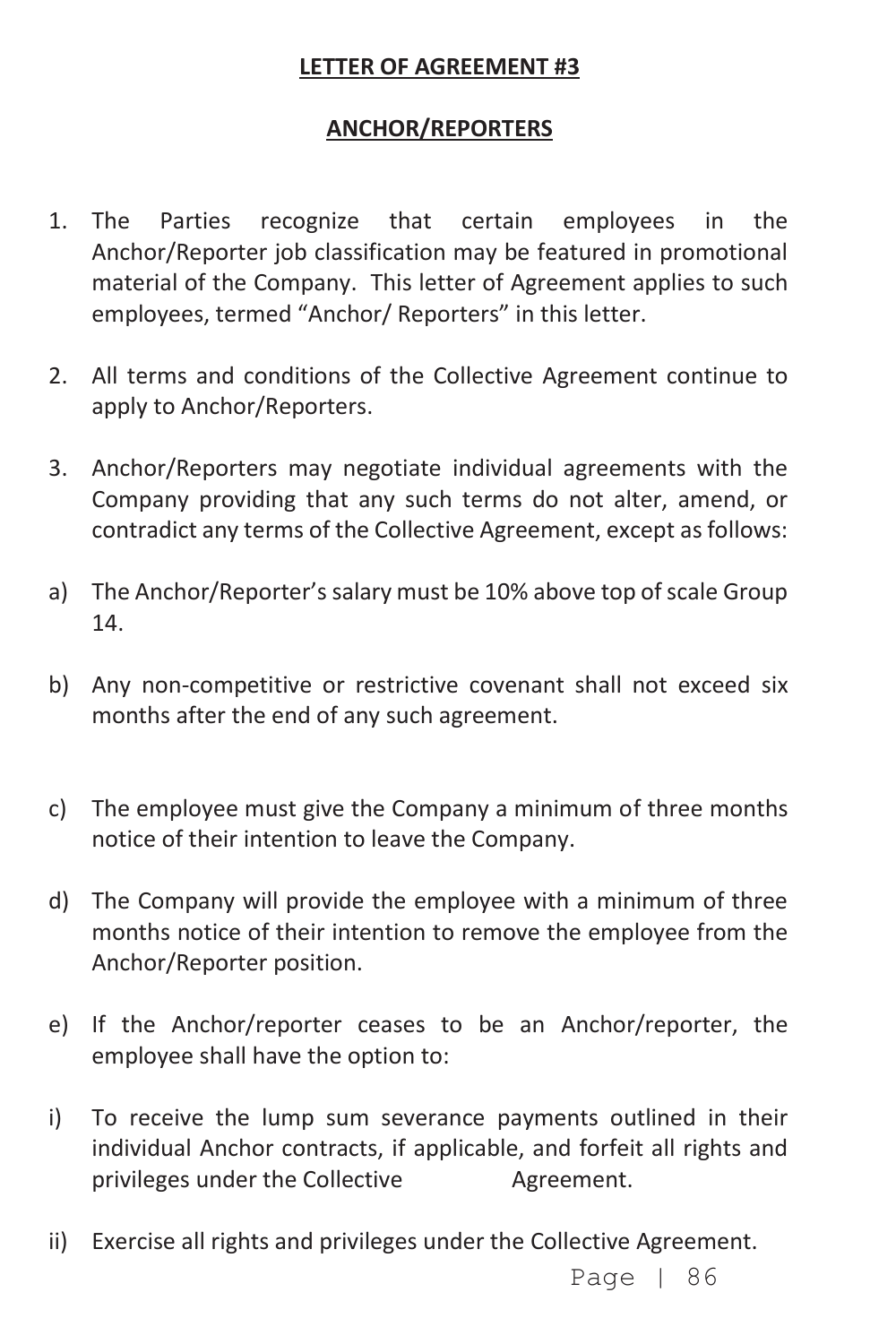- 4. Any individual agreements under paragraph 3 will survive the end of one collective agreement and the commencement of the replacement collective agreement.
- 5. The individual Anchor/Reporter contract shall be supplied to the UNIFOR National Representative in Vancouver. Upon receipt, UNIFOR will have two (2) business days to object to any terms of the agreement. The contents of these agreements shall be deemed to be strictly confidential and may not be disclosed by the Union.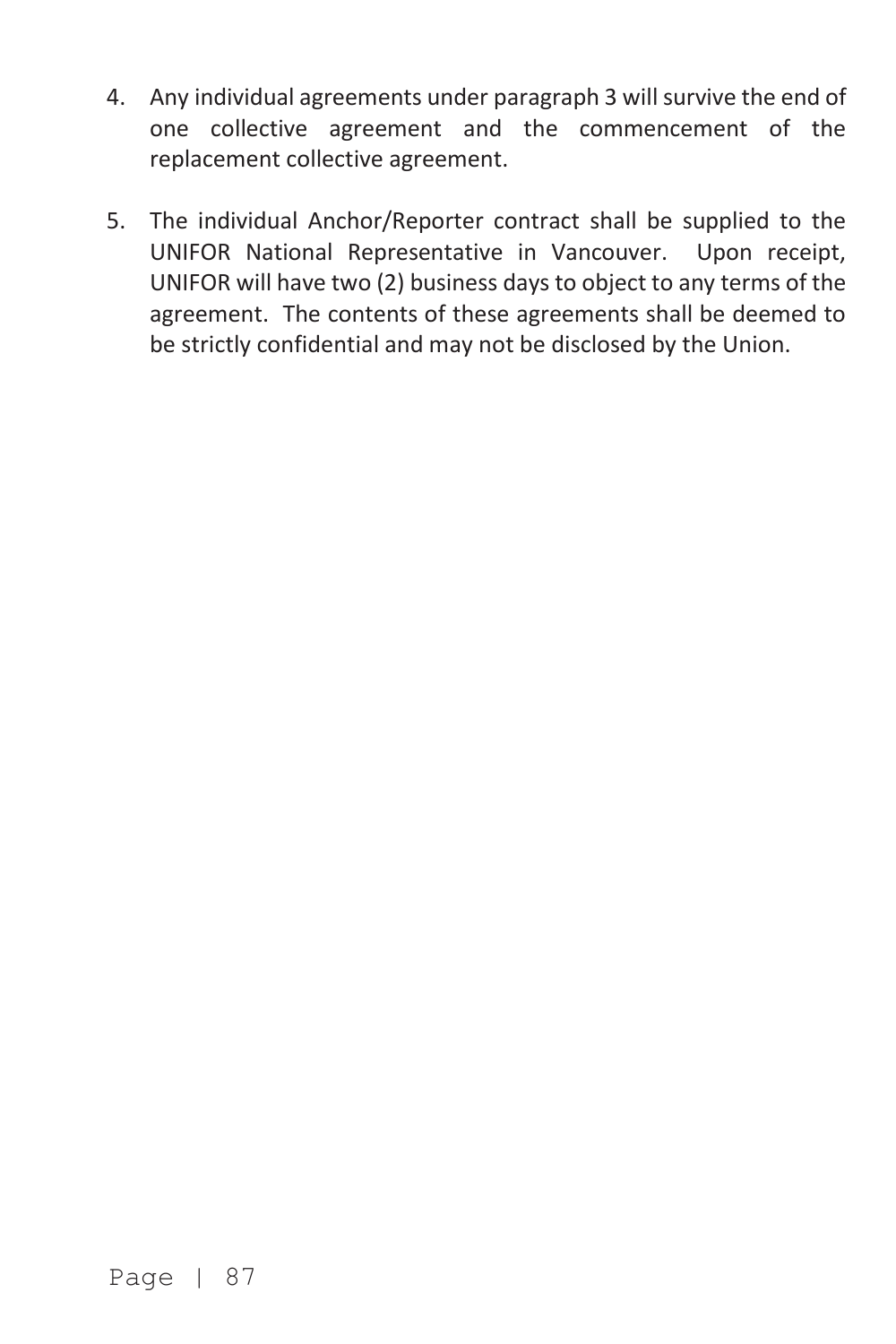The company undertakes that during the term of this Collective Agreement, it will not establish a production facility remote from Calgary Television Centre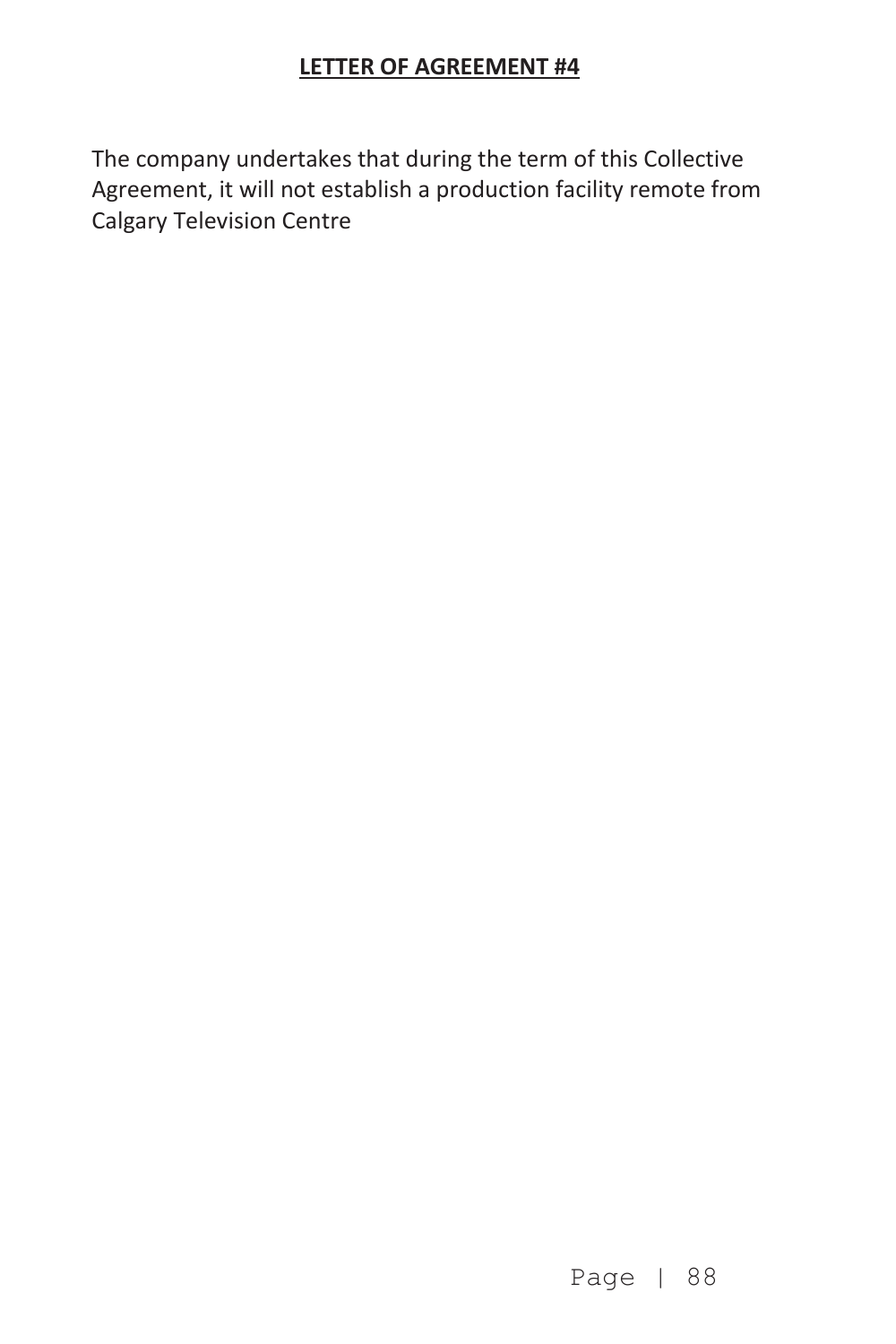#### **RE: TRANSFER OF WORK**

 Notwithstanding the provisions of Article 26, where the Company transfers or assigns bargaining unit work to a Global facility, or to any **Corus Entertainment** facility and where this results in the direct or indirect displacement of bargaining unit employees, said employees shall retain bumping rights in accordance with Article 23. In addition to the foregoing the following provisions shall apply:

 Where there is mutual agreement between the Company and the employee, option (a) or (b) may be exercised:

- a) Where the Company offers alternative employment, the employee may accept a transfer to another job classification and shall receive appropriate and adequate training. It is agreed that no other bargaining unit persons will be displaced as a result of exercising this option.
- b) The Company may offer the opportunity to relocate to a related Company. Where this option is exercised full severance and reasonable relocation expenses shall be paid.

 Where mutual agreement with respect to options (a) or (b) cannot be achieved, the employee affected shall receive the following severance package:

- 1) 3 months notice and 3 month's pay in lieu of notice
- 2) A severance payment of 4 weeks per year of service and pro-rated for partial year of service to a maximum of 78 weeks.
- 3) A retraining or equivalent benefit of \$5000 for employees with 1 to 24 years of service and \$7500 for employees with service of 25 years or more.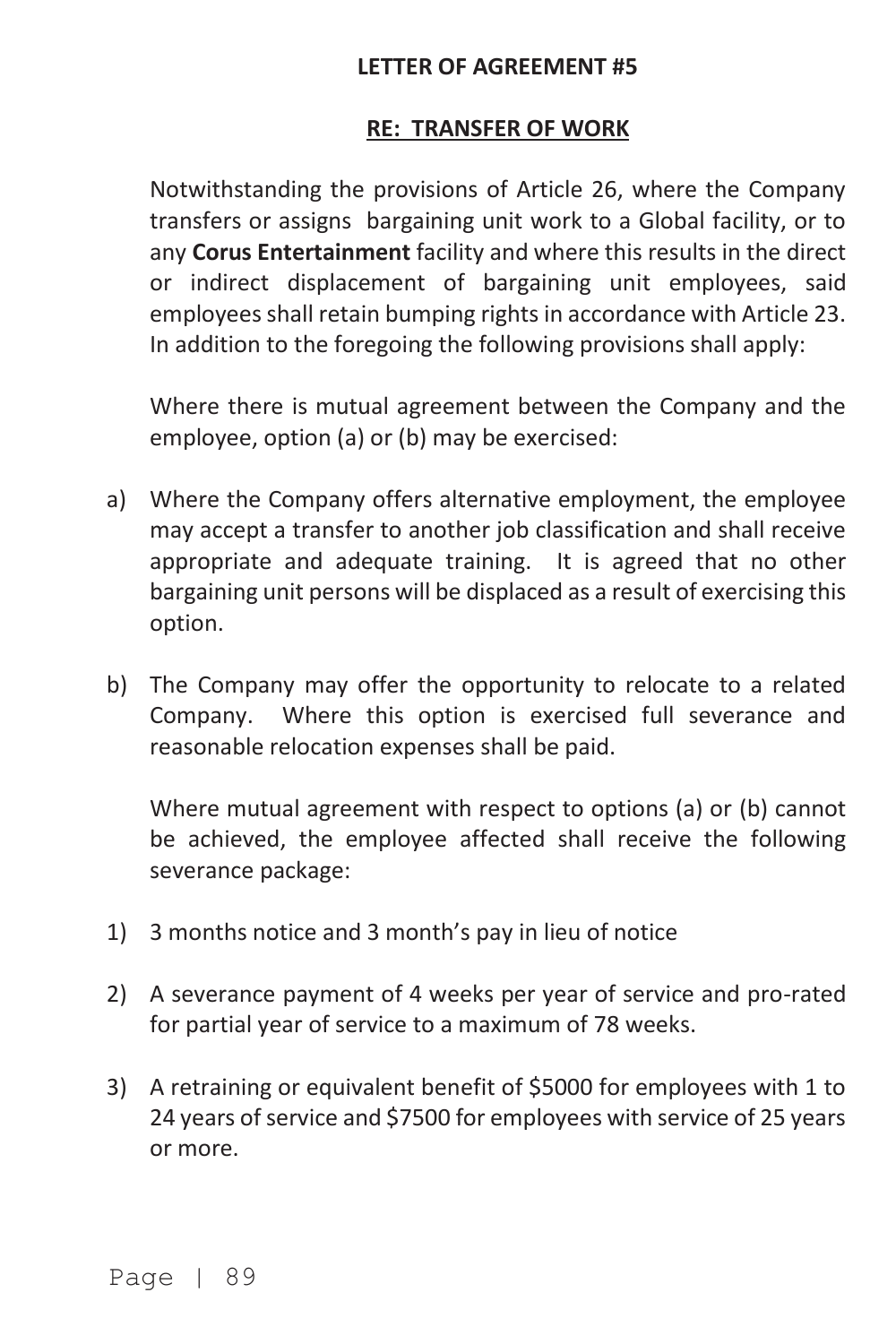The above severance will be offered to those employees affected with first right of refusal to the department affected on a seniority basis and subsequently on a seniority basis throughout the remainder of the bargaining unit. Employees choosing to accept the severance package must notify the Company within two weeks.

 In the event that those employees who are directly or indirectly affected wish to retain their employment, the Company agrees to offer the package to any department, on a seniority basis, that the affected employee believes represents a reasonable opportunity for successful retraining. Vacancies created by this process shall be filled, on a seniority basis, by those wishing to retain their employment and they shall be provided reasonable and adequate training. The individual shall have 3 months to demonstrate proficiency to an acceptable level. The training period and the demonstration of proficiency shall occur prior to but not exceed the 3 months notice period as described in (1) above. If additional training time is required the employee may utilize additional time drawn from the 3 month payment in lieu of notice period.

 Any employee that volunteers to take a severance package in order for someone else to retain their employment shall remain at work during the trainee's training period and shall only receive the package if the trainee successfully completes the training period.

 If no other employees choose to accept the severance package or if the individual does not achieve proficiency they must accept the above severance package.

 It is understood employees who accept the above package shall relinquish all re-engagement rights and re-call rights and shall be considered terminated.

 This letter of understanding continues during the term of this collective agreement, including any extended term under article 60.l.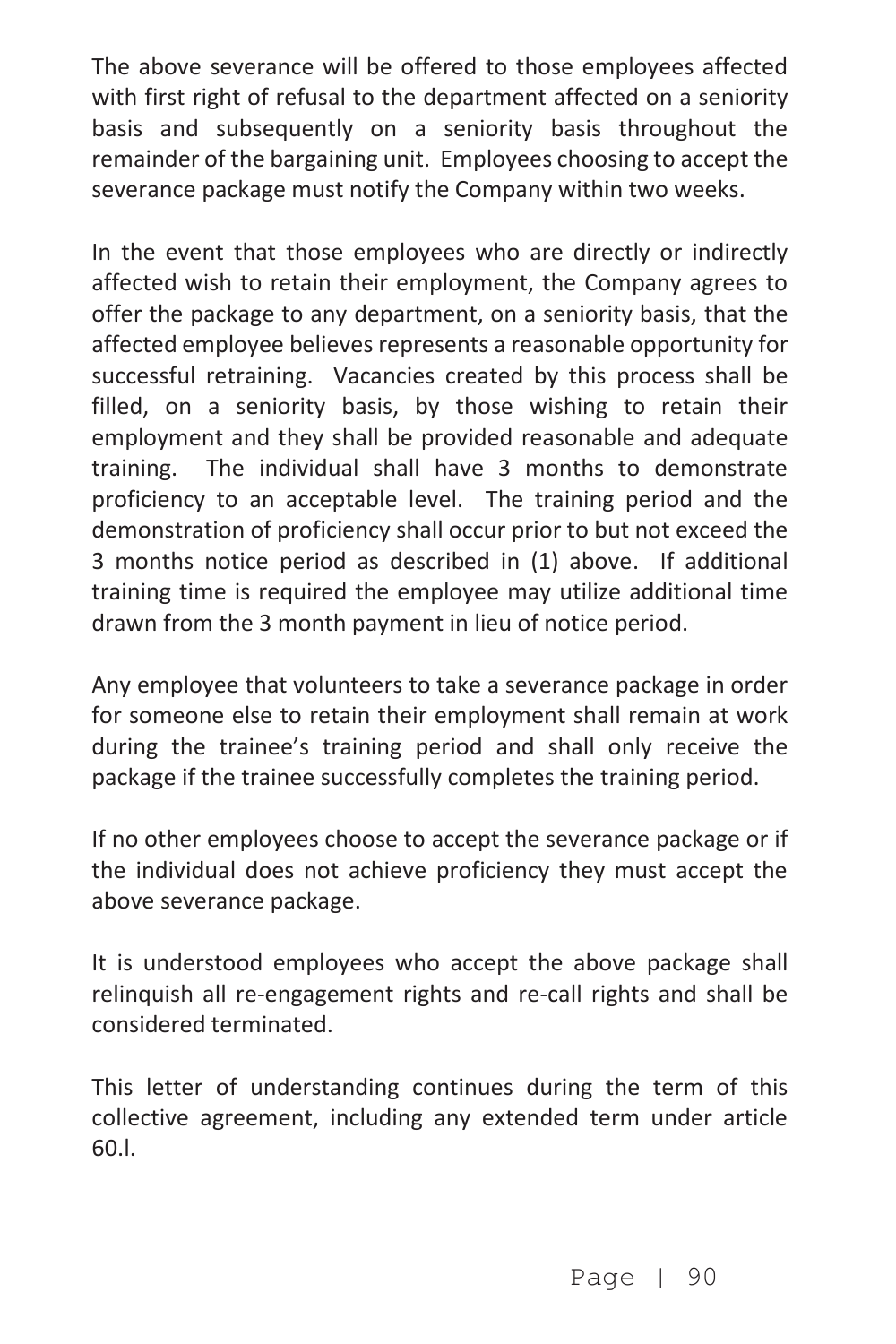#### **PENSION PLAN SYNOPSIS CITV**

 Employees of CITV and CanWest Studios may join the CW Shareholdings Inc. Retirement Plan for former Allarcom employees after completion of three (3) months service. The plan is a money purchase plan to which the employee contributes **four and one quarter percent (4.25%)** of earnings and the Company contributes **four and one quarter percent (4.25%)** of earnings for the duration of this Agreement.

 Each year interest is credited to both the employee contributions and Company contributions. The rate credited is determined by the investment earnings of the pension fund and the Company contributions forfeited by terminating members.

 The normal retirement age is 65. However, employees are allowed to retire early within the ten year period to normal retirement age. The amount of pension at retirement depends on the following factors:

• Age at retirement;

 • The amount of employee and Company contributions accumulated with interest;

- The annuity rates available at retirement, and;
- The form of pension (i.e. single life annuity with a guaranteed period or a joint-survivor annuity with continuation to spouse.)

 The termination and pre-retirement death benefits are determined by the amount of the employee contributions accumulated with interest and the vested portion of Company contributions accumulated with interest.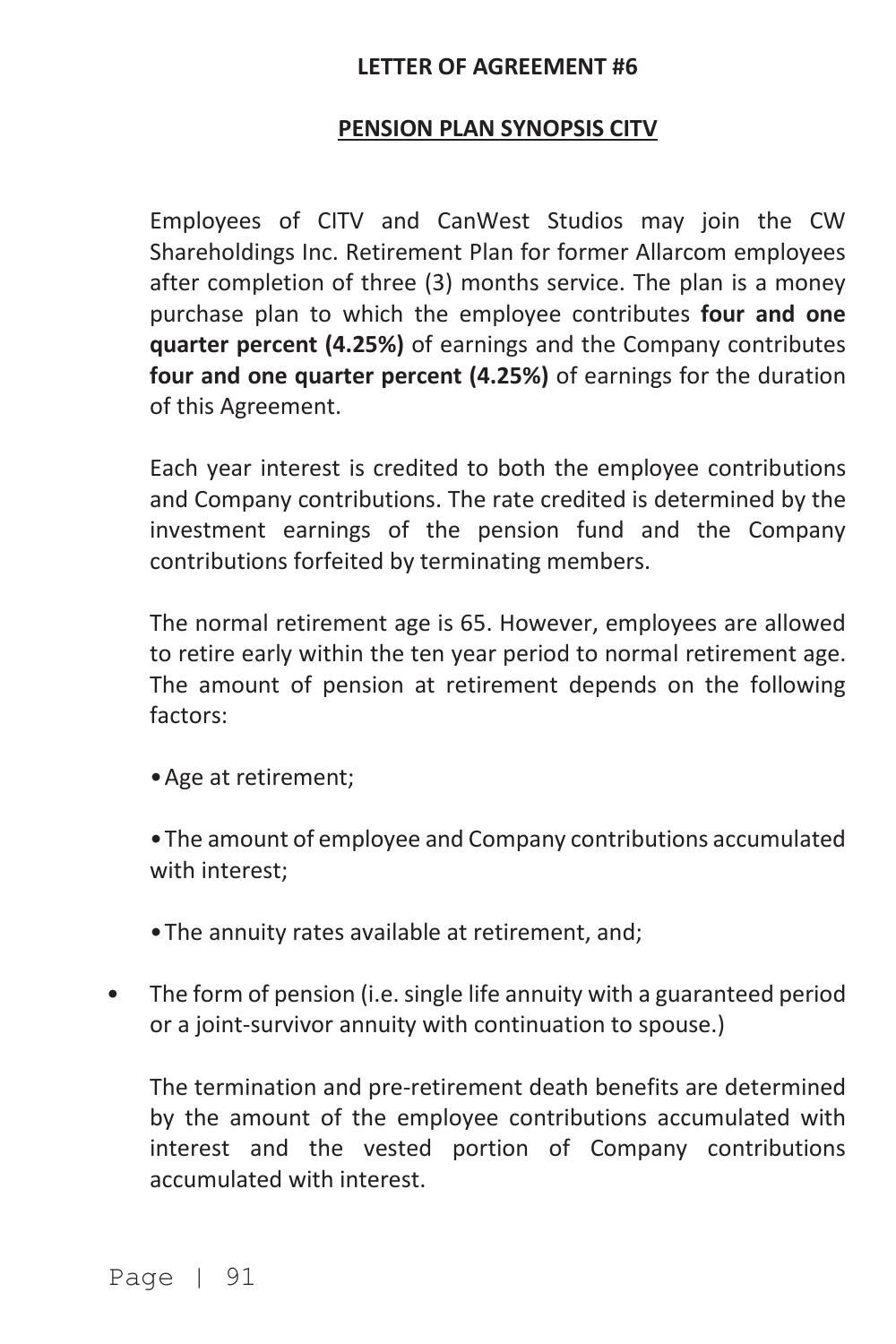#### **Letter of Agreement #7**

## **Digital Journalist**

The broadcast news industry is facing the greatest challenge in its history. Viewers are rapidly changing the way they consume news and information content and we need to evolve to meet that demand. Online platforms require content 24/7 and we need to drive our news and information to these platforms with Digital Journalists leading the charge.

The primary intent of the Digital Journalist role is to transition our existing employees to become multi-skilled to support the changes within our industry.

To be considered for the Digital Journalist position, the employee must demonstrate proficiency in 2 or more core functions i.e. reporting, shooting, editing, directing, producing, plus the regular posting of material directly to online, including but not limited to social media, as part of their regular practice.

The Digital Journalist role will be posted as per normal posting practices. Individuals obtaining this position will be promoted to the Digital Journalist group.

The Company also commits over the life of this agreement that each news room employee who expresses an interest will be provided with reasonable training with the basic digital skills required for this role.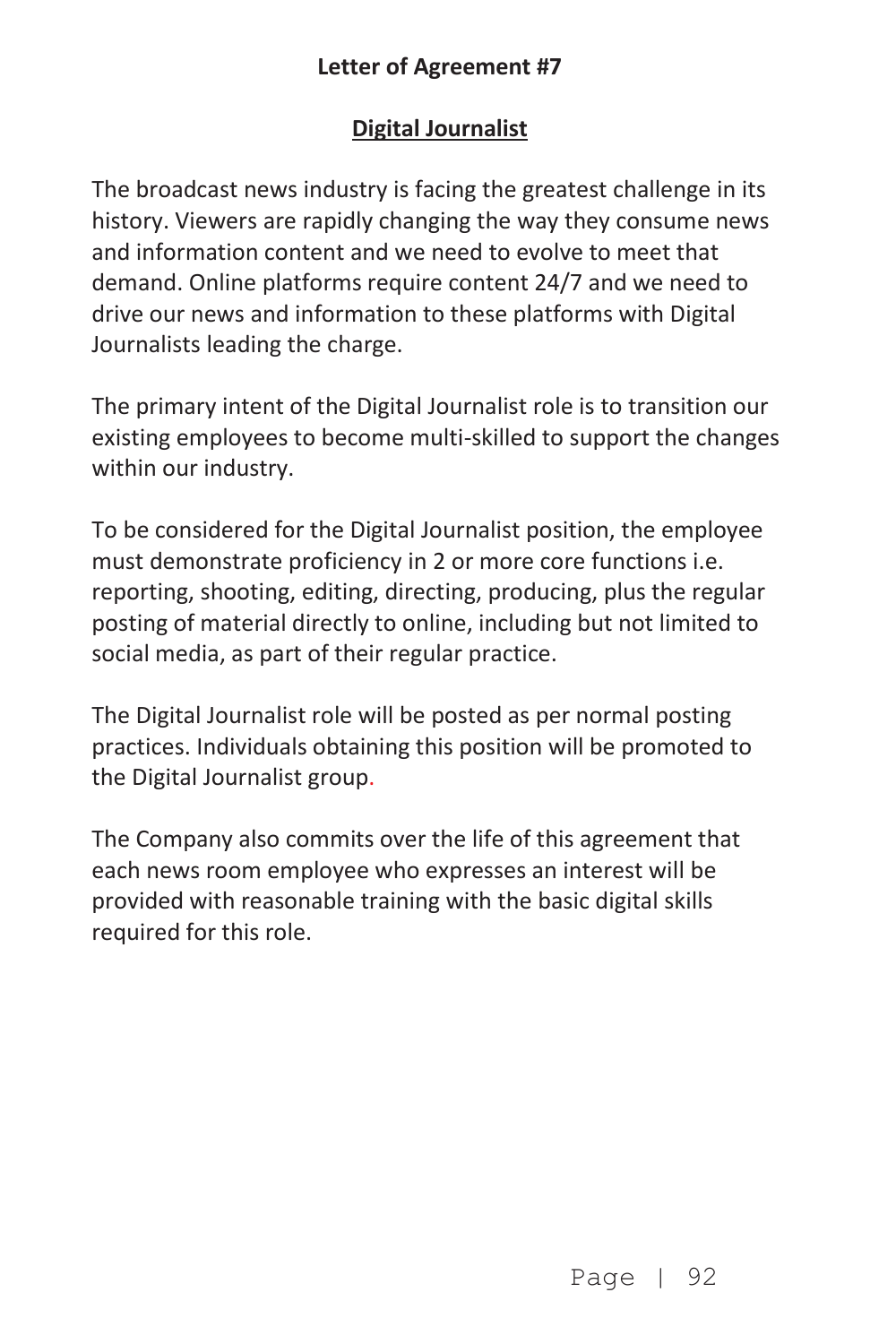## **Letter of Agreement #8**

## **Training and Education**

The parties agree that learning and professional development are fundamental to the growth and sustainability of the Company's operations and the attainment by employees of their work potential. It is acknowledged that it is the responsibility of the Company to ensure that there is opportunity and support for the development of skills needed by employees to perform their jobs. It is further acknowledged that it is the responsibility of employees to apply themselves to training opportunities and to apply their skills to present and changing work requirements.

Therefore the Company commits to provide reasonable training when; it is a job requirement, in order to encourage employees to develop their skills and improve their job performance, and when the following occurs:

- a) During the implementation of new operating systems / software upgrades;
- b) Orientation to a new position;
- c) Career development in line with business requirements;
- d) Skill development in line with business requirements;
- e) Introduction of new equipment

With respect to employee career and skills development, the Company will assess and prioritize training opportunities annually for interested employees based on the needs of the business. Employees will be evaluated on;

- a) A demonstrated willingness to learn and apply new skills to their job
- b) Workplace performance

Company seniority will be considered when prioritizing individuals for training opportunities. If two or more individuals are equal on the above items Company seniority will apply.

Page | 93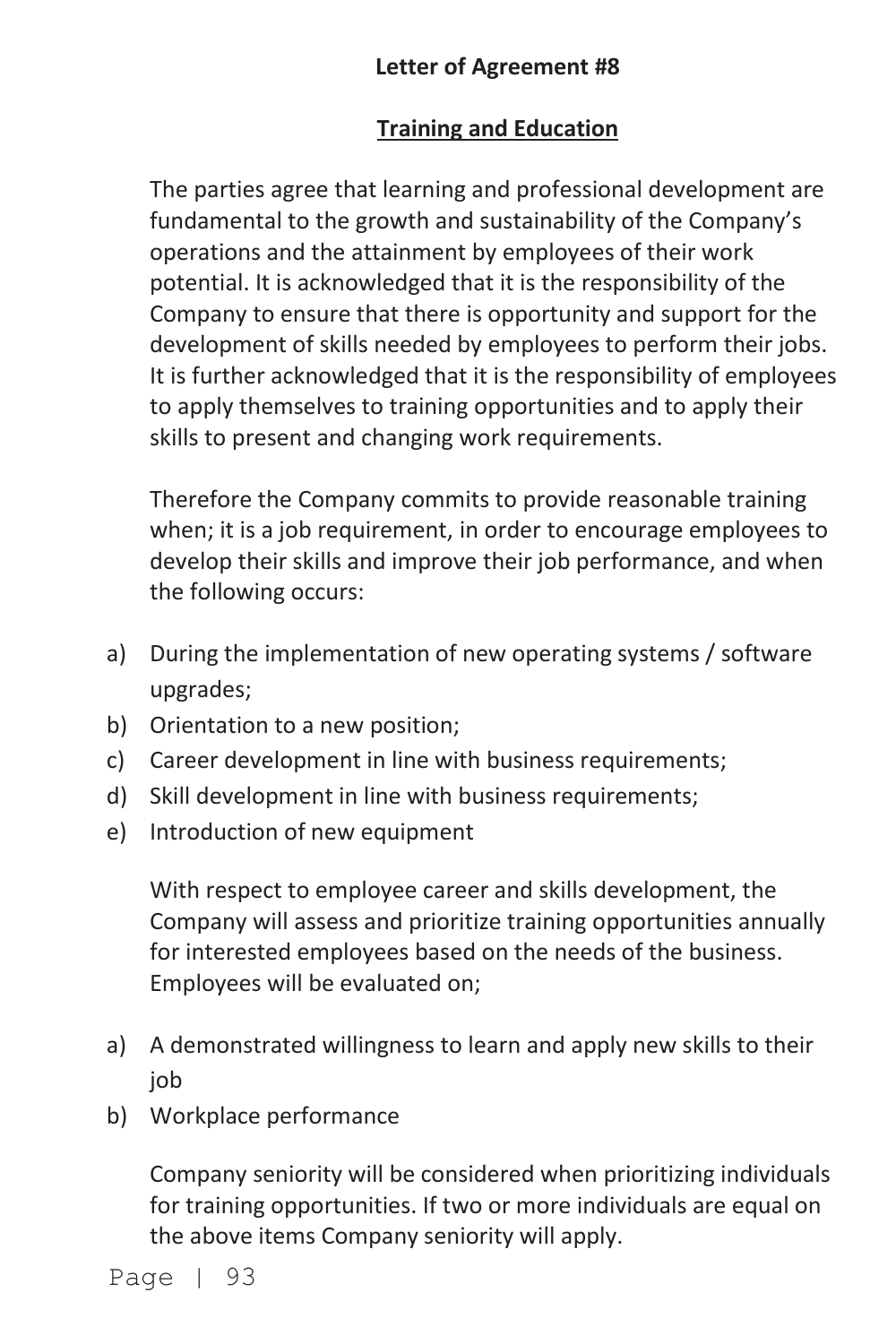The Company reserves the right to determine the number of training opportunities available each fiscal year. An employee's request for training will not be unreasonably withheld; however, requests will be subject to operational requirements.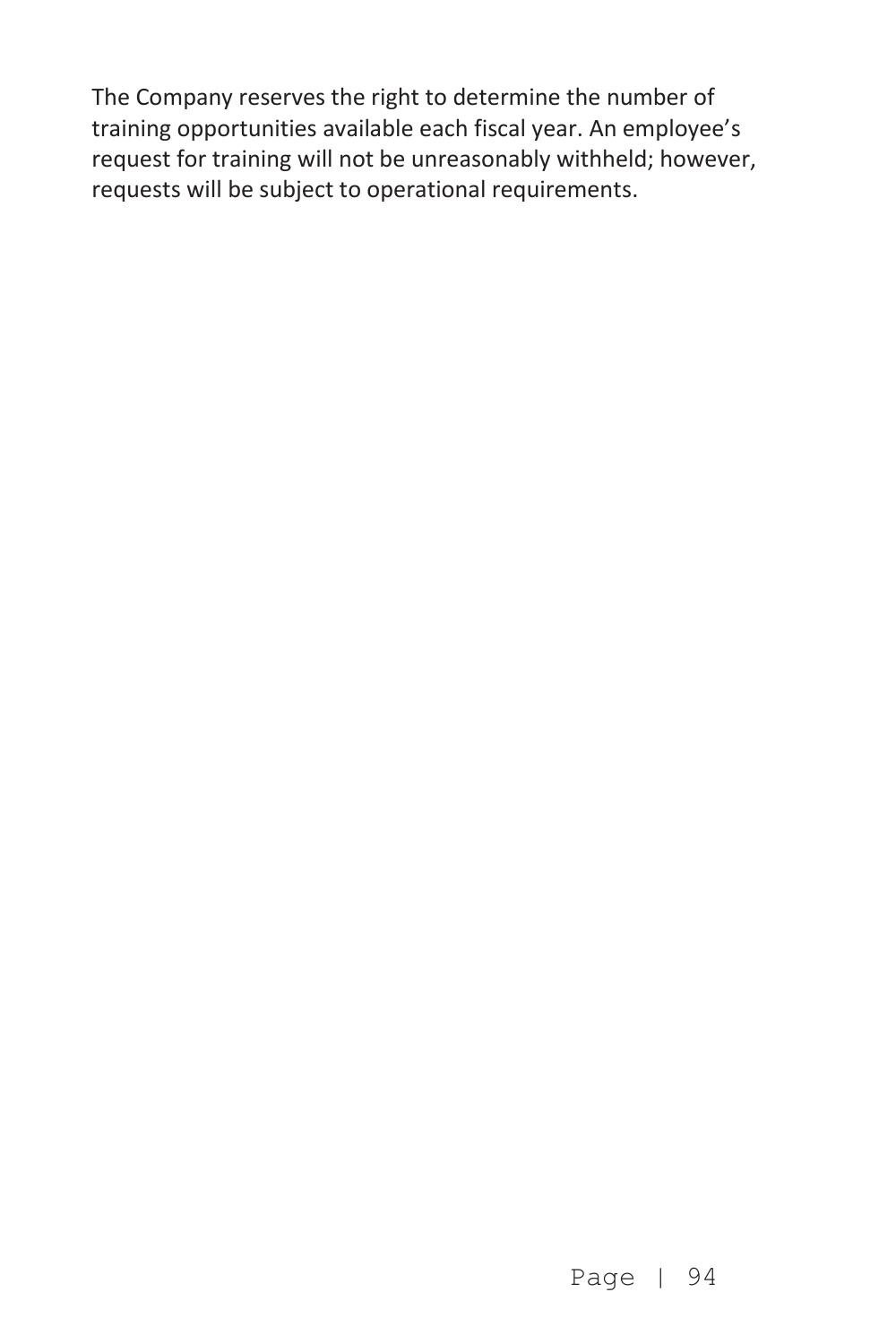## **Letter of Agreement #9**

## **Additional Severance**

The parties agree that in the event of layoffs in the core news functions, i.e. reporting, shooting, editing, directing, producing, where the work has been reassigned to Digital Journalists, affected employees will be eligible for the additional severance detailed in this letter. To qualify for this additional severance, an employee must have been accepted into the required training but has not secured a Digital Journalist Position. Acceptance into training will be based on the criteria as outlined in Letter of Agreement - Training and Education

The Company agrees that such employees will be eligible to receive additional severance when they have forfeited their rights to bumping, seniority, re-engagement, recall and accepted layoff, as follows:

One (1) week of severance pay for each year of service to a maximum of fourteen (14) weeks.

This one-time lump sum severance as outlined above will be paid in addition to the existing severance provisions in Article 23.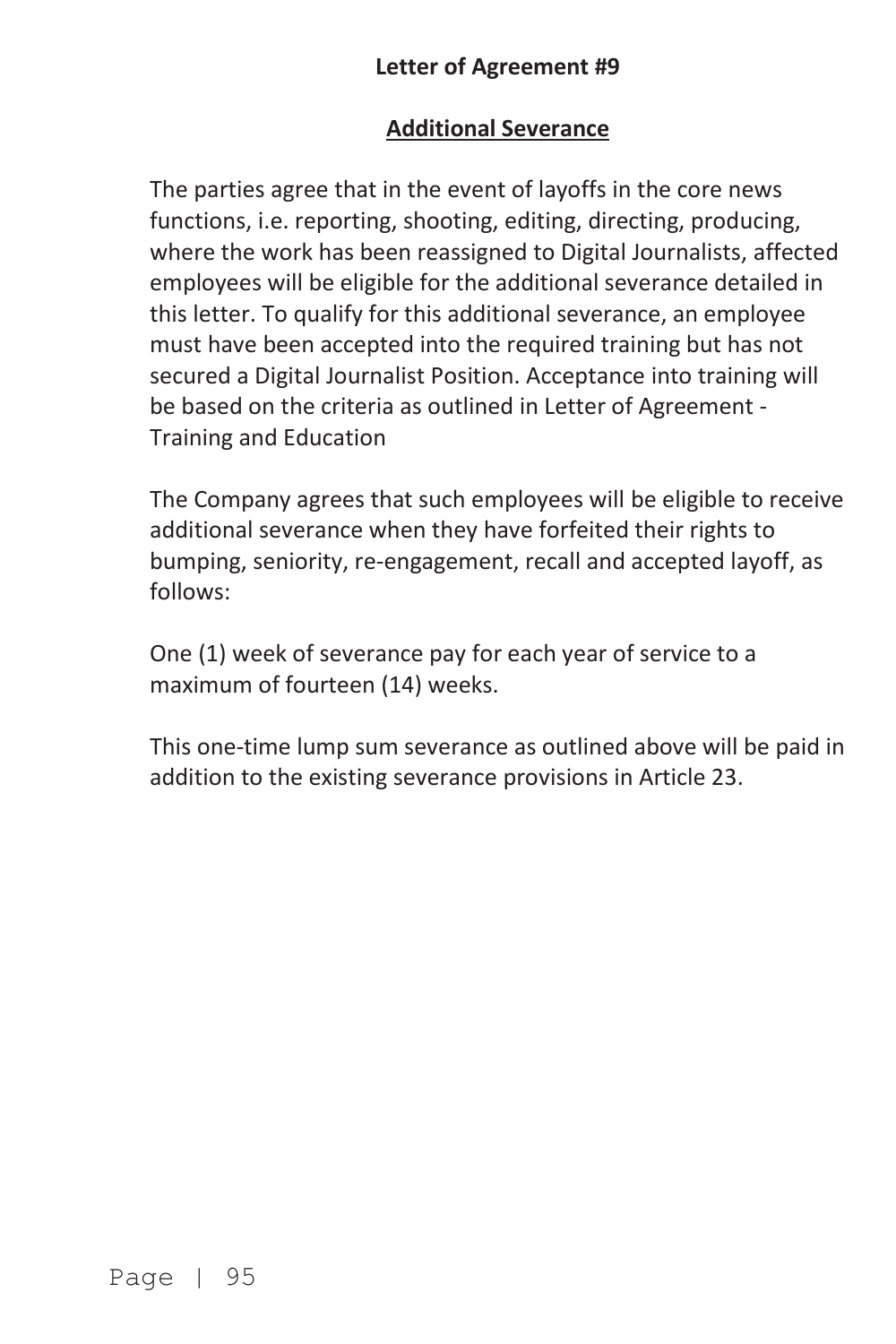### **Letter of Agreement #10**

### **Employees Grandfathered in Previous Group 9**

At the renewal of this agreement the parties agree that the employees previously in Group 9 would remain in their previous wage grids and would continue to progress until:

- 1. They are promoted to a new job classification, or otherwise receive a reclassification, in which case they will move to the new wage grid and progress in accordance with the terms of the agreement, or
- 2. They have reached the top of scale of their grandfathered wage grid, at which time they will only receive the negotiated increase on the anniversary of the collective agreement.

Therefore the parties agree that the following employees shall be maintained on their grandfathered wage grid: Anthony Fiorini, David Polini.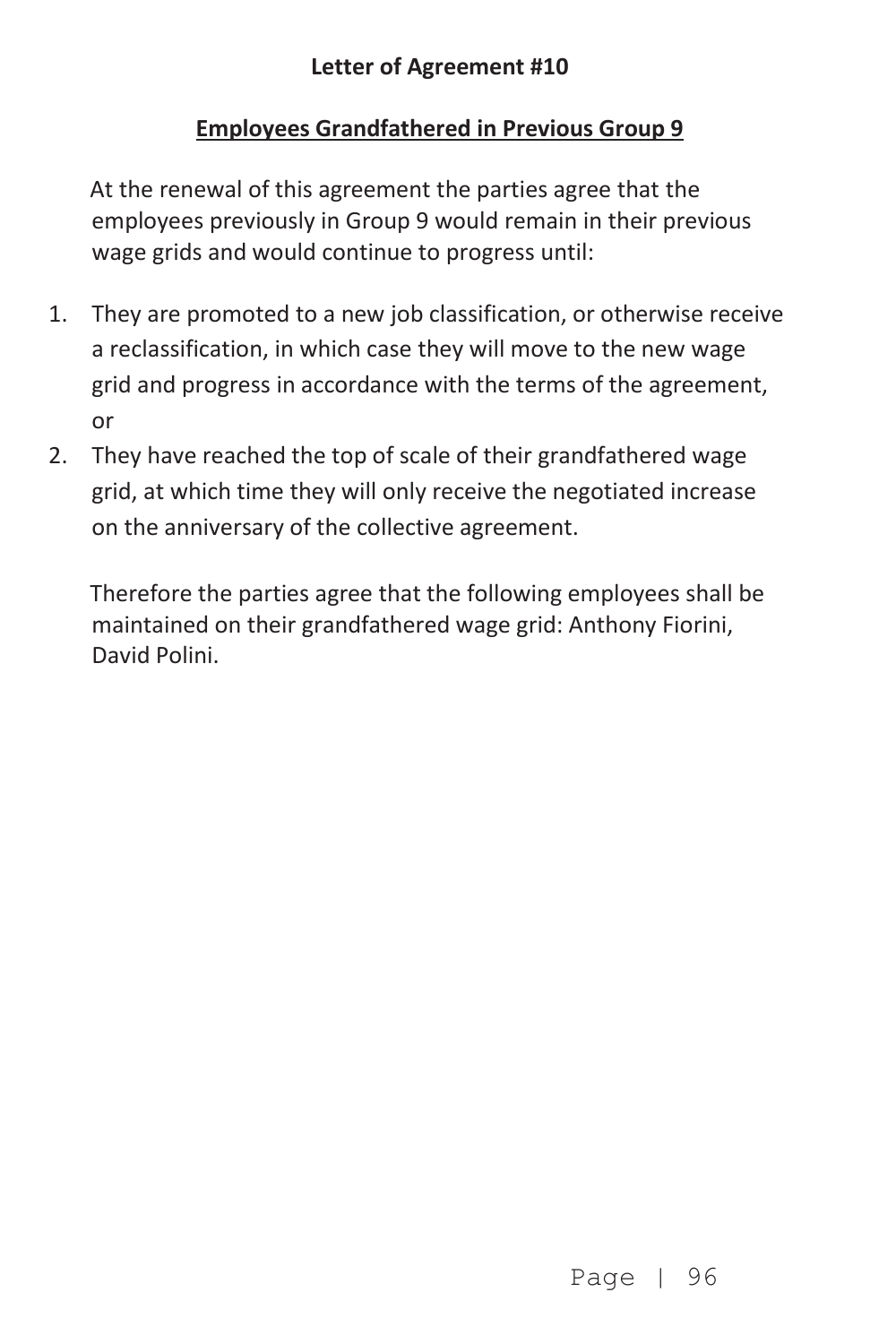#### **Letter of Agreement No. 11 Defined Contribution Pension Plan for New Hires**

Moving forward all employees hired after ratification of the (2018- 2021) agreement within the Global Calgary and Global Lethbridge locations will be admitted to the Defined Contribution *Retirement Plan for Bargaining Unit Employees* plan*.* 

Generally, the Plan will embody the following features:

- (a) Upon eligibility of their respective Plan, employees must join the Defined Contribution Retirement Plan.
- (b) The contribution of the Company and of the employee will each be four and one quarter percent (4.25%) of the employee's basic salary, so that the total contributions are eight and a half (8.5%).
- (c) The Plan will not be integrated with the Canada Pension Plan. It will be stacked.
- (d) In addition to required employee contributions, he/she may contribute a lump sum deposit on a voluntary basis by payroll deduction subject to the tax deduction limits. No employer contributions will be made in respect of voluntary contributions.
- (e) Employees enrolled in the DC Retirement Plan shall receive an annual statement of their status in the Plan.
- (f) The Company retains the sole right to determine the term and conditions and administration in all other matters with respect to the Plan.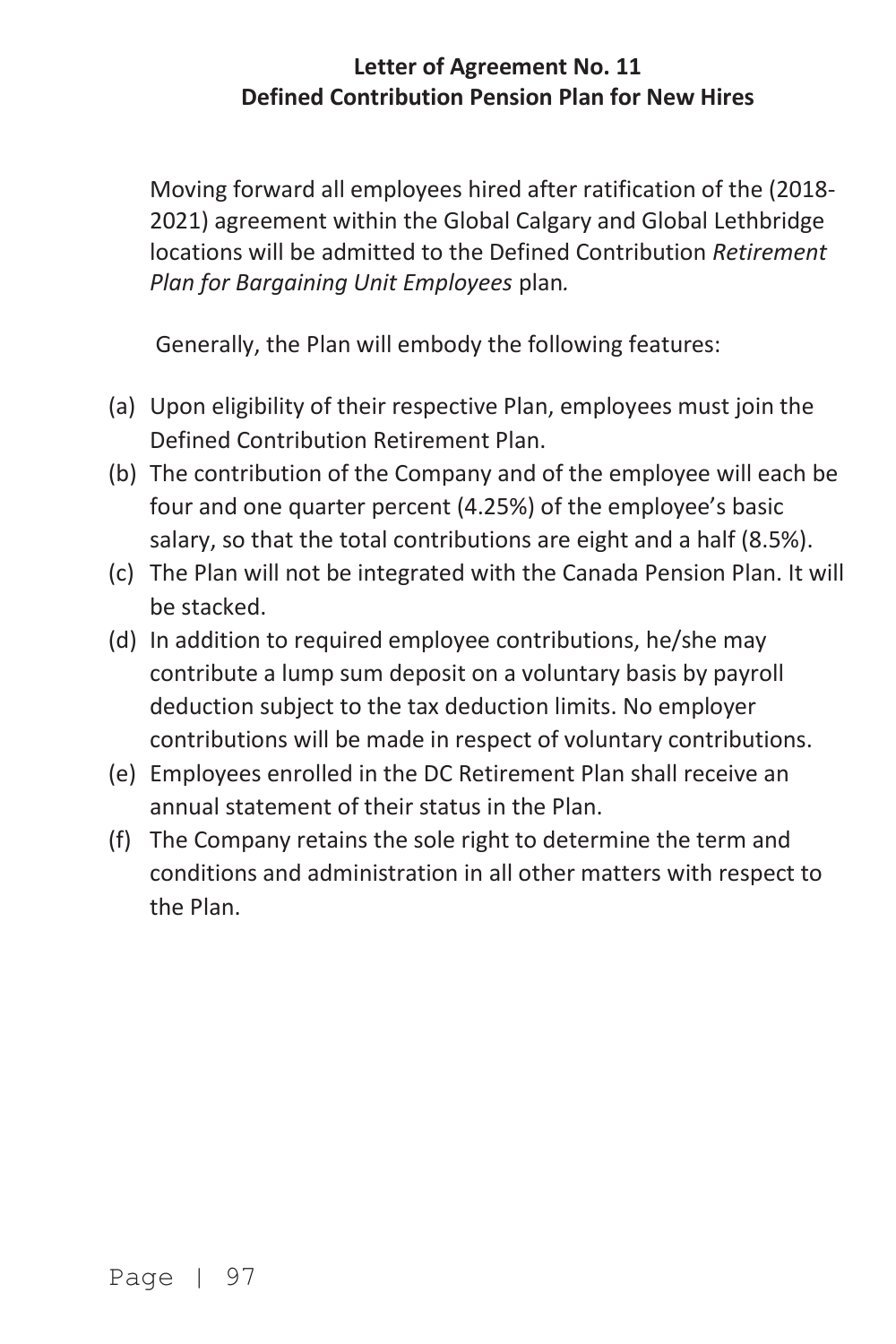## **Letter of Agreement No. 12 Global Calgary and Global Lethbridge Retiree Benefits**

Effective ratification of the (2018-2022) collective agreement, all employees of the Global Calgary and Global Lethbridge locations who are under the age of fifty (50) will no longer be eligible to participate in the Retiree Benefit program upon their retirement.

All employees who have attained fifty (50) of age or greater as of the date of ratification, will be eligible to participate in the Retiree Benefit program, contingent on meeting eligibility criteria as set out in the plan.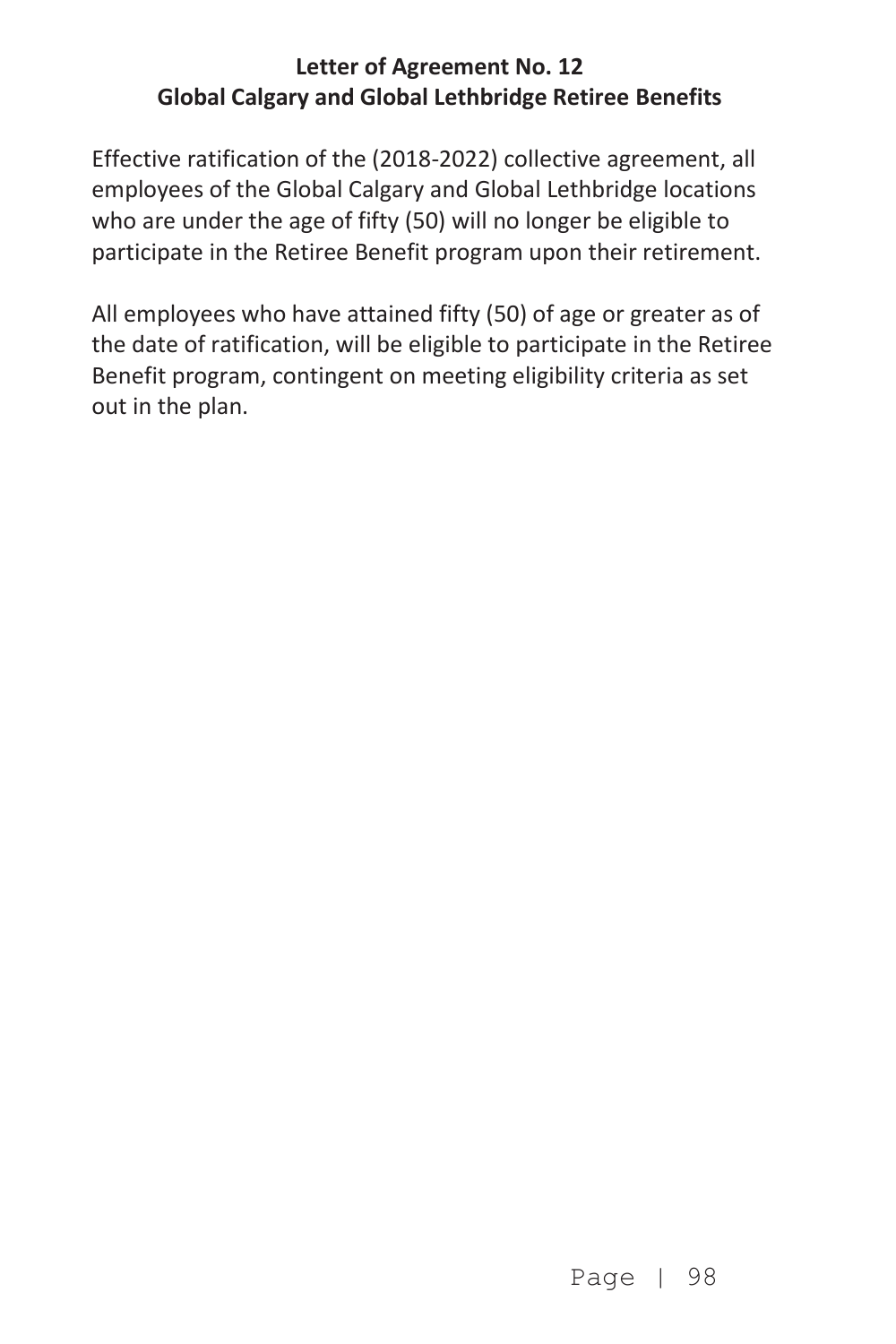Global Lethbridge News and News-related employees may be assigned to on-call duty during the December holiday season or other statutory holiday periods as designated by the Company. Where so assigned, they shall be compensated at the rate of three dollars (\$3.00) per hour or part thereof for each hour designated as on-call duty. The minimum standby payment under this provision shall be twelve dollars (\$12.00). On general holidays employees shall receive the stand-by pay at the rate of one and one-half (1.5x) times the stand-by rate.

No additional premiums, upgrades, or penalties, ie. turnaround will be triggered as the result of an on call shift unless they are engaged to active duty.

Time actually worked will be paid in accordance with the appropriate provisions of the Collective Agreement.